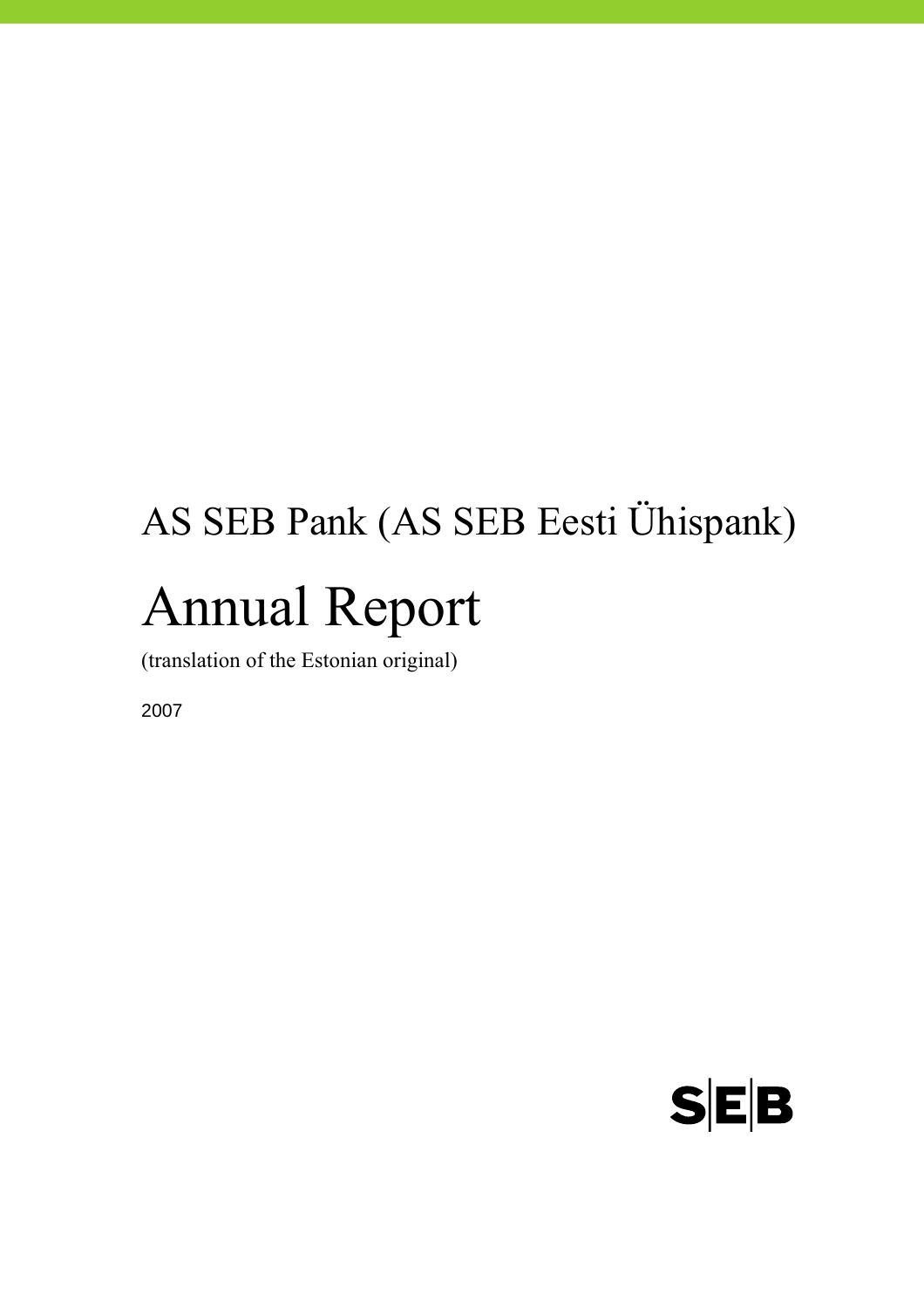#### **Contents**

|    |       | Statement of the Management Board_                                        | $\overline{c}$ |                | 2. Risk policy and management_____                            |
|----|-------|---------------------------------------------------------------------------|----------------|----------------|---------------------------------------------------------------|
| L. |       |                                                                           | 3              | 2.1.           |                                                               |
|    |       |                                                                           | 3              | 2.2.           |                                                               |
|    |       |                                                                           | $\overline{3}$ | 2.3.           | Market risk                                                   |
|    |       |                                                                           |                |                |                                                               |
|    |       | II. Management Report                                                     | $\overline{4}$ |                |                                                               |
|    |       | 1. Credit institution's group as defined in Credit Institutions Law_      | $\overline{4}$ |                | 2.3.3. Market risk related to life insurance asset-liability  |
|    | 1.1.  |                                                                           | 4              |                |                                                               |
|    | 1.2.  | Members of Management and Supervisory Board a                             |                |                |                                                               |
|    |       |                                                                           |                | 2.4.           |                                                               |
|    |       |                                                                           | 5              |                |                                                               |
|    | 1.3.  |                                                                           | 6              | 2.5.           |                                                               |
|    |       |                                                                           | 6              | 2.6.           |                                                               |
|    |       |                                                                           | 10             | 2.7.           | Operational risk                                              |
|    |       |                                                                           |                | 2.8.           | Fair value of financial assets and liabilities                |
|    |       | III. Consolidated Financial Statements<br><u> </u> 12                     |                | 2.9.           |                                                               |
|    |       |                                                                           | 12             | 2.10.          | Internal control systems                                      |
|    |       |                                                                           |                |                |                                                               |
|    |       |                                                                           |                |                |                                                               |
|    |       | 4. Changes in Consolidated Shareholders' Equity________________           | 15             |                | 4. Interest expenses and similar charges                      |
|    |       |                                                                           |                |                | 5. Fee and commission income                                  |
|    |       | Notes to Consolidated Financial Statements<br>16                          |                |                | 6. Fee and commission expense                                 |
|    |       |                                                                           |                |                | 7. Gains less losses from trading of securities and financial |
|    | 1.1.  |                                                                           |                |                | assets at fair value through profit or loss at inception      |
|    | 1.2.  | Critical accounting estimates and judgements _____________ 16             |                |                | 8. Income from insurance activities                           |
|    | 1.3.  |                                                                           | 17             |                | 9. Other income                                               |
|    | 1.4.  | Foreign currency transactions and assets and                              |                |                | 10. Personnel expenses                                        |
|    |       | liabilities denominated in a foreign currency______________ 18            |                |                | 11. Other expenses                                            |
|    | 1.5.  | Cash and cash equivalents 19                                              |                |                | 12. Impairment losses on loans and advances                   |
|    | 1.6.  |                                                                           |                |                | 13. Income tax                                                |
|    |       |                                                                           |                |                |                                                               |
|    |       | 1.6.2. Financial assets at fair value through profit or loss _________ 23 |                |                | 15. Loans and advances to credit institutions                 |
|    |       |                                                                           | 24             |                |                                                               |
|    | 1.7.  |                                                                           |                | 17. Securities |                                                               |
|    | 1.8.  | Tangible and intangible assets other than goodwill 25                     |                |                |                                                               |
|    | 1.9.  | Goodwill 26                                                               |                |                |                                                               |
|    | 1.10. |                                                                           |                |                |                                                               |
|    | 1.11. |                                                                           | 27             |                |                                                               |
|    | 1.12. |                                                                           | 27             |                | 22. Due to credit institutions                                |
|    | 1.13. |                                                                           |                |                |                                                               |
|    | 1.14. |                                                                           | 29             |                | 24. Other financial liabilities                               |
|    | 1.15. |                                                                           | 29             |                | 25. Deferred income tax liabilities                           |
|    |       | 1.16. Provisions                                                          | 29             |                | 26. Issued debt securities                                    |
|    | 1.17. | Classification and accounting principles of life insurance                |                |                | 27. Provisions                                                |
|    |       |                                                                           |                |                | 28. Subordinated loans                                        |
|    | 1.18. |                                                                           |                |                | 29. Shareholders                                              |
|    | 1.19. |                                                                           |                |                |                                                               |
|    | 1.20. | Dividend income                                                           |                |                | 31. Other reserves                                            |
|    | 1.21. |                                                                           |                |                | 32. Contingent assets and liabilities and commitments         |
|    |       |                                                                           |                |                |                                                               |
|    | 1.22. | Taxation 33                                                               |                |                |                                                               |
|    | 1.23. |                                                                           |                |                |                                                               |
|    | 1.24. | Changes in the presentation of items of income                            |                |                |                                                               |
|    |       |                                                                           | 34             |                | 36. Primary statements of parent company as a separate entire |
|    |       | 1.25. New International Financial Reporting Standards and                 |                |                |                                                               |
|    |       | amendments to published standards and interpretations                     |                |                | V. Proposal of the Management Board regarding the             |
|    |       | by the International Financial Reporting Interpretations                  |                |                |                                                               |
|    |       |                                                                           | 35             |                | VI. Signatures of Supervisory Board to annual report          |
|    |       |                                                                           |                |                |                                                               |

|        | Statement of the Management Board_<br>_____________________________                                                                                                                                                            | $\overline{2}$ |                                                                                   | 38     |
|--------|--------------------------------------------------------------------------------------------------------------------------------------------------------------------------------------------------------------------------------|----------------|-----------------------------------------------------------------------------------|--------|
| I.     |                                                                                                                                                                                                                                | $\overline{3}$ | 2.1.                                                                              | 38     |
|        |                                                                                                                                                                                                                                | 3              | 2.2.                                                                              | 39     |
|        |                                                                                                                                                                                                                                | $\mathbf{3}$   | 2.3.                                                                              | 46     |
|        |                                                                                                                                                                                                                                |                |                                                                                   | 47     |
|        | II. Management Report                                                                                                                                                                                                          | $\overline{4}$ | 2.3.2. Interest rate risk                                                         | 49     |
|        | 1. Credit institution's group as defined in Credit Institutions Law                                                                                                                                                            | $\overline{4}$ | 2.3.3. Market risk related to life insurance asset-liability                      |        |
| 1.1.   | Consolidated group                                                                                                                                                                                                             | $\overline{4}$ |                                                                                   | -51    |
| 1.2.   | Members of Management and Supervisory Board a                                                                                                                                                                                  |                |                                                                                   | 52     |
|        |                                                                                                                                                                                                                                |                | 2.4.                                                                              | 52     |
| 1.3.   |                                                                                                                                                                                                                                | 6              | 2.5.                                                                              | 52     |
|        |                                                                                                                                                                                                                                |                |                                                                                   |        |
|        |                                                                                                                                                                                                                                | 6              | 2.6.                                                                              | 55     |
|        | 3. Key Figures 10 and 10 and 10 and 10 and 10 and 10 and 10 and 10 and 10 and 10 and 10 and 10 and 10 and 10 and 10 and 10 and 10 and 10 and 10 and 10 and 10 and 10 and 10 and 10 and 10 and 10 and 10 and 10 and 10 and 10 a |                | 2.7.<br>Operational risk<br>$-$ 56                                                |        |
|        |                                                                                                                                                                                                                                |                | 2.8.                                                                              | 57     |
|        |                                                                                                                                                                                                                                | 12             | 2.9.<br>Capital management                                                        | 59     |
|        |                                                                                                                                                                                                                                |                |                                                                                   |        |
|        |                                                                                                                                                                                                                                |                |                                                                                   | 61     |
|        |                                                                                                                                                                                                                                |                |                                                                                   | 62     |
|        |                                                                                                                                                                                                                                |                | 4. Interest expenses and similar charges                                          | 62     |
|        |                                                                                                                                                                                                                                |                |                                                                                   | 62     |
|        |                                                                                                                                                                                                                                |                | 6. Fee and commission expense                                                     | 63     |
|        | 1. Accounting principles                                                                                                                                                                                                       |                | 7. Gains less losses from trading of securities and financial                     |        |
| 1.1.   |                                                                                                                                                                                                                                |                | assets at fair value through profit or loss at inception_________________________ | 63     |
| 1.2.   | Critical accounting estimates and judgements____________ 16                                                                                                                                                                    |                | 8. Income from insurance activities                                               | 63     |
| 1.3.   | Consolidation                                                                                                                                                                                                                  |                | 9. Other income                                                                   | 64     |
| 1.4.   | Foreign currency transactions and assets and                                                                                                                                                                                   |                |                                                                                   | 64     |
|        | liabilities denominated in a foreign currency______________ 18                                                                                                                                                                 |                | 11. Other expenses                                                                | 64     |
| 1.5.   |                                                                                                                                                                                                                                |                | 12. Impairment losses on loans and advances                                       | 65     |
| 1.6.   |                                                                                                                                                                                                                                |                | 13. Income tax                                                                    | 65     |
|        | 1.6.1. Loans and receivables 20                                                                                                                                                                                                |                |                                                                                   | 66     |
| 1.6.2. | Financial assets at fair value through profit or loss_________ 23                                                                                                                                                              |                | 15. Loans and advances to credit institutions___________________________________  | 66     |
| 1.6.3. |                                                                                                                                                                                                                                |                |                                                                                   | 66     |
| 1.7.   |                                                                                                                                                                                                                                |                | 17. Securities                                                                    | 68     |
| 1.8.   | Offsetting financial instruments<br>Tangible and intangible assets other than goodwill 25                                                                                                                                      |                |                                                                                   | 69     |
| 1.9.   | Goodwill                                                                                                                                                                                                                       | 26             |                                                                                   | 70     |
| 1.10.  |                                                                                                                                                                                                                                |                |                                                                                   | 71     |
| 1.11.  |                                                                                                                                                                                                                                |                |                                                                                   |        |
| 1.12.  |                                                                                                                                                                                                                                | 27             |                                                                                   | 73     |
| 1.13.  | Financial liabilities                                                                                                                                                                                                          | 28             | 23. Due to customers                                                              | 73     |
| 1.14.  |                                                                                                                                                                                                                                | 29             | 24. Other financial liabilities                                                   | 74     |
| 1.15.  |                                                                                                                                                                                                                                | 29             | 25. Deferred income tax liabilities                                               | $75\,$ |
|        |                                                                                                                                                                                                                                | 29             |                                                                                   | 75     |
| 1.17.  | Classification and accounting principles of life insurance                                                                                                                                                                     |                |                                                                                   |        |
|        | contracts                                                                                                                                                                                                                      | 31             |                                                                                   | 76     |
| 1.18.  |                                                                                                                                                                                                                                |                |                                                                                   | 77     |
|        |                                                                                                                                                                                                                                |                |                                                                                   | 77     |
| 1.20.  |                                                                                                                                                                                                                                |                |                                                                                   | 78     |
| 1.21.  |                                                                                                                                                                                                                                |                | 32. Contingent assets and liabilities and commitments                             | 79     |
|        |                                                                                                                                                                                                                                |                |                                                                                   |        |
| 1.22.  |                                                                                                                                                                                                                                |                |                                                                                   | 80     |
| 1.23.  |                                                                                                                                                                                                                                |                |                                                                                   | 81     |
| 1.24.  | Changes in the presentation of items of income                                                                                                                                                                                 |                | 36. Primary statements of parent company as a separate entity_______              | 82     |
|        | 1.25. New International Financial Reporting Standards and                                                                                                                                                                      | 34             |                                                                                   | 83     |
|        |                                                                                                                                                                                                                                |                |                                                                                   | 87     |
|        | amendments to published standards and interpretations                                                                                                                                                                          |                | V. Proposal of the Management Board regarding the                                 |        |
|        | by the International Financial Reporting Interpretations                                                                                                                                                                       |                | profit distribution                                                               | 89     |
|        |                                                                                                                                                                                                                                | 35             | VI. Signatures of Supervisory Board to annual report                              | 90     |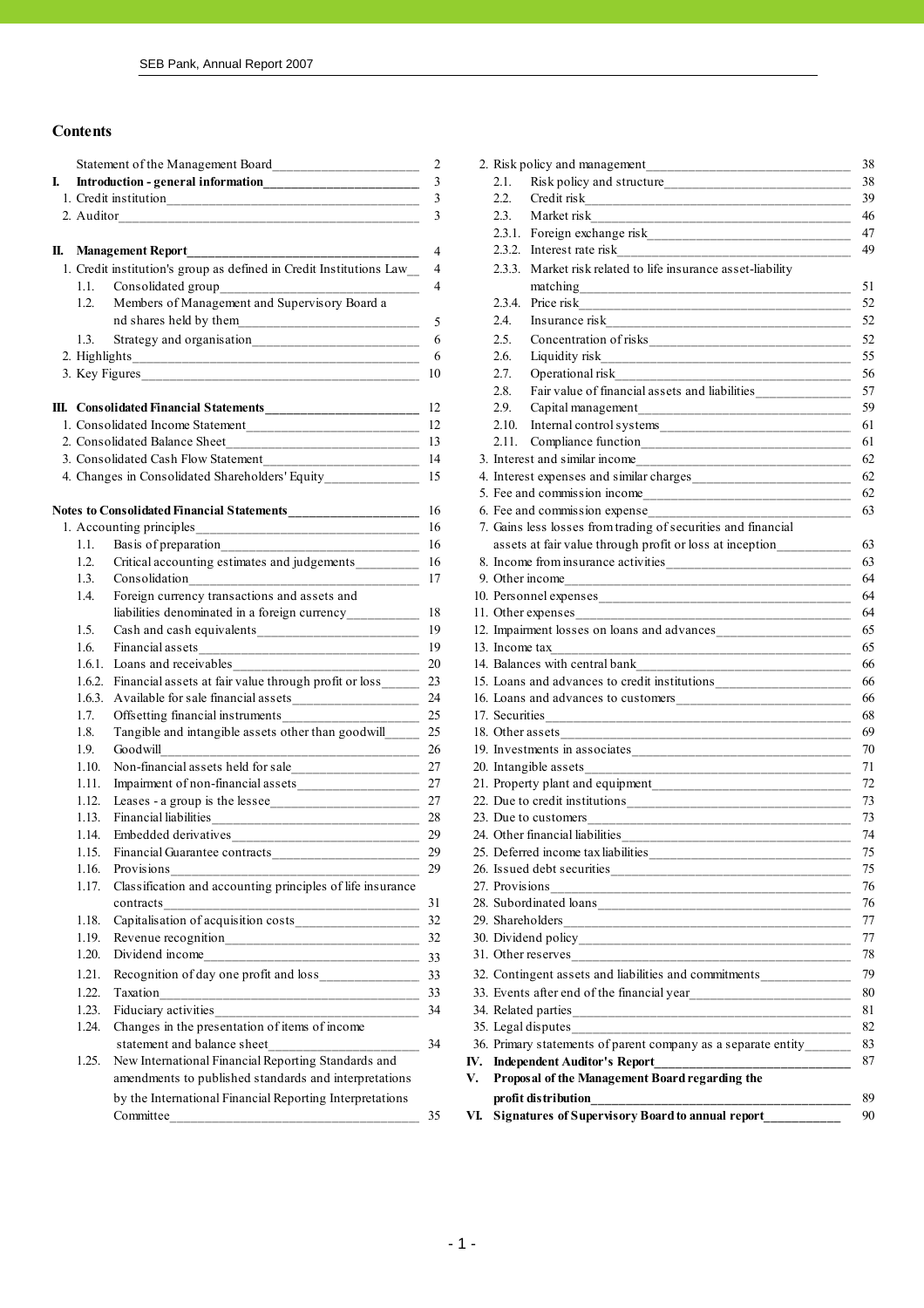# **Statement of the Management Board**

Management Board of AS SEB Pank is on an opinion that the Annual Report 2007 consists of the following parts and reports:

 Introduction – general information (page 3) Management Report (pages 4-11) Consolidated Financial Statements (pages 12-86) Independent Auditor's Report (pages 87-88) Proposal of the Management Board regarding the profit distribution (page 89).

The financial and other additional information published in the Annual Report 2007 is true and complete. There is no financial or other information, missing from the Annual Report 2007, which could affect the meaning or contents of the report. Consolidated financial statements gives a true and fair view of the actual financial position, results of operations and cash flows of the group.

Consolidated financial statements have been compiled in accordance with the International Financial Reporting Standards, as adopted by the European Union and as stipulated in § 17 of the Estonian Accounting Law. The Annual Report 2007 has been compiled in accordance with the requirements of Estonian laws. AS SEB Pank and subsidiaries of the consolidated group are assumed to be going concern..

The audit of consolidated financial statements for the year 2007 was conducted in accordance with International Standards of Auditing. The Annual Report 2007 will be submitted for the approval to the Ultimate Shareholder. Previous Annual Report 2006 was approved on 04.04.2007.

Members of Management Board:

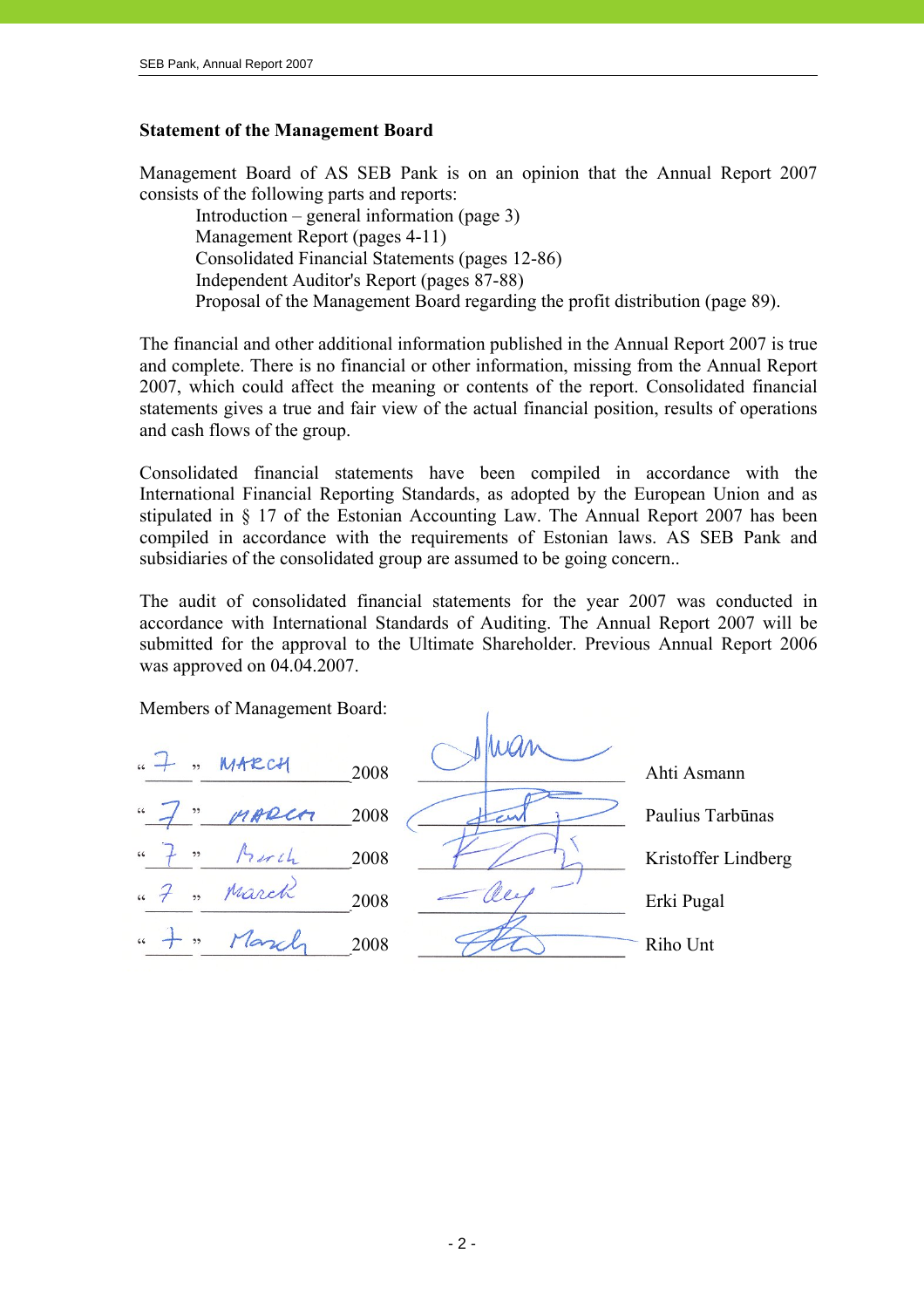#### **I. Introduction - general information**

# **1. Credit institution**

Company name AS SEB Pank Registry date 08.12.95 Phone  $+3726655100$ Fax  $+372\ 6\ 655\ 102$ SWIFT EEUHEE2X e-mail postkast@seb.ee

# **2. Auditor**

Registry code 10142876

Report balance sheet date 31.12.07

Address Tornimäe Str.2, Tallinn 15010, Estonia Registred in Republic of Estonia Registry code 10004252 (Estonian Commercial Register) Telex 173 006 UNION EE Internet homepage http://www.seb.ee

Audit company AS PricewaterhouseCoopers Address Pärnu Str. 15, 10141 Tallinn, Estonia

Reporting period 01.01.2007 - 31.12.2007 Report currency Estonian kroon (EEK), millions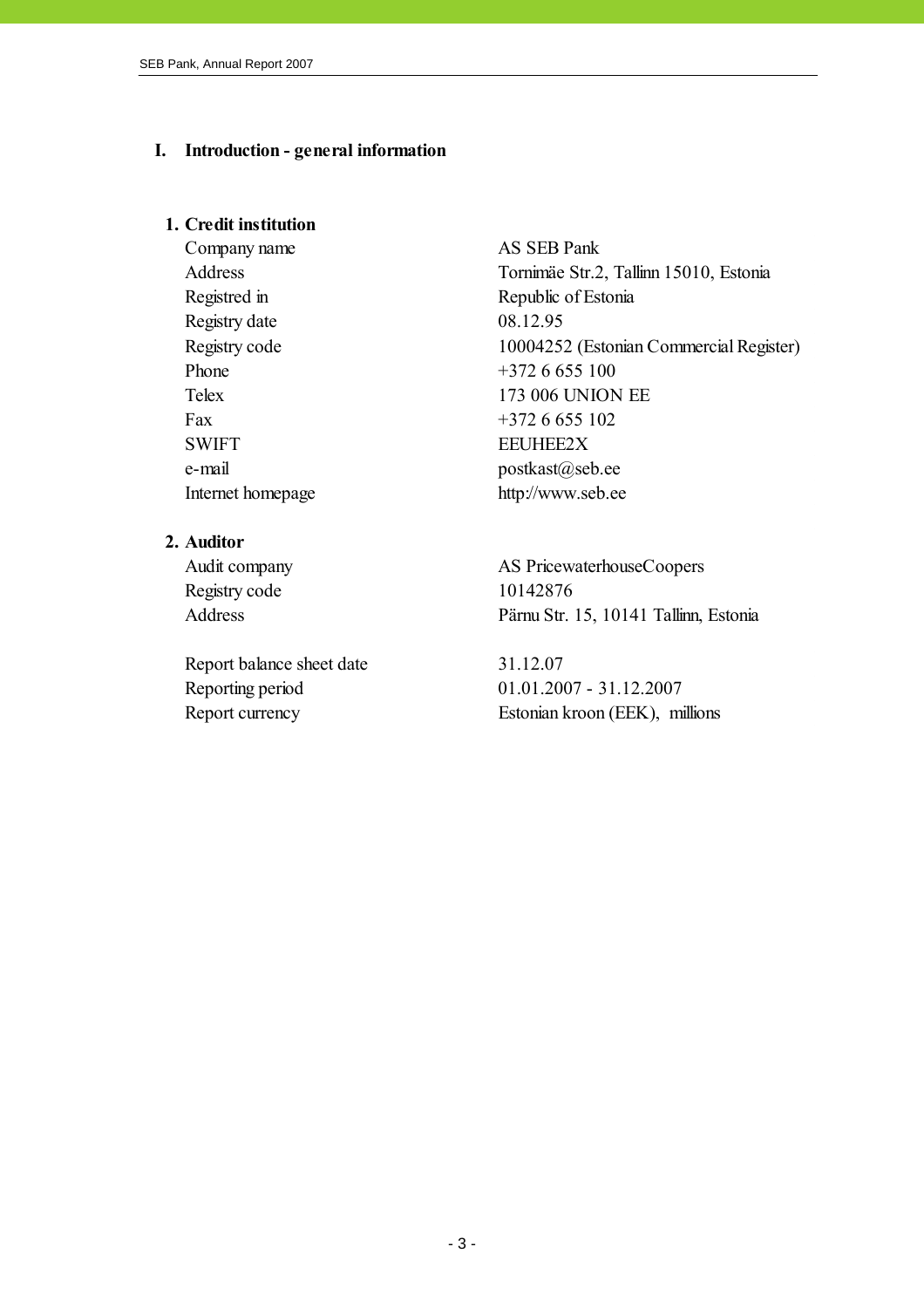#### **II. Management Report**

#### **1. Credit institution's group as defined in Credit Institutions Law**

#### **1.1. Consolidated group**

| Company name                        | Register  | Reg.date   | <b>Address</b>             | Activity                    | Owner-<br>ship***<br>$(\%)$ | At an<br>acquisi-<br>tion cost<br>(EEK mio) |
|-------------------------------------|-----------|------------|----------------------------|-----------------------------|-----------------------------|---------------------------------------------|
| AS SEB Liising                      | 10281767  | 03.10.1997 | Tallinn, Tornimäe 2        | Leasing                     | 100.0%                      | 23.4                                        |
| HF Liisingu AS (on liquidation) $*$ | 10304592  | 07.11.1997 | Tallinn, Tornimäe 2        | Leasing                     | 100.0%                      |                                             |
| AS SEB Kindlustusmaakler*           | 10723587  | 16.01.2001 | Tallinn, Tornimäe 2        | Insurance brokerage         | 100.0%                      |                                             |
| AS Rentacar*                        | 10303546  | 20.10.1997 | Haapsalu, Karja 27         | Leasing                     | 100.0%                      |                                             |
| <b>JSC SEB Leasing</b>              | R-6603.16 | 19.06.1997 | St.Peterburg, Kropotkina 1 | Leasing                     | 100.0%                      | 1.9                                         |
| AS SEB Varahaldus                   | 10035169  | 22.05.1996 | Tallinn, Tornimäe 2        | Asset management            | 100.0%                      | 42.5                                        |
| AS SEB Elu- ja Pensionikindlustus   | 10525330  | 21.01.1999 | Tallinn, Tornimäe 2        | Insurance                   | 100.0%                      | 30.0                                        |
| AS Bangalo                          | 10088272  | 18.10.1996 | Tallinn, Tornimäe 2        | Real estate                 | 100.0%                      | 47.0                                        |
| AS SEB Enskilda                     | 11354037  | 16.02.2007 | Tallinn, Tornimäe 2        | Financial consulting        | 100.0%                      | 11.5                                        |
| OÜ Strongler                        | 10141919  | 23.04.1997 | Tallinn, Tornimäe 2        | Real estate                 | 100.0%                      | 26.2                                        |
| SEB IT Partner Estonia OÜ**         | 10002566  | 20.11.1995 | Tallinn, Tartu mnt 13      | IT consulting, programming  | 35.0%                       | 0.3                                         |
| AS Sertifits eerimis kes kus **     | 10747013  | 27.03.2001 | Tallinn, Pärnu mnt 12      | Data communication services | 25.0%                       | 15.1                                        |
| OÙ TietoEnator Support **           | 11065244  | 30.08.2004 | Tallinn, Roosikrantsi 11   | IT consulting, programming  | 20.0%                       | 0.6                                         |
| Pankade Kaardikeskuse AS**          | 10452335  | 19.05.1998 | Tallinn, Laki 12           | Card centre                 | 41.5%                       | 4.0                                         |
|                                     |           |            |                            |                             |                             | 202.5                                       |

SEB Leasing is registered in Russian Commercial Register, all other enterprises registered in Estonian Commercial Register.

#### \* Consolidated subsidaries of AS SEB Liising

\*\* Associates

\*\*\* For all investments the percentage of holding equals to both, the holding from the number of shares as well as from the number of votes.

Parent company of the Group is AS SEB Pank, it's activity being banking (information on page 3).

The 'consolidated group' in the meaning of Credit Institutions Law in Estonia and the 'Group' for IFRS consolidation purposes are identical.

# **Changes in the consolidated group during the accounting period and plans for year 2008**

In 2007 the subsidary SEB Enskilda was established (financial consulting), and the subsidary AS Tornimägi (real estate) was sold.

Non-profit association SEB Heategevusfond is an association, not belonging to the consolidation group, registered on 06.01.2006. The founders of the association are AS SEB Pank and AS SEB Elu- ja Pensionikindlustus. The association is aimed at raising and distributing funds for charitable cause to organisations, dealing with children, who have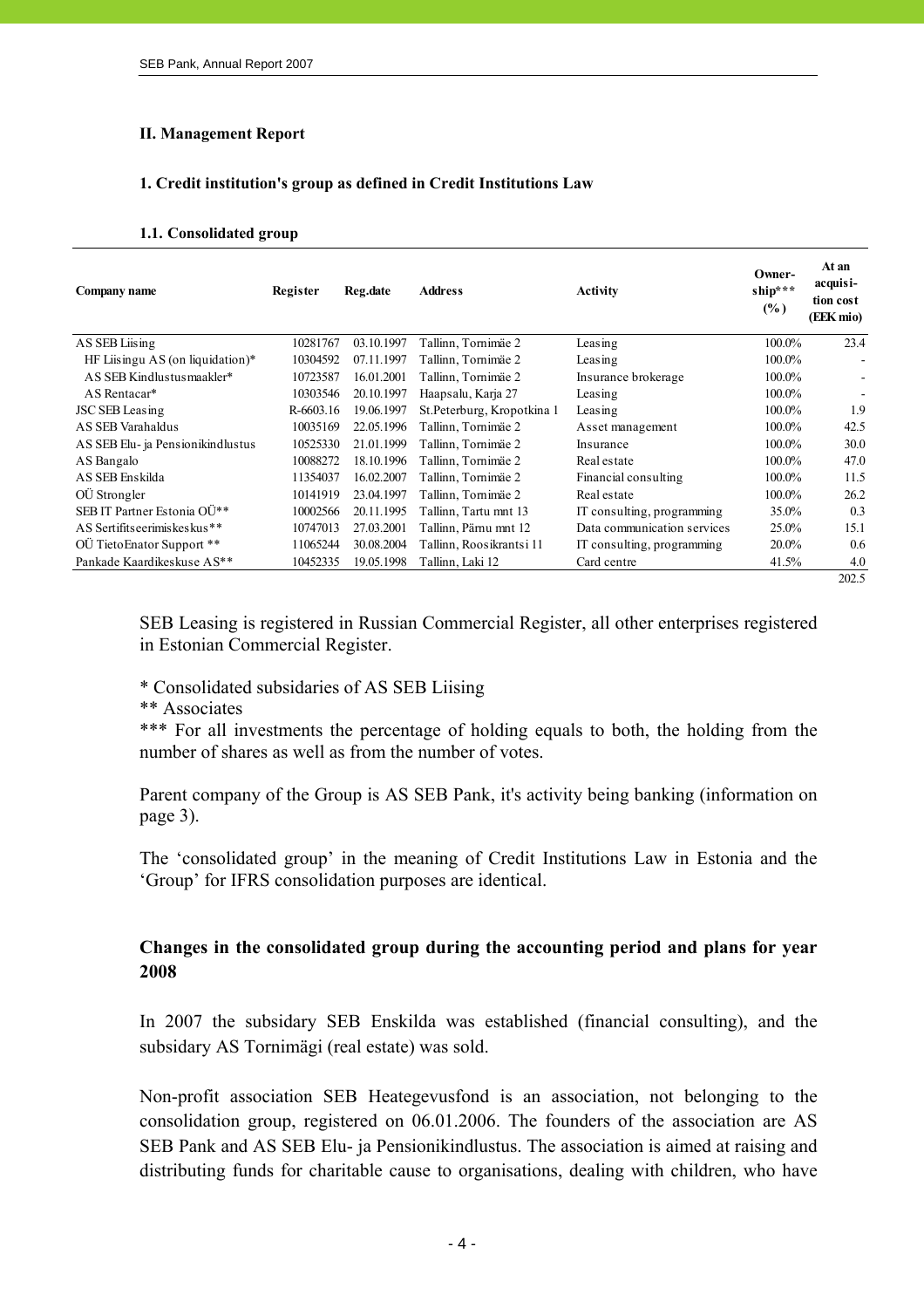been deprived of parental care. Upon dissolution of the association, the assets remaining after satisfaction of the claims of creditors shall be transferred to a non-profit association or foundation with similar objectives, entered to the list of associations subject to income tax incentive of the Government of the Republic, or a legal person in public law, state or local government.

HF Liisingu AS final accounts were filed with Register on 28.12.07 with application to delete the entity from Estonian Commercial Register. Respective entry was made by Register on 31.01.2008.

The bank has taken a decision to move SEB Leasing (Russian entity) internally in SEB Group to direct ownership by SEB AB. The transfer is subject to approvals from Russian authorities why we cannot predict when the control will be transferred.

No such events or trends have occurred by the time of publishing the report, which would affect the economic situation and financial strategy of the group in 2008.

# **1.2. Members of Management and Supervisory Board and shares held by them.**

Members of the Management Board: Ahti Asmann, Paulius Tarbūnas, Kristoffer Lindberg, Erki Pugal, Riho Unt.

Members of the Supervisory Board: Bo Magnusson, Anders Arozin, Ainārs Ozols, Audrius Žiugžda, Ulf Pettersson.

The members of AS SEB Pank Management and Supervisory Board and their confidants, as well as the commercial undertakings controlled jointly or severally by the mentioned persons did not hold any shares of AS SEB Pank as of 31.12.2007.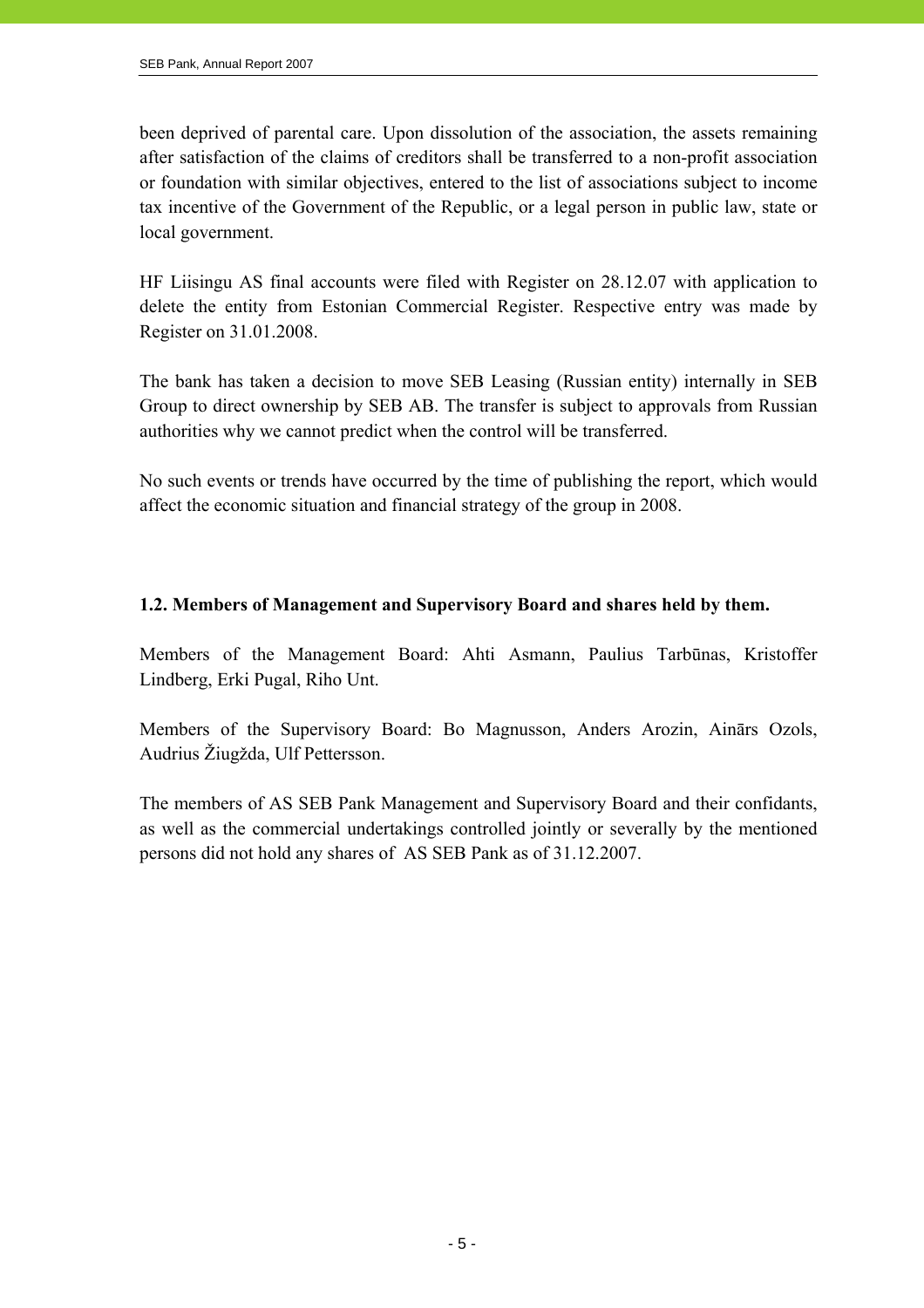# **1.3. Strategy and organisation**

SEB Pank Group, being a member of SEB Group, is an Estonian financial group that serves private individuals, companies and the public sector. The bank is a universal bank that offers its customers a wide range of financial services.

SEB Group is a North European financial group for corporate customers, institutions and private individuals having 750 branch offices in Sweden, Germany, Baltic countries, Poland, Russia and the Ukraine. SEB Group has more than 5 million customers, of whom approximately 2.2 million use the internet for their banking transactions.

SEB Pank Group carries out the vision of SEB Group, that is to be the leading bank in Northern Europe based on long-term customer relationships, competence and technology.

The largest area of our operations is commercial banking together with leasing. However, long term saving products offered by retail banking, asset management and life insurance are growing in volumes very fast indeed. Our operation is focused to Estonia. SEB Pank is acting as Centre of Excellence within SEB Group for Asset Management activities concerning Eastern Europe.

Our now more than 768 600 customers are served by approximately 1663 employees. The customers are served through many different channels such as 68 branch offices, more than 133 on-line post offices, more than 370 ATMs, 6300 POS-terminals. There are more than 471000 debit and credit cards in use. In addition, close to 65 % of our customers use our U-Net and U-Net Business services.

Customer surveys during 2007 showed that we continue to have very satisfed customers. This is a key strength of our group, a strength that we are determined to maintain.

SEB Pank is owned 100% by SEB AB, which is a financial group with a remarkable history of business. We are getting a lot of support from our parent company and group companies in providing our customers even better services. In many product/service areas our owner is the strongest bank in the Nordic arena – expertise that we can draw upon to also serve our customers. In addition, we are getting strong support in controlling and managing our risks – something that is especially important given our country´s fast development.

# **2. Highlights**

# **Efficiency and development**

In April, SEB Pank paid out **Estonia's highest Investment Deposit interest – 91%.** The record yield on SEB Pank's "China with Risk Premium" investment deposit was related to the Hong Kong stock market yield. Depositors could enjoy these phenomenal growth rates while resting assured in the knowledge that their nominal amount was 100% guaranteed for the entire deposit period. The index contained shares of companies owned by the Chinese government and traded on the Hong Kong stock market.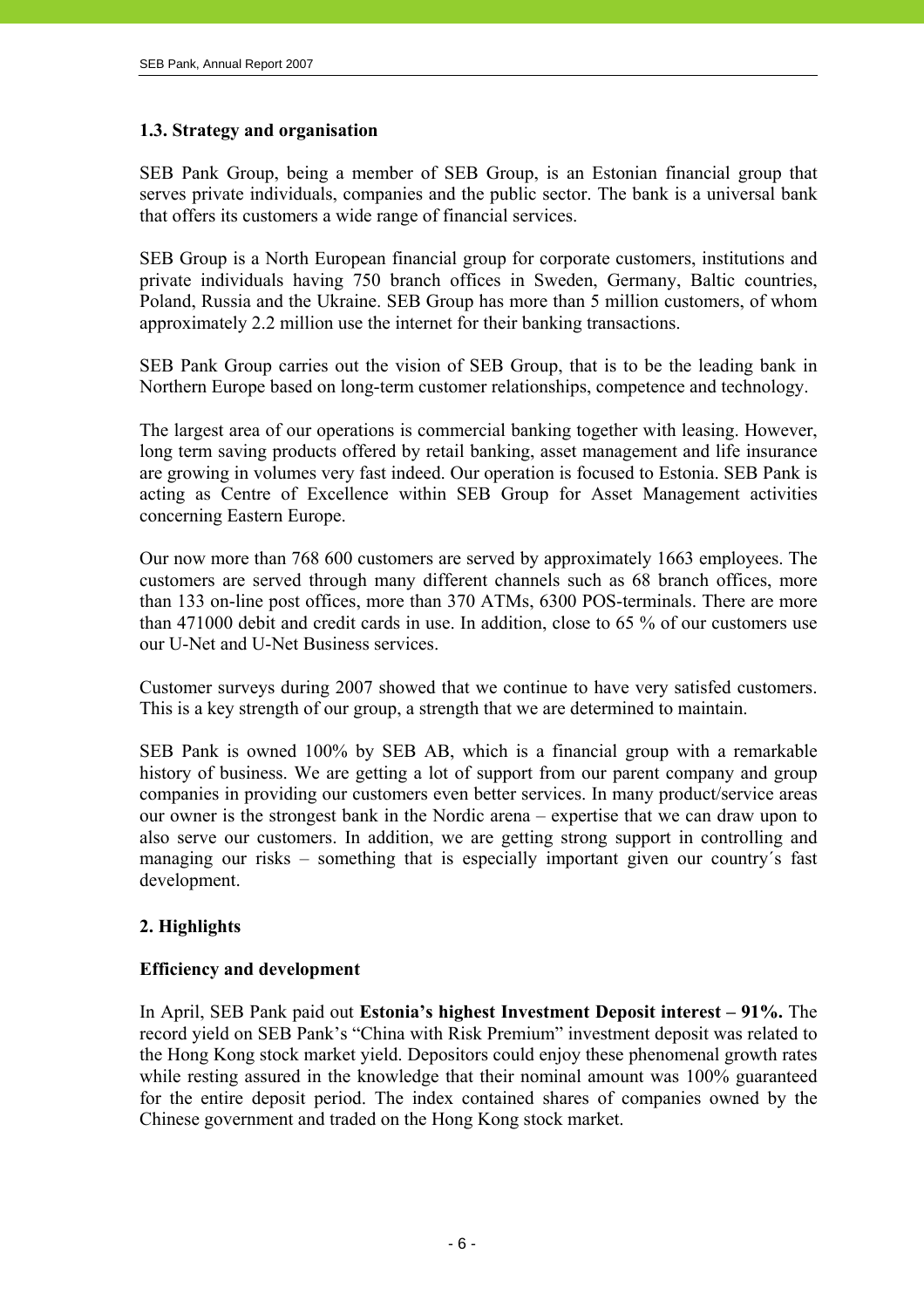The bank's **number of active customers grew by 22,000 individuals and 4,000 companies** in 2007. The number of investment consulting sessions doubled in 2007, and nearly 40,000 customers began saving with us to build a solid future. Savings consulting and new investment products were actively offered also in the second half of the year.

Major accomplishments in 2007 include **the successful launch of SEB Enskilda on the Estonian market.** SEB Enskilda team in April carried out Estonia's third largest IPO of all times, as a result of which Arco Vara increased its equity by over a billion kroons. A total of 69 institutions from 15 countries took part in the international offering. We were glad to see a number of participants for whom it was their first investment in the region.

In summer 2007, SEB Pank launched second phase of the process for replacing the name SEB Pank, which concluded in spring **2008, when the bank continues its operations under the name SEB**. Step-by-step the bank replaced the brand name on the ATMs and branch office façades, IT systems, documents and materials introducing several products. Bank cards with new design will be used during the second quarter 2008. Change of name will cause no additional obligations for the customers.

SEB Pank has effectively increased its market share among companies which are just starting out. While the bank held a 23% market share in the segment in 2004, and a 29% market share in 2005, and gained a 37% market share in 2006, **51% of newly established companies started their business with SEB Pank in 2007.**

SEB Liising's **leasing portfolio grew by 11.8%** in 2007, and t**he factoring portfolio by 21.16%**. **Insurance premiums** handled by SEB Liisingu Kindlustusmaakler **increased by 19.8%** in 2007.

In the fourth quarter, SEB Group sold its real estate in the Baltic States. A total of 16 registered immovables were sold in Estonia, with 12 of them purchased by Homburg Invest Inc. As a result of the transaction, **SEB Group no longer pursues real estate management activities** in the Baltic States.

# **Customer relations and customer satisfaction**

*The Banker*, the global financial monthly magazine published by the Financial Times publishing group, selected SEB Pank as the best bank in Estonia in 2007. The Banker compared the financial results, growth numbers, strategic and technological developments and other indicators for banks.

The latest customer satisfaction poll conducted by TNS Emor revealed that customer satisfaction is highest with SEB Pank. The biggest growth (from 67% in 2006 to 73% in 2007) can be seen in the share of people who are eager to recommend SEB Pank and its services to their friends and family. The customers of SEB Pank find the bank's main strengths to lie in staff competence and the ability to consider the customer's interests, appealing customer service and the bank's good reputation. The fact that SEB Pank's customer relations are significantly stronger than the European average also deserves to be mentioned. While in Europe, the average customer satisfaction index for retail banking is 69, the corresponding index in SEB Pank among private individuals is 81 (having risen from last year's 78).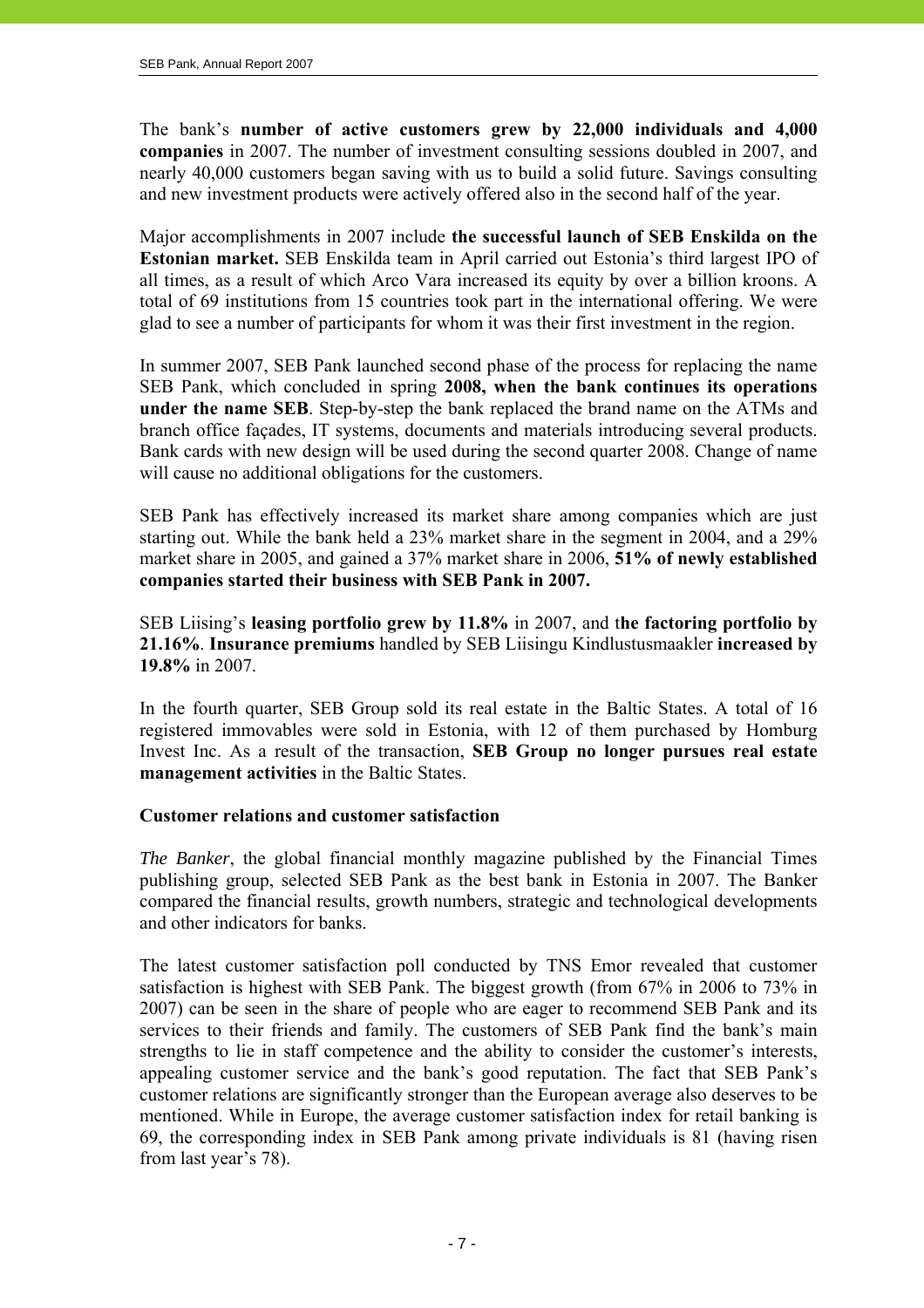In the beginning of 2007 the world's leading magazine on securities services, Global Custodian, gave SEB Pank Custody Services the highest possible rating at the Estonian market – Top Rated, based on customer satisfaction surveys in 2006. This is the first time for a bank belonging to SEB Group located outside Nordic countries to receive the highest possible rating from Global Custodian.

In February, SEB Pank signed in co-operation with Estonian School Student Councils' Union (ESCU) and the Federation of Estonian Student Unions (FESU), the official representative of ISIC trademark, a three-year co-operation agreement, to develop new solutions for using international student cards and expanding the range of benefits. SEB Pank is aiming to be the most student-friendly bank in Estonia.

International financial magazine Global Finance named SEB Pank's U-Net the best Internet bank in Estonia. In the Central and East European region SEB Pank shared the first place with Citigroup in the *Best Consumer Integrated Site* sub-category. In addition to Estonia, the SEB Internet bank solution was named the best also in Lithuania. SEB Pank's Internet bank has been recognised also before. In 2005, 2006 and 2007, U-net was named the best Internet bank in Estonia by Baltic E-banking Report, prepared by Metasite Business Solutions. The best Internet bank was selected by evaluating the strengths of the new customer recruitment strategy, growth in customer numbers, success of the Internet service provision, range of services offered, actual Internet service provision results, as well as design and functionality.

SEB Group was ranked best bank in the Nordic and Baltic markets in real estate financing in the "Real Estate Awards for Excellence 2007" by Euromoney. SEB Group is ranked number one for real estate in the areas of Advisory of Financial Services, Commercial Banking, Investment Banking, Debt Capital Markets and Equity Capital Markets. SEB Group was also awarded high rankings on the global level.

# **Organisation**

At the end of March, **Paulius Tarbūnas** was appointed Financial Director and member of the Management Board of SEB Pank. Born in Lithuania, Paulius Tarbūnas started his banking career in Vilniaus Bankas. In 2004, Paulius Tarbūnas was appointed President and Managing Director of SEB VB Mortgage Bank. From the beginning of 2005 until his employment in Estonia, Paulius Tarbūnas served as the assistant member of the Management Board of and Financial Director of SEB Ukraine bank.

On June 18, **Kristoffer Lindberg** was appointed head of the Corporate Banking Division and member of the Management Board of SEB Pank, after having served in various positions in SEB Finland since 1994. Before his employment with SEB Pank, Kristoffer Lindberg served as a member of the Management Board of SEB Finland.

On August 4, **Ahti Asmann** was appointed Chairman of the Management Board of SEB Pank. Ahti Asmann has served in SEB Pank since 1994. From 2001 to 2006, Ahti Asmann headed the Retail Banking Division of SEB Pank. From 2006, Ahti Asmann served as a member of the Management Board of SEB Pank, heading the Retail Banking and Technology Area.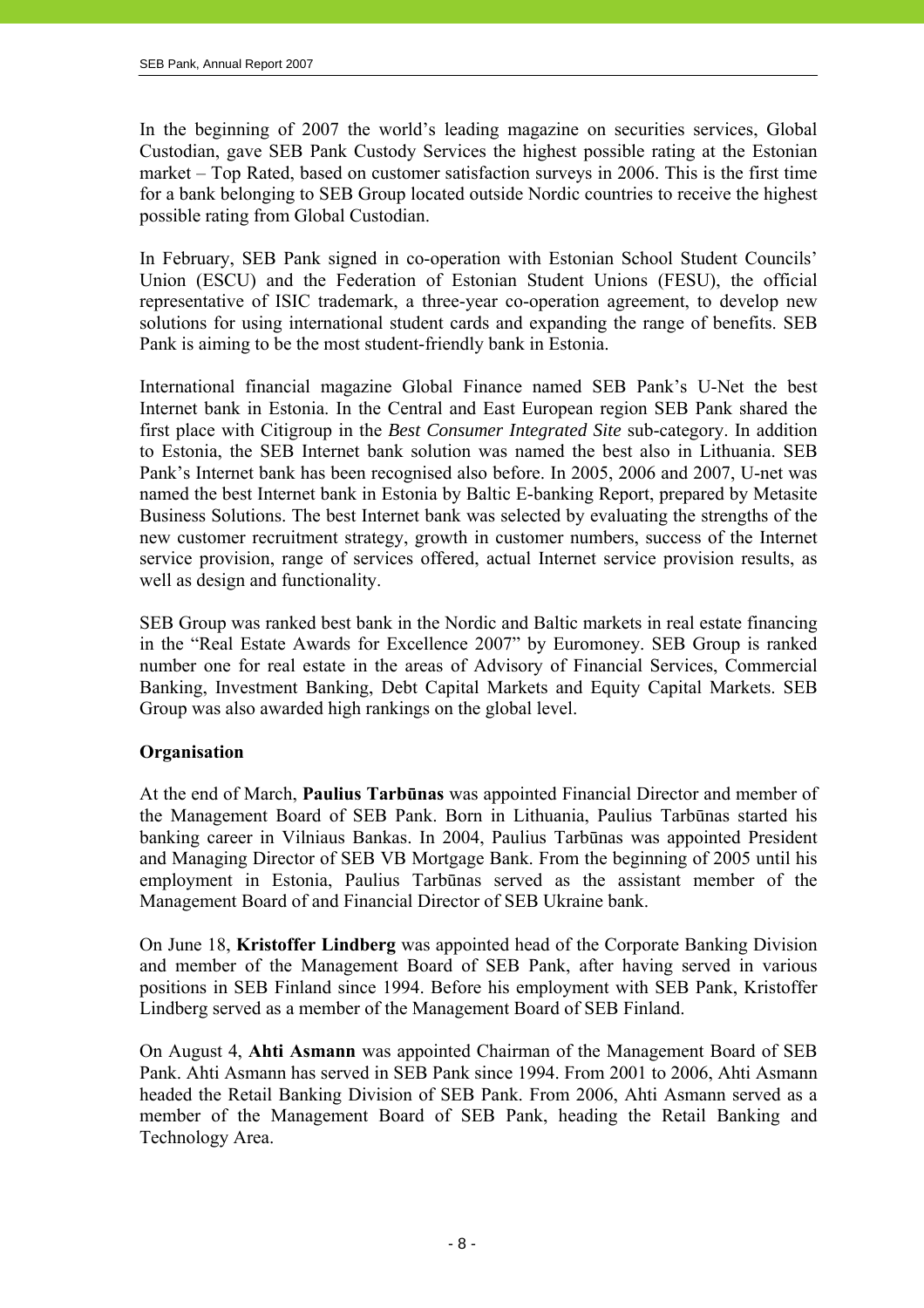In December 2007, the Management Board of SEB Pank saw two new additions. **Riho Unt** was appointed as Head of the Retail Banking and Technology Area, and **Erki Pugal**  as Head of the Credit Area. Riho Unt has served in SEB Pank since 2001. He started out his career in the bank as business relations manager and Head of the Development Department. In 2004, Unt was appointed the Deputy Director of the Tallinn office, in 2005 the Deputy Head of the Retail Banking Division and in 2006 the Head of the Retail Banking Division. Erki Pugal has served in SEB Pank since 1995. Pugal served as Head of the Credit Risk Management Department of branch offices from 2001 to 2005, and Deputy Director of the Credit Area from 2005 to the summer of 2007. From the summer to December 2007, Pugal served in the SEB Group Credit Division in Stockholm.

#### **Social responsibility and sponsorship**

A business plan competition called Ajujaht 2007 was announced on 11 May in cooperation between SEB Pank and partners. Ajujaht is Estonia's leading business plan competition, the goal of which is to contribute to the creation of new knowledge-based companies and a rise in the business skills of students and young scientists. From nearly 100 business ideas, 25 will advance to the second round of competition where the teams that submitted them will be offered extensive enterprise and business plan training and personal consultation, courtesy of INSEAD Business School. The purpose of the competition, financed from the European Union Structural Funds, is to find students and young people fresh out of university who have ideas with great business potential. The ideas submitted to the competition are transformed into business plans with the help of experts. The plans are polished until the teams are ready to meet investors and take the idea to a successful launch. The competition will run until spring 2008.

The SEB Heategevusfond raised nearly 800,000 kroons during the winter charity campaign. By using these funds to support shelters and safe-houses, we wish to provide children without parental care with more equal opportunities, allowing them to feel that they are equals with their peers raised in conventional families, be active and widen their horizons. The SEB Heategevusfond, launched two years ago, is now fully operational. The Bank supports the fund with two million kroons every year. By today, over 4,000 bank customers have joined our effort and are making donations on a regular basis. The funds raised with the help of good people have been used for organising various events for children – sports days, first aid courses, visits to the theatre and cinema, etc. We have also handed out more than 1,000 children's books and bought sports equipment.

Since the end of November, SEB Pank has issued special bank cards, designed in cooperation with the Estonian Art Foundation to support restoration of the works of Estonian art classics.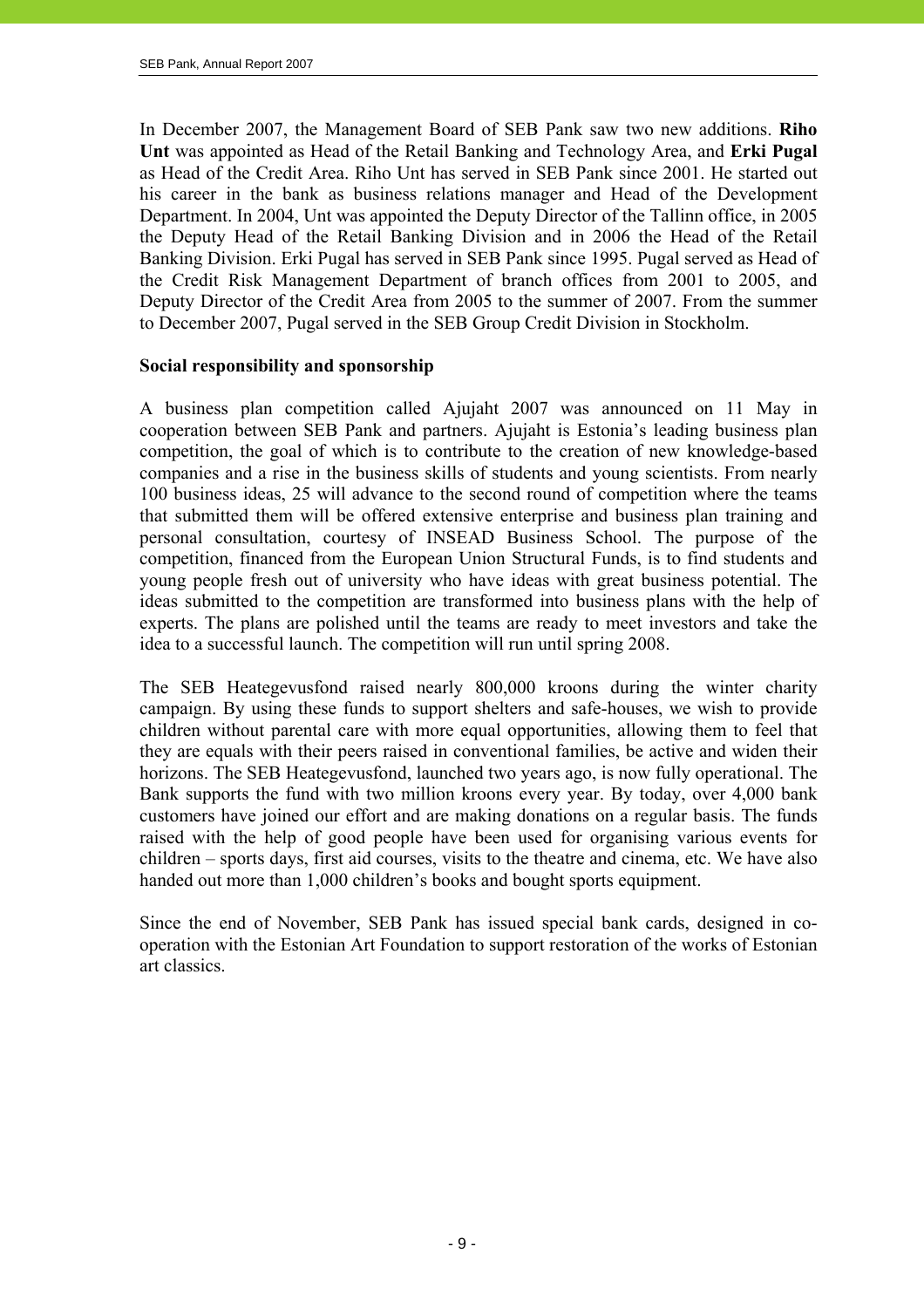# **3. Key Figures**

|                                                   | 2007     | 2006     |
|---------------------------------------------------|----------|----------|
| Net profit                                        | 2,026.5  | 1,375.4  |
| Average equity                                    | 7,076.9  | 5,377.1  |
| Return on equity (ROE), %                         | 28.64    | 25.58    |
| Net profit                                        | 2,026.5  | 1,375.4  |
| Average assets                                    | 79,553.0 | 60,395.0 |
| Return on assets (ROA), %                         | 2.55     | 2.28     |
| Net interest income                               | 1,601.7  | 1,186.5  |
| Average interest earning assets                   | 74,606.4 | 57,025.9 |
| Net interest margin (NIM), %                      | 2.15     | 2.08     |
| Impairment losses adjusted net interest income    | 1,430.4  | 1,155.8  |
| Average assets                                    | 79,553.0 | 60,395.0 |
| Impairment losses adjusted net interest margin, % | 1.80     | 1.91     |
| Interest income                                   | 4,157.5  | 2,614.4  |
| Average interest earning assets                   | 74,606.4 | 57,025.9 |
| Yield on interest earning assets                  | 5.57     | 4.59     |
| Interest expenses                                 | 2,555.8  | 1,427.9  |
| Interest bearing liabilities, average             | 68,294.4 | 52,832.3 |
| Cost of interest bearing liabilities              | 3.74     | 2.70     |
| SPREAD, %                                         | 1.83     | 1.88     |
| $Cost /$ Income ratio, %                          | 39.2     | 38.5     |
| Impaired NPL / gross portfolio, %                 | 0.38     | 0.32     |

#### **Explanations**

Return on equity (ROE),  $\%$  = Net profit / Average equity  $*$  100 Return on assets (ROA),  $\%$  = Net profit / Average assets  $*$  100 SPREAD,  $\%$  = Yield on interest earning assets - Cost of interest bearing liabilities Net interest margin (NIM), % = Net interest income / Average interest earning assets Cost of interest bearing liabilities  $=$  Interest expenses / Average interest bearing liabilities

Impairment losses adjusted net interest income = Net interest income - Allowances for loans to customers - Allowances for receivables from credit institutions

| Interest earning assets:                  | Interest bearing liabilities:    |
|-------------------------------------------|----------------------------------|
| Balances with central bank                | Due to credit institutions       |
| Loans and advances to credit institutions | Due to customers                 |
| Loans and advances to customers           | Government and foreign aid funds |
| Securities without shares                 | Issued securities                |
| (all without accured interests)           | Subordinated loans               |
|                                           | (all without accured interests)  |

Cost / Income Ratio, % = Total Operating Expenses / Total Income \* 100 Impaired NPL / gross portfolio,  $\%$  = Impaired customer non-performing gross / Loans and advances to customers without allowances for doubtful debt \* 100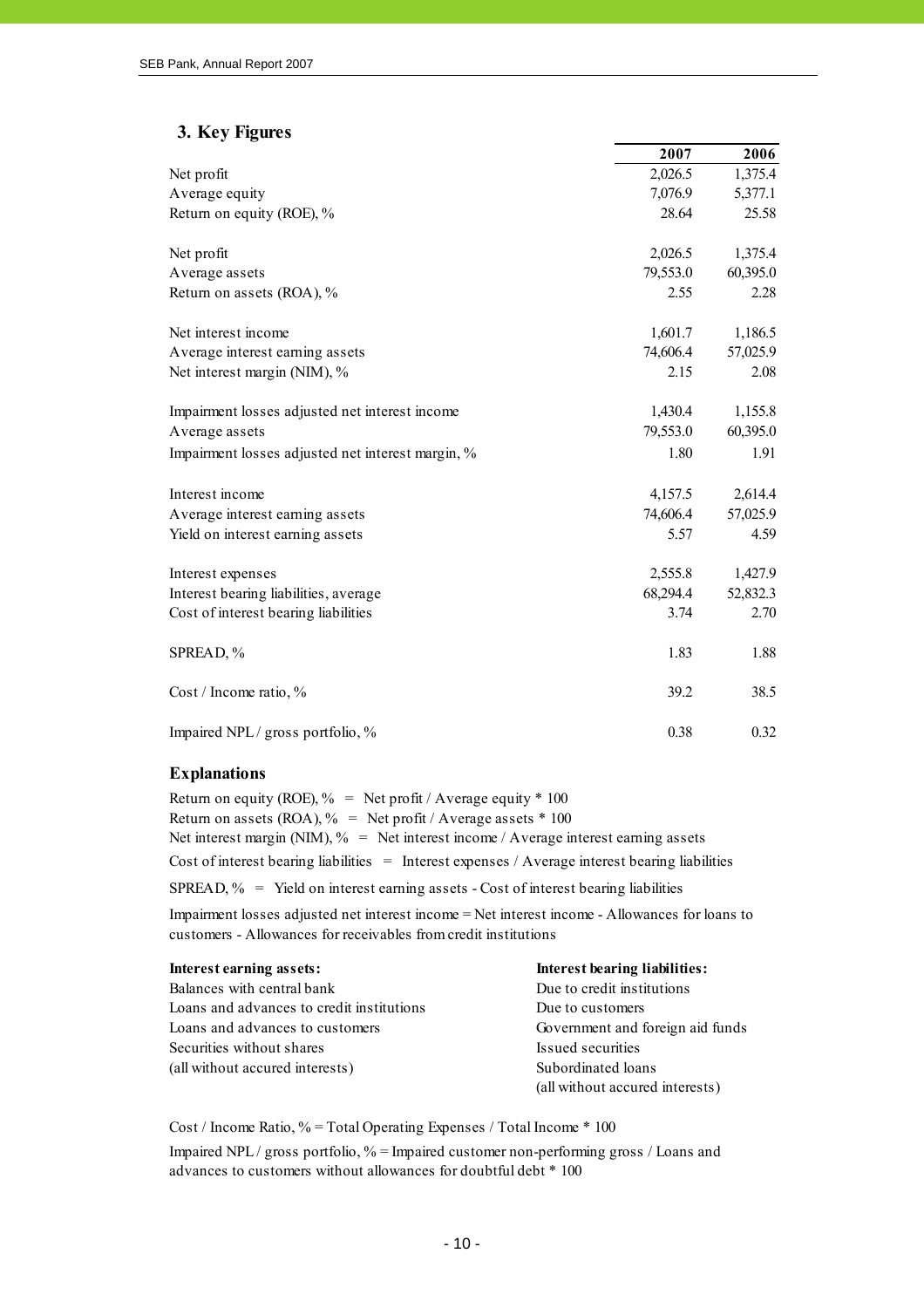| 31.12.07                                                                       | 31.12.06 |
|--------------------------------------------------------------------------------|----------|
|                                                                                |          |
| 88,155.0                                                                       | 70,950.9 |
| 401.7                                                                          | 153.7    |
| 0.46%                                                                          | $0.22\%$ |
| 345.9<br>Allowances for losses on amounts due from customers and credit instit | 235.6    |
|                                                                                |          |

\* overdue principal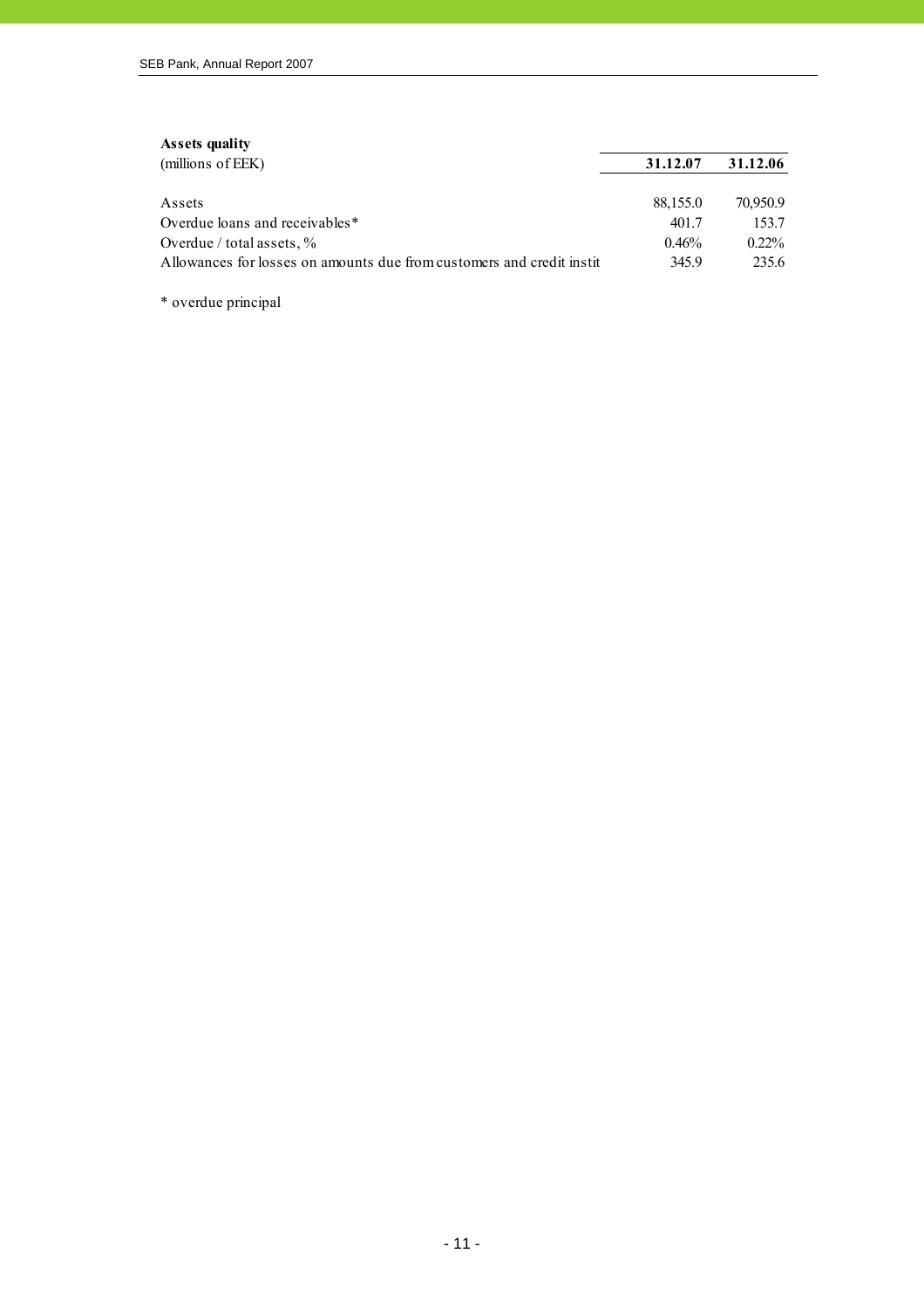# **III. Consolidated Financial Statements**

| <b>Consolidated Income Statement</b>                                           | Note           | 2007       | 2006       |
|--------------------------------------------------------------------------------|----------------|------------|------------|
| (millions of EEK)                                                              |                |            |            |
| Interest and similar income                                                    | 3              | 4,157.5    | 2,614.4    |
| Interest expenses and similar charges                                          | $\overline{4}$ | $-2,555.8$ | $-1,427.9$ |
| Net Interest Income                                                            |                | 1,601.7    | 1,186.5    |
| Fee and commission income                                                      | 5              | 1,228.3    | 977.2      |
| Fee and commission expense                                                     | 6              | $-393.2$   | $-281.9$   |
| Net income from fees and commissions                                           |                | 835.1      | 695.3      |
| Net income from foreign exchange                                               |                | 161.8      | 129.9      |
| Gains less losses from trading and financial assets at fair                    |                |            |            |
| value through profit or loss at inception                                      | 7              | 47.7       | 69.3       |
| Income from insurance activities                                               | 8              | 74.2       | 85.2       |
| Income from dividends                                                          |                | 0.6        | 0.3        |
| Gains less losses from investment securities                                   |                | 15.2       | 7.8        |
| Share of profit of associates                                                  | 19             | 10.8       | 8.5        |
| Other income                                                                   | 9              | 549.3      | 99.4       |
| Personnel expenses                                                             | 10             | $-690.4$   | $-527.6$   |
| Other expenses                                                                 | 11             | $-350.4$   | $-261.5$   |
| Depreciation, amortization and impairment of tangible and<br>intangible assets | 20, 21         | $-61.3$    | $-70.6$    |
| Profit before impairment losses on loans and advances                          |                | 2,194.3    | 1,422.5    |
| Impairment losses on loans and advances                                        | 12             | $-152.4$   | $-32.9$    |
| Profit before tax                                                              |                | 2,041.9    | 1,389.6    |
| Income tax                                                                     | 13             | $-15.4$    | $-14.2$    |
| Net profit for the year                                                        |                | 2,026.5    | 1,375.4    |
| Attributable to the sole equity holder of the parent                           |                | 2,026.5    | 1,375.4    |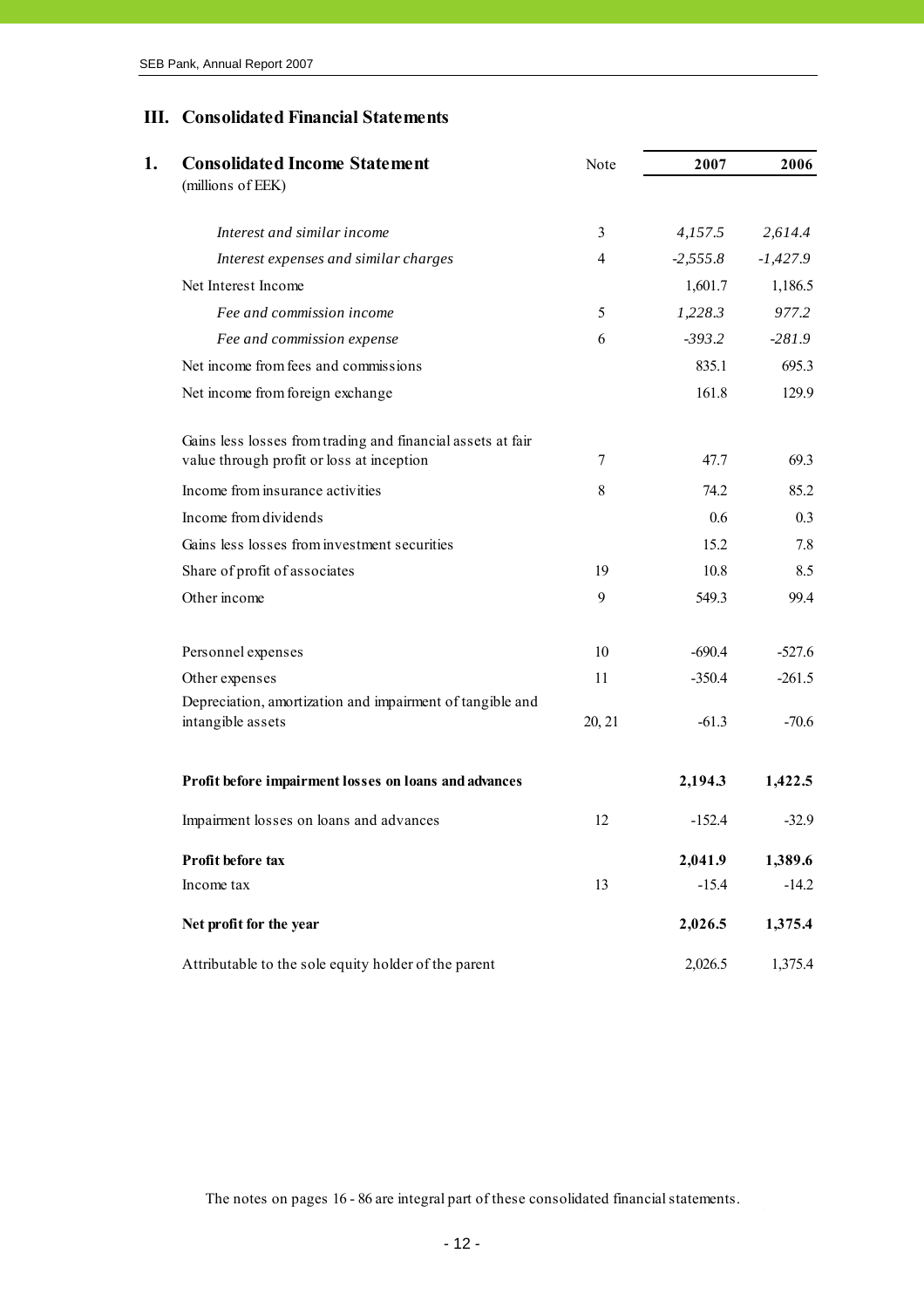| Note | 31.12.07 | 31.12.06           |
|------|----------|--------------------|
|      |          |                    |
|      | 751.9    | 667.9              |
| 14   | 4,192.5  | 2,412.8            |
| 15   | 5,436.8  | 1,943.1            |
| 16   | 71,989.0 | 60,149.2           |
| 17   | 2,055.1  | 3,794.5            |
| 18   | 3,120.2  | 1,406.2            |
| 25   | 0.7      | 2.7                |
| 19   | 53.7     | 42.9               |
| 20   | 392.9    | 387.1              |
| 21   | 162.2    | 144.5              |
|      | 88,155.0 | 70,950.9           |
|      |          |                    |
| 22   | 35,410.1 | 27,481.8           |
| 23   | 35,889.0 | 32,881.6           |
|      | 144.0    | 114.6              |
| 24   | 4,770.3  | 1,836.7            |
| 25   | 4.2      | 1.9                |
| 26   | 704.5    | 313.7              |
| 27   | 527.0    | 415.7              |
| 28   | 2,622.3  | 1,834.7            |
|      | 80,071.4 | 64,880.7           |
| 29   | 665.6    | 665.6              |
|      |          | 1,346.6            |
| 31   | 332.9    | 338.0              |
|      | $-0.8$   | 0.1                |
|      |          | 3,719.9            |
|      | 8,083.6  | 6,070.2            |
|      | 88,155.0 | 70,950.9           |
|      |          | 1,346.6<br>5,739.3 |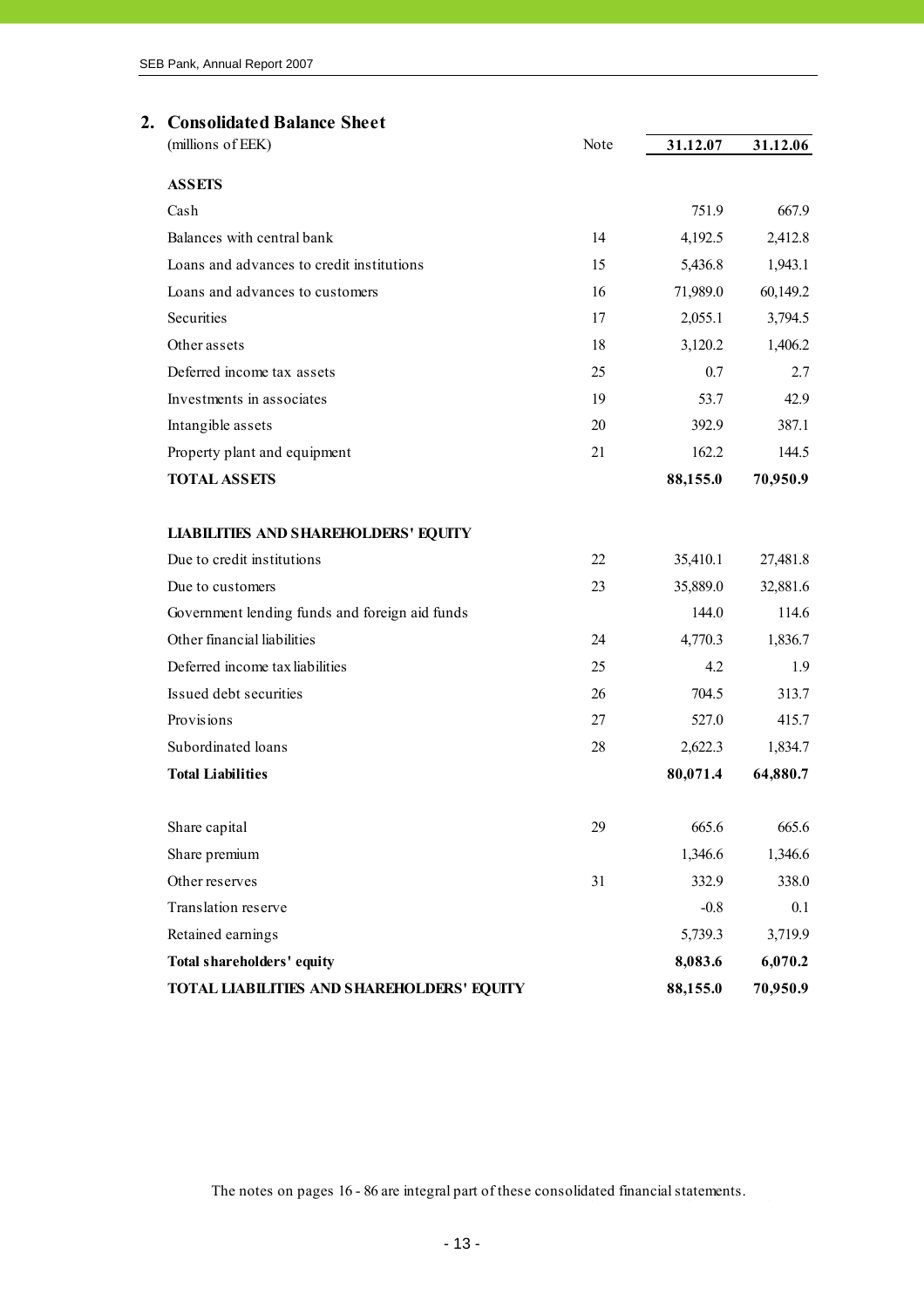# **3. Consolidated Cash Flow Statement**

| (millions of EEK) |
|-------------------|
|-------------------|

|                                                                             | Note   | 2007               | 2006             |
|-----------------------------------------------------------------------------|--------|--------------------|------------------|
| I. Cash flows from operating activities                                     |        |                    |                  |
| Interest received                                                           |        | 3,883.3            | 2,430.5          |
| Interest paid                                                               |        | $-2,015.5$         | $-1,134.0$       |
| Dividends received                                                          |        | 0.6                | 0.4              |
| Fee and commission received                                                 |        | 1,228.3            | 977.2            |
| Net trading income and other operating income                               |        | 463.3              | 169.8            |
| Personnel expenses and other operating expenses                             |        | $-1,001.9$         | $-771.9$         |
| Income taxes paid                                                           |        | $-15.4$            | $-14.2$          |
| Revaluation adjustments                                                     |        | $-12.2$            | 11.2             |
| Cash flows from operating profits before changes in the operating assets    |        |                    |                  |
| and liabilities                                                             |        | 2,530.5            | 1,669.0          |
| Changes in operating assets:                                                |        |                    |                  |
| Loans and advances to credit institutions                                   |        | $-1,646.2$         | $-1.2$           |
| Loans and advances to customers                                             |        | $-11,987.7$        | $-18,356.9$      |
| Other assets                                                                |        | $-468.5$           | 120.6            |
|                                                                             |        |                    |                  |
| Changes of operating liabilities:                                           |        |                    |                  |
| Due to credit institutions                                                  |        | 10,015.5           | 12,889.9         |
| Due to customers                                                            | 23     | 2,979.7            | 5,719.8          |
| Government and foreign aid funds                                            |        | 29.5               | 0.4              |
| Other liabilities                                                           |        | 462.5              | 29.1             |
| Net cash flow from operating activities                                     |        | 1,915.3            | 2,070.7          |
| II. Cash flows from investing activities                                    |        |                    |                  |
| Purchase of investment portfolio securities                                 | 17     | $-10,817.7$        | $-1,005.3$       |
| Proceeds from sale of investment portfolio securities                       | 17     | 10,428.6           | 680.6            |
| Purchase of associates                                                      | 19     | 0.0                | $-7.0$           |
| Proceeds from sale and liquidation of associates                            | 19     | 0.0                | 1.1              |
| Purchase of investment properties, tangible and intangible assets           | 20, 21 | $-94.9$            | $-52.5$          |
| Proceeds from sale of investment properties, tangible and intangible assets | 20, 21 | 10.1               | 45.8             |
| Net cash used in investing activities                                       |        | -473.9             | $-337.3$         |
|                                                                             |        |                    |                  |
| III. Cash flows from financing activities                                   |        |                    |                  |
| Proceeds from debt securities (issuing)                                     | 26     | 615.6              | 764.6            |
| Repurchasing of debt securities                                             | 26     | $-234.7$           | $-754.5$         |
| Proceeds from subordinated loans                                            | 28     | 782.3              | 782.4            |
| Net cash flow from financing activities                                     |        | 1,163.2            | 792.5            |
| Net increase in cash and cash equivalents                                   |        | 2,604.6            | 2,525.9          |
| Cash and cash equivalents at beginning of period                            |        | 7,601.5            | 5,070.4          |
| Effect of exchange rate changes on cash and cash equivalents                |        | 13.8               | 5.2              |
|                                                                             |        |                    |                  |
| Cash and cash equivalents at end of period                                  |        | 10,219.9           | 7,601.5          |
|                                                                             |        |                    |                  |
| Cash and cash equivalents includes:<br>due from customers                   |        | 31.12.07           | 31.12.06         |
| Cash on hand                                                                |        |                    |                  |
| Balances with the central bank                                              | 14     | 751.9              | 667.9<br>2,412.8 |
| Liquid deposits in other credit institutions                                | 15     | 4,181.0<br>5,094.7 | 1,881.4          |
| Trading- and liquidity portfolio                                            | 17     | 192.3              | 2,639.4          |
| <b>Total</b>                                                                |        | 10,219.9           | 7,601.5          |
|                                                                             |        |                    |                  |

All cash eqivalents are freely available for use by the group with maturity of less than 3 months.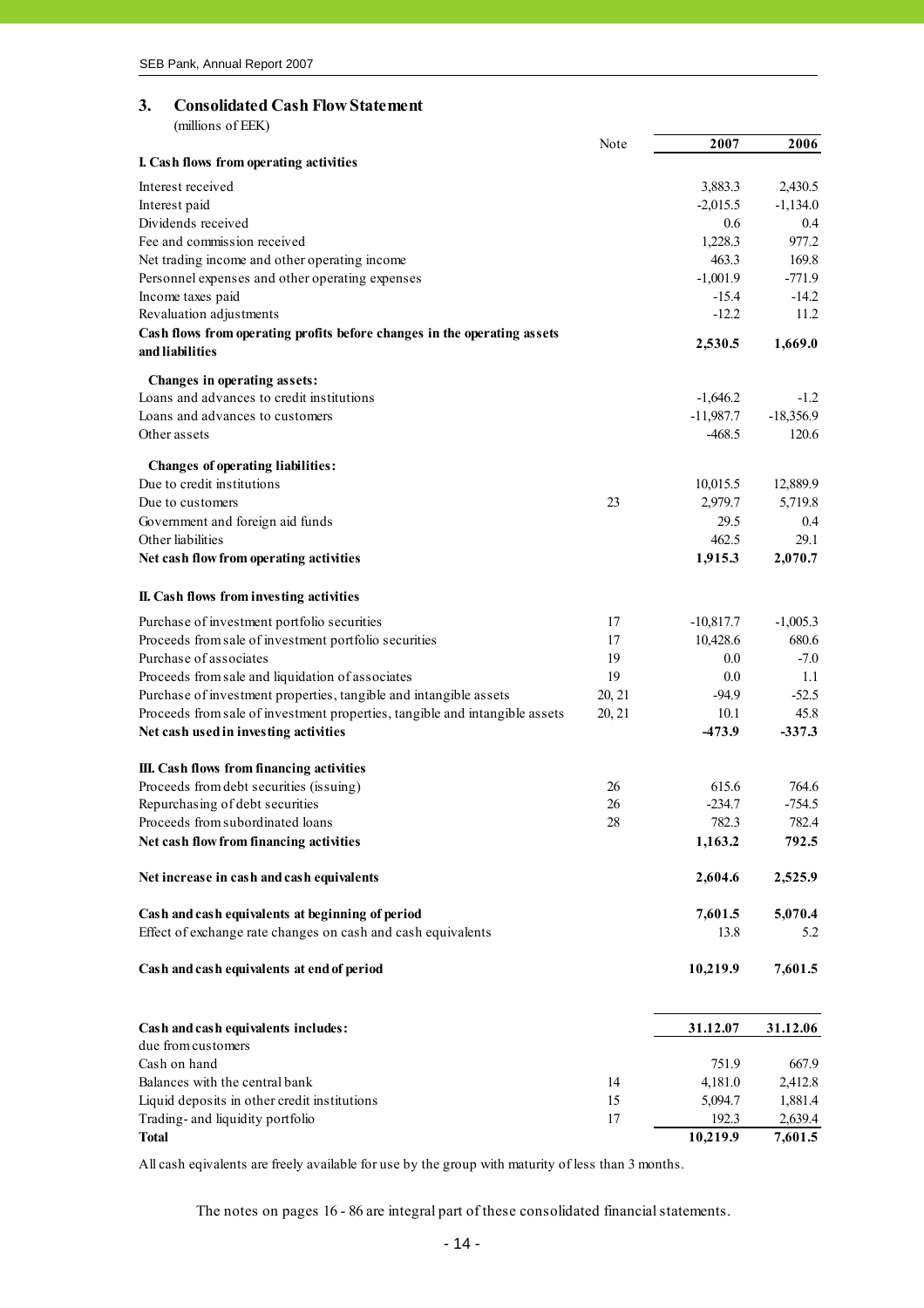# **4. Changes in Consolidated Shareholders' Equity**

(millions of EEK)

|                                      | <b>Share</b><br>capital<br>(Note 29) | <b>Share</b><br>premium | <b>Other</b><br>reserves<br>(Note 31) | Translation<br>reserve | <b>Retained</b><br>earnings | Total share<br>holders'<br>equity |
|--------------------------------------|--------------------------------------|-------------------------|---------------------------------------|------------------------|-----------------------------|-----------------------------------|
| Year beginning 01.01.2006            | 665.6                                | 1.346.6                 | 316.7                                 | 0.4                    | 2,354.6                     | 4,683.9                           |
| Revaluation of securities            | 0.0                                  | 0.0                     | 11.2                                  | 0.0                    | 0.0                         | 11.2                              |
| Consolidation of foreign subsidaries | 0.0                                  | 0.0                     | 0.0                                   | $-0.3$                 | 0.0                         | $-0.3$                            |
| Statutory reserve                    | 0.0                                  | 0.0                     | 10.1                                  | 0.0                    | $-10.1$                     | 0.0                               |
| Profit for the year                  | 0.0                                  | 0.0                     | 0.0                                   | 0.0                    | 1,375.4                     | 1,375.4                           |
| <b>Final balance 31.12.2006</b>      | 665.6                                | 1,346.6                 | 338.0                                 | 0.1                    | 3,719.9                     | 6,070.2                           |
| Year beginning 01.01.2007            | 665.6                                | 1,346.6                 | 338.0                                 | 0.1                    | 3,719.9                     | 6,070.2                           |
| Revaluation of securities            | 0.0                                  | 0.0                     | $-8.4$                                | 0.0                    | $-3.8$                      | $-12.2$                           |
| Consolidation of foreign subsidaries | 0.0                                  | 0.0                     | 0.0                                   | $-0.9$                 | 0.0                         | $-0.9$                            |
| Statutory reserve                    | 0.0                                  | 0.0                     | 3.3                                   | 0.0                    | $-3.3$                      | 0.0                               |
| Profit for the year                  | 0.0                                  | 0.0                     | 0.0                                   | 0.0                    | 2,026.5                     | 2,026.5                           |
| <b>Final balance 31.12.2007</b>      | 665.6                                | 1.346.6                 | 332.9                                 | $-0.8$                 | 5.739.3                     | 8.083.6                           |

Overview of share capital and ownership of shares is presented in Note 29.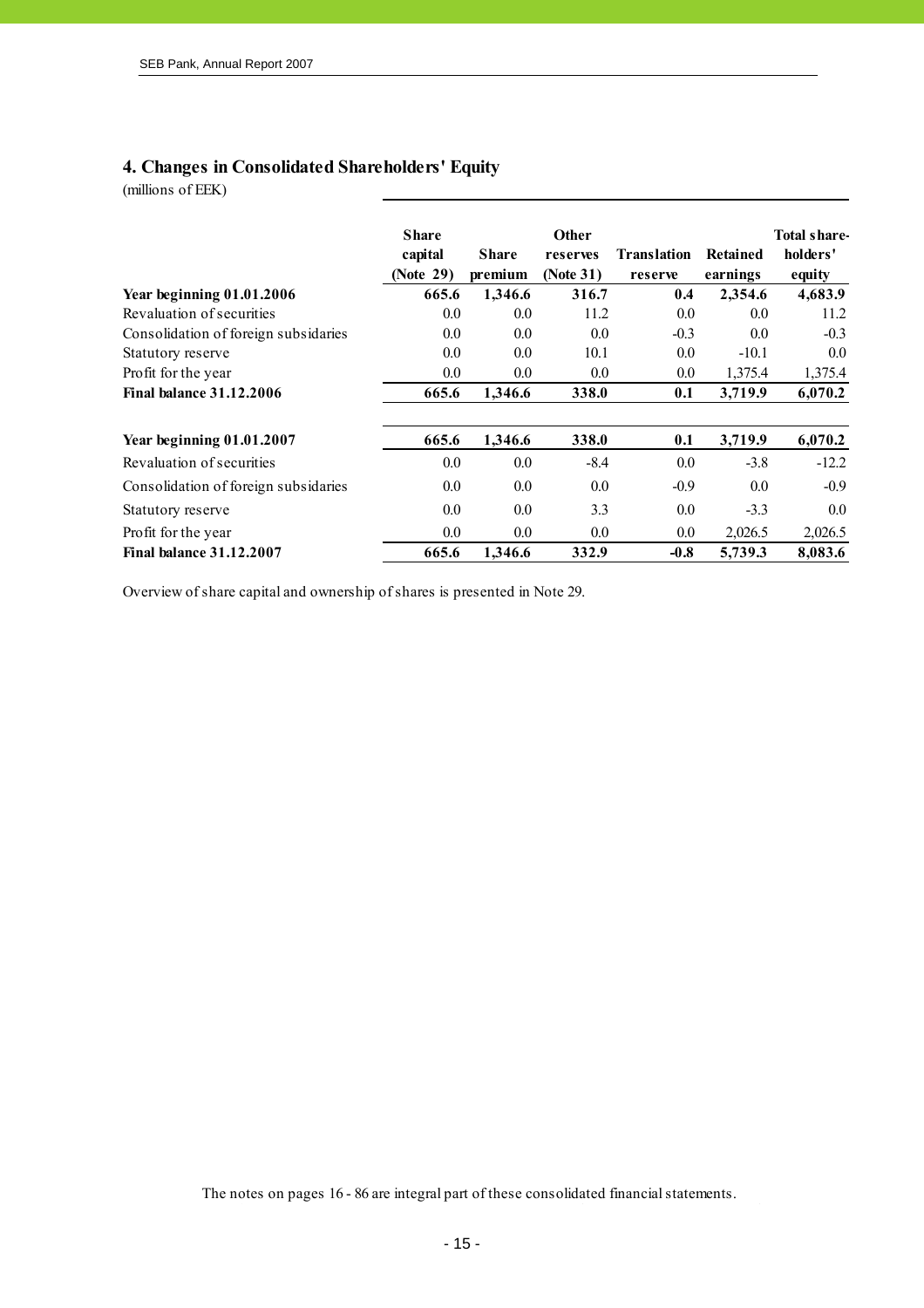# **Note 1**

# **ACCOUNTING PRINCIPLES**

AS SEB Pank (Reg. No. 10004252) is a credit institution registered in Tallinn (Estonia), Tornimäe Street 2, the sole shareholder of which is SEB AB, who is also the ultimate controlling party, registered in Sweden. On 7th of March 2008 the business name of AS SEB Eesti Ühispank was changed. New business name of the bank is AS SEB Pank. In this financial report new business name is used.

As at the end of year 2007 SEB Pank Group employed 1 663 people.

# **1.1. Basis of preparation**

These consolidated financial statements of SEB Pank Group (the Group) are prepared in accordance with International Financial Reporting Standards (IFRS) as adopted by the EU. The principal accounting policies applied in the preparation of these consolidated financial statements are set out below. These policies have been consistently applied to all the years presented, unless otherwise stated.

These financial statements have been prepared under the historical cost convention, except as disclosed in some of the accounting policies below (i.e. financial assets at fair value). Financial statements have been prepared according to accrual principle of accounting.

These consolidated financial statements have been prepared in millions of Estonian kroons.

When the presentation or classification of items in the consolidated financial statements is amended, comparative amounts for the previous period are also reclassified (see Notes 1.24, 1.25), if not referred differently in specific accounting principle.

Certain new standards, amendments and interpretations to existing standards have been published by the time of compiling these financial statements that are mandatory for the company's accounting periods beginning after 1 January 2007 or later periods. The overview of these standards and the Group management estimate of the potential impact of applying the new standards and interpretations is given at the end of this section (Note 1.25).

# **1.2. Critical accounting estimates and judgments**

The preparation of the consolidated financial statements in accordance with the International Financial Reporting Standards as adopted by the EU requires the use of certain critical accounting estimates and assumptions that affect the reported amounts of assets and liabilities and disclosure of contingent assets and liabilities at the date of the financial statements and the reported amounts of revenues and expenses for the reporting period. Although these estimates are based on management's best knowledge and judgement of current events and actions, the actual outcome and the results ultimately may significantly differ from those estimates. More detailed overview of the estimates made is provided under accounting principles or disclosures set out below.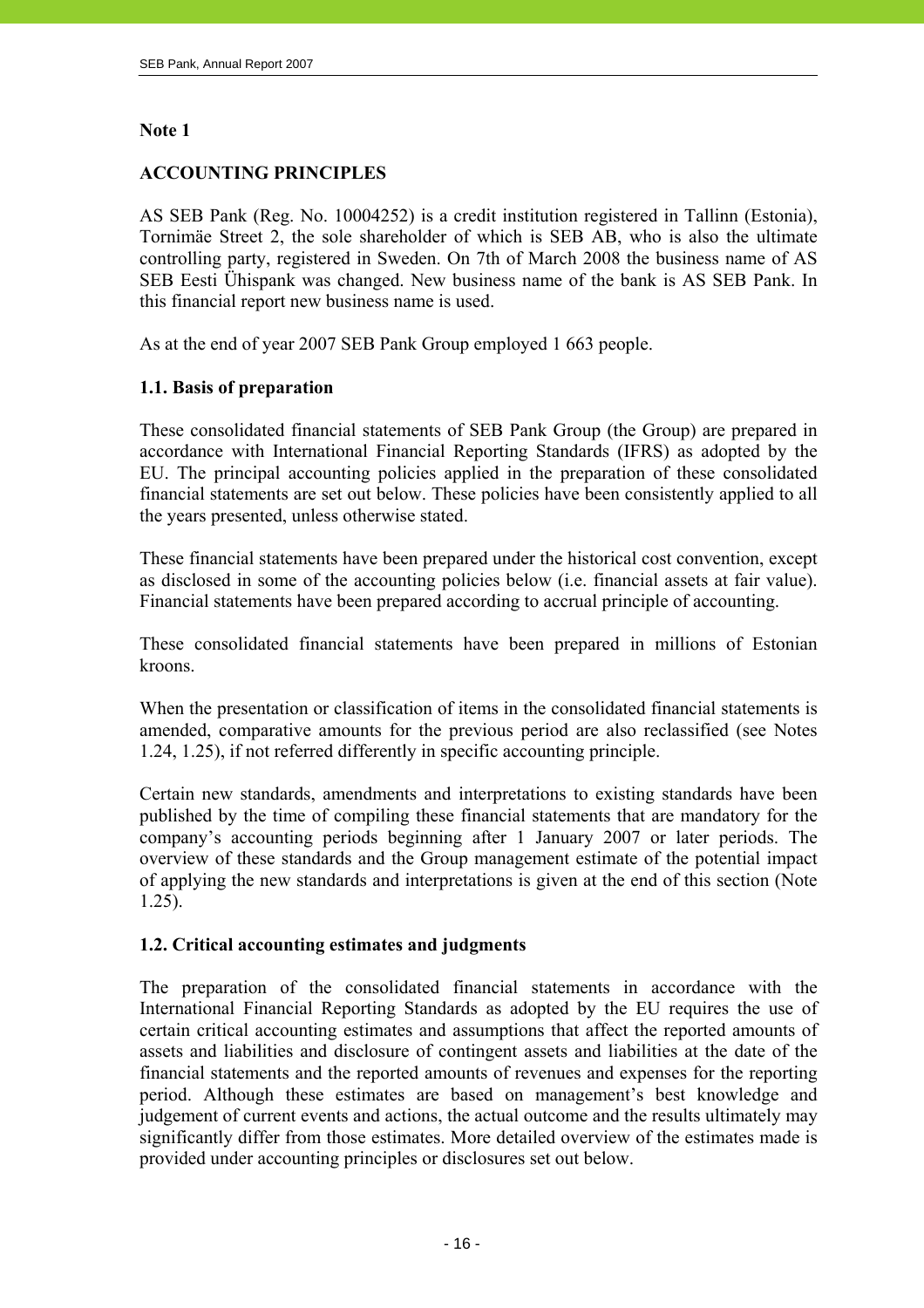Critical estimates and judgement are specifically used in the following areas:

- a) Impairment losses on loans and advances (Note 2.2)
- b) Fair value of financial assets and liabilities (Note 2.8)
- c) Impairment assessment for goodwill (Note 19)
- d) Fair value of derivative financial instruments (Note 32)

Estimates and judgments are continually evaluated based on historical experience and other factors, including expectations of future events that are believed to be reasonable under the circumstances.

# **1.3. Consolidation**

These consolidated financial statements of the SEB Pank Group comprise of the financial statements of the parent company AS SEB Pank and its subsidiaries as at 31 December 2007. The subsidiaries being consolidated are listed on page 4 (See table 1.1).

In the group's consolidated financial statements, the financial statements of the parent bank and its subsidiaries have been combined on a line-by-line basis. Intra-group balances and intra-group transactions and unrealised gains on transactions between group companies have been eliminated in full. Unrealised losses are also eliminated unless the transaction provides evidence of impairment of the asset transferred. All the subsidiaries that are controlled by SEB Pank have been consolidated. The accounts of the subsidiaries used for consolidation have been prepared in conformity with the accounting principles of the parent company.

# Subsidiaries

Subsidiary is an entity controlled by the parent company. Control is presumed to exist when the parent owns, directly or indirectly, more than 50% of the voting power of an enterprise or otherwise has power to govern the financial and operating policies. Subsidiaries are consolidated from the date on which control is transferred to the Group and are no longer consolidated from the date that control ceases to exist.

The purchase method of accounting is used to account for the acquisition of subsidiaries. The cost of an acquisition is measured as the fair value of the assets given, equity instruments issued and liabilities incurred or assumed at the date of exchange, plus costs directly attributable to the acquisition. According to the purchase method all the identifiable assets and liabilities of the subsidiary acquired are measured at their fair values at the acquisition date, irrespective of the extent of any minority interest, and the excess of the cost of acquisition over the fair value of the net assets of the subsidiary acquired is recorded as goodwill (Note 1.8). If the cost of acquisition is less than the fair value of the net assets of the subsidiary acquired, the difference is recognised directly in the income statement.

Revenues and expenses of the subsidiaries acquired within the financial year are consolidated into the group income statement starting from the date of acquisition to the end of the financial year. Result of operations of subsidiaries disposed of during the year is consolidated into group income statement from the beginning of the financial year until the date of disposal.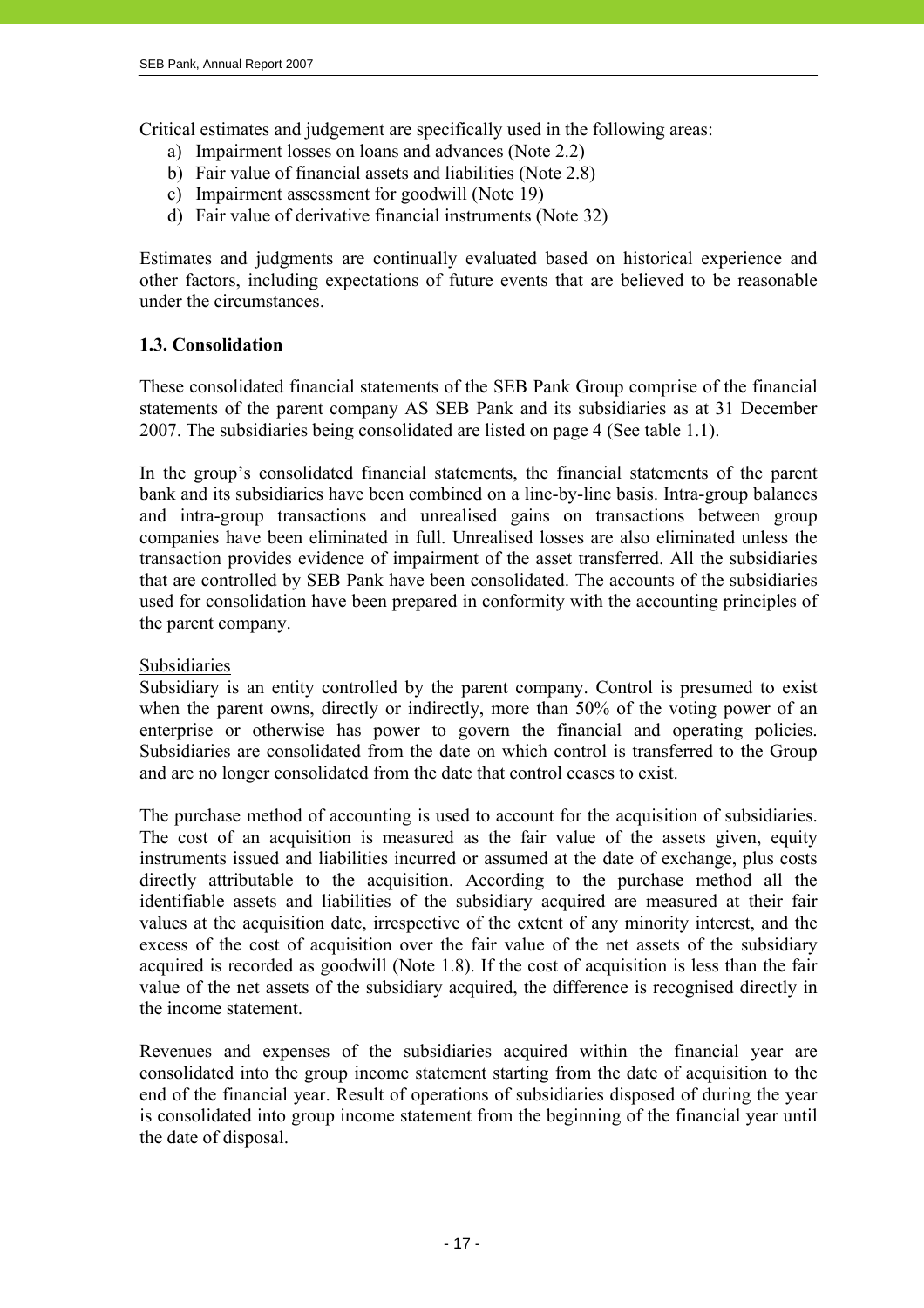# Associates

Associate is an entity over which the Group has significant influence, but which it does not control. Generally, significant influence is presumed to exist when the group holds between 20% and 50% of the voting rights.

Investments in associates are initially recognised at cost. The Group's investment in associates includes goodwill (net of any accumulated impairment loss) identified on acquisition (Note 1.8). Investments in associates are accounted for under the equity method of accounting. Under this method, the investment in Group financial statements is increased by the share of post-acquisition profit and reduced by the share of loss or distribution of profit received from the associated company and attributable to the Group and any goodwill impairment. The Group's share of post-acquisition movements in reserves is recognised in reserves. When the Group's share of losses in an associate equals or exceeds its interest in the associate, including any other unsecured receivables, the Group does not recognise further losses, unless it has incurred obligations or made payments on behalf of the associate.

Unrealised gains on transactions between the Group and its associates are eliminated to the extent of the Group's interest in the associates. Unrealised losses are also eliminated unless the transaction provides evidence of an impairment of the asset transferred. Accounting policies have been changed where necessary to ensure consistency with the policies adopted by the Group.

# Parent company separate financial statements – primary statements

In the parent separate primary financial statements, disclosed to these consolidated financial statements (see Note 36), the investments into the shares of subsidiaries and associated companies are accounted for at cost less any impairment recognized.

# **1.4. Foreign currency transactions and assets and liabilities denominated in a foreign currency**

# Functional currency

The financial statements of the Group companies have been prepared using the currency (*functional currency*) which best reflects the company's economic environment. The consolidated financial statements have been presented in Estonian kroons, which is also the functional currency of the parent company.

# Foreign currency transactions

Foreign currency transactions have been recorded based on foreign currency exchange rates of the Bank of Estonia (Central Bank) prevailing on the transaction dates. In the case of differences in the transfer of cash (i.e. settlement) and exchange rates prevailing on the transaction date, the exchange rate differences are recorded in the income statement under the line "Income from foreign exchange (net)".

# Assets and liabilities denominated in foreign currencies

Monetary assets and liabilities and non-monetary assets and liabilities valued at fair value and denominated in foreign currencies have been translated into Estonian kroons based on the foreign currency exchange rates of the Bank of Estonia prevailing on the balance sheet date. Gains and losses on translation form monetary assets and liabilities are recorded in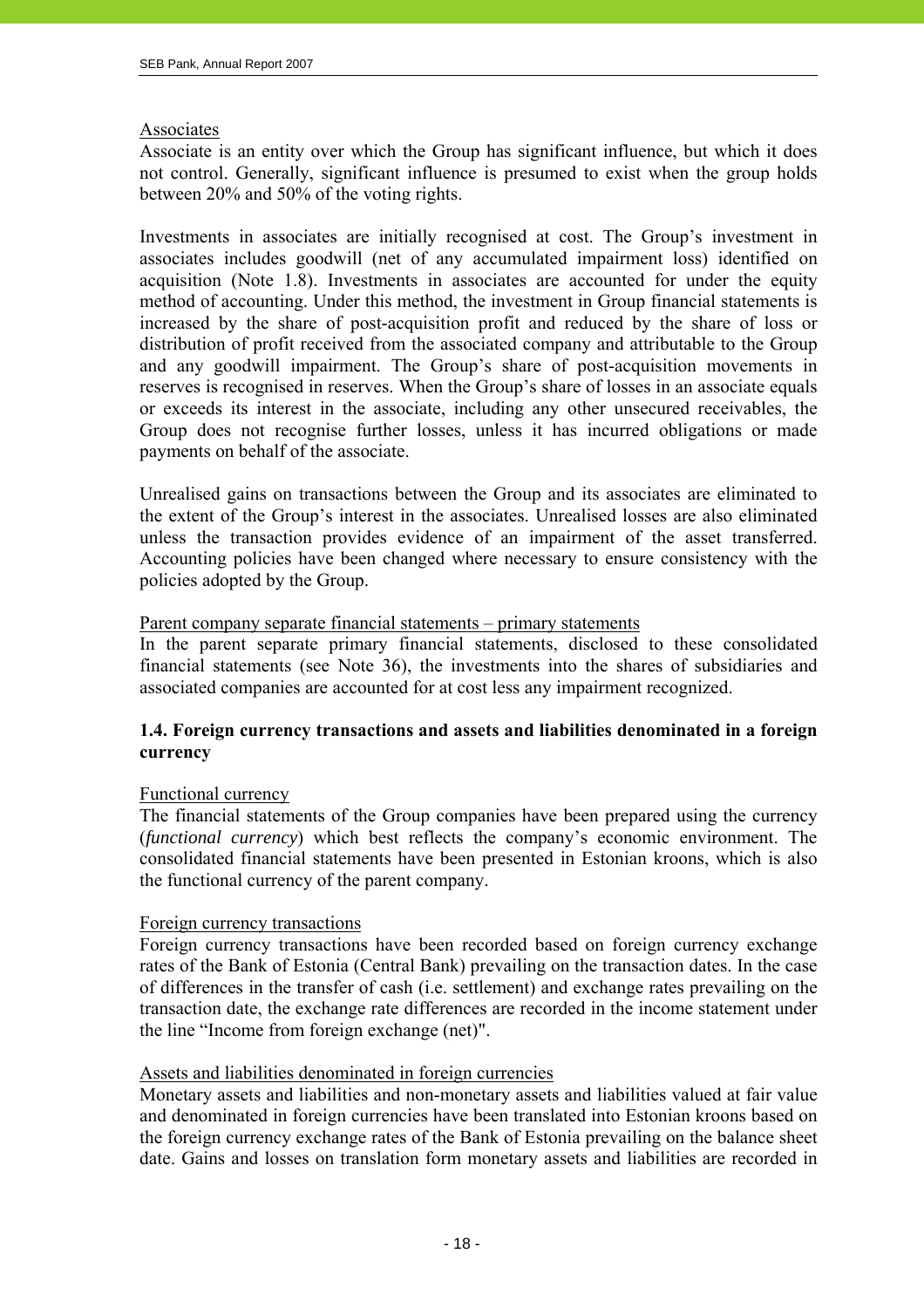the income statement under the line "Income from foreign exchange (net)". Changes in the fair value of monetary securities denominated in foreign currency classified as available for sale are analysed between translation differences resulting from changes in the amortised cost of the security and other changes in the carrying amount of the security. Translation differences related to changes in the amortised cost are recognised in profit or loss as "Income from foreign exchange (net)", and other changes in the carrying amount are recognised in fair value reserve in equity. Translation differences on non-monetary items, such as equities held at fair value through profit or loss, are reported as part of the fair value gain or loss on line "Gains less losses from trading of securities and financial assets at fair value through profit or loss at inception". Translation differences on nonmonetary items, such as equities classified as available-for-sale financial assets, are included in the fair value reserve in equity.

# Group companies

The results and financial position of all the group entities (none of which has the currency of a hyperinflationary economy) that have a functional currency different from the presentation currency are translated into the presentation currency. Income statements and cash flows of foreign entities are translated into Estonian kroons at average exchange rates (unless this average is not a reasonable approximation of the cumulative effect of the rates prevailing on the transaction dates, in which case income and expenses are translated at the dates of the transactions) for the year and their balance sheets are translated at the exchange rates ruling on 31 December, the balance sheet date. Unrealised exchange differences arising from the translation are taken to a separate account in shareholders' equity. When a foreign entity is sold (or part of it is sold), such exchange differences are recognised in the income statement as part of the gain or loss on sale.

# **1.5. Cash and cash equivalents**

For the purposes of the cash flow statement, cash and cash equivalents are cash at hand, available for use deposits due from central bank and readily available deposits in other credit institutions and also less than 3-month maturity liquid securities acquired for trading purpose or decided to be recognized at fair value through profit or loss at inception.

# **1.6. Financial assets**

Financial assets are any assets that are cash, a contractual right to receive cash or another financial asset from another enterprise, a contractual right to exchange financial instruments with another enterprise under conditions that are potentially favourable or an equity instrument of another enterprise. The Group classifies its financial assets in the following categories:

- 1.6.1. loans and receivables,
- 1.6.2. financial assets at fair value through profit or loss,
- 1.6.3. available for sale financial assets.
- Management determines the classification of its investments at initial recognition.

The group has not classified any financial assets to the group "held to maturity" (Note 1.24).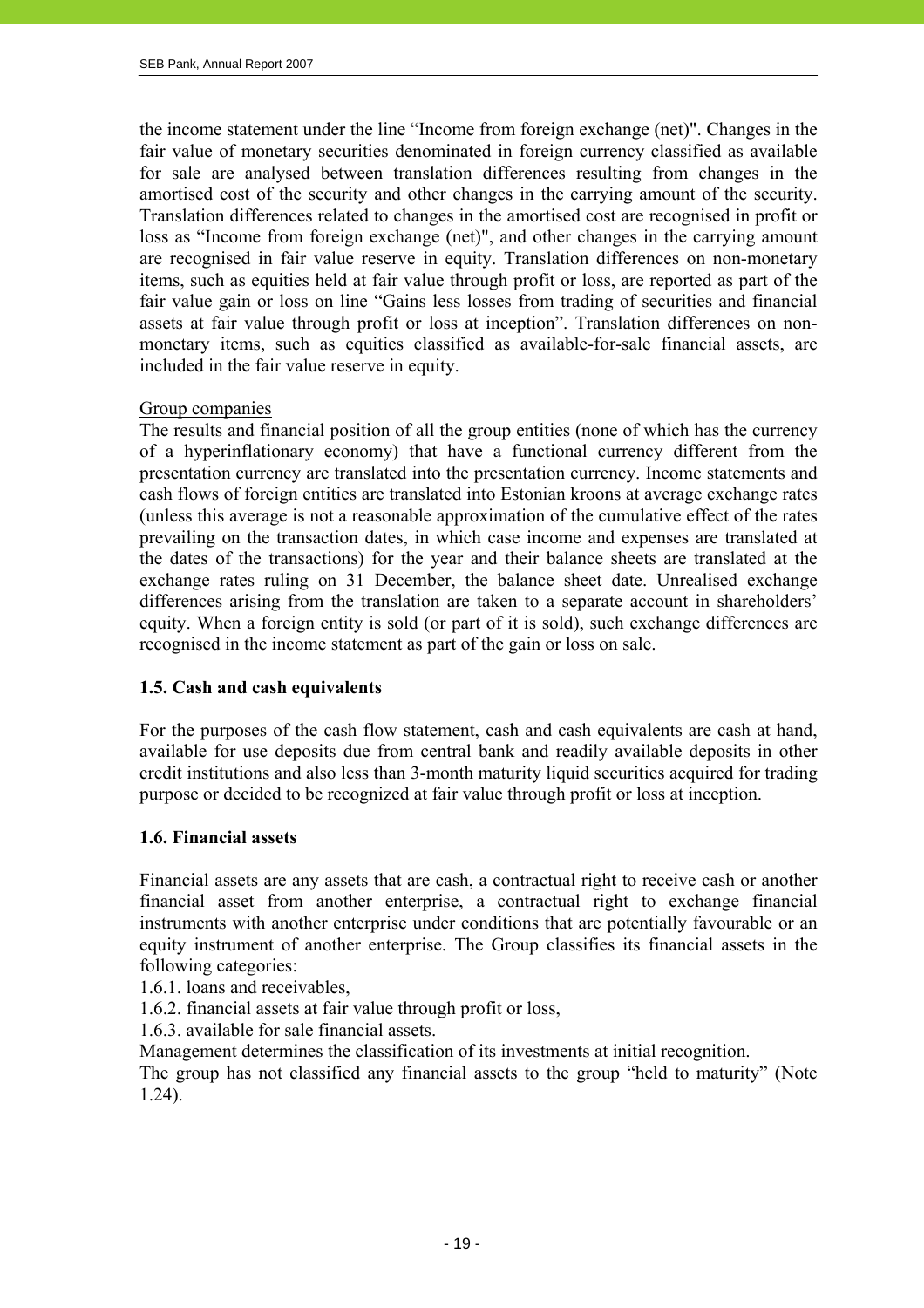# **1.6.1. Loans and receivables**

#### Loans and receivables

Loans and receivables are non-derivative financial assets with fixed or determinable payments that are not quoted in an active market. They arise when the Group provides money, goods or services directly to a debtor with no intention of trading the resulting receivable.

Loans and receivables are recognized in the balance sheet when the cash is paid to the borrower or right to demand payment has arisen and are derecognized only when they are repaid or written-off, regardless of the fact that part of them may be recognized as costs through providing allowances for loans. The loan allowances are presented on the respective balance sheet line at negative value. Loans have been recognized in the balance sheet at amortized cost using the effective interest rate method. Accrued interest on the loans and not yet collected is recorded in the respective balance sheet line. For overdrafts and credit cards, the actual use of the limit by the borrower is stated in the balance sheet. The unused credit limit is recognized as contingent (off-balance sheet) commitment.

# Repurchase agreements

Securities purchased under agreements to resell ('reverse repos') are recorded as loans and advances to other banks or customers, as appropriate. The difference between sale and repurchase price is treated as interest and accrued over the life of the agreements using the effective interest method. Securities lent to counterparties are also retained in the financial statements.

# Leasing receivables

Financial lease claims include receivables from financial lease, consumer factoring and installment sale. A financial lease is a lease transaction where all major risks and rights deriving from the use of the leased assets are transferred from the leasing firm to the lessee. Legal ownership to the property may be transferred to the lessee at the end of the lease period.

The receivables from the financial lease agreements are recognized in net present value of the minimum lease payments, from which the payments of principal received have been deducted. Lease payments collected are allocated between repayment of principal and financial income. Financial income is recognized over the rental period based on the pattern reflecting a constant periodic rate of return on the lessor's net investment in the finance lease. Initial service fees collected at issuance are included into the calculation of effective interest rate and lessor's net investment. Allowances for lease receivables are presented on the respective balance sheet line at negative value.

The lease receivable to the client is recognized in the balance sheet as of the moment of delivering the assets being the object of the agreement to the client. In case of transactions, in which the assets being the object of the agreement having a long delivery term have not yet been delivered to the client, the payments received from the lessees under these agreements are recognized in the balance sheet as prepayments of buyers under "accrued expenses and deferred income". The amounts paid by the leasing firm for the assets under lease agreements not yet delivered are recognized in the balance sheet as prepayments to suppliers under "accrued income and prepaid expenses".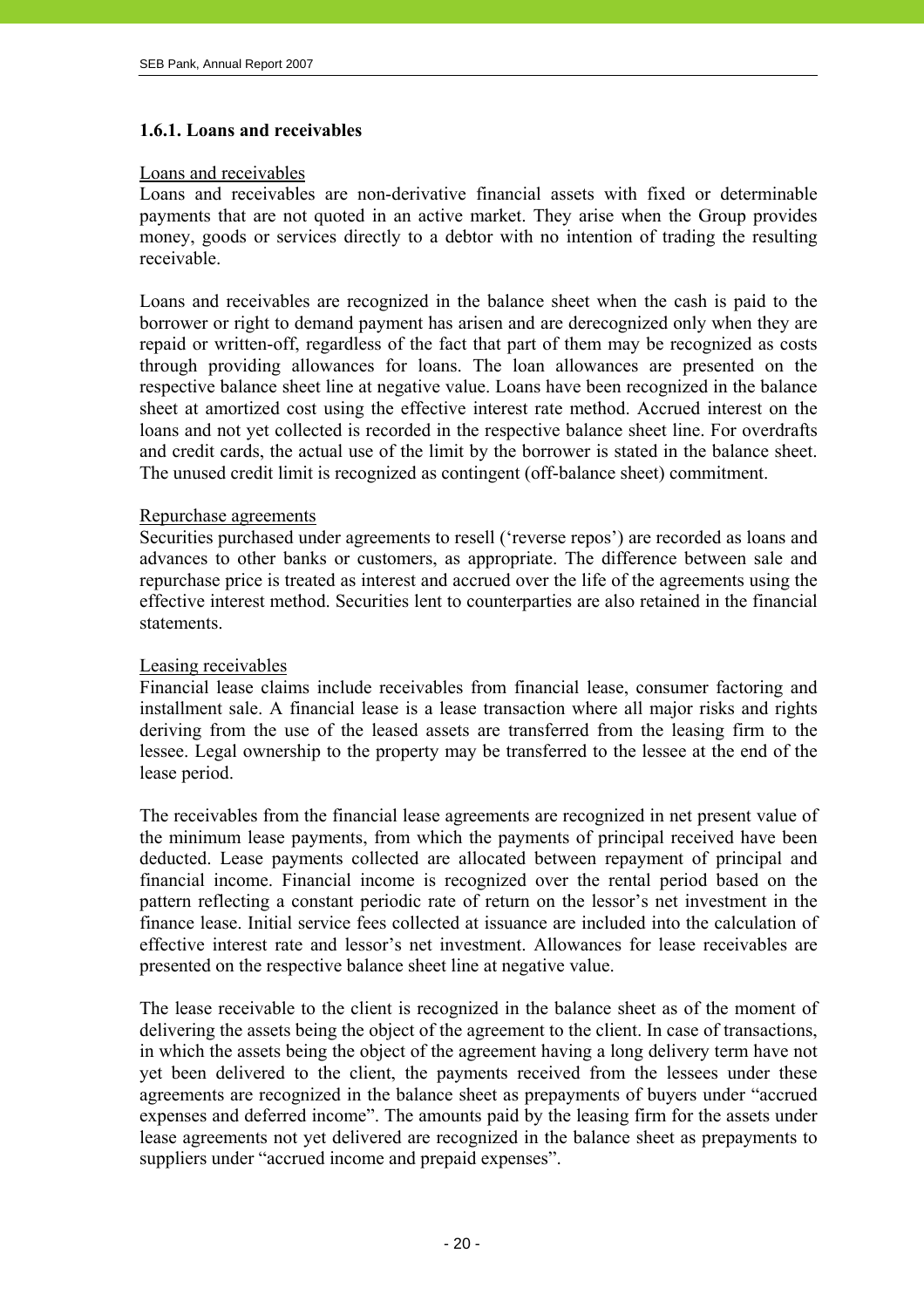#### Factoring and warehouse receipt financing receivables

Factoring transactions are considered to be financing transactions where the leasing firm provides the financial resources to its selling partners through transfer of the rights to the receivables from these sales transactions. The leasing firm acquires the right for the receivables payable by the buyer subject to the sales contract.

Factoring is the transfer of receivables. Depending on the terms of the factoring contract the buyer either accepts the transfer of substantially all the risks and rewards of the ownership of the receivable (non-recourse factoring) or retains the right to transfer the risks and rewards back to the seller during a pre-specified term (recourse factoring).

Warehouse receipt financing transactions are financing transactions, where the lease firm finances its partners, by granting them a loan against pledged stock reserves.

Factoring and warehouse receipt financing receivables are recorded in the balance sheet at amortised cost, from which the payments of principal claim collected have been deducted. Allowances for factoring receivables are presented on the respective balance sheet line at negative value. The receivable to the client is recognised as of the moment of factoring the purchase-sale agreement, i.e. as of assuming the receivable.

# Valuation of loans and receivables

The Group assesses consistently whether there is objective evidence that a financial asset or group of financial assets is impaired. A financial asset or a group of financial assets is impaired and impairment losses are incurred only if there is objective evidence of impairment as a result of one or more events that occurred after the initial recognition of the asset (a 'loss event') and that loss event (or events) has an impact on the estimated future cash flows of the financial asset or group of financial assets that can be reliably estimated.

For valuation of loans and receivables several risks are prudently considered. SEB Pank introduced a customer rating system for evaluating corporate loans, corresponding to the principles used in SEB, the parent bank of SEB Pank. Valuation of the customer receivables is based on the client's company's financial position, situation of the industry, trustworthiness of the borrower, competence of the management of the client, timely fulfillment of contractual obligations and other factors, all of which together help to assess the value of the receivable and the amount of incurred loss in the portfolio of loans. Valuation of loans to private individuals is based on timely fulfillment of contractual obligations, solvency and collateral, age, educational status, length of employment, saving practices and other factors, affecting the credit risk.

The Group first assesses whether objective evidence of impairment exists individually for financial assets that are individually significant, and individually or collectively for financial assets that are not individually significant. If the Group determines that no objective evidence of impairment exists for an individually assessed financial asset, whether significant or not, it includes the asset in a group of financial assets with similar credit risk characteristics and collectively assesses them for impairment. Assets that are individually assessed for impairment and for which an impairment loss is or continues to be recognised are not included in a collective assessment of impairment. For the purposes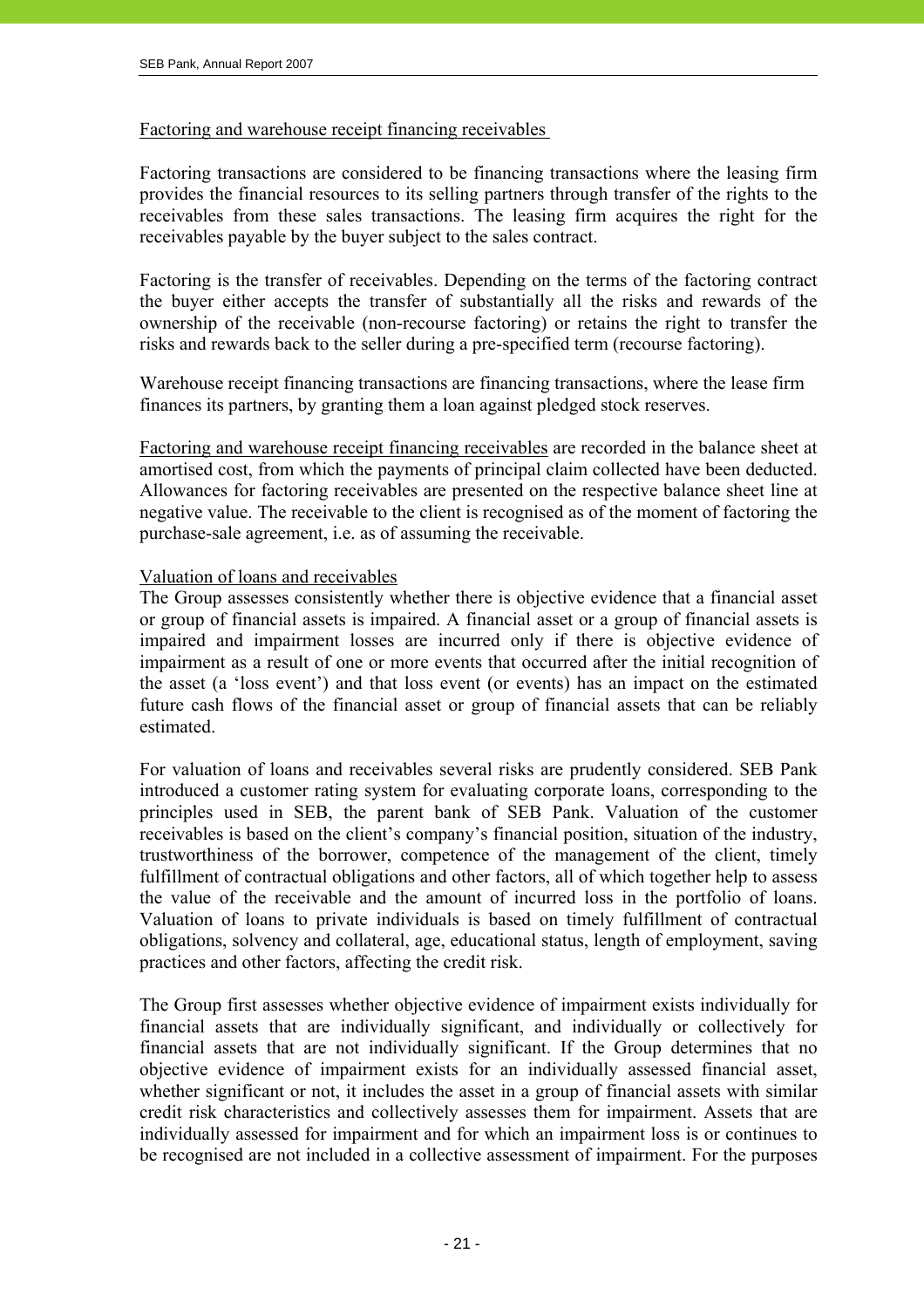of a collective evaluation of impairment, financial assets are grouped on the basis of similar credit risk characteristics (ie, on the basis of the Group's grading process that considers asset type, industry, collateral type, past-due status and other relevant factors). Those characteristics are relevant to the estimation of future cash flows for groups of such assets.

Future cash flows in a group of financial assets that are collectively evaluated for impairment are estimated on the basis of the contractual cash flows of the assets in the Group and historical loss experience for assets with credit risk characteristics similar to those in the Group. Historical loss experience is adjusted on the basis of current observable data to reflect the effects of current conditions that did not affect the period on which the historical loss experience is based and to remove the effects of conditions in the historical period that do not currently exist. The methodology and assumptions used for estimating future cash flows are reviewed regularly by the Group to reduce any differences between loss estimates and actual loss experience.

For assessment of loan losses, the probability of collecting the loan and interest payments over the coming periods are considered, as well as discounted present value of estimated collections, discounted at the financial asset's original effective interest rate, and anticipated proceeds from the realization of collateral (excluding future credit losses that have not been incurred), which together help to assess the amount of loss incurred of the loan. The amount of the loss is measured as the difference between the asset's carrying amount and the present value of estimated future cash flows. For these assessed incurred loan losses, the relevant allowance has been established. The carrying amount of the asset is reduced through the use of an allowance account and the amount of the loss is recognised in the income statement. Specific and collective (based on incurred loss estimation on the group basis) allowances are provided for individually assessed loans, and group based allowances for homogenous loan groups.

If, in a subsequent period, the amount of the impairment loss decreases and the decrease can be related objectively to an event occurring after the impairment was recognised (such as an improvement in the debtor's credit rating), the previously recognised impairment loss is reversed by adjusting the allowance account. The amount of the reversal is recognised in the income statement in "Impairment losses on loans and advances".

When a loan is uncollectible, it is written off against the related allowance for loan impairment. Such loans are written off after all the necessary procedures have been completed and the amount of the loss has been determined.

Loans that are either subject to collective impairment assessment or individually significant and whose terms have been renegotiated are no longer considered to be past due but are treated as normal loans.

More detailed overview of the credit risk management principles is given in Note 2 "Risk policy and management" (see page 38).

Interest income on loans is presented on the income statement under "Interest and similar income".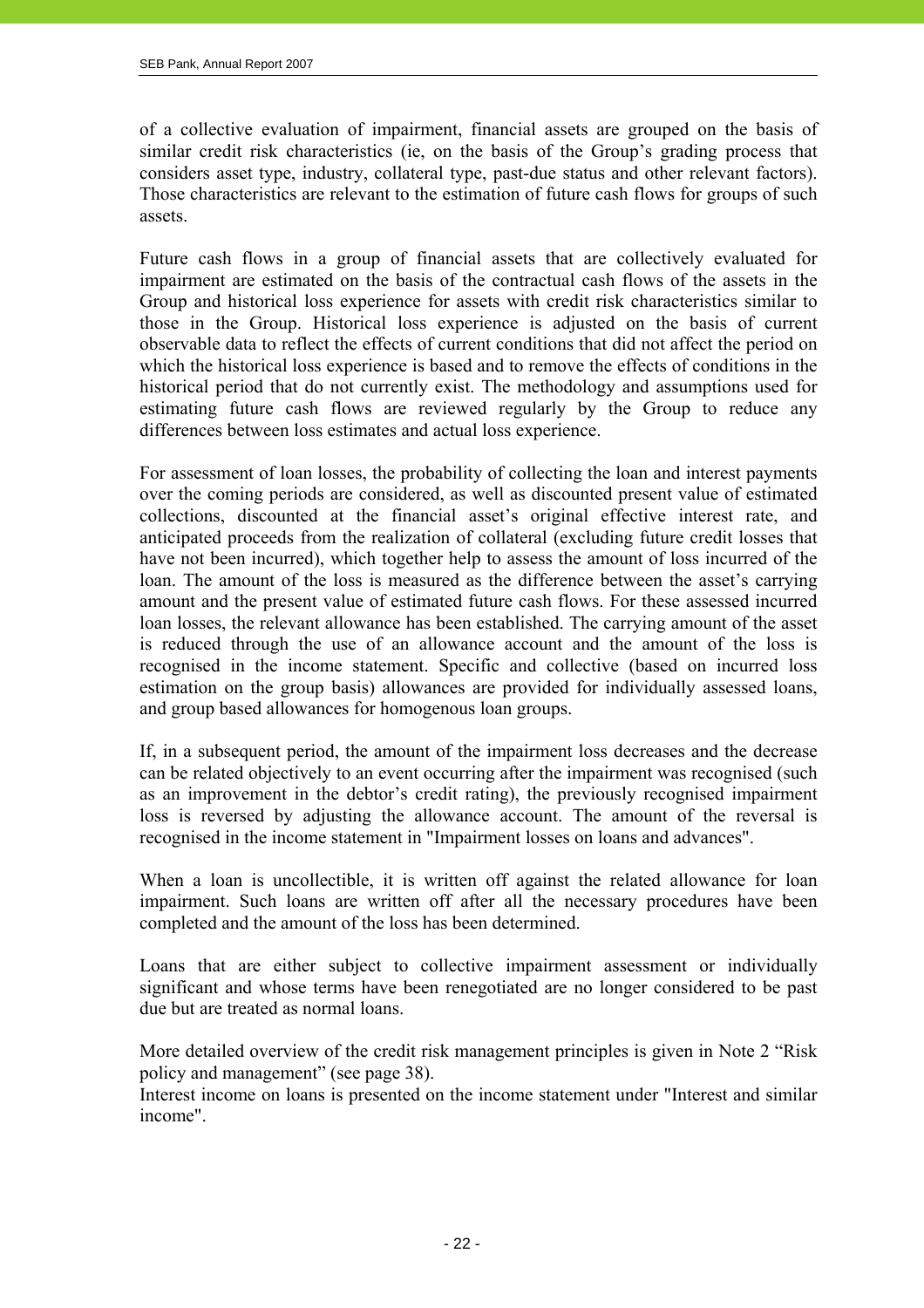# **1.6.2. Financial assets at fair value through profit or loss**

Financial assets at fair value through profit or loss include:

- financial assets held for trading
- financial assets designated at fair value through profit or loss at inception

# Financial assets held for trading

This group of financial assets includes securities acquired or incurred principally for the purpose of selling or repurchasing in the near term or if it is part of a portfolio of identified financial instruments that are managed together and for which there is evidence of a recent actual pattern of short-term profit-taking, and derivatives.

# *Securities acquired or incurred principally for the purpose of selling or repurchasing in the near term*

This group includes shares and bonds acquired for trading purpose. Trading securities are initially recognised at fair value excluding transaction costs on the trade date and are subsequently presented in fair value.

The fair value of held for trading securities quoted on an active market are based on current bid prices. The shares not quoted on an active market are revalued in fair value according to the price of the last transaction. If this price is not reliable, the shares are revaluated into fair value based on all available information regarding the investment value. For held for trading debt securities, which are not quoted on an active market, cash flows are discounted at market interest rates, issuer's risk added.

In any case, if the market for a financial asset is not active, the Group establishes fair value by using valuation techniques. These include the use of recent arm's length transactions, discounted cash flow analysis, and other valuation techniques commonly used by market participants.

The unrealized and realized result of the trading securities is recorded in income statement under "Gains less losses from trading and financial assets at fair value through profit or loss at inception".

Dividend income from financial assets that are classified as held for trading, is recognised in income statement on line "gains less losses from trading and financial assets at fair value through profit or loss at inception" when the entity's right to receive payment is established.

# *Derivatives*

Derivatives (forward-, swap- and option transactions) are initially recognised at fair value excluding transaction costs on the trade date and are subsequently presented at fair value. If derivatives are quoted on an active market, market value is used as a fair value. If not, the valuation techniques are used to find the fair value.

These transactions are booked in balance sheet as assets, if their fair value is positive and as liabilities, if the fair value is negative. The fair values of derivative assets and liabilities recorded in balance sheet are not netted. The Group does not apply hedge accounting principles for the accounting of derivative financial instruments.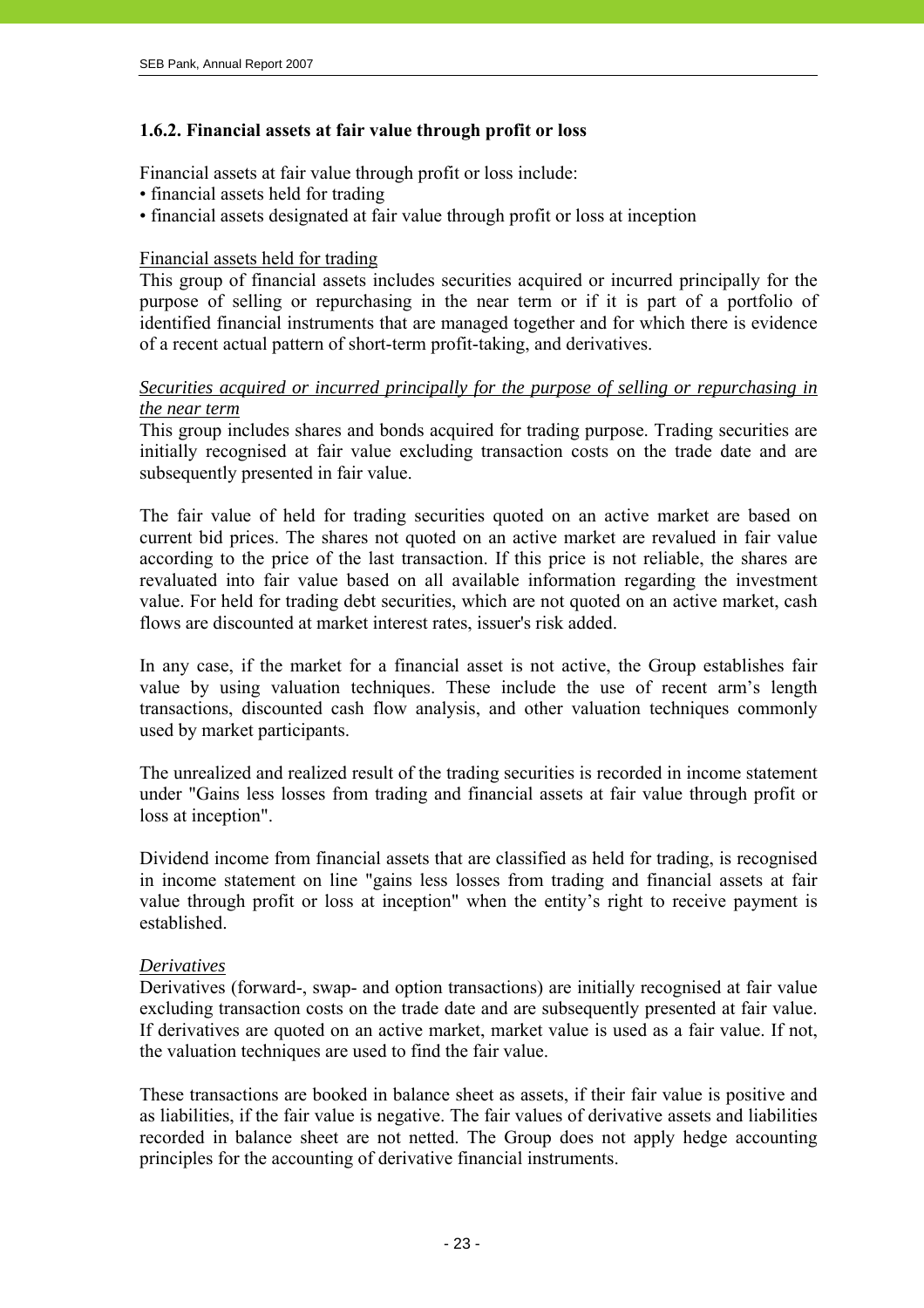In valuation of currency derivatives (excl. currency options), future cash flows are discounted using market interest rates. Currency and equity options are revalued to market value, if active market exists. If a reliable market value can not be obtained, the fair value of options is calculated by using the Black-Scholes model.

Currency forward and swap transactions are valued by discounting future cash flows using effective interest rate. Respective interest income is presented in the income statement under "Interest and similar income".

The realized profit and unrealized gain/loss from the revaluation of derivatives is recorded in the income statement under "Gains less losses from trading and financial assets at fair value through profit or loss at inception".

Financial assets designated at fair value through profit or loss at inception

In this class of securities are classified securities where the company has upon initial recognition designated the securities to be recorded as at fair value through profit or loss and as a result the changes in the fair value of these securities are consistently recognized in the profit or loss of the reporting period. In the current reporting period this class of securities included the portfolio of investments acquired and held to cover the insurance and investment contracts concluded by the life insurance company belonging to the group. The realized and unrealized result from the revaluation of these securities is recorded in the income statement under "Income from insurance activities". This group also included until 1.01.2007 acquired liquidity portfolio held to manage the liquidity risk. This portfolio has been disposed of by year end 2007. Interest income on these instruments are recognised in income statement under "Interest and similar income". The realized and unrealized result from the revaluation of these securities is recorded in the income statement under "Gains less losses from trading and financial assets at fair value through profit or loss at inception".

# **1.6.3. Available for sale financial assets**

Securities are classified as available for sale financial assets, if they do not belong to one of the aforementioned categories: financial assets held for trading or other financial assets designated at fair value through profit or loss. Available-for-sale investments are intended to be held for an indefinite period of time, which may be sold in response to needs for liquidity or changes in interest rates, exchange rates or equity prices; or investments with strategic purpose for long-term holding.

Available for sale financial assets are recorded at fair value plus transaction costs on their settlement date. Subsequently they are carried at fair value. If the assessment of fair value is not reliable, the securities will be presented at amortized cost (i.e. original acquisition cost less possible write-downs for impairment). The gains and losses arising from changes in the fair value of available for sale financial assets are recognised directly in equity under "revaluation reserve".

The Group assesses consistently whether there is objective evidence that a financial asset available for sale is impaired. In the case of equity investments classified as available for sale, a significant or prolonged decline in the fair value of the security below its cost is considered in determining whether the assets are impaired. If any such evidence exists for available-for-sale financial assets, the cumulative loss – measured as the difference between the acquisition cost and the current fair value, less any impairment loss on that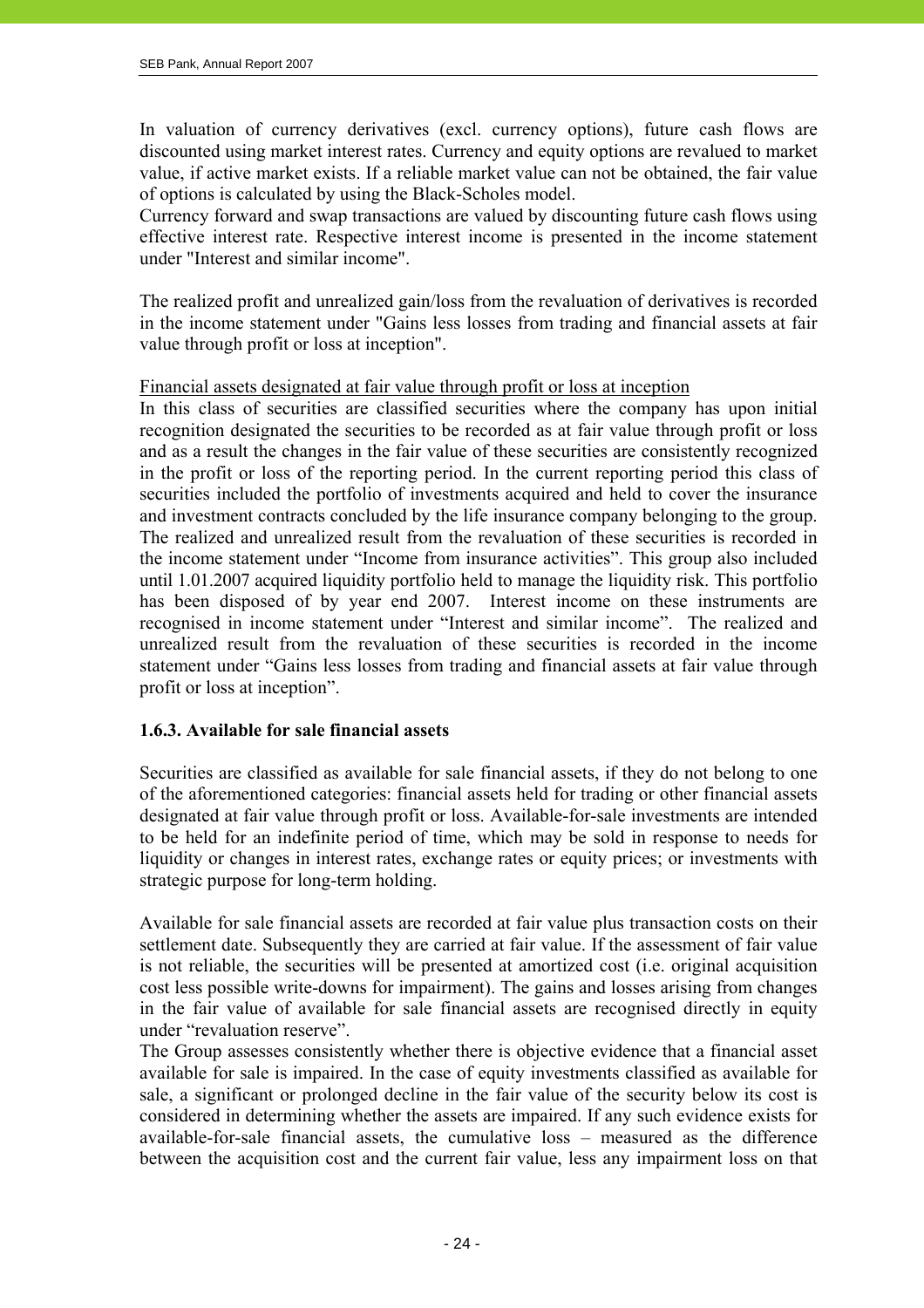financial asset previously recognised in profit or loss – is removed from equity and recognised in the income statement. Impairment losses recognised in the income statement on equity instruments are not reversed through the income statement. If, in a subsequent period, the fair value of a debt instrument classified as available for sale increases and the increase can be objectively related to an event occurring after the impairment loss was recognised in profit or loss, the impairment loss is reversed through the income statement.

When the financial asset is derecognized the cumulative gain previously recognized in equity on that specific instrument is to the extent reversed from equity and the remaining portion is recognized in income statement under "Gains less losses from investment securities".

Interest calculated using the effective interest method and foreign currency gains and losses on monetary assets classified as available for sale are recognised in the income statement. Dividends on available-for-sale equity instruments are recognised in the income statement when the entity's right to receive payment is established.

# **1.7. Offsetting financial instruments**

Financial assets and liabilities are offset and the net amount reported in the balance sheet only, when there is a legally enforceable right to offset and there is an intention to settle on net basis or realize the asset and settle the liability simultaneously.

# **1.8. Tangible and intangible assets other than goodwill**

Land, buildings, IT equipment, office equipment and other assets of long-term use are recognized in the balance sheet as tangible non-current assets. Intangible assets are identifiable, non-monetary assets without physical substance and currently comprise of acquired software.

Tangible non-current assets and intangible assets are initially recognised at acquisition cost, consisting of the purchase price, nonrefundable taxes and other direct costs related to taking the asset into use.

Subsequent costs are included in the asset's carrying amount or are recognised as a separate asset, as appropriate, only when it is probable that future economic benefits associated with the item will flow to the Group and the cost of the item can be measured reliably. All other repairs and maintenance are charged to other operating expenses during the financial period in which they are incurred.

Tangible non-current assets and intangible assets with finite useful lives are subsequently stated at historical cost less depreciation/amortization and any impairment losses. Depreciation/amortization is calculated starting from the month of acquisition until the carrying value reaches the residual value of the asset or if that is considered being insignificant the asset is fully depreciated. For assets having a substantial residual value, only the difference between the acquisition cost and the residual value is depreciated to expense over the useful lifetime of the asset. In case the residual value becomes greater than the carrying value of the asset, no further depreciation expense is calculated. Assets are depreciated/amortized on straight-line-basis.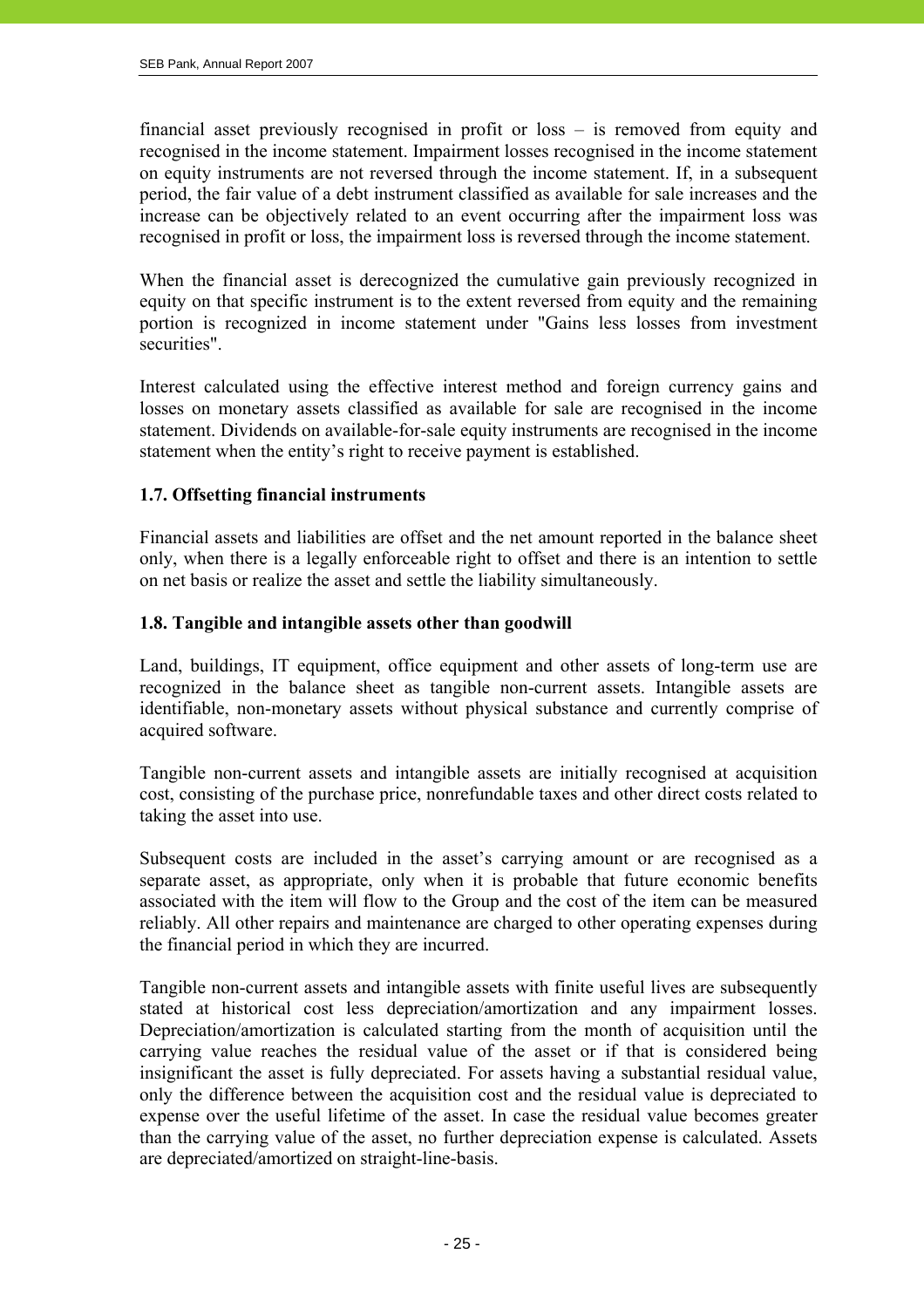Depreciation/amortization calculation is based on useful life of the asset, which serves as basis for forming the depreciation/amortization rates. Buildings are depreciated over 20-50 years, intangible assets with limited lifetime are amortized over 3-5 years, and other noncurrent tangible assets are depreciated over 3-8 years. Land is not depreciated and intangible assets with indefinite useful life are not amortized.

The appropriateness of depreciation/amortization rates, methods and residual values are consistently assessed.

Depreciation, amortization and impairment is recorded in the income statement under "Depreciation, amortization and impairment losses of tangible and intangible assets".

Gains and losses on disposals are determined by comparing proceeds with carrying amount. These are included in other operating income / expenses in the income statement.

#### Capitalization of expenses

Reconstruction expenditures of bank offices are capitalized as tangible assets and are subsequently charged to the income statement on a straight-line basis over five years (termless contracts) or over the period of the lease.

#### Development Costs

Costs associated with developing or maintaining computer software programmes are recognised as an expense as incurred.

Advertising expenses and the expenses for launching of new products, services and processes are recognized as an expense as incurred. Expenditures related to trademarks etc., developed by the company itself, are also recorded as expense as incurred.

# **1.9. Goodwill**

Goodwill represents the excess of the cost of an acquisition over the fair value of the company's share of the net assets acquired at the date of acquisition, reflecting the part of the acquisition cost that was paid for the assets that are not separately identifiable for the balance sheet purposes. Goodwill acquired from acquisition of a subsidiary is recorded in balance sheet as an intangible asset on a separate line. Goodwill acquired from acquisition of an associate is included in the cost of an associate in the balance sheet. (Note 1.2.)

Goodwill is recorded in the balance sheet at the date of acquisition. Subsequently goodwill is recorded in its historical cost less any impairment losses recognized. Goodwill arising from business combinations is not depreciated. Goodwill is instead tested annually (or more frequently if events or changes in circumstances indicate that the impairment may have incurred) for impairment by comparing the carrying amount of the goodwill to its recoverable amount. Goodwill is allocated to cash-generating units for the purpose of impairment testing and the recoverable amount is determined by discounting the expected cash flows of the relevant cash generating unit. An impairment loss is recognized for the amount by which the carrying amount of the goodwill exceeds its recoverable amount. Gains and losses on the disposal of an entity include the carrying amount of goodwill relating to the entity sold.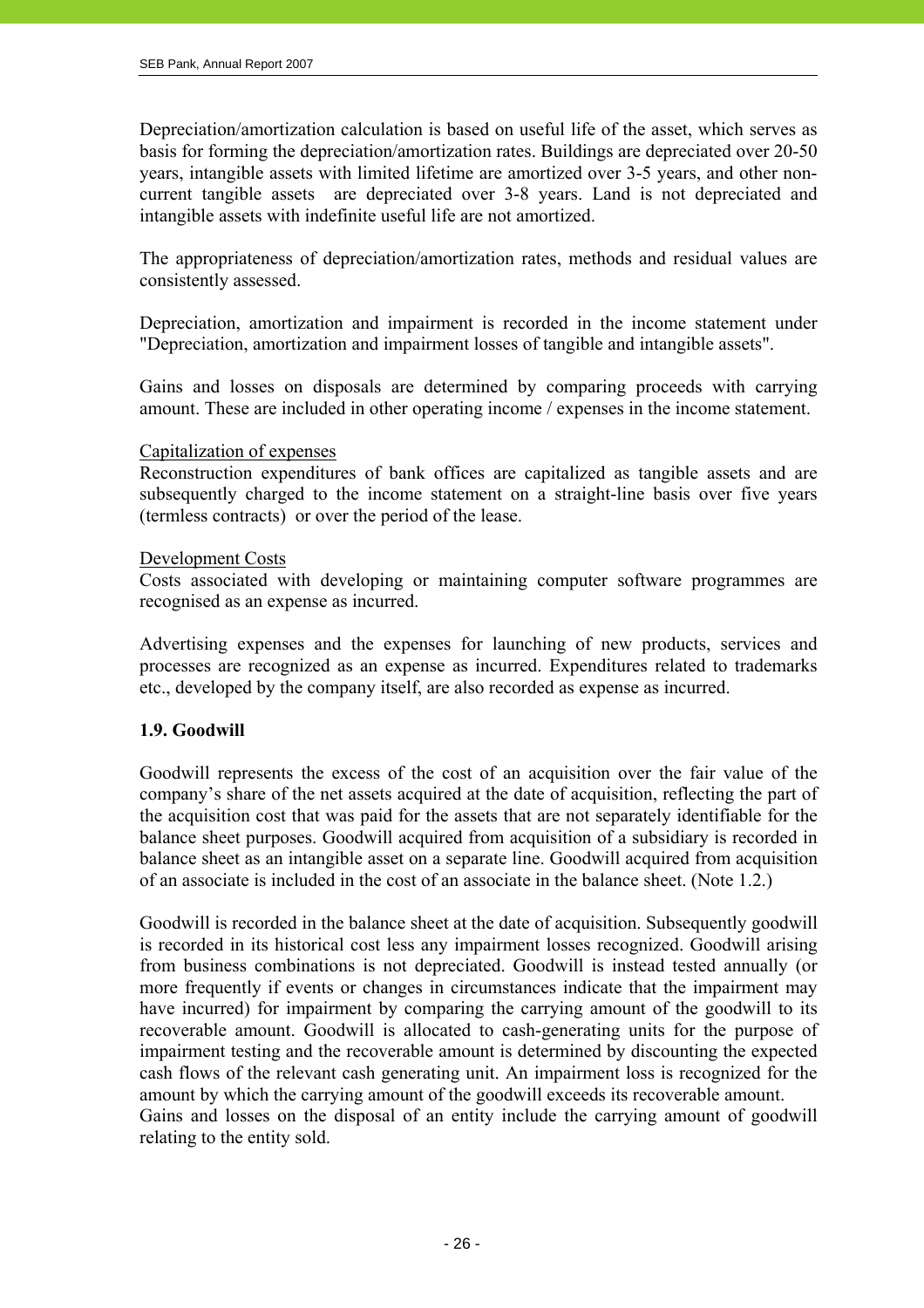# **1.10. Non-financial assets held for sale**

Assets held for sale are tangible or intangible assets, for which the management has commenced active sales activities and the assets are offered for sale at a reasonable price compared to their fair value, and where it is reasonably expected that these assets will be disposed within 12 months.

Assets are classified as assets held for sale and stated at the lower of carrying amount and fair value less costs to sell if their carrying amount is expected to be recovered principally through a sale transaction rather than through a continuing use.

Depreciation calculation is terminated for the assets held for sale. Assets held for sale are recorded in balance sheet under "other assets".

# **1.11. Impairment of non-financial assets**

Assets with an indefinite useful life are not subject to amortization and are tested annually for impairment, comparing the carrying value of the asset to its recoverable value. Assets that are subject to amortization/depreciation are reviewed for impairment whenever events or changes in circumstances indicate that the carrying amount may not be recoverable. In such circumstances the recoverable value of the asset is assessed and compared to its carrying value. An impairment loss is recognized for the amount by which the asset's carrying amount exceeds its recoverable amount. The recoverable amount is the higher of an asset's fair value less costs to sell and value in use. For the purposes of assessing impairment, assets are grouped at the lowest levels for which there are separately identifiable cash flows (cash-generating units). Non-financial assets other than goodwill that suffered impairment are reviewed for possible reversal of the impairment at each reporting date.

# **1.12. Leases – a group is the lessee**

Leases of assets where the lessee acquires substantially all the risks and rewards of ownership are classified as finance leases. Other leases are classified as operating leases.

Finance leases are capitalised at the inception of the lease at the lower of the fair value of the leased property or the present value of the minimum lease payments. Each lease payment is allocated between the repayment of a liability and finance charges (interest expense). The interest element of the finance cost is charged to the income statement over the lease period so as to produce a constant periodic rate of interest on the remaining balance of the liability for each period (effective interest rate method). Tangible noncurrent assets acquired under finance leases are depreciated similarly to acquired assets over the shorter of the useful life of the asset or the lease term.

Operating lease payments are recognised in income statement as expense over the rental period on straight line basis. The Group uses operating lease mainly for renting the buildings / premises. Rental expense is recognized in income statement as "other expenses".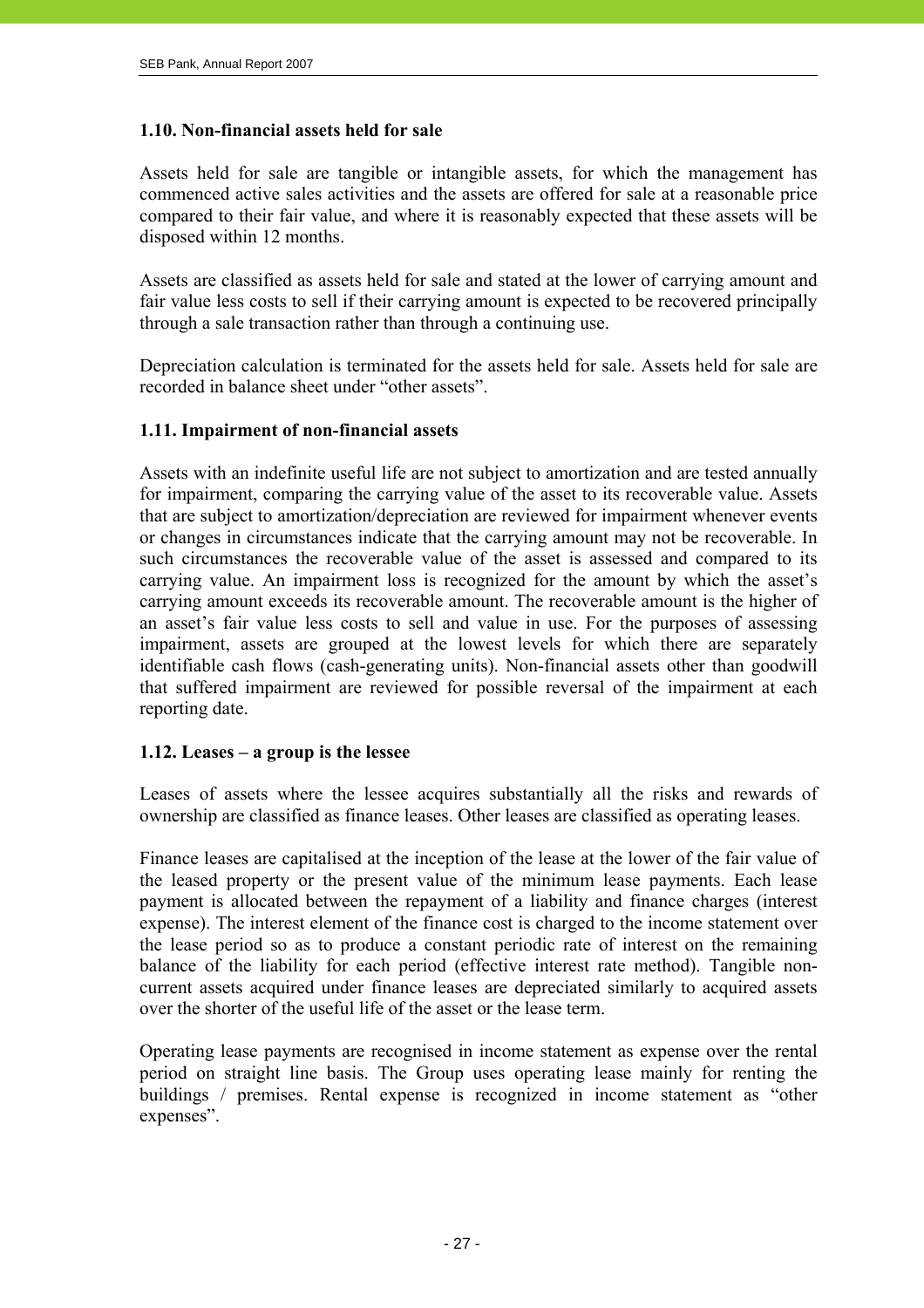# **1.13. Financial liabilities**

#### Customer Deposits

Deposits are recognized in the balance sheet on their settlement date at fair value net of transaction costs and are subsequently measured at amortized cost using effective interest rate method and recorded on line "due to customers", accrued interests is presented under a respective line in liabilities. Interest expenses are recorded in the income statement under "Interest expenses and similar charges".

# Borrowings and issued securities

Borrowings and issued securities are recognized initially at fair value net of transaction costs (the proceeds received, net of transaction costs incurred). Borrowings and issued securities are subsequently stated at amortized cost using the effective interest rate method; any difference between proceeds (net of transaction costs) and the redemption value is recognized in the income statement over the period of the instrument using effective interest rate.

The effective interest rate is the rate that exactly discounts the expected stream of future cash payments through maturity. The amortization of the transaction costs is presented in the income statement together with the interest expenses. The respective interest expenses are recorded in the income statement under "Interest expenses and similar charges".

In case there is an unused limit for any borrowings, this is presented as contingent asset.

# Financial liabilities of an investment contract

The life insurance company issues two types of investment contracts: unit-linked investment contracts and investment contracts with guaranteed interest.

For investment contracts with guaranteed interest, the amortized cost method is used for measurement. The financial liability comprises payments received from contracts and interest credited to the contracts, less administration fees and risk covers accounted for the past period. The annual guaranteed interest rate on these contracts remains between 3% and 4%, depending on the type of contract, time of conclusion and the currency of the specific contract. Depending on the type of contract, the interest rate is guaranteed either until maturity or for 5 years from conclusion of the contract, thereafter it may be adjusted. The financial liability also includes the amounts of bonuses assigned to the policyholders for the previous accounting years and estimated bonuses for reporting year. Guaranteed interest for all bonuses is 0%.

The financial liability of unit-linked contracts is recognized at fair value through profit or loss. The financial liability is dependent on the fair value of underlying financial assets. The fair value of the unit-linked financial liability is determined using the fair value of financial assets linked to the financial liability attributed to the policyholder on the balance sheet date.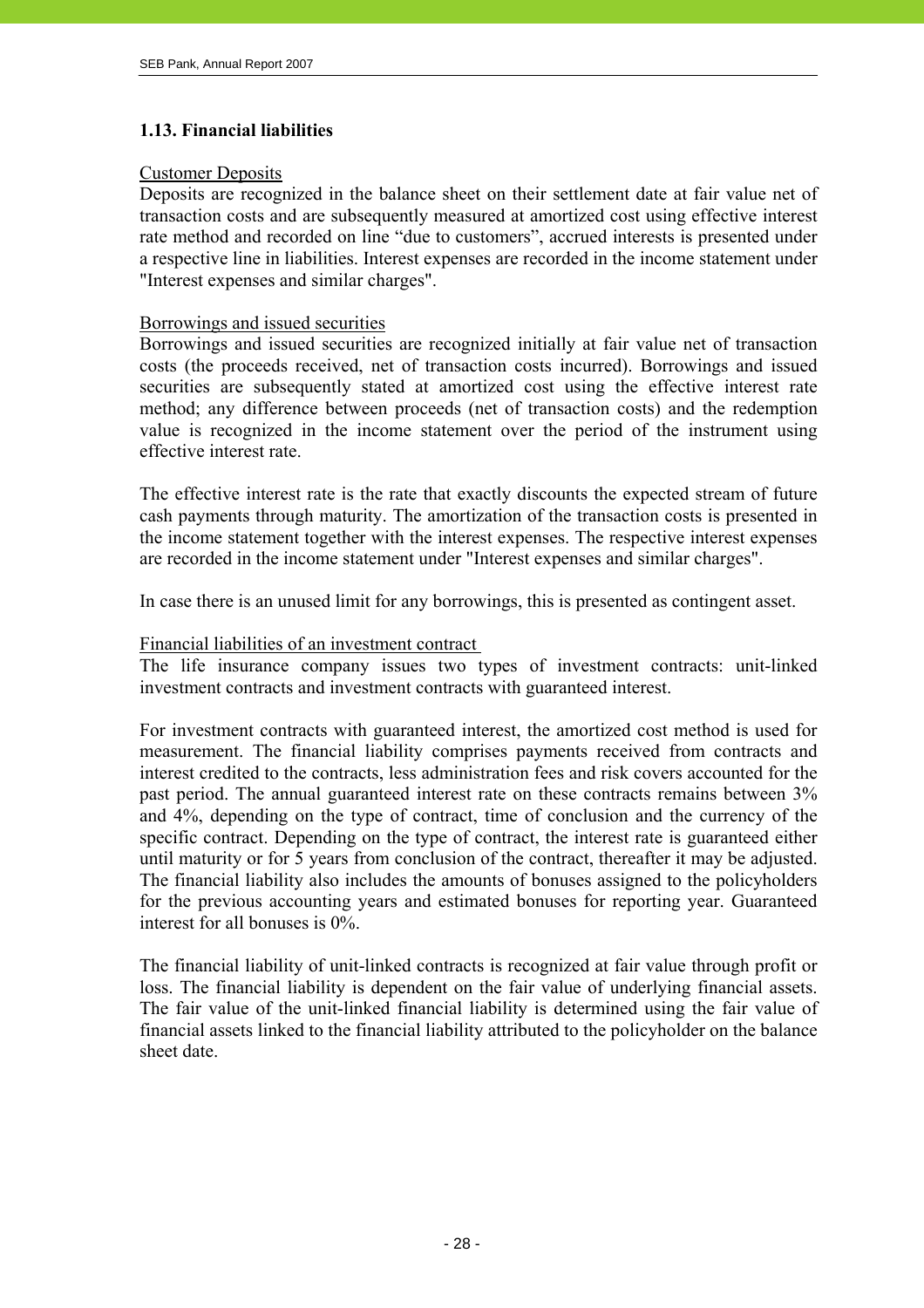# **1.14. Embedded derivatives**

Embedded derivatives are usually separated from the host contract and accounted for in the same way as other derivatives (Note 1.6.2.). Embedded derivatives are not separated, if their economic characteristics and risks are closely related to the economic characteristics and risks of the host contract. However, in some circumstances also not closely related embedded derivatives may be not separated.

Some combined instruments (for example structured bonds), i.e. contracts that contain one or more embedded derivatives, are classified as a financial asset or financial liability at fair value through profit or loss. This choice means that the whole combined instrument is valued at fair value and that changes in fair value are recognized in profit or loss.

Other type of combined instruments (for example index linked deposits) are separated, so that host contract is recognised as deposit and measured at amortised cost using effective interest rate method, and embedded derivatives are recognised and measured at fair value.

# **1.15. Financial Guarantee contracts**

Financial guarantee contracts are contracts that require the issuer to make specified payments to reimburse the holder for a loss it incurs because a specified debtor fails to make payments when due, in accordance with the terms of a debt instrument. Such financial guarantees are given to banks, financial institutions, companies and other bodies on behalf of customers to secure loans, other banking facilities and liabilities to other parties.

Financial guarantees are initially recognised in the financial statements at fair value (contract value ) on the date the guarantee was given. Subsequent to initial recognition, the bank's liabilities under such guarantees are recognized at the outstanding value of guarantee. In the income statement the fee income earned on a guarantee is recognised straight line basis over the life of the guarantee. The amounts disbursed to settle the guarantee obligation are recognized in the balance sheet on the date it becomes evident that the guarantee is to be disbursed.

# **1.16. Provisions**

Provisions are recognised when the company has a present legal or constructive obligation as a result of past events, it is probable that an outflow of resources will be required to settle the obligation, and a reliable estimate of the amount can be made. The provisions are recognised based on the management's estimates regarding the amount and timing of the expected outflows.

When it is probable that the provision is expected to realise later than 12 months after the balance sheet date it is recorded at discounted value (present value of expected outflows), unless the discounting effect is immaterial. Expense from provisions and from change in carrying value of provisions is recorded in the income statement for the period.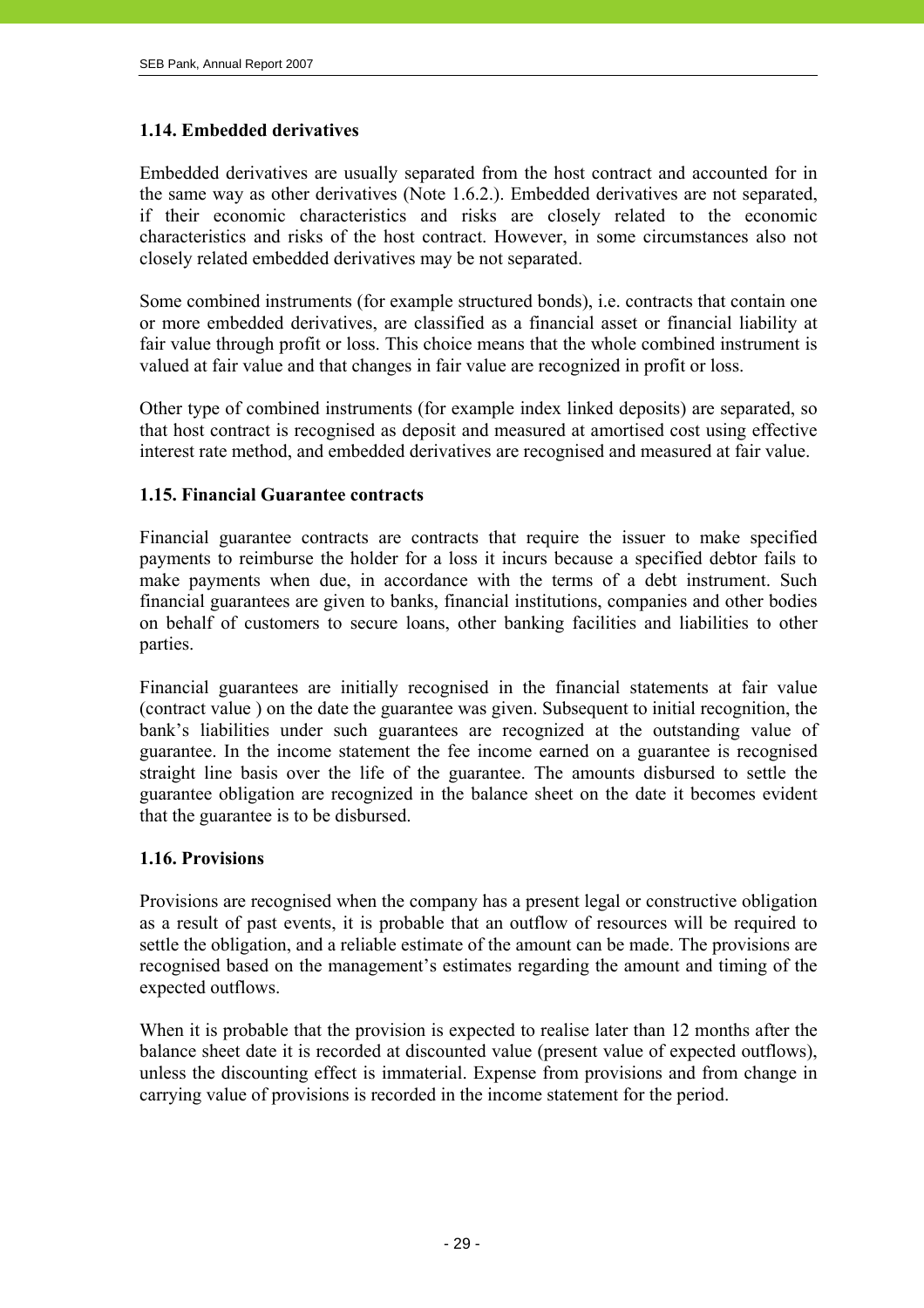# **Life insurance technical provisions**

#### Life insurance provision

Life insurance provision in the balance sheet includes liabilities from insurance contracts to the policyholders calculated on basis of actuarial methods, and the unearned premiums' provision arising from transfer of the risk premium to the following accounting periods. The provision is calculated on individual contractual basis and comprises of discounted present value of future outflows (sum insured, surrenders and calculated costs) less discounted present value of future premiums of the insurance contracts to be received. The future expenditures of the insurance contract and discounting interest rates used in calculation of the life insurance provision are the same values used in calculating the insurance premium for these contracts. The annual interest rate on these contracts remains between 2.5% and 4%, depending on the type of contract, time of conclusion and the currency of the specific contract. The life insurance provision includes also the amounts of bonuses assigned to the policyholders for the former contract years. Guaranteed interest for bonuses is 0%.

# Provision for outstanding claims

Provision for outstanding claims includes the amount, covering estimated expenditures in connection with disbursements of sums insured and surrenders of insurance contracts, which are caused by insurance events or cancellation of contracts incurred before the end of the reporting period. Claims, reported before the balance sheet date, are assessed individually. The provision for claims, which are incurred but not reported (IBNR) by the balance sheet date, is calculated with a statistical estimation, based on the previous experience of dates of reporting and dates of incurring of claims. The provision should also cover costs for claims' settlement. The provision for outstanding claims is not discounted.

# Provision for bonuses for insurance contracts

Provision for bonuses for insurance contracts includes amounts, which are based on the decision of management assigned to the insurance contracts in the reporting period and on the account of which the life insurance provisions or financial liabilities will be increased or bonus disbursements made in the following reporting periods.

# Liability adequacy test

A liability adequacy test is carried out according to IFRS 4 on the liabilities of insurance contracts and investment contracts with discretionary participation feature, based on discounting the future estimated cash flows from the portfolio of contracts. The cash flows used in the test are expected contractual premiums, benefits and administration costs by years. When estimating the future premiums and benefits, the mortality, surrender rates and paid up rates, are estimated based on historical patterns of the existing portfolio of contracts. When estimating the future expected administration costs, the present average administration cost per contract is used as a basis. The resulting cash flow year by year has been discounted with the risk-free EUR interest rate of the respective year. EUR interest rate has been used as the Estonian kroon is pegged to EUR at a fixed rate since 1999 and EUR rates are considered most reliable for valuation purposes here.

If the resulting value of the liabilities estimated with the given liability adequacy test becomes higher than the amount of liabilities (and/or provisions) calculated under the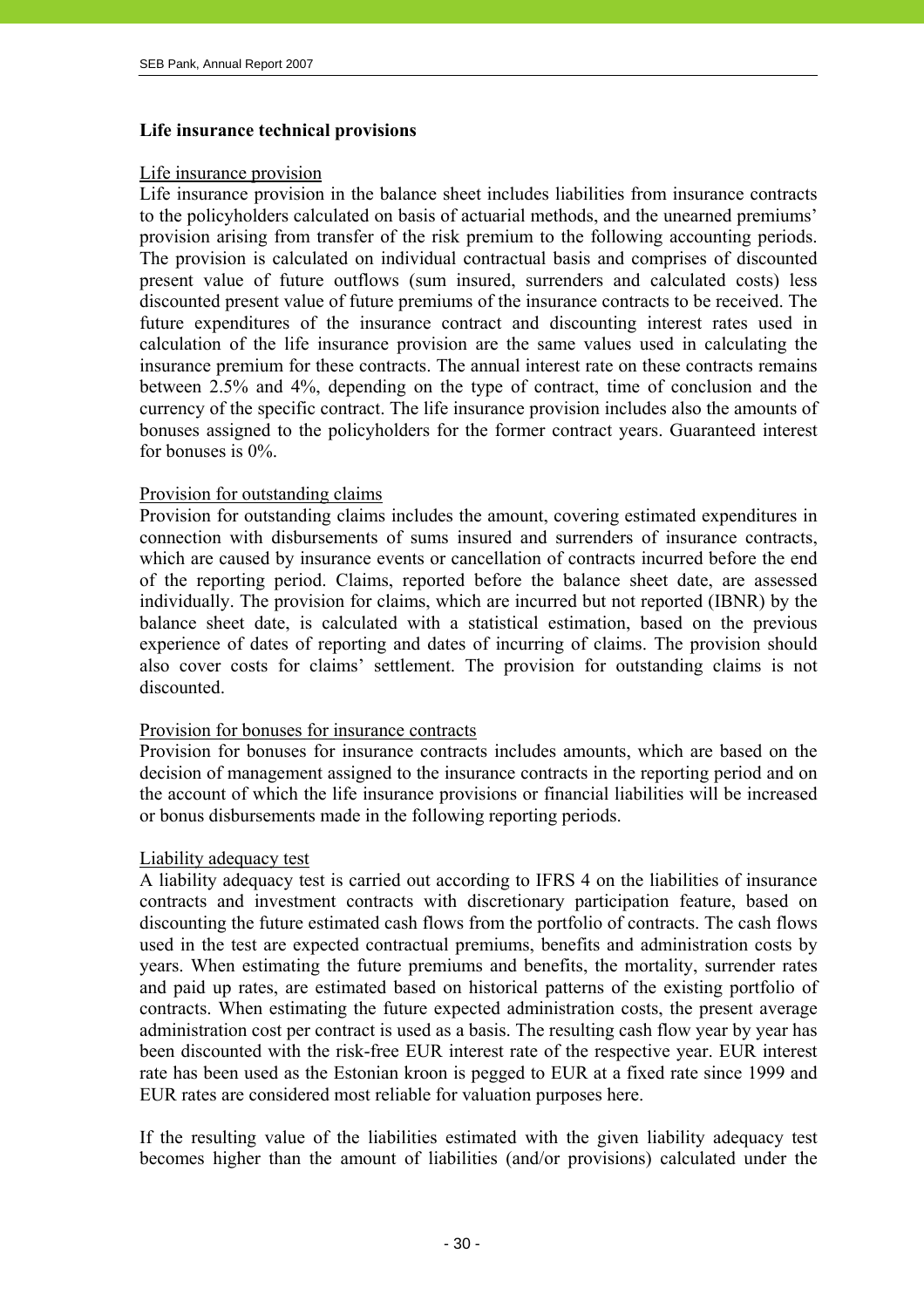aforementioned approaches (less capitalized deferred acquisition costs), then firstly the capitalized deferred acquisition costs are decreased, followed by increase of liabilities and/or provisions (if necessary). The respective loss is presented in the income statement for the period.

Based on the results of the liability adequacy test performed as at the year end of 2007, the liabilities arising from currently in force insurance contracts are sufficient. Risk free interest rate curve has the biggest influence to the results of liability adequacy test. Shifting down interest rate curve by 1% the result of test would rise by 114.1 million EEK, but corresponding liabilities and/or provisions would be still adequate. Minor impact to the test results have also assumptions made for predicting future cash flows. These are assumptions about mortality, lapses of contracts, surrenders of contracts and future administrative costs. But these are considered even less significant.

# **1.17. Classification and accounting principles of life insurance contracts**

The Group issues contracts that transfer insurance risk or financial risk or both. According to IFRS 4 "Insurance Contracts" the contracts concluded by the life insurance company with its clients are classified as either insurance contracts or investment contracts. For the purpose of IFRS 4 insurance contracts are contracts which transfer significant insurance risk and whereby the group accepts significant insurance risk from the policyholder by agreeing to compensate the policyholder or other beneficiary on the occurrence of a defined insured event. Such contracts may also transfer financial risk.

As a general guideline the significant insurance risk is defined as the possibility of having to pay benefits on the occurrence of an insured event that are at least 10% more than the benefits payable if the insured event did not occur.

Investment contracts are financial instruments that do not meet the definition of an insurance contract; those contracts transfer financial risk and no significant insurance risk.

# Revenue recognition

Premiums for insurance contracts are recognized as revenue when they are paid by the policyholders. For contracts where insurance risk premiums in a period are intended to cover the claims in that period, those premiums are recognized proportionally over the period of coverage.

Amounts received from and paid to the policyholders of investment contracts are accounted for as deposits received or repaid. Fees charged for managing investment contracts are recognized as revenue. These services are provided equally over the lifetime of a contract.

# Recognition of costs

Costs for insurance contracts are recognized as an expense when incurred, which the exception of commissions and other acquisition costs that are directly related to acquisition of new contracts or renewing existing contracts. These are capitalized as deferred acquisition costs (Note 1.18). Insurance claims are recognized as expense when incurred.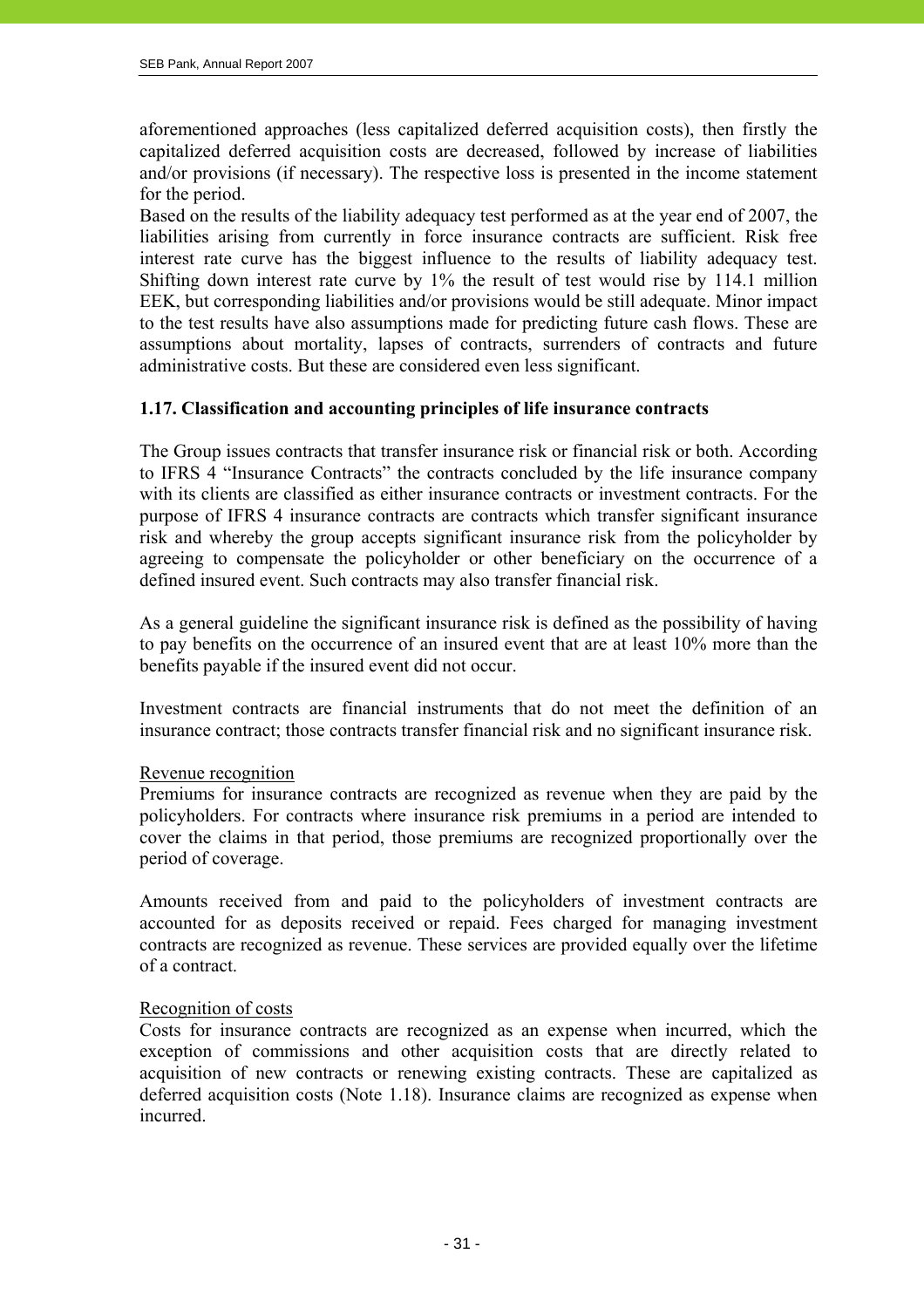Incremental costs directly attributable to securing an investment contract are deferred (Note 1.18.). All other costs of investment contracts, such as non-incremental acquisition costs or maintenance costs, are recognized in the accounting period in which they arise.

# **1.18. Capitalisation of acquisition costs**

Acquisition costs of these insurance contracts, which are connected with premiums to be received in the future accounting periods, are deferred as prepaid expenses. Only direct acquisition costs, like the performance based salary paid for concluding the contracts and commission fees of contracts are deferred. Calculation is performed on the contractual basis and only for the insurance contracts, where the payment frequency is more than once a year. Depreciation of deferred acquisition costs is on straight-line basis, within period of two months to one year depending on the type of insurance contract.

Other acquisition costs are recognized in expense as incurred.

# **1.19. Revenue recognition**

# Interest income and expense

Interest income and expense is recognized in income statement for all interest-bearing financial instruments carried at amortized cost using the effective interest rate method. Interest income includes also similar income on interest bearing financial instruments classified at fair value through profit or loss (i.e. traded bonds, etc).

The effective interest method is a method of calculating the amortized cost of a financial asset or a financial liability and of allocating the interest income or interest expense over the relevant period. The effective interest rate is the rate that exactly discounts estimated future cash payments or receipts through the expected life of the financial instrument to the net carrying amount of the financial asset or financial liability. When calculating the effective interest rate, the Group estimates cash flows considering all contractual terms of the financial instrument, but does not consider future credit losses. The calculation includes all significant fees paid or received between parties to the contract that are an integral part of the effective interest rate, transaction costs and all other premiums or discounts.

Once a financial asset or a group of similar financial assets has been written down as a result of an impairment loss, interest income is recognized using the rate of interest used to discount the future cash flows for the purpose of measuring the impairment loss.

# Fee and commission income

Revenue is recognised in the fair value of the consideration received or receivable for the services provided in the ordinary course of the group's activities. Fees and commissions are generally recognized on an accrual basis when the service has been provided. Credit issuance fees for loans/leases that, are deferred and recognized as an adjustment to the effective interest rate on the credit. Portfolio management and other advisory service fees, as well as wealth management and custody service fees are recognized based on the applicable service contracts, usually on an accrual basis. Asset management fees related to management of investment funds are recognized over the period the service is provided.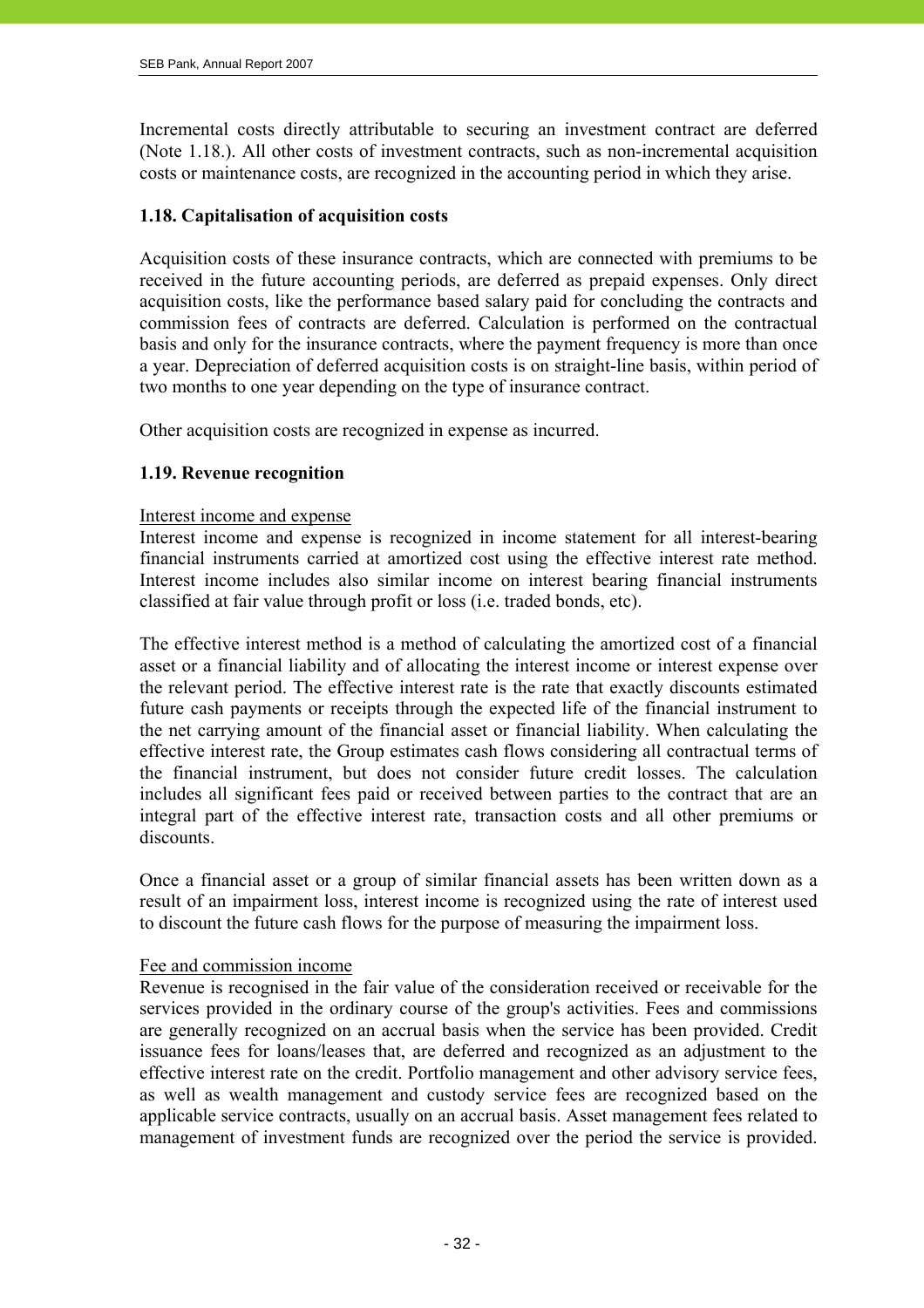Performance linked fees or fee components are recognised when the performance criteria are fulfilled.

Other transaction fee income and other income are recognized on accrual basis at the moment of executing the respective transactions.

# **1.20. Dividend income**

Dividends are recognised in the income statement when the entity's right to receive payment is established.

# **1.21. Recognition of day one profit and loss**

The best evidence of fair value at initial recognition is the transaction price (ie, the fair value of the consideration given or received), unless the fair value of that instrument is evidenced by comparison with other observable current market transactions in the same instrument (ie, without modification or repackaging) or based on a valuation technique whose variables include only data from observable markets.

Profits on day one can be recognized when a valuation technique is used whose variables include data from observable markets. In other circumstances the day one profit is deferred over the life of transaction.

The timing of recognition of deferred day one profit and loss is determined individually. It is either amortised over the life of the transaction, deferred until the instrument´ s fair value can be determined using market observable inputs, or realised through settlement. The financial instrument (separated embedded derivative) is subsequently measured at fair value, adjusted for the deferred day one profit and loss. Subsequent changes in fair value are recognized immediately in the income statement without reversal of deferred day one profits and losses.

# **1.22. Taxation**

# Corporate income tax

According to the Income Tax Act, the annual profit earned by enterprises is not taxed in Estonia and thus there are no temporary differences between the tax bases and carrying values of assets and liabilities and no deferred tax assets or liabilities arise. Instead of taxing the net profit, the distribution of retained earnings is subject to the taxation at the rate of 21/79 (until 31.12.2007: 22/78 and until 31.12.2006 23/77) on the amount paid out as net dividends. The corporate income tax arising from the payment of dividends is accounted for as an expense in the period when dividends are declared, regardless of the actual payment date or the period for which the dividends are paid

# Corporate income tax of foreign subsidiaries

Profits earned by foreign subsidiaries, adjusted with temporary and permanent differences between the tax bases of assets and liabilities and their carrying values in the balance sheet, are subject to corporate income tax. The tax rate applicable to SEB Leasing belonging to the SEB Pank Group and registered in Russia is 24% from taxable income.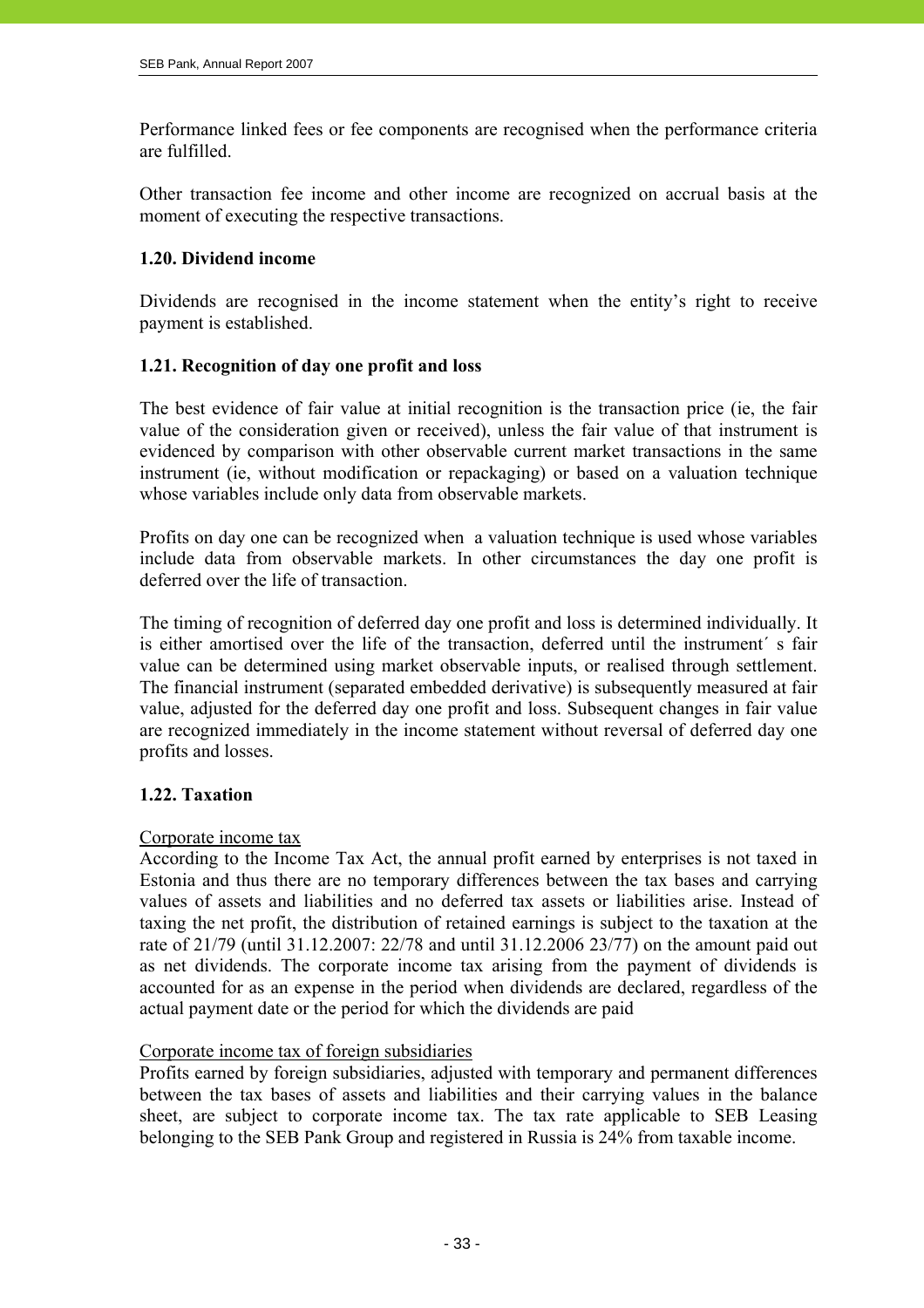# Deferred income tax

Deferred tax is provided for all temporary differences between the tax bases of assets and liabilities and their carrying values in the balance sheet. Deferred income tax is determined using tax rates (and laws) that have been enacted or substantially enacted by the balance sheet date and are expected to apply when the related deferred income tax asset is realised or the deferred income tax liability is settled. Main temporary differences arise from different treatment of FX translation gains/losses for accounting and taxation purposes, depreciation of fixed assets and tax losses carried forward. Deferred tax assets are recognized in the balance sheet only if their realization is probable.

# **1.23. Fiduciary activities**

The Group provides asset management services and offers fund management services. The assets owned by third parties, but managed by the Group, and income arising thereon, are excluded from these financial statements, as they are not assets of the Group.

# **1.24. Changes in the presentation of items of income statement and balance sheet**

The changes were made in the presentation of items of income statement and balance sheet:

1) Liquidity bonds, which previously were classified as "designated at fair value through profit or loss at inception" (AFV), since 1.01.2007 new acquisitions have been classified as "available for sale financial assets" (AFS). In accordance with discussions in SEB Pank ALCO and with SEB Group Treasury, was changed classification of the new Liquidity Portfolio from (AFV) to (AFS). Management considers that a change in the designation of this portfolio would more accurately reflect the substance of its usage. Also this will allow usage of the same principles within the group.

The change was effective starting 1.01.2007 and all new acquisitions into the Liquidity Portfolio since that date are accounted for as (AFS). No reclassification of the existing portfolio was made as this is prohibited by IAS 39.50. and the existing investments remained accounted for as AFV until disposed of.

As of 31.12.2007 the remaining balance of liquidity portfolio was 0. On income statement as of 2007 interest income from liquidity bonds was presented in the amount of MEEK 87,1, including from existing portfolio before 1.01.2007 (AFV) in the amount of MEEK 9.5 and from new acquisitions (AFS) in the amount of MEEK 77.6.

2) Interest on currency derivatives, equity related derivatives and interest related derivatives in income statement, which previously was classified as "interest income", is recognized as "gains less losses from trading and financial assets at fair value through profit or loss at inception" in the amount of MEEK 28.1 (2006: MEEK 40.5). The data of comparable period has been adjusted respectively.

3) Accrued interest on the financial assets and liabilities in the balance sheet, which previously was accounted under separate line accrued income or expenses, is in these financial statements recorded in the respective balance sheet lines. As of 31.12.2007 accrued interest on the assets in the total amount of MEEK 274,1 (2006: MEEK 183,9)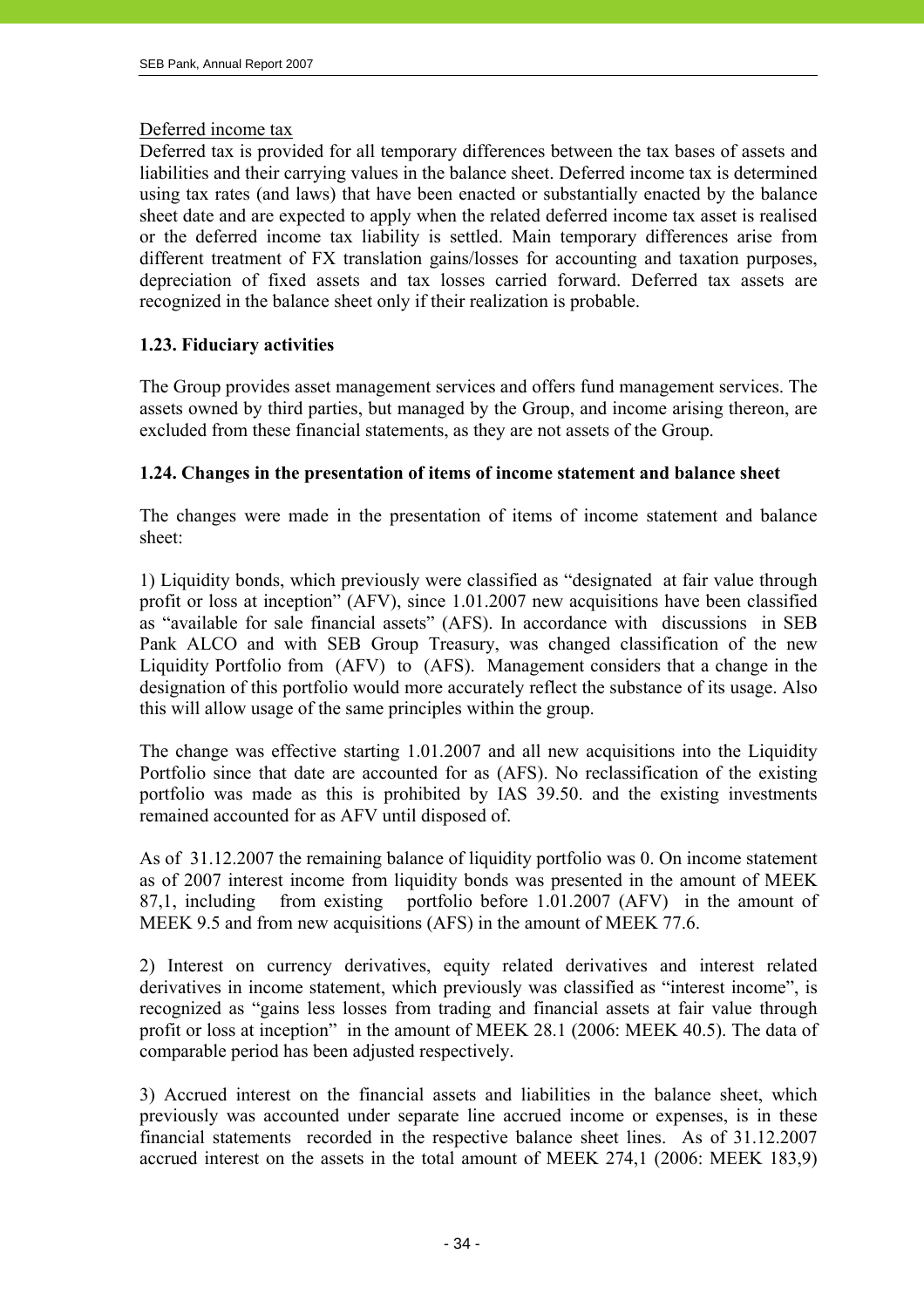and accrued interest on the liabilities in the total amount of MEEK 525,2 (2006: MEEK 282,2) is recognised on the following balance sheet lines:

| <b>Assets</b>                             | <b>Liabilities</b> |          |                            |          |          |
|-------------------------------------------|--------------------|----------|----------------------------|----------|----------|
| (millions of EEK)                         |                    |          | (millions of EEK)          |          |          |
|                                           | 31.12.07           | 31.12.06 |                            | 31.12.07 | 31.12.06 |
| Interest accrual                          | $-274.1$           | $-183.9$ | Interest accrual           | $-525.2$ | $-282.2$ |
| Balances with central bank                | $+11.5$            | $\Omega$ | Due to credit institutions | $+387.9$ | $+187.8$ |
| Loans and advances to credit institutions | $+10.5$            | $+2.9$   | Due to customers           | $+113.5$ | $+85.8$  |
| Loans and advances to customers           | $+211.1$           | $+153.1$ | Issued debt securities     | $+14.3$  | $+4.3$   |
| Leasing loans and advances to customers   | $+41.0$            | $+27.9$  | Government lending funds   | $+0.2$   | $+0.3$   |
|                                           |                    |          | Subbordinated loans        | $+9.3$   | $+4$     |

# **1.25. New International Financial Reporting Standards, amendments to published standards and interpretations by the International Financial Reporting Interpretations Committee.**

a) Amendments to published standards and interpretations effective 1 January 2007

*IFRS 7, Financial Instruments: Disclosures and a complementary Amendment to IAS 1 Presentation of Financial Statements - Capital Disclosures (effective from 1 January 2007).* The IFRS introduced new disclosures to improve the information about financial instruments, including about quantitative aspects of risk exposures and the methods of risk management. The new quantitative disclosures provide information about the extent of exposure to risk, based on information provided internally to the entity's key management personnel. Qualitative and quantitative disclosures cover exposure to credit risk, liquidity risk and market risk including sensitivity analysis to market risk. IFRS 7 replaced IAS 30, *Disclosures in the Financial Statements of Banks and Similar Financial Institutions*, and some of the requirements in IAS 32, *Financial Instruments: Disclosure and Presentation*. The Amendment to IAS 1 introduced disclosures about the level of an entity's capital and how it manages capital. As a result of adoption of IFRS 7, there was no impact of any measurement or recognition principles. The Group made certain changes in presentation of disclosed information and some new disclosures are provided in these financial statements (see Note 2).

*Other new standards or interpretations.* The following other new standards or interpretations which became effective from 1 January 2007:

- IFRS 4 *Insurance contracts* (effective for periods beginning on or after 1 January 2007)
- IFRIC 7, *Applying the Restatement Approach under IAS 29* (effective for periods beginning on or after 1 March 2006);
- IFRIC 8, *Scope of IFRS 2* (effective for periods beginning on or after 1 May 2006);
- IFRIC 9, *Reassessment of Embedded Derivatives* (effective for annual periods beginning on or after 1 June 2006);
- IFRIC 10, *Interim Financial Reporting and Impairment* (effective for annual periods beginning on or after 1 November 2006).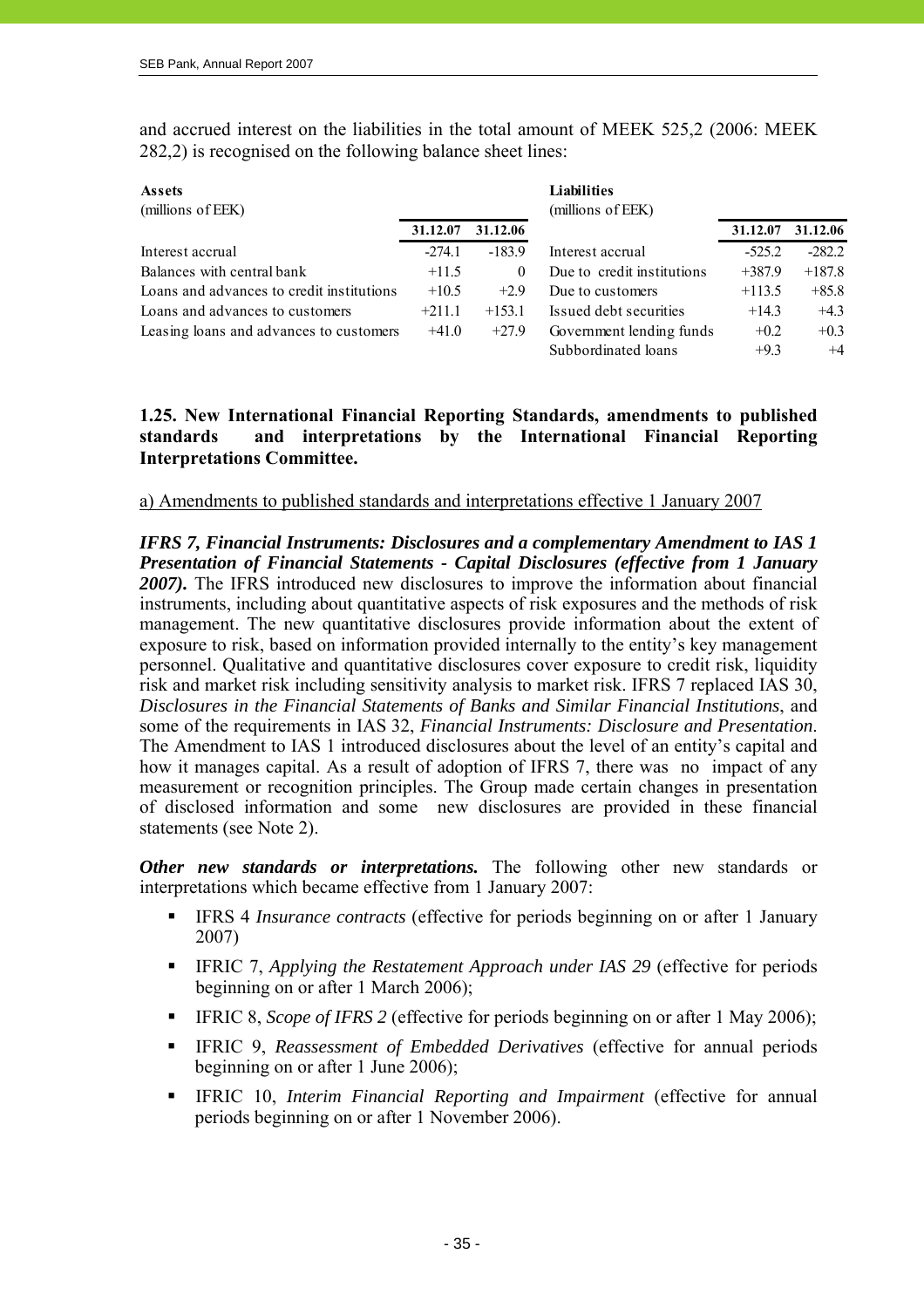The new IFRIC interpretations 7 to 10 did not significantly affect the Group´s financial statements.

# b) Interpretations issued but not yet effective

Certain new standards and interpretations have been published that are mandatory for the Group's accounting periods beginning on or after 1 January 2007 or later periods and which the Group has not early adopted:

*IFRS 8, Operating Segments* Applies to yearly periods that begin on 1 January 2009 or later. IFRS 8 supersedes IAS 14 "Segment Reporting". The standard specifies new requirements in respect of the disclosure of information on business segments, as well as information on products and services, geographical areas where the business is conducted and major customers. IFRS 8 requires a "managerial approach" to reporting the performance of business segments.

*Amendments to IAS 23, Borrowing Costs.* Applies to yearly periods that begin on 1 January 2009 or later. The amendment relates to the accounting treatment of borrowing costs directly attributable to the acquisition, construction or production of assets that necessarily take a substantial period of time to get ready for its intended use or sale. The amendment consisted in eliminating the option of recognising all borrowing costs immediately as an expense in the period in which they were incurred. In accordance with the new requirement of the Standard, these costs should be capitalised.

*Amendments to IAS 1, Presentation of Financial Statements*. Applies to yearly periods that begin on 1 January 2009 or later. The amendments introduced relate mainly to the presentation of changes in equity and are intended to improve the ability of the users of financial statements to analyse and compare the information included in the financial statements.

# *Puttable financial instruments and obligations arising on liquidation—IAS 32 and IAS 1 Amendment*

Applies to yearly periods beginning on or after 1 January 2009.. The amendment requires classification as equity of some financial instruments that meet the definition of a financial liability.

# *Vesting Conditions and Cancellations—Amendment to IFRS 2, Share-based Payment*

Applies to yearly periods beginning on or after 1 January 2008. The amendment clarifies that only service conditions and performance conditions are vesting conditions. Other features of a share-based payment are not vesting conditions. The amendment specifies that all cancellations, whether by the entity or by other parties, should receive the same accounting treatment.

*Amendments to IFRS 3, Business Combinations.* Applies to yearly periods that begin on 1 July 2009 or later. The amendments introduced include the choice to disclose minority interests either at fair value or their share in the fair value of the net assets identified, a restatement of shares already held in an acquired entity to fair value, with the resulting differences to be recognised in the income statement, and additional guidance on the application of the purchase method, including the recognition of transaction costs as an expense in the period in which they were incurred.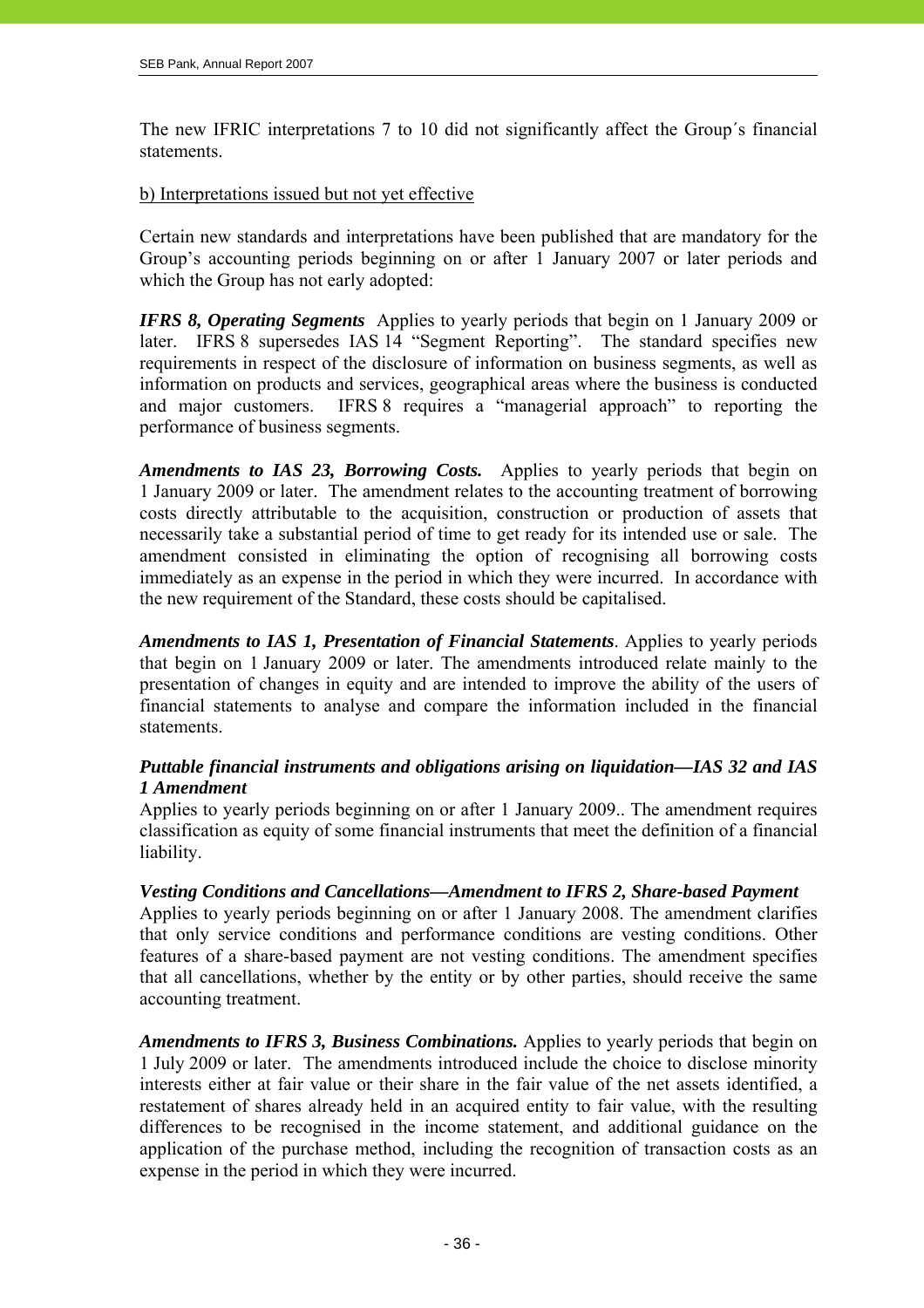*Amendments to IAS 27, Consolidated and Separate Financial Statements.* Applies to yearly periods that begin on 1 January 2009 or later. The standard requires that the effects of transactions with minority shareholders be recognised directly in equity, on the condition that control over the entity is retained by the parent company. In addition, the Standard elaborates on the accounting treatment of the loss of control over a subsidiary, i.e. it requires that the remaining shares be restated to fair value, with the resulting difference recognised in the income statement.

# *IFRIC 11 "Group and Treasury Share Transactions"*

Applies to yearly periods that begin on 1 March 2007 or later. The interpretation contains guidelines on the following issues:

§ applying IFRS 2 "Share-based Payment" for transactions of payment with shares which are entered into by two or more related entities; and

§ adopting an accounting approach in the following instances:

- an entity grants its employees rights to its equity instruments that may or must be repurchased from a third party in order to settle obligations towards the employees;

- an entity or its owner grants the entity's employees rights to the entity's equity instruments, and the provider of those instruments is the owner of the entity.

*IFRIC 12, Service Concession Arrangements. Applies to yearly periods that begin on* 1 January 2008 or later. The interpretation contains guidelines on applying the existing standards by entities being parties to service concessions between the public and the private sector. IFRIC 12 pertains to arrangements where the ordering party controls what services are provided by the operator using the infrastructure, to whom it provides the services and at what price.

*IFRIC 13, Customer Loyalty Programmes.* Applies to yearly periods that begin on 1 July 2008 or later. IFRIC 13 includes guidance on the accounting treatment of transactions resulting from loyalty programmes implemented by an entity for its customers, such as loyalty cards or awarding of 'points'. In particular, IFRIC 13 indicates the correct accounting for the entity's obligation to provide free or discounted goods or services if and when the customers redeem the points.

*IFRIC 14, The Limit on a Defined Benefit Asset, Minimum Funding Requirements and their Interaction.* Applies to yearly periods that begin on 1 January 2008 or later. The Interpretation contains general guidance on how to assess the limit of the surplus of fair value of a defined benefit plan over the present value of its liabilities which can be recognised as an asset, in accordance with IAS 19. In addition, IFRIC 14 explains how the statutory or contractual requirements of the minimum funding may affect the values of assets and liabilities of a defined benefit plan.

The application of these new interpretations will not have a material impact on the entity's financial statements in the period of initial application.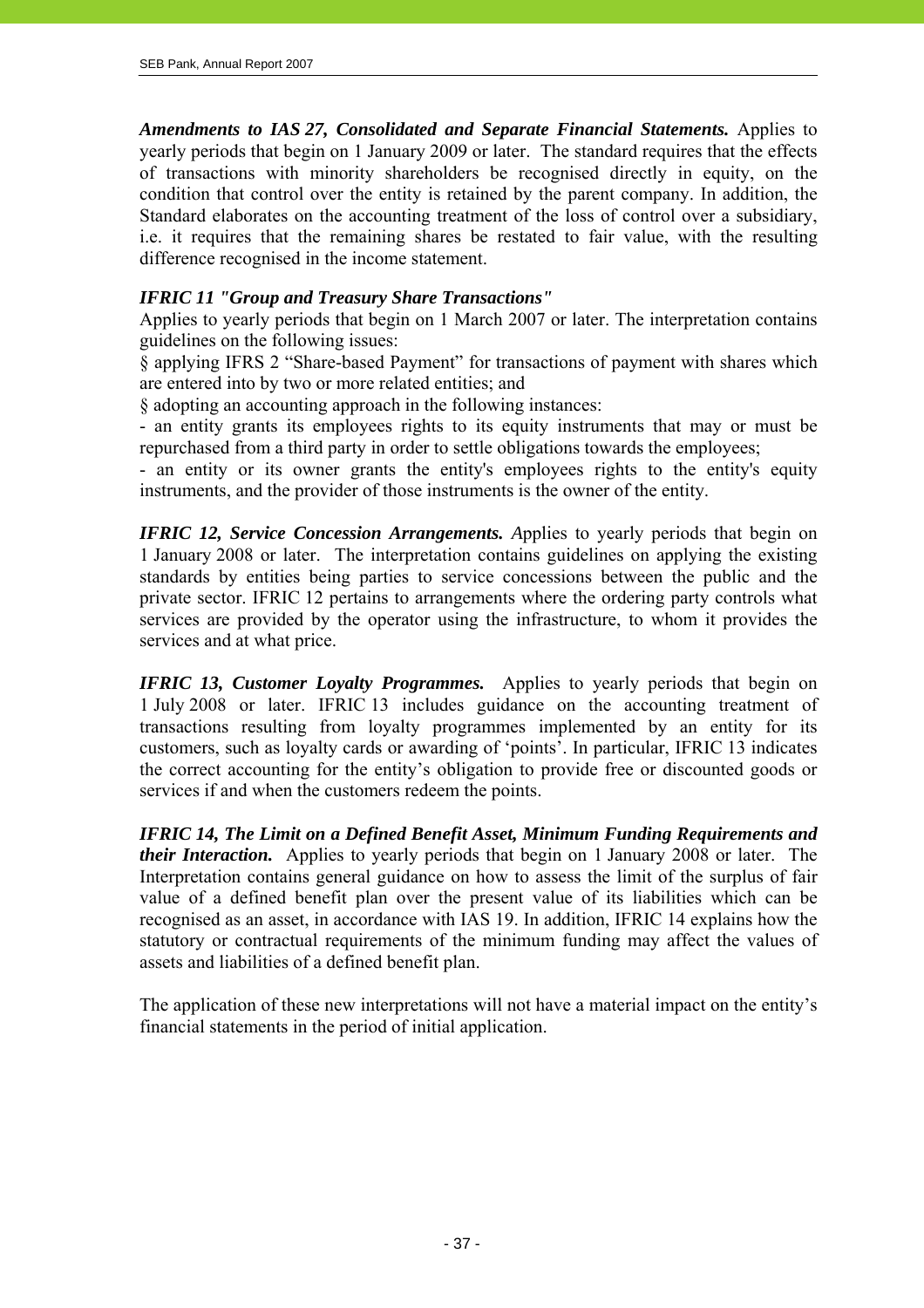# **2. Risk policy and management**

# **2.1. Risk policy and structure**

In its everyday activity SEB Pank is facing various risks, the management of which is an important and integral part of SEB Pank business activities. The ability of the organisation to identify, measure and control different risks, while maintaining an adequate capitalisation to meet unforeseen events, is an important input for the profitability of the entire Group.

Taking risk is core to the financial business, and the operational risks are inevitable consequence of being in business. The Group's aim is therefore to achieve an appropriate balance between risk and return and minimise potential adverse effects on the Group's financial performance. SEB Pank defines risk as the possibility of a negative deviation from an expected financial outcome. Main risk types are credit risk, market risk, operational risk and liquidity risk. Market risk includes currency risk, interest rate and other price risks.

Risk management includes all activities relating to risk-taking, i.e. the processes and systems that SEB Pank has at its disposal in order to identify, measure, analyse, monitor and report defined risks at an early stage. Good internal control, which consists of rules, systems and routines including follow-up of compliance therewith, ensures that the business is carried out under safe, efficient and controlled forms.

The Group's risk management policies are designed to identify and analyse the risks, to set appropriate risk limits and controls, and to monitor the risks and adherence to limits by means of reliable and up-to-date information systems. The Group regularly reviews its risk management policies and systems to reflect changes in markets, products and emerging best practice.

The Management Board is responsible for establishing the main principles for management, control and co-ordination of all risks of SEB Pank and to decide on the limits for the various risks. Subordinated to the Management Board are established different committees with mandates to make decisions depending upon the type of risk. The Assets and Liabilities Committee (ALCO) plays the central role in risk management, approving of risk procedures, dealing with issues relating to the overall risk level and deciding and monitoring of various risk limits.

During 2007, the main development focus of risk management was related with preparing for implementation of Basel II requirements: continuous development and improvement of internal rating based credit risk assessment models, improvement of operational risk measurement and management organization framework in accordance with the implementation requirements for the advanced measurement approach. Basel II is new capital adequacy framework which aims to converge regulative capital to the actual capital need of the bank according to its risk profile. Capital requirements for credit risk will reflect the actual risk better than the present rules, capital requirements for operational risk will be introduced and the risk management and internal capital assessment of banks will be subject to stricter scrutiny by the supervisors. In Estonia the Basel II capital adequacy rules are in effect from 1 January 2008. SEB Pank has applied to use the advanced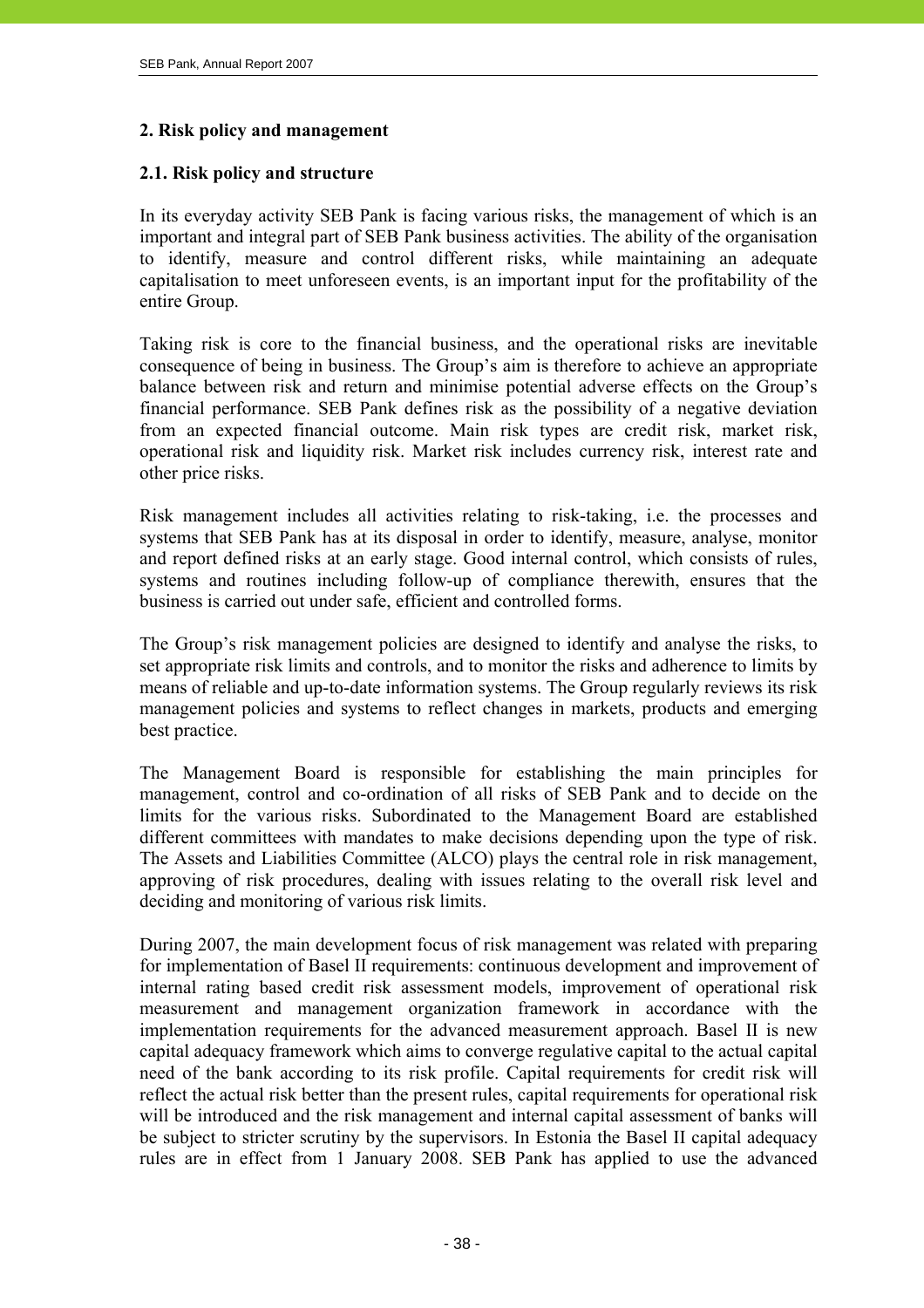approaches for reporting of credit and operational risk under Basel II. Both applications are currently processed by the supervisory authorities.

# **2.2. Credit risk**

Assets open to credit risk are receivables from customers, receivables from credit institutions and debt securities. Debt securities, in which SEB Pank has invested, are very liquid and high quality and credit risk related to those is assessed very low by the management - therefore only the credit risk of receivables from customers and credit institutions are hereinafter more specifically analysed. Credit risk is a potential loss that may occur in case of improper fulfilment or non-compliance of the client with the contractual obligations as a result of failure of the client's business operations or other factors.

The principles for measuring and taking credit risk are established with the SEB Pank Group credit policy.

The principles of credit policy are the following:

- a) lending should be in line with credit policy;
- b) lending should be based upon analysis;
- c) the basis of all lending activity is credibility;
- d) the purpose of the credit should be fully understood;
- e) lending must be in proportion to the capacity to repay;
- f) borrower should have an identified source of repayment and also a secondary source for repaying the loan;
- g) the own equity investment of the borrower must be significant in relationship to the loan;
- h) lending activity shall take into account any potential adverse effects in the business cycle;
- i) lending shall be in line with the bank's profit goals.

Credit risk analysis related to a certain client involves several different activities, like evaluation of the risk of the borrower's background, structure, management and owner, economic environment and position of the borrower, analysis and evaluation of the business plan and submitted cash flow prognosis; evaluation of the reputation, reliability and credit history of the client. Deciding on the risk taking is performed collegially by credit committees and by the authorised persons in accordance with the decision-making limits established by the bank's management.

# Credit risk measurement

Credit risks are mainly measured on two levels. For verifying the loan portfolio's exposure to credit risk, SEB Pank uses a portfolio diversification method. The division of financial obligations is monitored by different client segments, products, clients and industries*.* The Credit Area performs monthly analysis on the credit risk of loan portfolio and informs the bank's managing bodies of the results. These results are discussed as well as any need for specific attention to or specific analysis for any identified issues.

In respect to individual clients the bank prepares regular analyses on the borrowers' situation as well as their risk level. The analyses are based on annual and quarterly reports,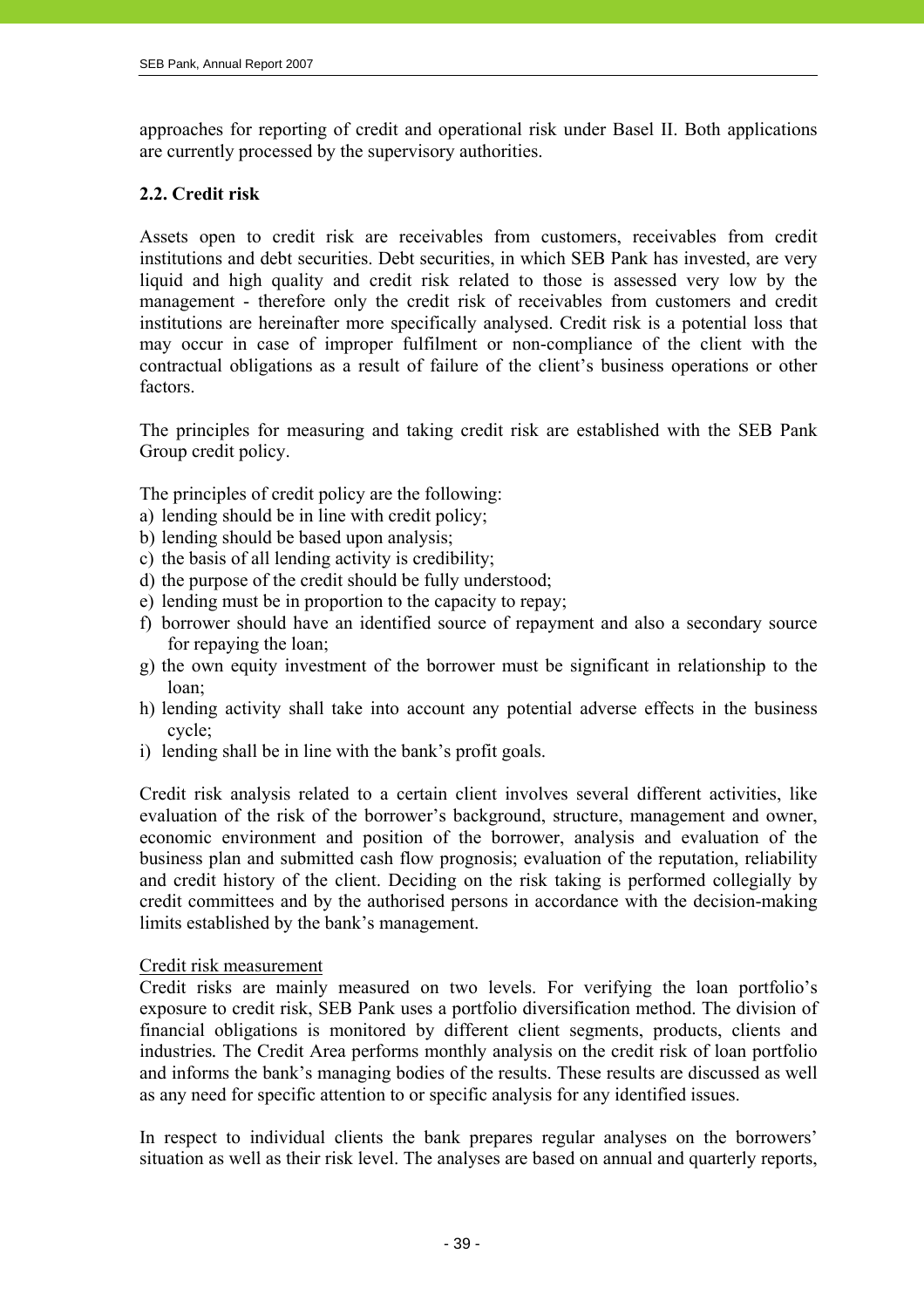on basis of which the financial situation is evaluated, as well as on credit history, payment practice and information originating from other sources. Evaluation of the borrowers' reliability is of critical importance.

SEB Pank divides loan portfolio into two broad segments: A) corporate portfolio including loans to legal entities belonging to counterparty group's with credit risk assumed by SEB Pank Group exceeding 4,500,000 Estonian kroons and B) retail portfolio consisting of small coporates' and private individuals' sub-segments. As of end of 2007 the corporate portfolio amounted to 47% of total loan portfolio (2006: 46%).

Based on the results of the analysis, the corporate clients are divided into sixteen risk classes in accordance with the SEB Pank risk classification system. Sixteen risk classes belong to 5 quality classes of businesses.

According to the risk classification system the risk class assignment is not required for companies or a group of companies with credit risk assumed by the Group less than 4,500,000 Estonian kroons, i.e. small corporates. Scoring model is used for evaluation of these borrowers.

The scoring model for small corporates considers financial condition based on last two annual reports and last interim report, credit history with the bank and based on external credit history register, experience of the customer. The analyst evaluates correctness and quality of the information. The risk level of particular industry has a certain level of impact as well. The outcome of the scoring model is credit score, expressing risk level and determining decision-making level. Depending on the score clients are divided into quality classes A, B, C and D, where A is the best and D is the worst score client class. Small corporates amounted to 6% of the total portfolio as of end of 2007 (2006: 8%).

In analysing loans to private individuals the credit scoring and left-to-live model is used. The model considers among other matters credit history, income, age, employment conditions and the value of real estate owned. The output of the model is credit score and lending recommendation derived the score. Based on the score the clients are divided into quality classes A, B, C and D similarly to small corporates. Private individuals amounted to 41% of the total portfolio as of end of 2007 (2006: 38%). Other 6 % of portfolio amounted advances to credit institutions (2006: 8%).

# Credit risk monitoring and mitigation

Review of the situation and risk level of legal entities is performed on regular basis, depending on the client segment, the risk class assigned previously and any additional information available to the bank at least once a year. During the review the bank assesses the client's financial condition, risk level, regularity of fulfilling existing financial obligations and need for financing. As an important outcome, a risk class is updated for the client with group exposure exceeding 4,5 million kroons, which, depending on the risk class shall be valid for one year (1-10), half a year (11-12) or three months (13-16). With the resolution of a credit committee also a different term may be established to a certain client.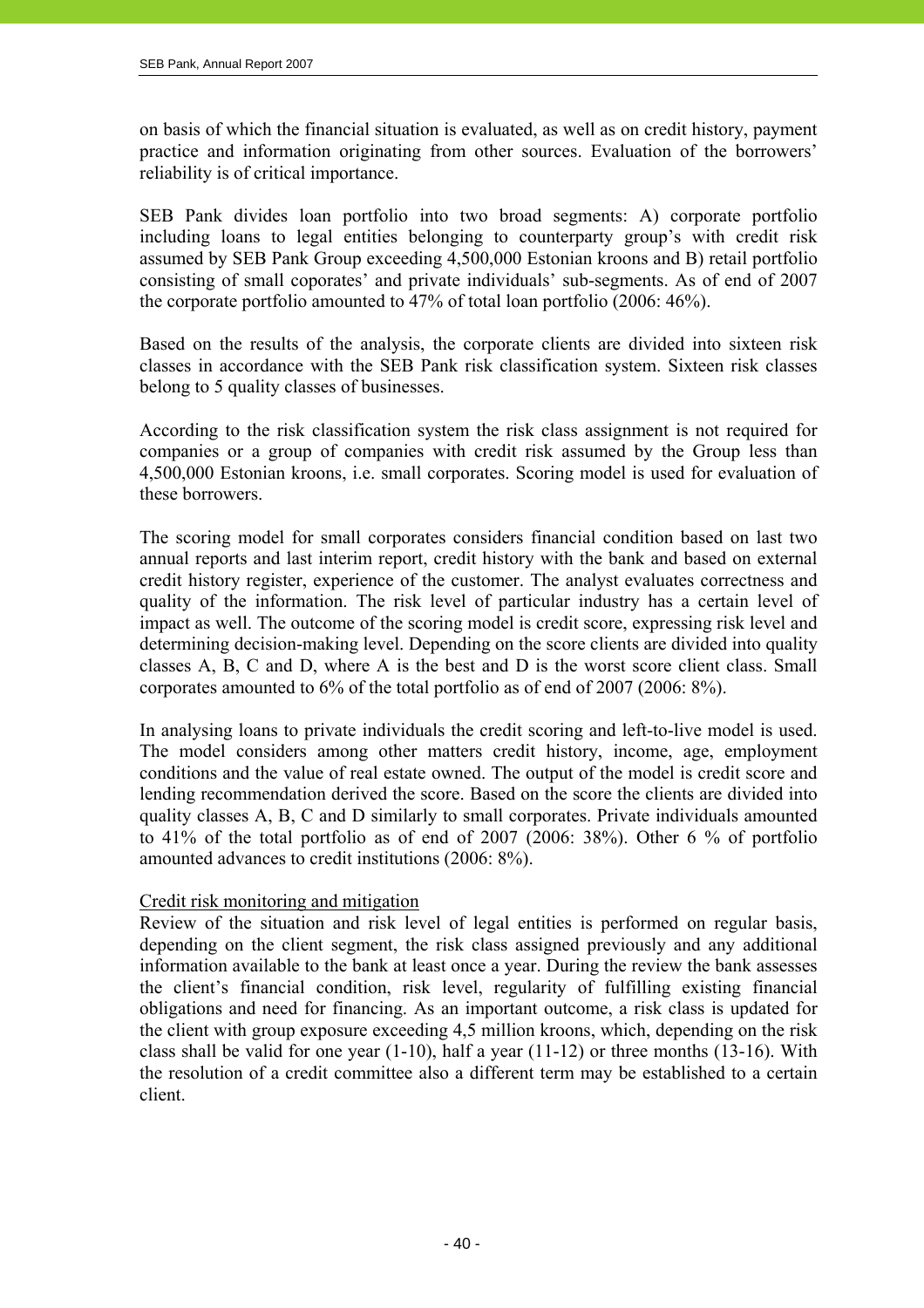The distribution of risk class assigned portfolio by the quality classes is given in the table below. **Corporate Portfolio by** 

| <b>Risk class</b> | <b>Business quality class</b> |
|-------------------|-------------------------------|
|                   |                               |
| 2                 |                               |
| 3                 |                               |
| 4                 |                               |
| 5                 |                               |
| 6                 | Ordinary Business             |
|                   |                               |
| 8                 |                               |
| 9                 |                               |
| 10                |                               |
| 11                | <b>Restricted Business</b>    |
| 12                | Special Observation           |
| 13                |                               |
| 14                | Watch-list                    |
| 15                |                               |
| 16                | Default                       |

| lass | <b>Business quality class</b> | Corporate Portfolio by     |          | % of rated portfolio |
|------|-------------------------------|----------------------------|----------|----------------------|
|      |                               | risk classes               | 31.12.07 | 31.12.06             |
| 2    |                               | <b>Ordinary Business</b>   | 83,7%    | 89,8%                |
|      |                               | <b>Restricted Business</b> | 8.6%     | 7.8%                 |
| 4    |                               | Special Observation        | 5.38x    | 1,5%                 |
| 5    | Ordinary Business             | Watch-list                 | $2.0\%$  | 0.5%                 |
| 6    |                               | Default                    | 0.4%     | 0.4%                 |
|      |                               | Total                      | 100,0%   | 100,0%               |
|      |                               |                            |          |                      |

For regular monitoring of private individuals and small corporates the behavioural scoring models are in use. The models are based on the application scoring models used in loans analysis process. In behavioural scoring there is used a separate quality class E for defaulted clients and an additional class N for small corporates to whom according to the bank's assessment there are no enough information to assign any other class. Part of the information (payment behaviour, financial situation of the corporates) is updated regularly, partly is used older available information. Behavioural score is calculated monthly for all private individuals and small corporates loans. The distribution of retail portfolio by quality classes is given in the table below.

| <b>Score</b> | <b>Business quality class</b> | Retail portfolio by      |          |          |
|--------------|-------------------------------|--------------------------|----------|----------|
|              |                               | behavioral scores        | 31.12.07 | 31.12.06 |
| B            | Ordinary Business             | <b>Ordinary Business</b> | 82.0%    | 79,6%    |
|              |                               | Special Observation      | 15.8%    | 17,8%    |
|              | Special Observation           | Default                  | $0.9\%$  | $0.5\%$  |
| Е            | Default                       | Insufficient information | $1.3\%$  | $2.1\%$  |
| N            | Insufficient information      | Total                    | 100,0%   | 100,0%   |

Primary responsibility for monitoring the quality of specific client and its loans lies with client executives, who should inform immediately to their department head and if necessary, to the credit area management of occurred problems and accordingly take necessary measures.

# Impairment and allowance policies

The internal rating system focuses more on credit-quality mapping from the inception of the lending and investment activities. The system is primarily used to measure one of the major sources of risk that drives the occurrence of lending losses - the risk that the counterparty will default on its payment obligations, being probability of default. This is distinct from the risk of loss finally arising after all attempts to recover payments from defaulted counterparties.

The internal rating tool assists management to determine whether objective evidence of impairment exists under IAS 39, based on the following criteria set out by the Group:

- Delinquency in contractual payments of principal or interest;
- Cash flow difficulties experienced by the borrower (eg equity ratio, operating income or EBITDA margin, debt service coverage etc);
- Breach of loan covenants or conditions;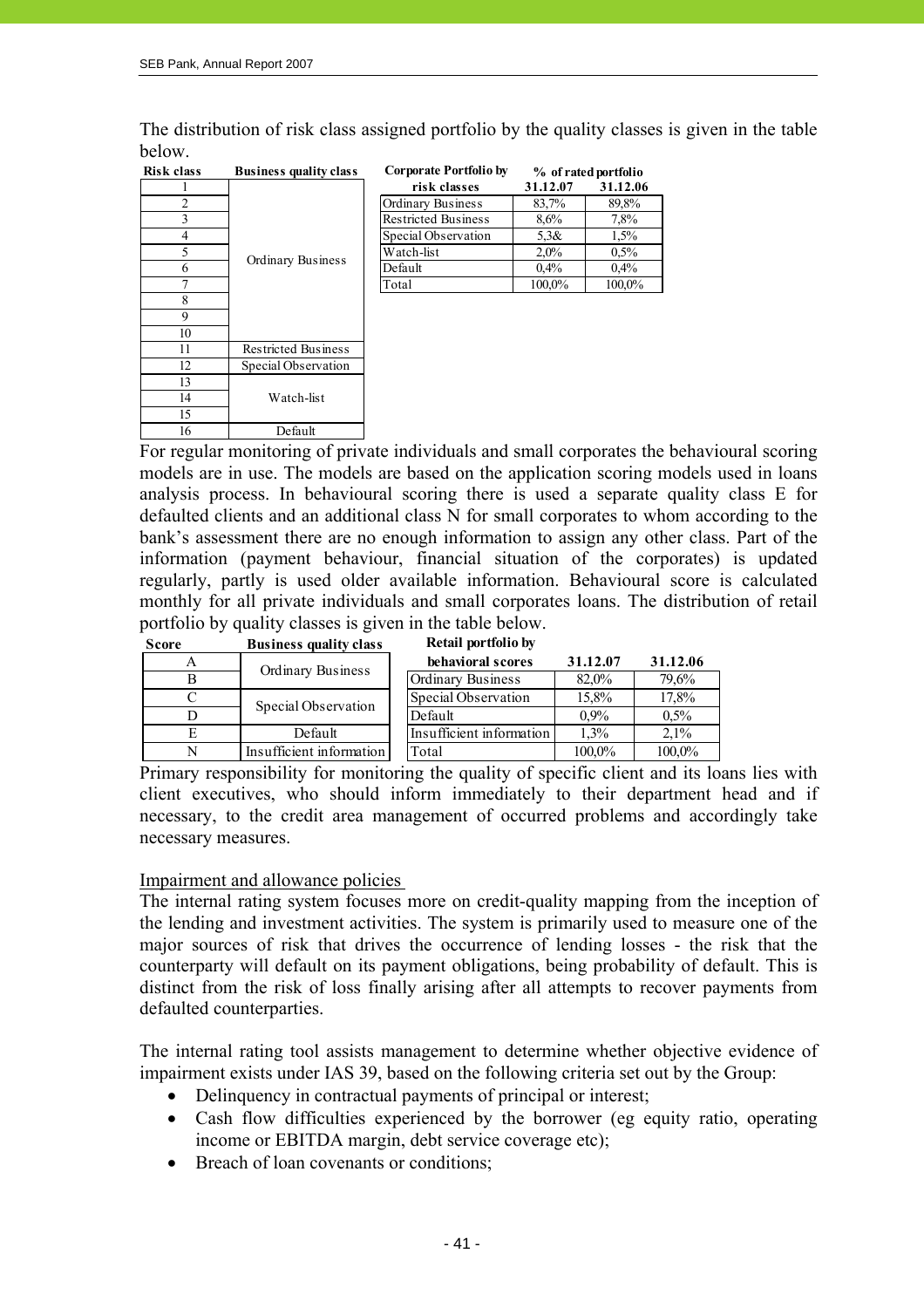- Initiation of bankruptcy proceedings; and
- Deterioration of the borrower's competitive position.

The Group's policy requires that all exposures above 4,5 million kroons are reviewed individually at least annually (see above). Impaired allowances on individually assessed accounts are determined by an evaluation of the incurred loss at balance-sheet date on a case-by-case basis, and are applied to all individually significant accounts. The assessment encompasses collateral held (including re-confirmation of its enforceability) and the anticipated receipts for that individual account. Collectively assessed impairment allowances are provided for: (i) portfolios of homogenous assets that are individually below materiality tresholds; and (ii) losses that have been incurred but have not yet been identified, by using the available historical experience, experienced judgement and statistical techniques.

The credit control department and branch credit risk management department perform regular in-depth monitoring of the quality of the loan portfolio. Also the bank's internal audit carries out reviews on valuation of the loan portfolio. During the control for adherence to procedures, availability of required information and documents, regularity of loan servicing (repayments), adequacy of collateral and other factors influencing the risks is verified. External auditors assess the valuation of the loan portfolio for the audit of financial statements' purposes.

#### Collateral

In order to diminish credit risk the bank has established a requirement for the borrowers to provide the bank with collateral in the form of registered immovable property, registered movable property and/or personal sureties as security. The group has implemented guidelines on the acceptability of specific classes of collateral on credit risk mitigation. The principles for granting an unsecured loan are stated in the credit policy and this kind of lending is clearly limited and restricted. The balance of unsecured credits is disclosed just below.

The pledged assets have to be insured throughout the loan period in an insurance company accepted by the bank at least for the restoration value. In case of a housing loan also life insurance is required, if the borrower is contributing majority to the family's income. The aforementioned measures help to control and manage the credit risk as they serve as an alternative source for collecting the loan, in case the borrower is not able to repay the loan from primary cash flow.

#### **Loans against collateral** (millions of EEK)

|                                                  | 31.12.07 | 31.12.06 |
|--------------------------------------------------|----------|----------|
| Mortgage, real property                          | 47,548.9 | 38,741.7 |
| Securities and deposits                          | 857.5    | 1,291.8  |
| Guarantee by state, central bank or municipality | 3,126.6  | 2,807.4  |
| Guarantee by credit institutions                 | 5,426.3  | 1,943.8  |
| Unsecured loans                                  | 2,656.1  | 1,857.0  |
| Repos with customers (securities as collateral)  | 53.6     | 103.9    |
| Factoring (receivables as collateral)            | 1,091.3  | 897.4    |
| Leasing (leased assets as collateral)            | 12,787.7 | 10,914.9 |
| Life Insurance receivables                       | 2.3      | 1.9      |
| Other                                            | 3,958.8  | 3,584.2  |
| Accured interest receivable                      | 262.6    | 183.9    |
| <b>Allowances</b>                                | $-345.9$ | $-235.6$ |
|                                                  | 77,425.8 | 62.092.3 |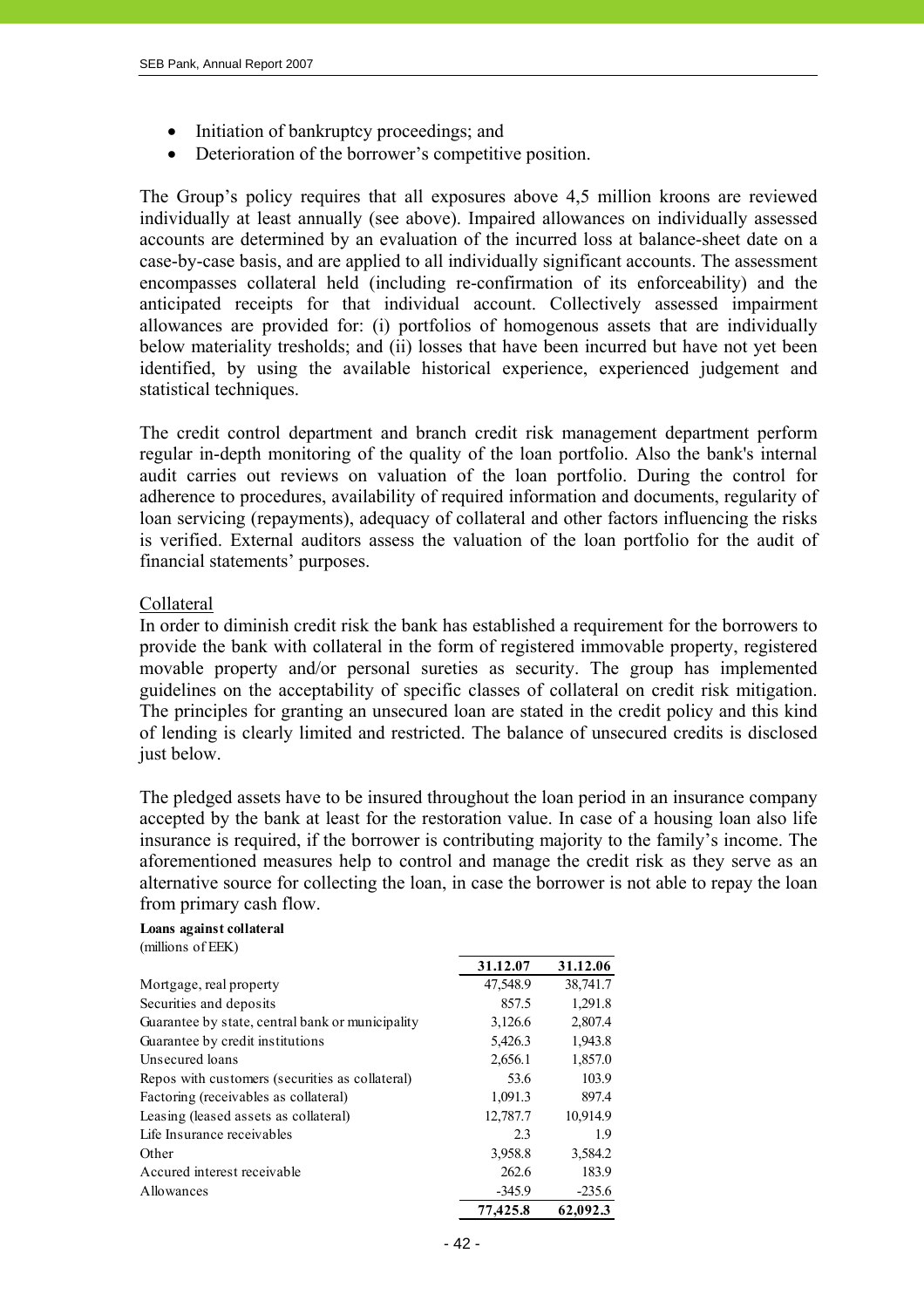# Impaired loan

 A loan should be classified as impaired if it is probable that the contractual payments will not be fulfilled and the value of the collateral does not cover both principal and accrued interest including penalty fees with a satisfactory margin. In these cases all the borrower's loans in the Group shall be considered impaired, unless there are specific reasons calling for a different evaluation.

Either of the following two points serves as a criterion that a loan should be classified as impaired:

• Impaired non-performing loan: The loan is past due and the value of the collateral does not cover both principal and accrued interest including penalty fees with a satisfactory margin.

• Impaired performing loan: The Bank has determined that the value of the collateral does not cover both principal and accrued interest including penalty fee with a satisfactory margin and there has been identified an incurred loss event, but no payments are yet past due.

Provided, during the valuation of the loan it becomes evident that the collection of the loan or part of it is doubtful and the collateral is insufficient for covering the loan amount together with accrued interest and penalties, i.e. a loan loss is to be recognised and allowance will be established for the loan. Specific and collective allowances are established for individually appraised loans and separate allowances used for homogeneous groups of loans appraised on a homogenous group level. The purpose is to calculate and present the value of the loan portfolio as fairly and objectively as possible.

To keep the actual realised loan losses at as minimum level as possible a separate department has been established within the Credit Area, handling problem loans and recovering written-off loans by using several methods in doing so: negotiations with clients, rehabilitation, execution and bankruptcy proceedings.

Allowances for credit losses related to on-balance sheet items are either specific, collective or on homogenous group basis. The total impairment provision for loans and advances is 345,9 mEEK (2006: 235,7) of which 22,9 (2006: 84,2) represents the individually impaired loans and the remaining amount of 323,0 (2006: 151,5) represents collective and homogenous groups allowances.

#### **Impaired loans and allowances**

(millions of EEK) **31.12.07 31.12.06** Impaired, non-performing loans 277.7 199.1 Impaired, performing loans 29.7 9.4 Total impaired loans (gross)\* 307.4 208.5 Specific allowances 22.9 84.2 Collective allowances 85.2 10.8 Allowances for homogenous groups 237.8 140.7 **Total allowances 345.9 235.7** Reserve ratio (Allowances / Impaired) 113% 113% 113% Specific reserve ratio (Specific allowances / Impaired)  $7\%$  40% Ratio of impaired loans  $0.43\%$   $0.34\%$ 

\* Includes due from credit institutions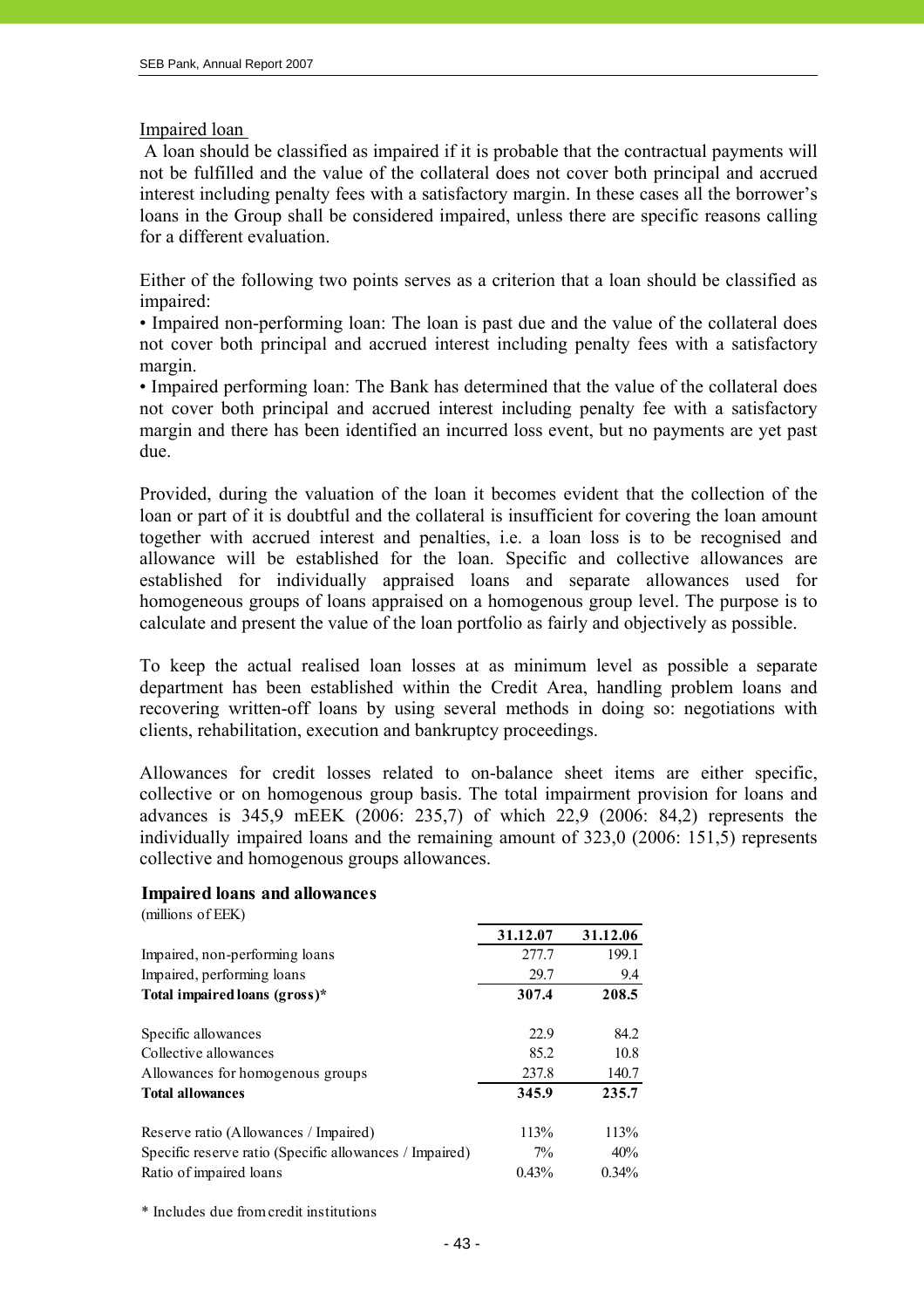# **Loans and advances to customers and credit institutions**

(millions of EEK)

| (THILIDIIS OF LETT)              |                    |                                   |            |                   |                   |                           |          |
|----------------------------------|--------------------|-----------------------------------|------------|-------------------|-------------------|---------------------------|----------|
|                                  | Credit             |                                   |            |                   |                   | Other loans               |          |
| 31.12.07                         | insti-             | Loans to                          | Leases to  | Public            | Housing           | to Private                |          |
|                                  | tutions            | Corporates                        | Corporates | sector            | loans             | individuals               | TOTAL    |
|                                  |                    |                                   |            |                   |                   |                           |          |
| 1) Neither past due nor impaired | 5,426.0            | 27,329.9                          | 11,599.0   | 2,326.2           | 22,793.0          | 5,726.7                   | 75,200.7 |
| 2) Past due, but not impaired    | 0.3                | 795.9                             | 354.6      | 3.1               | 765.4             | 334.6                     | 2,253.9  |
| 3) Individually impaired         | 0.0                | 25.5                              | 20.5       | 0.0               | 2.6               | 5.9                       | 54.5     |
| fair value of collateral         | 0.0                | 29.4                              | 4.9        | 0.0               | 2.3               | 1.5                       | 38.1     |
| 4) Accrued Interests             | 10.5               | 90.8                              | 40.0       | 11.1              | 73.0              | 37.2                      | 262.6    |
| <b>Total gross</b>               | 5,436.8            | 28,242.1                          | 12,014.0   |                   | 2,340.4 23,634.0  | 6,104.4                   | 77,771.7 |
| Specific allowances              | 0.0                | $-2.7$                            | $-15.5$    | 0.0               | $-0.2$            | $-4.5$                    | $-22.9$  |
| Collective allowances            | 0.0                | $-85.2$                           | 0.0        | 0.0               | 0.0               | 0.0                       | $-85.2$  |
| Group allowances (homogene)      | 0.0                | $-18.3$                           | $-17.2$    | 0.0               | $-117.7$          | $-84.6$                   | $-237.8$ |
| <b>Total net</b>                 | 5,436.8            | 28,136.0                          | 11,981.2   |                   | 2,340.4 23,516.1  | 6,015.3                   | 77,425.8 |
|                                  |                    |                                   |            |                   |                   |                           |          |
|                                  |                    |                                   |            |                   |                   |                           |          |
| 31.12.07                         | Credit             |                                   |            |                   |                   | Other loans               |          |
|                                  | insti-             | Loans to                          | Leases to  | Public            | Housing           | to Private<br>individuals | TOTAL    |
| Normal loans                     | tutions<br>5,426.3 | Corporates Corporates<br>28,105.7 | 11,941.0   | sector<br>2,329.3 | loans<br>23,420.1 | 5,979.3                   | 77,201.7 |
| Impaired non-performing*         | 0.0                | 21.1                              | 31.5       | 0.0               | 140.9             | 84.2                      | 277.7    |
| Impaired performing**            | 0.0                | 24.4                              | 1.6        | 0.0               | 0.0               | 3.7                       | 29.7     |
| Accrued interest receivable      | 10.5               | 90.8                              | 40.0       | 11.1              | 73.0              | 37.2                      | 262.6    |
|                                  | 5,436.8            | 28,242.1                          | 12,014.0   | 2,340.4           | 23,634.0          | 6,104.4                   | 77,771.7 |
| Specific allowances              | 0.0                | $-2.7$                            | $-15.5$    | 0.0               | $-0.2$            | $-4.5$                    | $-22.9$  |
| Collective and group allowances  | 0.0                | $-103.5$                          | $-17.2$    | 0.0               | $-117.7$          | $-84.6$                   | $-323.0$ |
|                                  | 5,436.8            | 28,136.0                          | 11,981.2   | 2,340.4           | 23,516.1          | 6,015.3                   | 77,425.8 |
|                                  |                    |                                   |            |                   |                   |                           |          |
|                                  | Credit             |                                   |            |                   |                   | Other loans               |          |
| 31.12.06                         | insti-             | Loans to                          | Leases to  | Public            | Housing           | to Private                |          |
|                                  | tutions            | Corporates                        | Corporates | sector            | loans             | individuals               | TOTAL    |
| Normal loans                     | 1,940.2            | 25,002.1                          | 10,057.2   | 2,165.8           | 18,435.4          | 4,334.7                   | 61,935.4 |
| Impaired non-performing*         | 3.6                | 23.0                              | 79.9       | 0.0               | 62.8              | 29.9                      | 199.2    |
| Impaired performing**            | 0.0                | 1.7                               | 7.3        | 0.0               | 0.0               | 0.4                       | 9.4      |
| Accrued interest receivable      | 2.9                | 73.7                              | 22.6       | 11.6              | 46.5              | 26.6                      | 183.9    |
|                                  | 1,946.7            | 25,100.5                          | 10,167.0   | 2,177.4           | 18,544.7          | 4,391.6                   | 62,327.9 |
| Specific allowances              | $-3.6$             | $-11.3$                           | $-65.2$    | $0.0\,$           | $-0.2$            | $-3.8$                    | $-84.1$  |
| Collective and group allowances  | 0.0                | $-16.0$                           | $-8.2$     | $0.0\,$           | $-73.6$           | $-53.7$                   | $-151.5$ |
|                                  | 1,943.1            | 25,073.2                          | 10,093.6   | 2,177.4           | 18,470.9          | 4,334.1                   | 62,092.3 |

\* Impaired non-performing loan: The loan payments are past due and the value of the collateral does not cover both principal and accrued interest including penalty fees with a satisfactory margin.

\*\* Impaired performing loan: The Bank has determined that the value of the collateral does not cover both principal and accrued interest including penalty fee with a satisfactory margin and there has been identified an incurred loss event, but no payments are yet past due.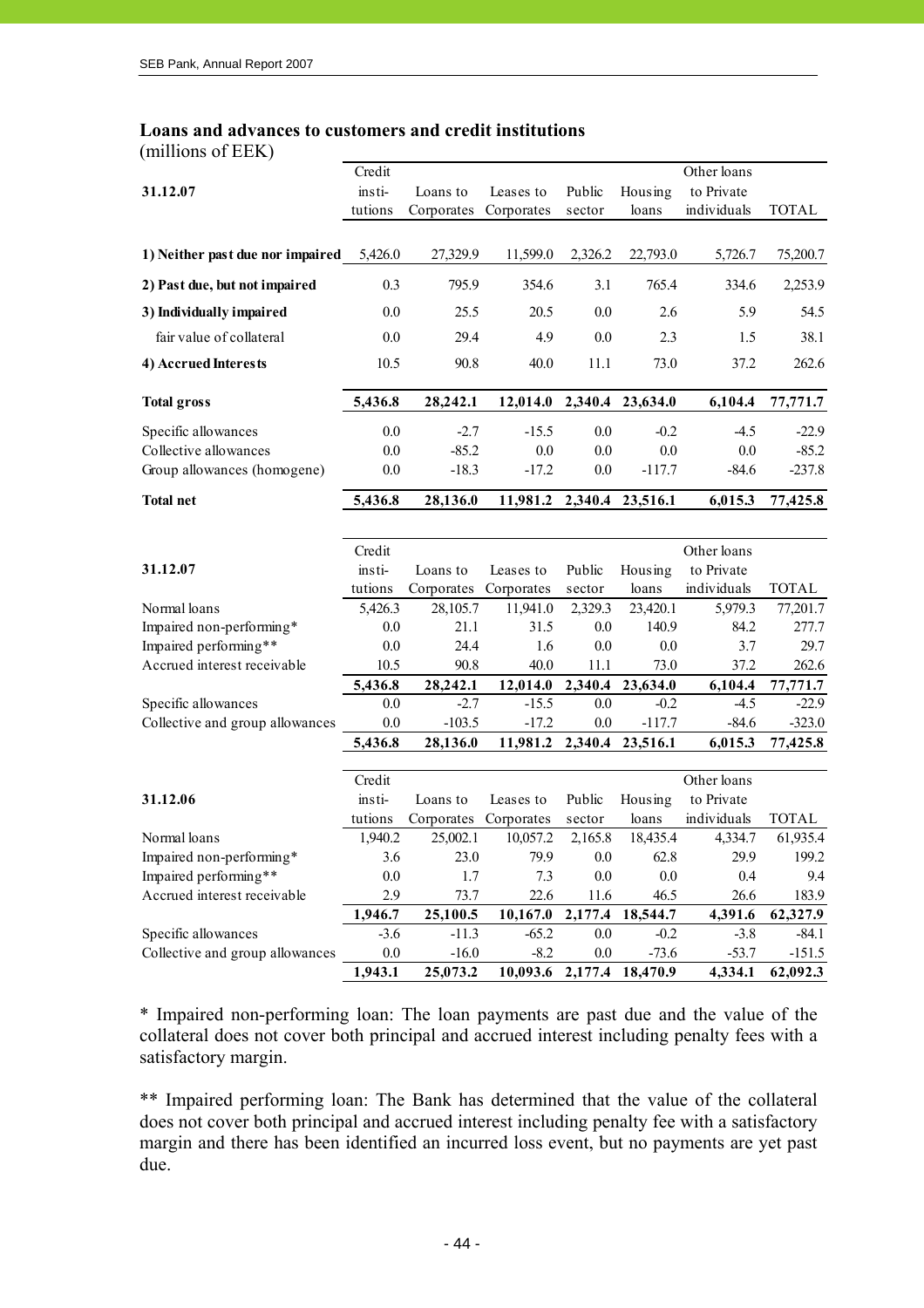A loan is classified as impaired if it is probable that the contractual payments will not be fulfilled and the value of the collateral does not cover both principal and accrued interest including penalty fees with a satisfactory margin.

| 31.12.07       | Credit<br>insti-<br>tutions | Loans to<br>Corporates | Leases to<br>Corporates | Public<br>sector | Housing<br>loans | Other loans<br>to Private<br>individuals | Accrued<br>interest<br>receivable | <b>TOTAL</b> |
|----------------|-----------------------------|------------------------|-------------------------|------------------|------------------|------------------------------------------|-----------------------------------|--------------|
| $\leq$ 30 days | 0.3                         | 479.0                  | 303.7                   | 3.0              | 540.4            | 185.4                                    | 6.6                               | 1,518.4      |
| $30 < 60$ days | 0.0                         | 109.1                  | 35.9                    | 0.1              | 105.6            | 68.8                                     | 2.9                               | 322.4        |
| over 60 days   | 0.0                         | 228.3                  | 33.5                    | 0.0              | 121.9            | 81.5                                     | 11.0                              | 476.2        |
|                | 0.3                         | 816.4                  | 373.1                   | 3.1              | 767.9            | 335.7                                    | 20.5                              | 2,317.0      |
|                |                             |                        |                         |                  |                  |                                          |                                   |              |
|                | Credit                      |                        |                         |                  |                  | Other loans                              | Accrued                           |              |
| 31.12.06       | insti-                      | Loans to               | Leases to               | Public           | Housing          | to Private                               | interest                          |              |
|                | tutions                     | Corporates             | Corporates              | sector           | loans            | individuals                              | receivable                        | <b>TOTAL</b> |
| $\leq$ 30 days | 0.0                         | 146.7                  | 141.8                   | 0.0              | 286.7            | 110.8                                    | 1.9                               | 687.9        |
| $30 < 60$ days | 0.0                         | 33.8                   | 21.9                    | 0.0              | 41.7             | 23.3                                     | 1.7                               | 122.4        |
| over 60 days   | 0.0                         | 64.9                   | 81.1                    | 0.0              | 41.5             | 37.2                                     | 1.2                               | 225.9        |
|                | 0.0                         | 245.4                  | 244.8                   | 0.0              | 369.9            | 171.3                                    | 4.8                               | 1,036.2      |

# **Past due by maturity**

(millions of EEK)

The table indicates the balance (net) of overdue claims, where there is either principal or interest payments overdue as at the balance sheet date.

# **Large exposures**

|                                                          |                   | 31.12.07               |                   | 31.12.06               |
|----------------------------------------------------------|-------------------|------------------------|-------------------|------------------------|
|                                                          | number/<br>amount | $%$ from net<br>equity | number/<br>amount | $%$ from net<br>equity |
| 1. Number of customers with large exposures              |                   |                        |                   |                        |
| 2. Due from customers with large exposures               | 1.894.3           | 18.41                  | 2.529.5           | 33.77                  |
| 3. Due from management board members and related persons | 18.5              | 0.18                   | 11.3              | 0.15                   |
|                                                          | 1.912.8           | 18.59                  | 2,540.8           | 33.92                  |

Large exposures contain due from central bank, credit institutions or customers (loans, interests, securities) and off-balance sheet commitments to central bank, credit institutions or customers, which may turn into claims.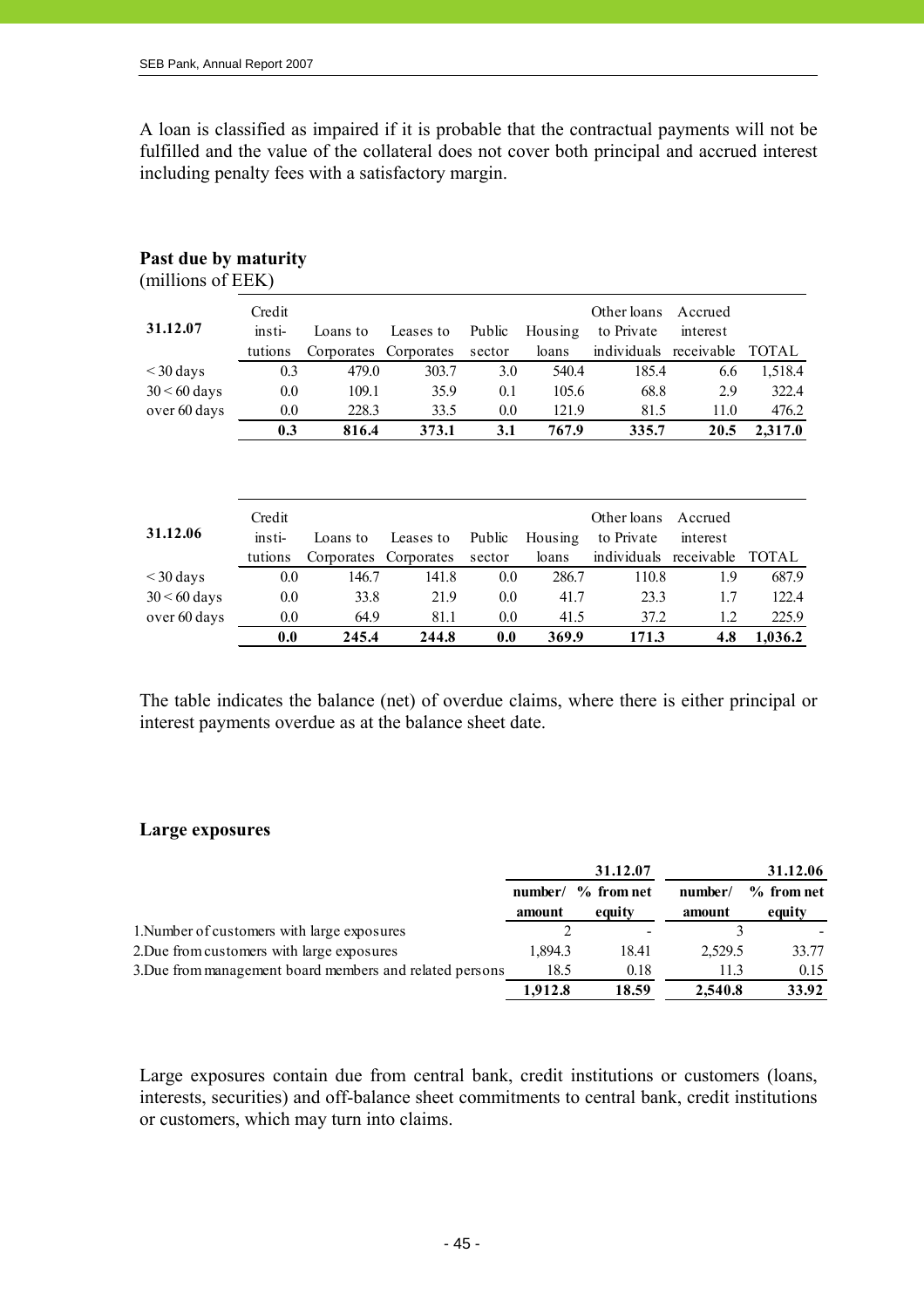The following is deducted from large exposures:

1) claims and off-balance sheet commitments to credit institutions with a term less than one year;

2) central bank, central government and state guaranteed study loans and claims secured with deposits and securities (credit risk  $0\%$ ):

3) due from central bank, central government and government authorities, which belong to a group with credit risk considered at 0%;

4) loans to private non-residents, secured with I rank mortgage (credit risk considered at 50%).

Large exposure report does not contain clients, whose concentration of exposure is less than 10%.

Large credit risk exposure is the total exposure of one party or related parties to the group which exceeds 10% of the group's net equity. All instruments where credit risk may arise to the group are taken into consideration. The maximum rate of total large exposure allowed is 800%. The limit of the total exposure of one party or related parties is 25%. As of 31.12.2006 the group had 3 large risk exposures. Total exposure of any group of related parties did not exceed the limit of 25%.

# **2.3. Market risk**

SEB Pank defines market risk as a potential loss resulting from the unexpected adverse changes in interest rates, foreign exchange rates, equity prices and associated volatilities.

Market risk may arise from the bank's activity at the financial markets and it has an impact on the majority of bank products: loans, deposits, securities, credit lines. SEB Pank measures the risks using different methods of risk valuation and management pursuant to the type of risk. Important role in risk prevention is diversification of risk assets and limitation for trading positions.

Maximum limits approved by the committees, which are in compliance with the limits set by the Bank of Estonia, form the basis for controlling and monitoring the risk of various instrument portfolios.

For positions related to market risk nominal limits are applied, which are monitored by trading portfolios on daily basis by Risk Control. Any limit breach shall be reported in accordance with the regulations of Market Risk Policy. In addition to the aforementioned, also scenario analysis is applied in market risk management, which is used for valuing the performance of trading positions in case of more extreme fluctuations in market variables.

The overall market risk is measured by using the "Value at Risk" (VaR) model. VaR is defined as a maximum potential loss that can arise with a certain degree of probability during a certain period of time. SEB Pank calculates VaR using a 99 percent confidence level and a ten-day time horizon. VaR model enables to effectively measure market risks associated with different instruments and the results are homogeneously comparable. SEB Pank's highest trading risk is in equities trading portfolio. Equity trading book was built up in the beginning of 2007 when team of the professionals was employed to perform Enskilda equities trading in the region. As per year end, equity trading portfolio ten-day VaR was EEK 14m. 2007 average VaR for equity trading book was EEK 15m. Actual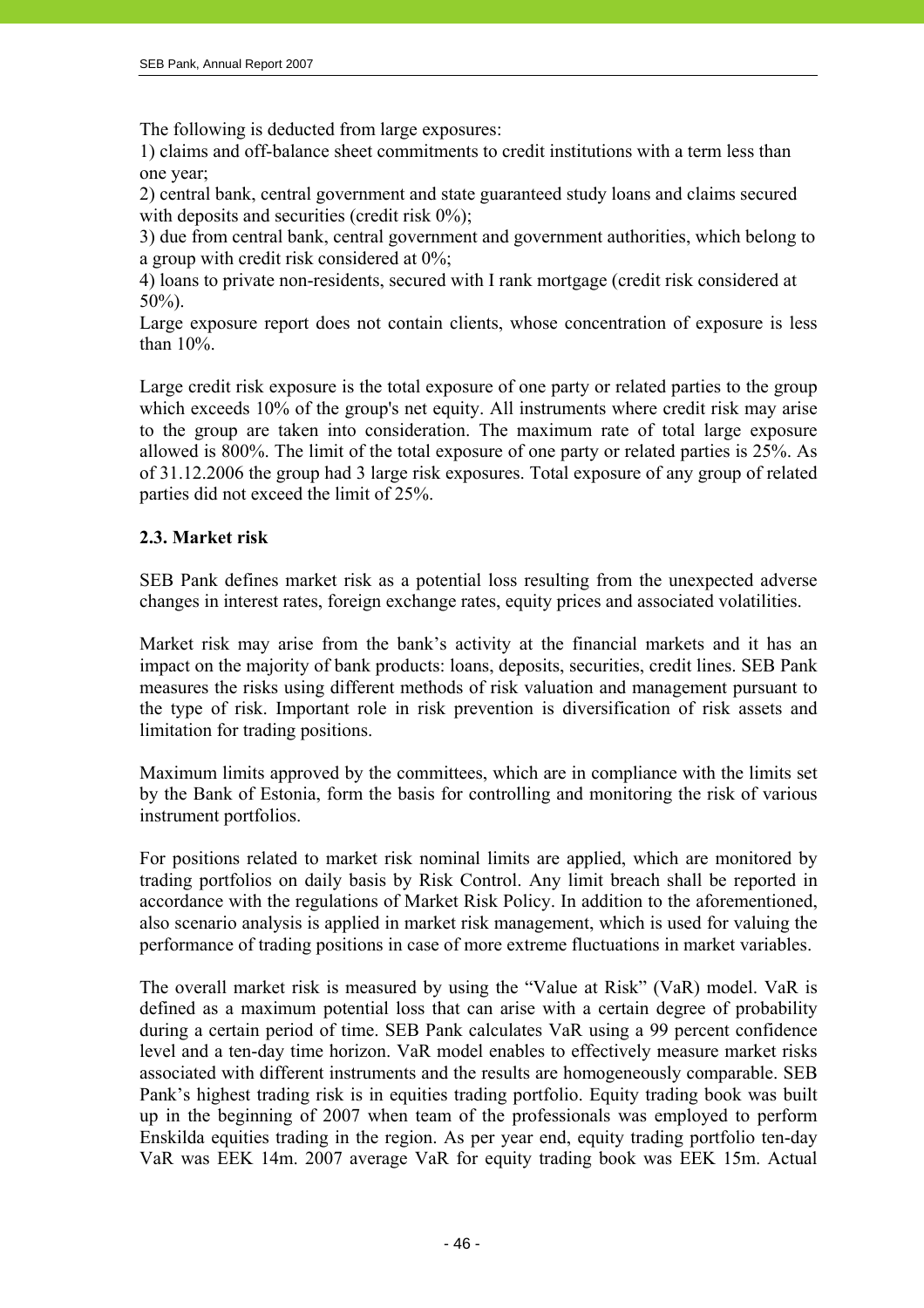outcomes are monitored regularly to test the validity of assumptions and factors used in VaR calculation. The use of this approach does not prevent losses outside of these limits in the event of more significant market movements.

# **2.3.1. Foreign exchange risk**

Foreign exchange risk arises both through the bank's foreign exchange trading and because the group's activities are carried out in various currencies. ALCO has set limits for open foreign currency positions by individual currencies and also on an aggregated level as a sum of long or short positions, depending of which one is higher on absolute terms. Management of open foreign currency positions is the responsibility of the Treasury, and analysing and limit follow-up that of the Risk Control department.

The table below summarises the Group's exposure to foreign currency exchange rate risk at the balance sheet date.

#### **Currency position**

(millions of EEK)

| 31.12.07                                                    |            |            |            |       | other                 |          |  |
|-------------------------------------------------------------|------------|------------|------------|-------|-----------------------|----------|--|
|                                                             | <b>EEK</b> | <b>EUR</b> | <b>USD</b> |       | <b>SEK</b> currencies | total    |  |
| <b>ASSETS</b>                                               |            |            |            |       |                       |          |  |
| Cash                                                        | 640.1      | 63.1       | 10.6       | 6.8   | 31.3                  | 751.9    |  |
| Loans and advances to credit institutions                   | 88.3       | 4,747.2    | 19.8       | 0.5   | 570.5                 | 5,426.3  |  |
| Loans and advances to customers                             | 23,043.3   | 47,153.3   | 1,527.8    | 1.7   | 10.8                  | 71,736.9 |  |
| Securities                                                  | 765.0      | 979.4      | 127.0      | 116.8 | 120.5                 | 2,108.7  |  |
| Other assets                                                | 5,376.9    | 1,475.7    | 95.3       | 140.7 | 1,042.6               | 8,131.2  |  |
| <b>TOTAL ASSETS</b>                                         | 29,913.6   | 54,418.7   | 1,780.5    | 266.5 | 1,775.7               | 88,155.0 |  |
| <b>LIABILITIES AND SHAREHOLDERS'</b><br><b>EQUITY</b>       |            |            |            |       |                       |          |  |
| Due to credit institutions                                  | 697.3      | 33,503.6   | 769.8      | 0.6   | 50.9                  | 35,022.2 |  |
| Demand deposits                                             | 15,476.5   | 4,786.0    | 1,315.7    | 126.1 | 406.2                 | 22,110.5 |  |
| Time deposits                                               | 8,074.6    | 4,661.8    | 696.3      | 23.4  | 352.7                 | 13,808.8 |  |
| Other liabilities                                           | 2,876.2    | 4,974.4    | 243.6      | 183.9 | 851.8                 | 9,129.9  |  |
| <b>Financial liabilities total</b>                          | 27,124.6   | 47,925.8   | 3,025.4    | 334.0 | 1,661.6               | 80,071.4 |  |
| Equity                                                      | 8,052.8    | 0.0        | 0.0        | 0.0   | 30.8                  | 8,083.6  |  |
| <b>TOTAL LIABILITIES AND</b><br><b>SHAREHOLDERS' EQUITY</b> | 35,177.4   | 47,925.8   | 3,025.4    | 334.0 | 1,692.4               | 88,155.0 |  |
|                                                             |            |            |            |       |                       |          |  |
| Net on-balance sheet position                               | 5,263.8    | $-6,492.9$ | 1,244.9    | 67.5  | $-83.3$               | 0.0      |  |
| Contingent assets                                           | 971.3      | 1,219.7    | 1,730.4    | 300.7 | 377.1                 | 4,599.2  |  |
| Contingent liabilities                                      | 1,137.9    | 2,495.1    | 435.0      | 193.3 | 335.8                 | 4,597.1  |  |

FX options in contingent assets and contingent liabilities are weighted with delta.

Net position of every currency at 31.12.2007 was under 1 % level of net equity (net positsion must be calculated without EEK and EUR in Estonia).

Contingent assets and liabilities include currency related derivatives and are valued in contractual nominal value.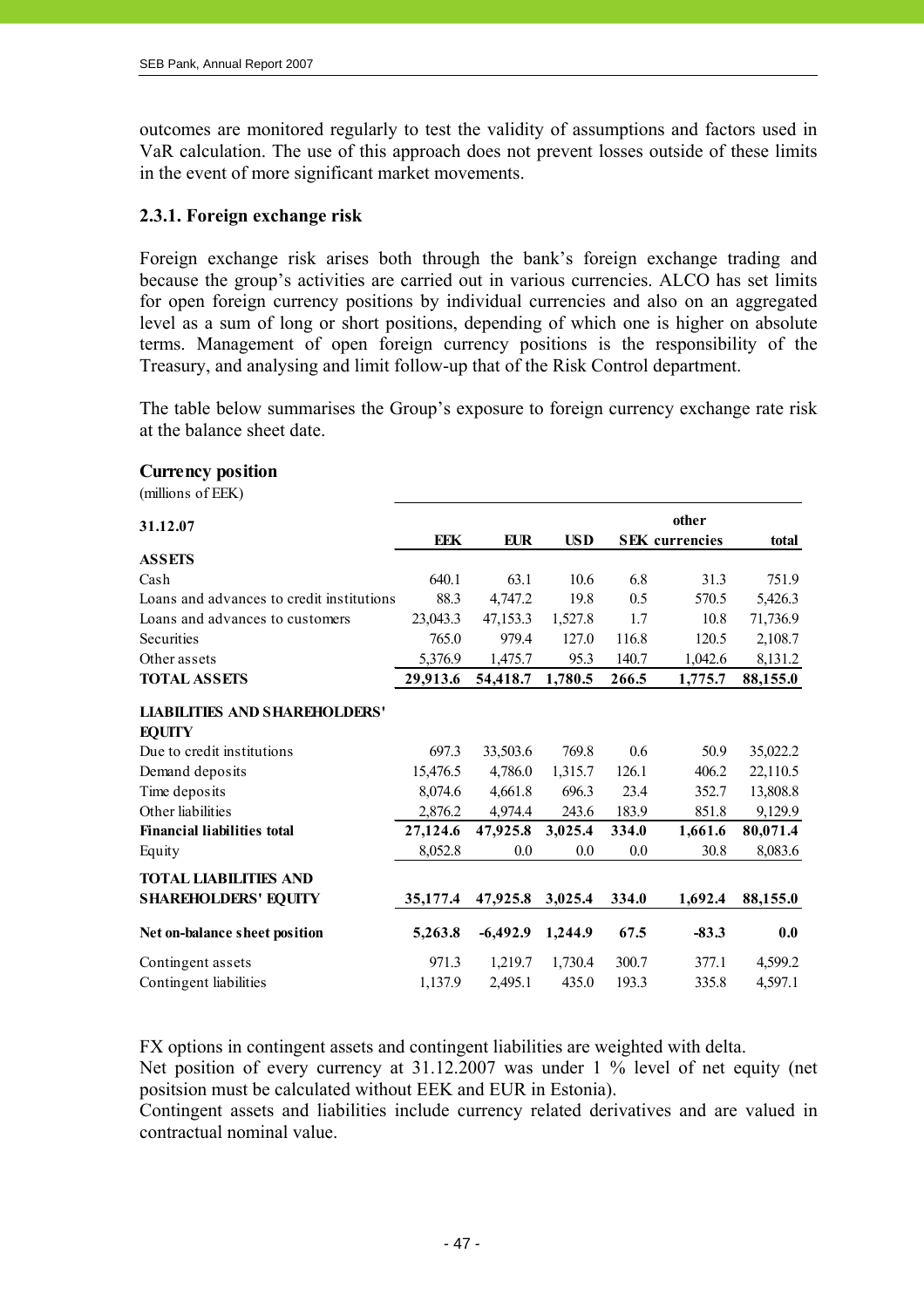#### **Currency position**

(millions of EEK)

|                                                       |          |            |            |       | other                 |          |
|-------------------------------------------------------|----------|------------|------------|-------|-----------------------|----------|
| 31.12.06                                              | EEK      | <b>EUR</b> | <b>USD</b> |       | <b>SEK</b> currencies | total    |
| <b>ASSETS</b>                                         |          |            |            |       |                       |          |
| Cash                                                  | 574.0    | 54.7       | 10.1       | 8.3   | 20.8                  | 667.9    |
| Loans and advances to credit institutions             | 193.4    | 1,127.2    | 41.5       | 1.2   | 576.9                 | 1,940.2  |
| Loans and advances to customers                       | 20,309.2 | 37,518.6   | 2,110.3    | 3.6   | 26.5                  | 59,968.2 |
| Securities                                            | 609.8    | 3,003.4    | 63.4       | 57.3  | 103.5                 | 3,837.4  |
| Other assets                                          | 3,823.0  | 315.9      | 228.9      | 19.4  | 150.0                 | 4,537.2  |
| <b>TOTAL ASSETS</b>                                   | 25,509.4 | 42,019.8   | 2,454.2    | 89.8  | 877.7                 | 70,950.9 |
| <b>LIABILITIES AND SHAREHOLDERS'</b><br><b>EQUITY</b> |          |            |            |       |                       |          |
| Due to credit institutions                            | 84.8     | 26,212.8   | 973.6      | 0.1   | 22.7                  | 27,294.0 |
| Demand deposits                                       | 15,188.4 | 1,658.4    | 1,394.3    | 46.1  | 478.6                 | 18,765.8 |
| Time deposits                                         | 9,046.5  | 3,623.7    | 1,214.0    | 82.0  | 63.9                  | 14,030.1 |
| Other liabilities                                     | 2,068.9  | 2,349.4    | 297.6      | 13.1  | 61.8                  | 4,790.8  |
| <b>Financial liabilities total</b>                    | 26,388.6 | 33,844.3   | 3,879.5    | 141.3 | 627.0                 | 64,880.7 |
| Equity                                                | 6,052.5  | 0.0        | 6.4        | 0.0   | 11.3                  | 6,070.2  |
| <b>TOTAL LIABILITIES AND</b>                          |          |            |            |       |                       |          |
| <b>SHAREHOLDERS' EQUITY</b>                           | 32,441.1 | 33,844.3   | 3,885.9    | 141.3 | 638.3                 | 70,950.9 |
| Net on-balance sheet position                         | 6,931.7  | $-8,175.5$ | 1,431.7    | 51.5  | $-239.4$              | 0.0      |
| Contingent assets                                     | 354.8    | 705.4      | 2,089.2    | 226.2 | 296.3                 | 3,671.9  |
| Contingent liabilities                                | 1,271.8  | 1,382.5    | 649.9      | 128.0 | 253.5                 | 3,685.7  |

FX options in contingent assets and contingent liabilities are weighted with delta.

Net position of every currency at 31.12.2006 was under 1 % level of net equity (net positsion must be calculated without EEK and EUR in Estonia).

Contingent assets and liabilities include currency related derivatives and are valued in contractual nominal value.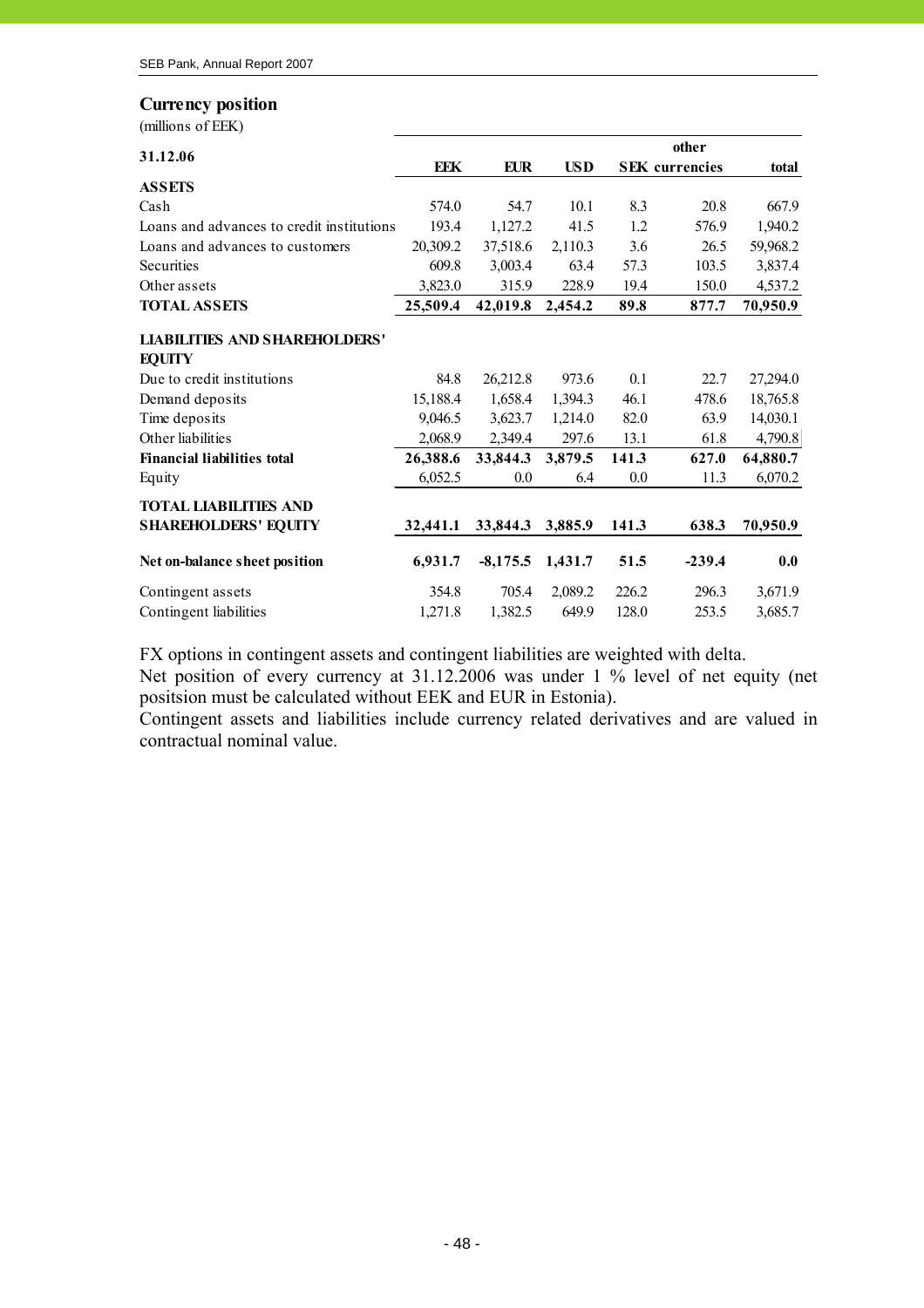The following table presents sensitivities of profit and loss and equity to reasonable possible changes in exchange rates applied at balance sheet date, with all other variables held constant:

|                                                       | At 31 December 2007            |                            | At 31 December 2006                   |                            |  |
|-------------------------------------------------------|--------------------------------|----------------------------|---------------------------------------|----------------------------|--|
| In thousands of EEK                                   | Impact on<br>profit or<br>loss | <b>Impact on</b><br>equity | <b>Impact on</b><br>profit or<br>loss | <b>Impact on</b><br>equity |  |
| Currencies strengthening by 5%                        |                                |                            |                                       |                            |  |
| USD strengthening by 5%                               | $-329$                         |                            | 698                                   | $-318$                     |  |
| RUB strengthening by 5%                               | 5,468                          | $-1,535$                   | 6,040                                 | $-569$                     |  |
| SEK strengthening by 5%<br>Other (excluded EUR)       | $-1,005$                       |                            | 2,333                                 |                            |  |
| strengthening by 5%                                   | 2,812                          |                            | 8,436                                 |                            |  |
| <b>TOTAL</b>                                          | 6,946                          | $-1,535$                   | 17,507                                | $-887$                     |  |
| Currencies weakening by 5%                            |                                |                            |                                       |                            |  |
| USD weakening by 5%                                   | 329                            |                            | $-698$                                | 318                        |  |
| RUB weakening by 5%                                   | $-5,468$                       | 1,535                      | $-6,040$                              | 569                        |  |
| SEK weakening by 5%<br>Other (excluded EUR) weakening | 1,005                          |                            | $-2,333$                              |                            |  |
| by $5\%$                                              | $-2,812$                       |                            | $-8,436$                              |                            |  |
| <b>TOTAL</b>                                          | $-6,946$                       | 1,535                      | $-17,507$                             | 887                        |  |

Euro was excluded from the calculation as Estonian kroon exchange rate is fixed against Euro. The Group's exposure to currency risk at the balance sheet date is representative of the typical exposure during the year.

# **2.3.2. Interest rate risk**

Cash flow interest rate risk is the risk that the future cash flows of a financial instrument will fluctuate because of changes in market interest rates. Fair value interest rate risk is the risk that the value of a financial instrument will fluctuate because of changes in market interest rates. The Group takes on exposure to the effects of fluctuations in the prevailing levels of market interest rates on both its fair value and cash flow risks. Interest margins may increase as a result of such changes but may reduce losses in the event that unexpected movements arise.

The Group uses Delta1% methodology for measuring the ALM (assets-liability mismatch) risk, arising from the structure of interest earning assets and interest bearing liabilities. SEB Pank defines Delta1% as decrease of potential return due to one-percent change in market rates. In Delta1% calculation it is assumed there is a parallel shift in the yield curve, which means that all interest rates (long- and short-term) will change by 100 b.p. Delta1% method enables to effectively measure the impact of interest rate changes to interest bearing assets and liabilities. Delta1% limit is monitored as a negative or positive net position respectively, depending of which one is higher. Delta1% should be kept within the limit set by ALCO. Daily management of interest rate risk is the responsibility of the Treasury, and analysing that of the Risk Control department.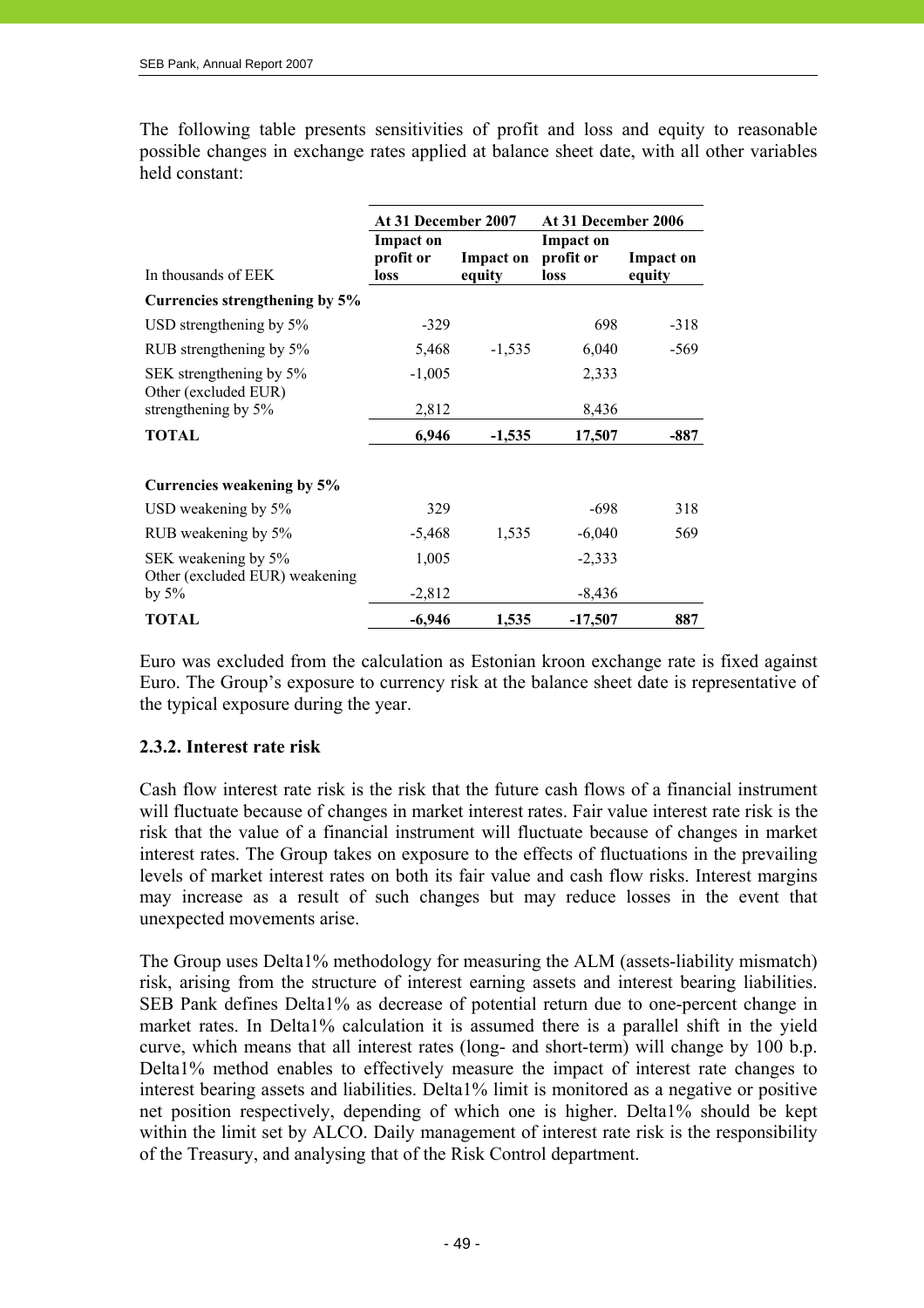As per year end, Delta1% was EEK –88m (2006: EEK -58m). 2007 average Delta1% was EEK -79m (2006: EEK -61m). The Group Delta1% has been negative which means that the average duration of interest bearing assets is higher than average duration of interest bearing liabilities and the Group is more exposed to interest rate increase. The biggest contributors to the Delta1% figure are loans from the asset side and deposits and funding from the mother company from the liabilities side which balance the mismatch from loans. Further information on interest rate sensitivity can be found through table below "Interest earning assets and interest bearing liabilities by interest repricing period".

This table summarises the Group exposure to interest rate risk. It includes the Group's financial assets and liabilities at carrying amounts, categorised by the earlier of contractual repricing or maturity date.

| 91.12.V <i>I</i>             |            |            |            |          |            |            |            |
|------------------------------|------------|------------|------------|----------|------------|------------|------------|
|                              | $\leq 1$   | $1-3$      | $3 - 12$   | $1 - 2$  | $2 - 5$    | over 5     |            |
| <b>ASSETS</b>                | month      | months     | months     | vears    | vears      | vears      | total      |
| Due from central bank        | 4,181.0    | 0.0        | 0.0        | 0.0      | 0.0        | 0.0        | 4,181.0    |
| Due from credit institutions | 5,392.1    | 0.0        | 34.2       | 0.0      | 0.0        | 0.0        | 5,426.3    |
| Due from customers           | 26,435.8   | 19,323.3   | 19,327.4   | 1,142.5  | 3,845.1    | 1,660.5    | 71,734.6   |
| Securities                   | 354.1      | 0.0        | 0.0        | 0.0      | 0.0        | 0.0        | 354.1      |
| <b>TOTAL ASSETS</b>          | 36,363.0   | 19,323.3   | 19,361.6   | 1,142.5  | 3,845.1    | 1,660.5    | 81,696.0   |
| <b>LIABILITIES</b>           |            |            |            |          |            |            |            |
| Due to credit institutions   | 7,157.0    | 9,325.7    | 13,344.8   | 860.6    | 4,334.1    | 0.0        | 35,022.2   |
| Due to customers             | 28,159.4   | 2,919.4    | 3,402.0    | 926.8    | 307.0      | 60.9       | 35,775.5   |
| Government lending funds and |            |            |            |          |            |            |            |
| foreign aid funds            | 3.1        | 6.4        | 23.9       | 23.0     | 52.5       | 34.9       | 143.8      |
| Issued debt securities       | 0.0        | 50.8       | 499.3      | 0.0      | 140.1      | 0.0        | 690.2      |
| Subordinated liabilities     | 0.0        | 782.3      | 1,830.7    | 0.0      | 0.0        | 0.0        | 2,613.0    |
| <b>TOTAL LIABILITIES</b>     | 35,319.5   | 13,084.6   | 19,100.7   | 1,810.4  | 4,833.7    | 95.8       | 74,244.7   |
|                              |            |            |            |          |            |            |            |
| Total interest repricing gap |            |            |            |          |            |            |            |
| of on-balance sheet position | $-1,043.5$ | $-6,238.7$ | $-260.9$   | 667.9    | 988.6      | $-1,564.7$ | $-7,451.3$ |
| Derivative assets            | 1,767.4    | 2,237.1    | 697.8      | 39.6     | 56.2       | 8.1        | 4,806.2    |
| Irrevocable and revocable    |            |            |            |          |            |            |            |
| interest related assets      | 0.0        | 0.0        | 0.0        | 80.7     | 0.0        | 391.2      | 471.9      |
| Derivative liabilities       | 1,772.0    | 2,230.8    | 697.9      | 39.6     | 56.2       | 8.1        | 4,804.6    |
| Irrevocable and revocable    |            |            |            |          |            |            |            |
| interest related liabilities | 754.9      | 1,158.4    | 5,360.7    | 282.2    | 158.9      | 31.2       | 7,746.3    |
| Total interest repricing gap | 284.0      | 5,086.6    | $-5,099.9$ | $-869.4$ | $-1,147.5$ | 1,924.7    | 178.5      |

# **Interest earning assets and interest bearing liabilities by interest repricing period**  (millons of EEK)

**31.12.07** 

 Table includes only interest earning assets and interest bearing liabilities. Liabilities don't include insurance clients' financial liabilities from investment contracts (Note 24) and provisions from insurance contracts (Note 27) and respective assets to cover the portfolio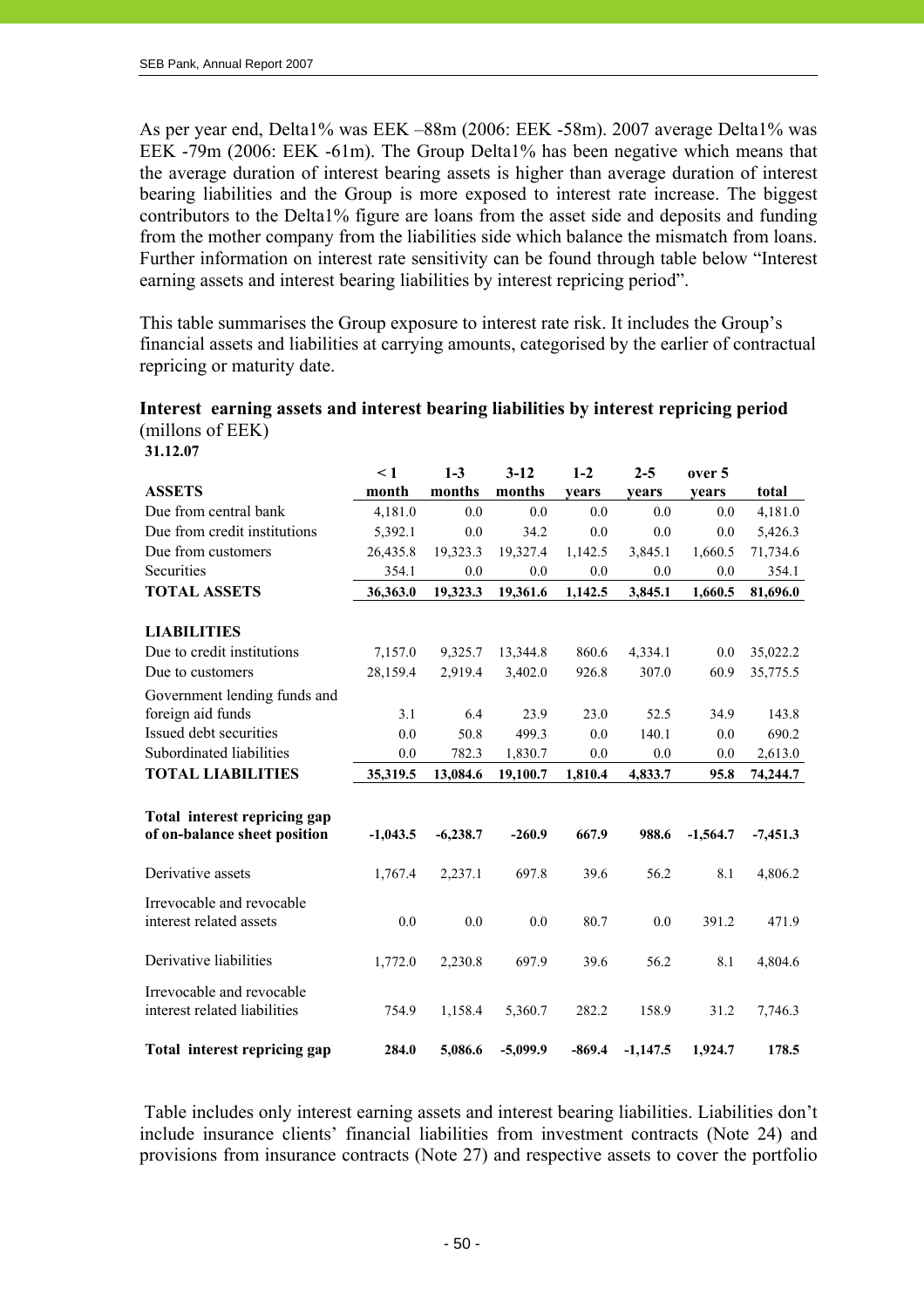(total amunt of which being 837,1 million kroons as at 31.12.2007 and 635,8 million kroons as at 31.12.2006), which earn and bear interest, but the interest belongs to the client. Also the table does not include the liabilities from factoring (Note 24).

# **Interest earning assets and interest bearing liabilities by interest repricing period**  (millons of EEK)

**31.12.06** 

|                                                              | $\leq 1$   | $1 - 3$     | $3 - 12$   | $1 - 2$  | $2 - 5$  | over 5     |            |
|--------------------------------------------------------------|------------|-------------|------------|----------|----------|------------|------------|
| <b>ASSETS</b>                                                | month      | months      | months     | years    | years    | vears      | total      |
| Due from central bank                                        | 2,412.8    | 0.0         | 0.0        | 0.0      | 0.0      | 0.0        | 2,412.8    |
| Due from credit institutions                                 | 1,923.9    | 0.0         | 16.3       | 0.0      | 0.0      | 0.0        | 1,940.2    |
| Due from customers                                           | 21,991.7   | 16,448.7    | 16,607.3   | 962.6    | 2,790.1  | 1,165.8    | 59,966.2   |
| Securities                                                   | 2,942.3    | 0.0         | 0.0        | 0.0      | 0.0      | 0.0        | 2,942.3    |
| <b>TOTAL ASSETS</b>                                          | 29,270.7   | 16,448.7    | 16,623.6   | 962.6    | 2,790.1  | 1,165.8    | 67,261.5   |
| <b>LIABILITIES</b>                                           |            |             |            |          |          |            |            |
| Due to credit institutions                                   | 9,499.4    | 1,417.1     | 12,434.5   | 391.2    | 3,551.8  | 0.0        | 27,294.0   |
| Due to customers                                             | 26,775.6   | 2,056.2     | 2,883.5    | 827.8    | 186.0    | 66.7       | 32,795.8   |
| Government lending funds and<br>foreign aid funds            | 2.9        | 5.6         | 22.9       | 23.0     | 39.4     | 20.5       | 114.3      |
| Issued debt securities                                       | 0.0        | 0.0         | 309.3      | 0.0      | 0.0      | 0.0        | 309.3      |
| Subordinated liabilities                                     | 0.0        | 0.0         | 1,830.7    | 0.0      | 0.0      | 0.0        | 1,830.7    |
| <b>TOTAL LIABILITIES</b>                                     | 36,277.9   | 3,478.9     | 17,480.9   | 1,242.0  | 3,777.2  | 87.2       | 62,344.1   |
|                                                              |            |             |            |          |          |            |            |
| Total interest repricing gap<br>of on-balance sheet position | 7,007.2    | $-12,969.8$ | 857.3      | 279.4    | 987.1    | $-1,078.6$ | $-4,917.4$ |
| Derivative assets                                            | 2,095.9    | 1,227.7     | 1,487.8    | 30.5     | 39.2     | 0.6        | 4,881.7    |
| Irrevocable and revocable<br>interest related assets         | 0.0        | 0.0         | 0.0        | 0.0      | 0.0      | 0.0        | 0.0        |
| Derivative liabilities                                       | 2,103.8    | 1,233.2     | 1,487.3    | 28.3     | 38.5     | 0.6        | 4,891.7    |
| Irrevocable and revocable<br>interest related liabilities    | 903.5      | 833.1       | 5,303.0    | 510.0    | 12.2     | 47.5       | 7,609.3    |
| Total interest repricing gap                                 | $-7,918.6$ | 12,131.2    | $-6,159.8$ | $-787.2$ | $-998.6$ | 1,031.1    | $-2,701.9$ |

# **2.3.3. Market risk related to life insurance asset-liability matching**

The market risk is one the most important risks for SEB Elu- ja Pensionikindlustus. Market risk in a life insurance company derives from the risk of investing the assets under insurance contracts and investment contracts with guaranteed interest. This risk is managed in SEB Elu- ja Pensionikindlustus with an investment policy, which establishes investment restrictions of the aforementioned assets between shares and bonds, as well as the diversification requirements of assumed positions towards the clients (Note 27). The European Union is working on new insurer capital adequacy requirements under project Solvency II, where the assessment of market risk plays a major part. SEB Elu- ja Pensionikindlustus is making efforts to assess its market risk in conformity with the Solvency II project and in line with the practices of other SEB Group life insurance companies.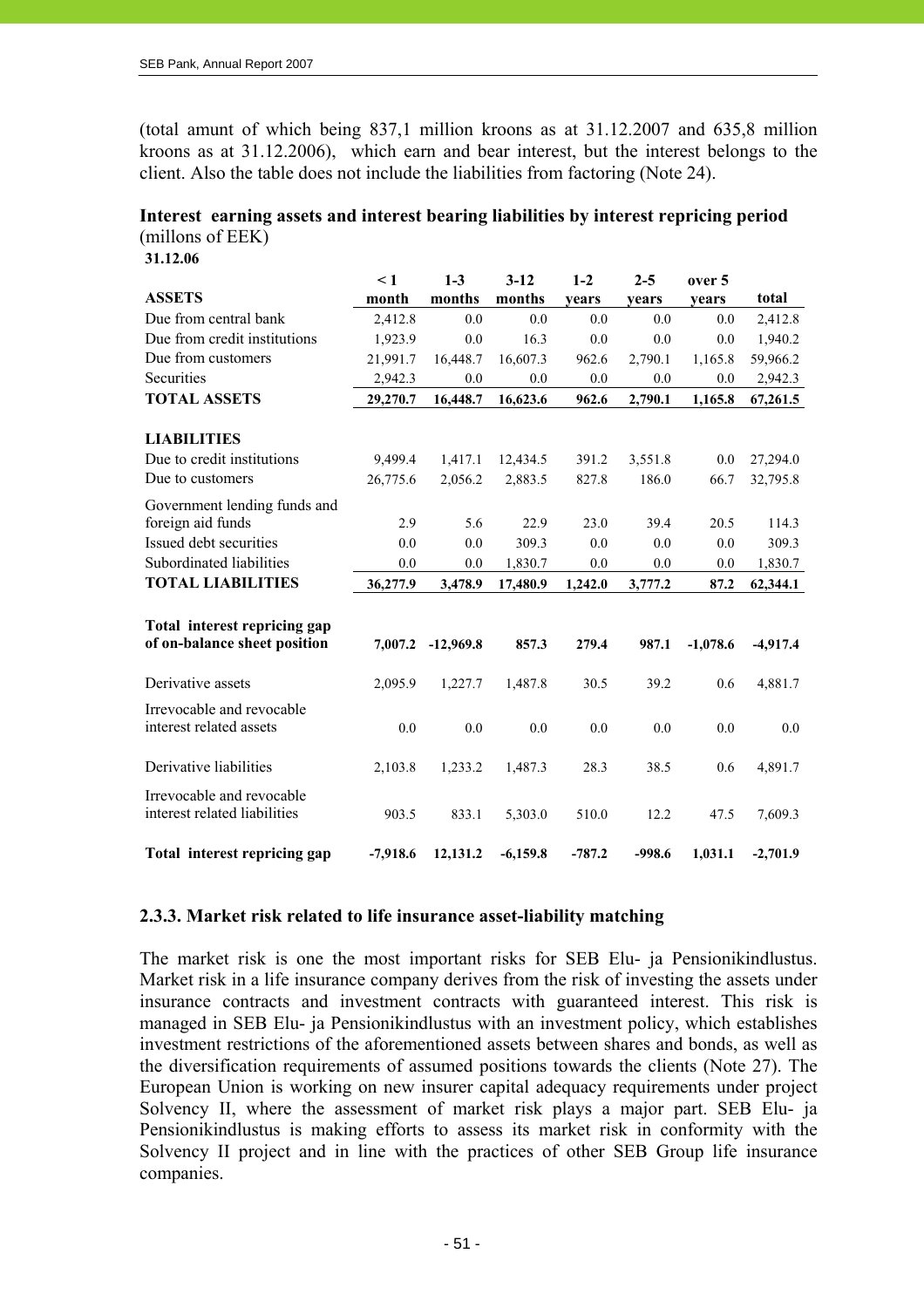# **2.3.4. Price risk**

Biggest price risk for SEB Pank is equity price risk in trading portfolio described in chapter 2.3. The assets and liabilities of the Group are not significantly exposed to other price risks.

# **2.4. Insurance risk**

Insurance risk in SEB Elu- ja Pensionikindlustus is managed through reinsurance and risk analysis. Starting from 2007 company decided to increase its exposure to insurance risk by increasing retention for new contracts. Setting up new retention limits, company took account the profitability of insurance risk and amount of own equity. Company also changed reinsurer for new contracts starting from 2007, which gave better reinsurance tariffs. New reinsurer is Cologne Re, which belongs to GenRe whose financial strength rating is AAA by S&P. For contracts concluded before 2007 reinsurer remains SwissRe with old terms. In 2008 life companies in SEB group will start project to unify principles of setting reinsurance retentions.

# **2.5. Concentration of risks**

# **Geographic concentration of assets and liabilities**

(millions of EEK)

|                      | Cash and     | Loans and<br>advances | Loans<br>and |         | Other<br>assets |          | Due to to                          |          | Other<br>liabilities |                  |             |
|----------------------|--------------|-----------------------|--------------|---------|-----------------|----------|------------------------------------|----------|----------------------|------------------|-------------|
| 31.12.07             | balances     | to credit             | advances     |         | incl.           |          | credit                             | Due to   | incl.                |                  | Contingent  |
|                      | with central | institu-              | to custo-    | Securi- | accrued         | Total    | institu-                           | custo-   | accrued              | Total            | liabilities |
|                      | bank         | tions                 | mers         | ties    | interests       | assets   | tions                              | mers     | interests            | libilities       | (Note 32)   |
| Sweden               | 6.8          | 4,818.4               | 42.1         | 453.1   | 5.1             | 5,325.5  | 34,295.6                           | 213.2    | 3,012.1              | 37,520.9         | 1,894.2     |
| Estonia              | 4,821.1      | 6.0                   | 69,452.0     | 953.8   | 3,252.9         | 78,485.8 | 324.9                              | 31,281.5 | 5,644.1              | 37,250.5         | 18,052.1    |
| United Kingdom       | 3.1          | 80.7                  | 48.3         | 0.4     | 0.2             | 132.7    | 6.0                                | 1,619.9  | 1.7                  | 1,627.6          | 105.5       |
| Russia               | 9.2          | 201.6                 | 1,899.4      | 130.2   | 392.0           | 2,632.4  | 9.9                                | 253.7    | 302.9                | 566.5            | 48.8        |
| Germany              | 0.0          | 12.3                  | 77.2         | 23.7    | 0.2             | 113.4    | 335.2                              | 40.8     | 5.1                  | 381.1            | 64.4        |
| <b>United States</b> | 10.6         | 15.8                  | 33.7         | 23.9    | 0.5             | 84.5     | 1.7                                | 329.8    | 1.0                  | 332.5            | 53.8        |
| Canada               | 0.7          | 0.3                   | 0.0          | 0.0     | $0.0\,$         | 1.0      | $0.0\,$                            | 35.3     | 0.1                  | 35.4             | 0.1         |
| Japan                | 0.3          | 41.5                  | 0.0          | 0.9     | 0.0             | 42.7     | 0.0                                | 12.6     | 0.0                  | 12.6             | 0.0         |
| Finland              | 0.0          | 0.5                   | 16.4         | 8.9     | 0.2             | 26.0     | 4.1                                | 157.1    | 0.8                  | 162.0            | 177.8       |
| Latvia               | 5.0          | 82.9                  | 39.6         | 33.0    | 0.3             | 160.8    | 18.0                               | 112.3    | $0.0\,$              | 130.3            | 16.6        |
| Lithuania            | 2.6          | 66.7                  | 0.5          | 25.8    | 0.1             | 95.7     | 15.4                               | 101.1    | 1.0                  | 117.5            | 12.0        |
| Luxembourg           | 0.0          | 6.2                   | 10.7         | 174.4   | 0.2             | 191.5    | 2.9                                | 0.6      | $0.0\,$              | 3.5              | 0.1         |
| Netherlands          | 0.0          | 0.1                   | 7.5          | 68.7    | 0.1             | 76.4     | 0.0                                | 3.2      | 0.0                  | 3.2              | 0.1         |
| Other Western Europe | 6.5          | 37.1                  | 47.7         | 125.2   | 4.2             | 220.7    | 7.2                                | 754.3    | 3.1                  | 764.6            | 280.7       |
| Other Eastern Europe | 3.7          | 51.9                  | 4.7          | 66.8    | 0.1             | 127.2    | 0.2                                | 16.2     | 4.5                  | 20.9             | 0.1         |
| Other countries      | 63.3         | 4.3                   | 57.1         | 19.9    | 294.1           | 438.7    | 1.1                                | 843.9    | 297.3                | 1,142.3          | 20.4        |
|                      | 4,932.9      | 5,426.3               | 71,736.9     | 2,108.7 |                 |          | 3,950.2 88,155.0 35,022.2 35,775.5 |          |                      | 9,273.7 80,071.4 | 20,726.7    |
|                      |              |                       |              |         |                 |          |                                    |          |                      |                  |             |

Contingent liabilities include here guarantees and pledges, loan commitments, forwards, swaps, options, spots, interest rate based derivatives, revocable transactions, stand by loans, other revocable transactions, options of structured products and are presented in contract amount of contingent liabilities, detailed view in Note 32.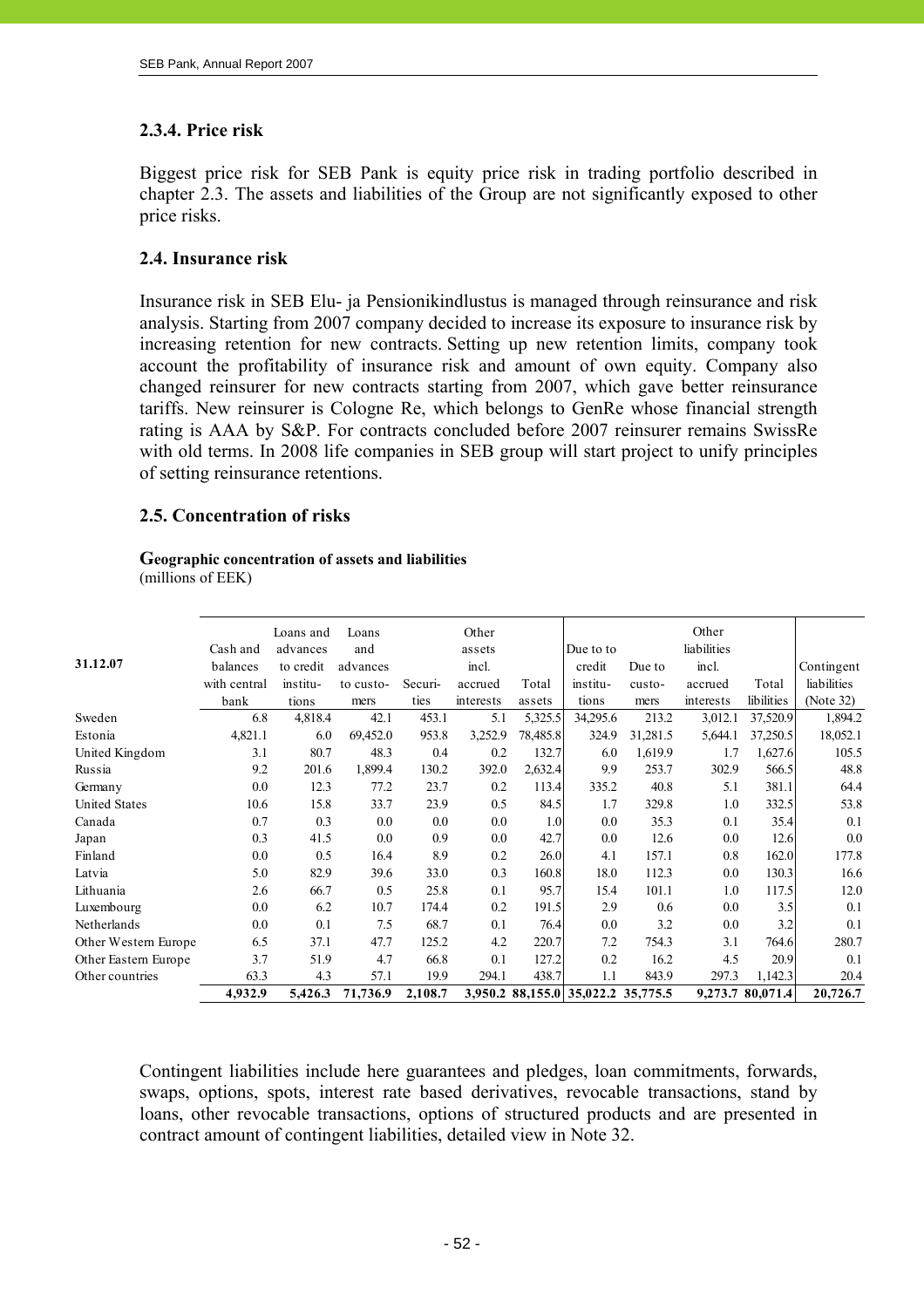# **Geographic concentration of assets and liabilities**

(millions of EEK)

| 31.12.06             | balances<br>with | Cash and Loans and<br>advances<br>to credit | Loans and<br>advances    |         | Other<br>assets<br>incl. |          | Due to to<br>credit        | Due to   | Other<br>liabilities<br>incl. |            |                           |
|----------------------|------------------|---------------------------------------------|--------------------------|---------|--------------------------|----------|----------------------------|----------|-------------------------------|------------|---------------------------|
|                      | central          | institu-                                    | to custo-                | Securi- | accrued                  | Total    | institu-                   | custo-   | accrued                       | Total      | Contingent<br>liabilities |
|                      | bank             | tions                                       | mers                     | ties    | interests                | assets   | tions                      | mers     | interests                     | libilities | (Note 32)                 |
| Sweden               | 8.3              | 1,261.2                                     | 32.9                     | 64.6    | 10.9                     | 1,377.9  | 26,689.1                   | 107.7    | 2,020.0                       | 28,816.8   | 2,983.4                   |
| Estonia              | 2,986.8          | 17.6                                        | 58,315.4                 | 664.0   | 1,760.0                  | 63,743.8 | 85.6                       | 29,128.2 | 2,593.0                       | 31,806.8   | 14,349.4                  |
| United Kingdom       | 3.1              | 3.8                                         | 23.5                     | 17.0    | 0.2                      | 47.6     | 1.5                        | 565.8    | 0.7                           | 568.0      | 85.1                      |
| Russia               | 4.8              | 448.1                                       | 1,181.3                  | 75.6    | 210.3                    | 1,920.1  | 6.3                        | 161.5    | 76.7                          | 244.5      | 49.4                      |
| Germany              | 0.0              | 5.8                                         | 10.0                     | 18.0    | 0.1                      | 33.9     | 440.7                      | 17.1     | 4.9                           | 462.7      | 38.8                      |
| <b>United States</b> | 10.1             | 38.8                                        | 60.7                     | 49.4    | 0.6                      | 159.6    | 3.4                        | 625.7    | 0.5                           | 629.6      | 18.2                      |
| Canada               | 0.5              | 0.8                                         | 0.0                      | 0.0     | 0.0                      | 1.3      | 0.8                        | 37.2     | $0.0\,$                       | 38.0       | 0.1                       |
| Japan                | 0.1              | 21.3                                        | 0.0                      | 13.5    | 0.0                      | 34.9     | $0.0\,$                    | 2.2      | $0.0\,$                       | 2.2        | 0.0                       |
| Finland              | 0.0              | 0.9                                         | 14.3                     | 15.1    | 0.0                      | 30.3     | 5.3                        | 102.2    | 0.2                           | 107.7      | 31.6                      |
| Latvia               | 3.2              | 50.2                                        | 82.4                     | 32.5    | 0.5                      | 168.8    | 12.6                       | 28.4     | $0.0\,$                       | 41.0       | 3.8                       |
| Lithuania            | 1.4              | 17.3                                        | 0.7                      | 16.9    | 0.1                      | 36.4     | 33.5                       | 51.8     | 0.3                           | 85.6       | 11.2                      |
| Luxembourg           | 0.0              | 27.4                                        | 0.2                      | 119.0   | 0.0                      | 146.6    | 2.1                        | 0.0      | $0.0\,$                       | 2.1        | 0.1                       |
| Netherlands          | $0.0\,$          | 0.3                                         | 5.7                      | 799.3   | 0.0                      | 805.3    | $0.0\,$                    | 4.6      | $0.0\,$                       | 4.6        | $2.0\,$                   |
| Other Western Europe | 5.5              | 31.7                                        | 83.9                     | 1,885.2 | 9.8                      | 2,016.1  | 12.3                       | 952.0    | 3.4                           | 967.7      | 341.8                     |
| Other Eastern Europe | 2.0              | 10.3                                        | 1.3                      | 56.2    | 0.0                      | 69.8     | 0.0                        | 11.0     | 3.3                           | 14.3       | 0.1                       |
| Other countries      | 54.9             | 4.7                                         | 155.9                    | 11.1    | 131.9                    | 358.5    | 0.8                        | 1,000.5  | 87.8                          | 1,089.1    | 24.7                      |
|                      | 3,080.7          | 1,940.2                                     | 59,968.2 3,837.4 2,124.4 |         |                          |          | 70,950.9 27,294.0 32,795.9 |          | 4,790.8                       | 64,880.7   | 17,939.7                  |

Contingent liabilities include here guarantees and pledges, loan commitments, forwards, swaps, options, spots, interest rate based derivatives, revocable transactions, stand by loans, other revocable transactions, options of structured products and are presented in contract amount of contingent liabilities, detailed view in Note 32.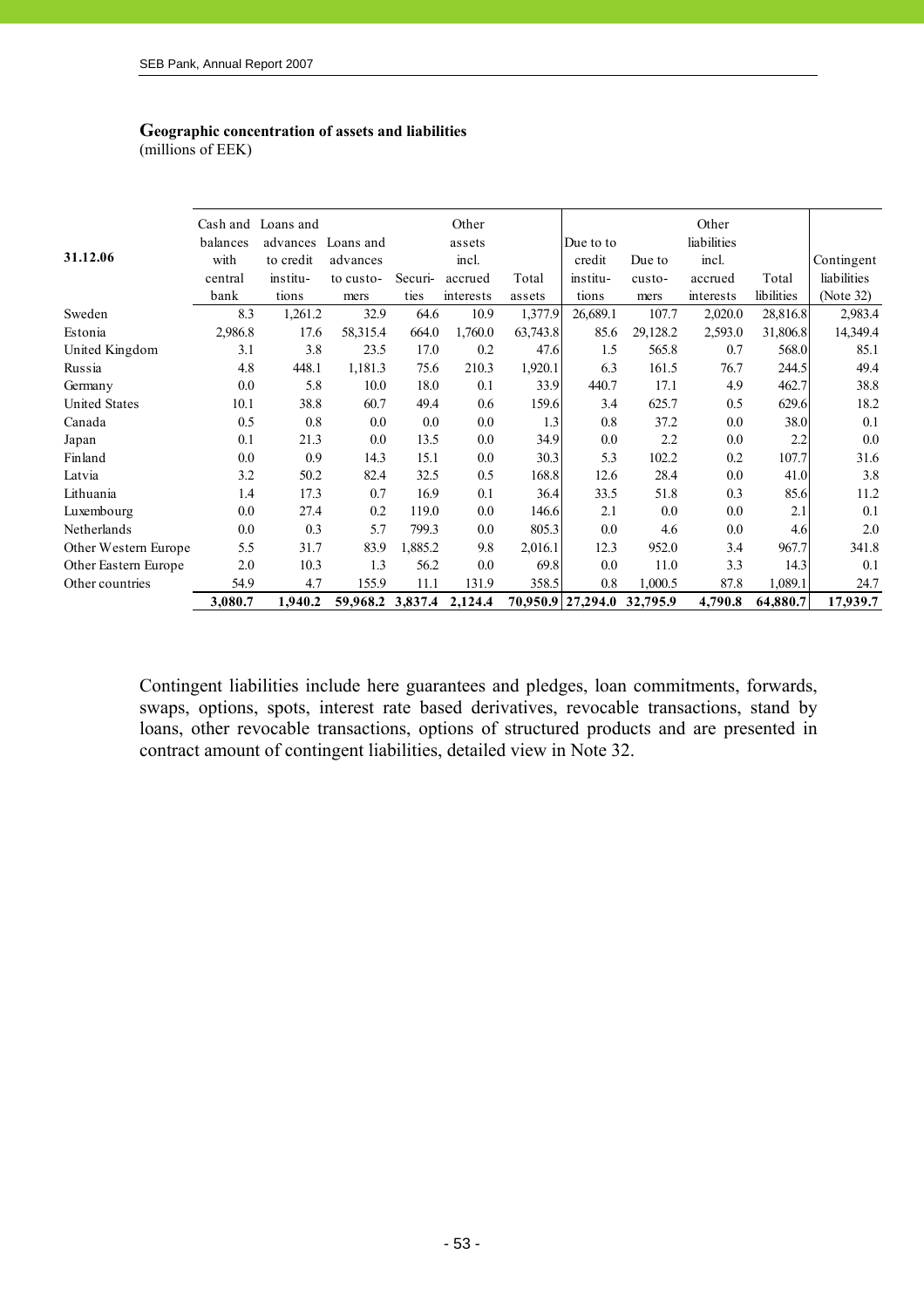#### **Concentration of financial assets by economic sector**

(millions of EEK)

| 31.12.07                       |          | In balance sheet  |                                   | incl. total                                                        | Contingent               | $(1+2+3+5)$          |
|--------------------------------|----------|-------------------|-----------------------------------|--------------------------------------------------------------------|--------------------------|----------------------|
| <b>Economic sector</b>         | Loans    | <b>Securities</b> | Accrued<br>interest<br>receivable | outstanding of<br>overdue and<br>uncollectible debt<br>and loans * | liabilities<br>(Note 32) | from total<br>$(\%)$ |
|                                | 1        | $\overline{2}$    | 3                                 | $\overline{4}$                                                     | 5                        | 6                    |
| Trading                        | 7,193.3  | 61.6              | 23.2                              | 153.5                                                              | 2,762.5                  | 10.0                 |
| Industry                       | 6,795.5  | 99.2              | 23.5                              | 379.4                                                              | 1,799.1                  | 8.7                  |
| Finance                        | 5,432.8  | 1,113.5           | 10.5                              | 0.3                                                                | 4,794.5                  | 11.3                 |
| Transport                      | 4,271.5  | 73.6              | 21.0                              | 64.4                                                               | 1,772.0                  | 6.1                  |
| Real estate development        | 2,265.3  | 127.4             | 11.9                              | 21.4                                                               | 155.8                    | 2.6                  |
| Agriculture, hunting, forestry | 1,957.8  | 0.7               | 5.0                               | 37.5                                                               | 177.4                    | 2.1                  |
| Energy, gas and water plants   | 1,830.8  | 26.6              | 3.8                               | 1.4                                                                | 950.9                    | 2.8                  |
| Government, social insurance   | 1,643.0  | 108.8             | 0.4                               | 3.0                                                                | 377.0                    | 2.1                  |
| Hotels, restaurants            | 1,635.9  | 0.0               | 3.1                               | 16.4                                                               | 95.0                     | 1.7                  |
| Construction                   | 1,456.1  | 43.6              | 4.4                               | 41.6                                                               | 1,775.3                  | 3.3                  |
| Health services, social work   | 773.1    | 6.4               | 1.3                               | 1.4                                                                | 180.3                    | 1.0                  |
| Education                      | 88.2     | 0.0               | 6.3                               | 4.2                                                                | 21.4                     | 0.1                  |
| Mining                         | 67.2     | 1.3               | 0.8                               | 0.2                                                                | 5.0                      | 0.1                  |
| Fishing                        | 31.2     | 0.0               | 0.1                               | 0.9                                                                | 1.3                      | 0.0                  |
| Exterritorial organisations    | 0.1      | 0.0               | 0.0                               | 0.0                                                                | 0.5                      | 0.0                  |
| Other business services        | 11,126.7 | 32.4              | 29.1                              | 395.0                                                              | 2,539.4                  | 13.7                 |
| Other gov. $&$ social services | 1,312.4  | 63.6              | 8.0                               | 72.4                                                               | 243.8                    | 1.6                  |
| Individuals                    | 29,628.2 | 15.3              | 110.2                             | 1,103.5                                                            | 3,075.5                  | 32.7                 |
| Derivatives                    | 0.0      | 334.8             | 0.0                               | 0.0                                                                | 0.0                      | 0.3                  |
| Allowances for losses          | $-345.9$ |                   |                                   |                                                                    |                          | $-0.3$               |
| <b>TOTAL</b>                   | 77,163.2 | 2,108.8           | 262.6                             | 2,296.5                                                            | 20,726.7                 | 100.0                |

| 31.12.06                       |              | In balance sheet  |                                   | incl. total                                                        | Contingent               | $(1+2+3+5)$          |
|--------------------------------|--------------|-------------------|-----------------------------------|--------------------------------------------------------------------|--------------------------|----------------------|
| <b>Economic sector</b>         | Loans        | <b>Securities</b> | Accrued<br>interest<br>receivable | outstanding of<br>overdue and<br>uncollectible debt<br>and loans * | liabilities<br>(Note 32) | from total<br>$(\%)$ |
|                                | $\mathbf{1}$ | $\overline{2}$    | 3                                 | $\overline{4}$                                                     | 5                        | 6                    |
| Trading                        | 5,983.2      | 23.4              | 17.7                              | 41.3                                                               | 2,108.3                  | 9.8                  |
| Industry                       | 5,482.4      | 66.4              | 18.2                              | 84.9                                                               | 1,272.4                  | 8.2                  |
| Transport                      | 4,157.7      | 32.7              | 17.4                              | 129.9                                                              | 1,921.8                  | 7.4                  |
| Finance                        | 2,027.4      | 803.9             | 2.9                               | 3.6                                                                | 5,499.9                  | 10.0                 |
| Agriculture, hunting, forestry | 1,768.5      | 0.0               | 4.1                               | 37.7                                                               | 163.5                    | 2.3                  |
| Government, social insurance   | 1,734.9      | 2,647.6           | 0.4                               | 1.8                                                                | 141.8                    | 5.5                  |
| Energy, gas and water plants   | 1,188.5      | 24.5              | 2.3                               | 2.2                                                                | 349.3                    | 1.9                  |
| Real estate development        | 1,181.0      | 62.8              | 0.7                               | 7.5                                                                | 202.6                    | 1.7                  |
| Hotels, restaurants            | 1,156.4      | 0.0               | 2.0                               | 15.7                                                               | 201.2                    | 1.6                  |
| Construction                   | 1,119.3      | 9.9               | 2.6                               | 12.2                                                               | 965.2                    | 2.5                  |
| Health services, social work   | 628.7        | 11.4              | 1.0                               | 1.9                                                                | 442.8                    | 1.3                  |
| Fishing                        | 40.2         | 0.0               | 0.1                               | 6.0                                                                | 3.8                      | 0.1                  |
| Education                      | 40.1         | 0.0               | 2.7                               | 0.0                                                                | 0.7                      | 0.1                  |
| Mining                         | 39.3         | 13.6              | 0.1                               | 0.4                                                                | 10.2                     | 0.1                  |
| Exterritorial organisations    | 0.0          | 0.0               | 0.0                               | 0.0                                                                | 0.4                      | 0.0                  |
| Other business services        | 11,604.3     | 75.8              | 32.0                              | 84.2                                                               | 1,860.9                  | 16.4                 |
| Other gov. & social services   | 1,128.8      | 47.5              | 6.6                               | 21.7                                                               | 260.2                    | 1.7                  |
| Individuals                    | 22,863.3     | 0.0               | 73.1                              | 583.9                                                              | 2,534.7                  | 29.7                 |
| Derivatives                    | 0.0          | 17.9              | 0.0                               | 0.0                                                                | 0.0                      | 0.0                  |
| Allowances for losses          | $-235.6$     |                   |                                   |                                                                    |                          | $-0.3$               |
| <b>TOTAL</b>                   | 61,908.4     | 3,837.4           | 183.9                             | 1,034.9                                                            | 17,939.7                 | 100.0                |

\* Outstanding amounts indicates the balance (gross) of these loans and advances that are overdue and/or written down, including that part what is not overdue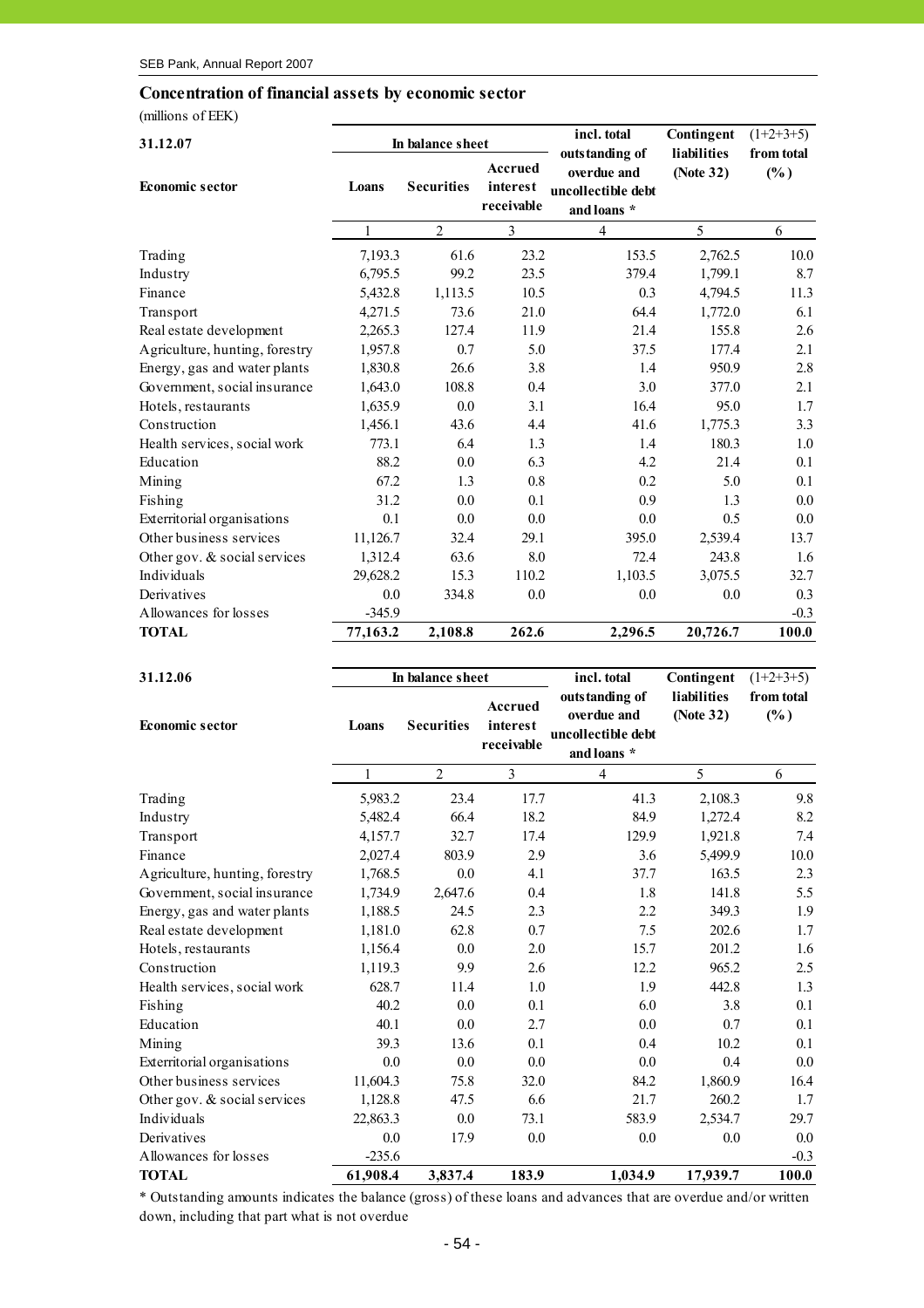Contingent liabilities include here guarantees and pledges, loan commitments, forwards, swaps, options, spots, interest rate based derivatives, revocable transactions, stand by loans, other revocable transactions, options of structured products and are presented in contract amount of contingent liabilities, detailed view in Note 32.

# **2.6. Liquidity risk**

Liquidity risk is defined as the risk of a loss or substantially higher than expected costs due to inability of the bank to meet its payment commitments on time.

The bank's liquidity risk is regulated and managed on basis of the mandatory reserve of the Bank of Estonia and internal liquidity limits determined by ALCO. Liquidity risk is measured as cumulative cash flows arising from the assets and liabilities of the bank in various time bands. Liquidity management is based on special models reflecting cash flow behaviour in the case of different scenarios including crisis scenario.

The Group's liquidity management process, as carried out within the Group and monitored by Treasury, includes:

- Day-to-day funding, managed by monitoring future cash flows to ensure that requirements can be met. This includes replenishment of funds as they mature or are borrowed by customers;
- Maintaining a portfolio of highly marketable assets to fulfil mandatory reserve requirement;
- Monitoring liquidity gaps against internal limits; and
- Managing the concentration and profile of debt maturities.

Long-term liquidity of the bank is planned and control over liquidity risk management is executed by ALCO. Central and daily management of the bank's liquidity is the responsibility of the Treasury, and analysing that of the Risk Control department.

Next table presents the cash flows payable by the Group under financial liabilities by remaining contractual maturity at the balance sheet date. The amounts disclosed in the table are the contractual undiscounted cash flows.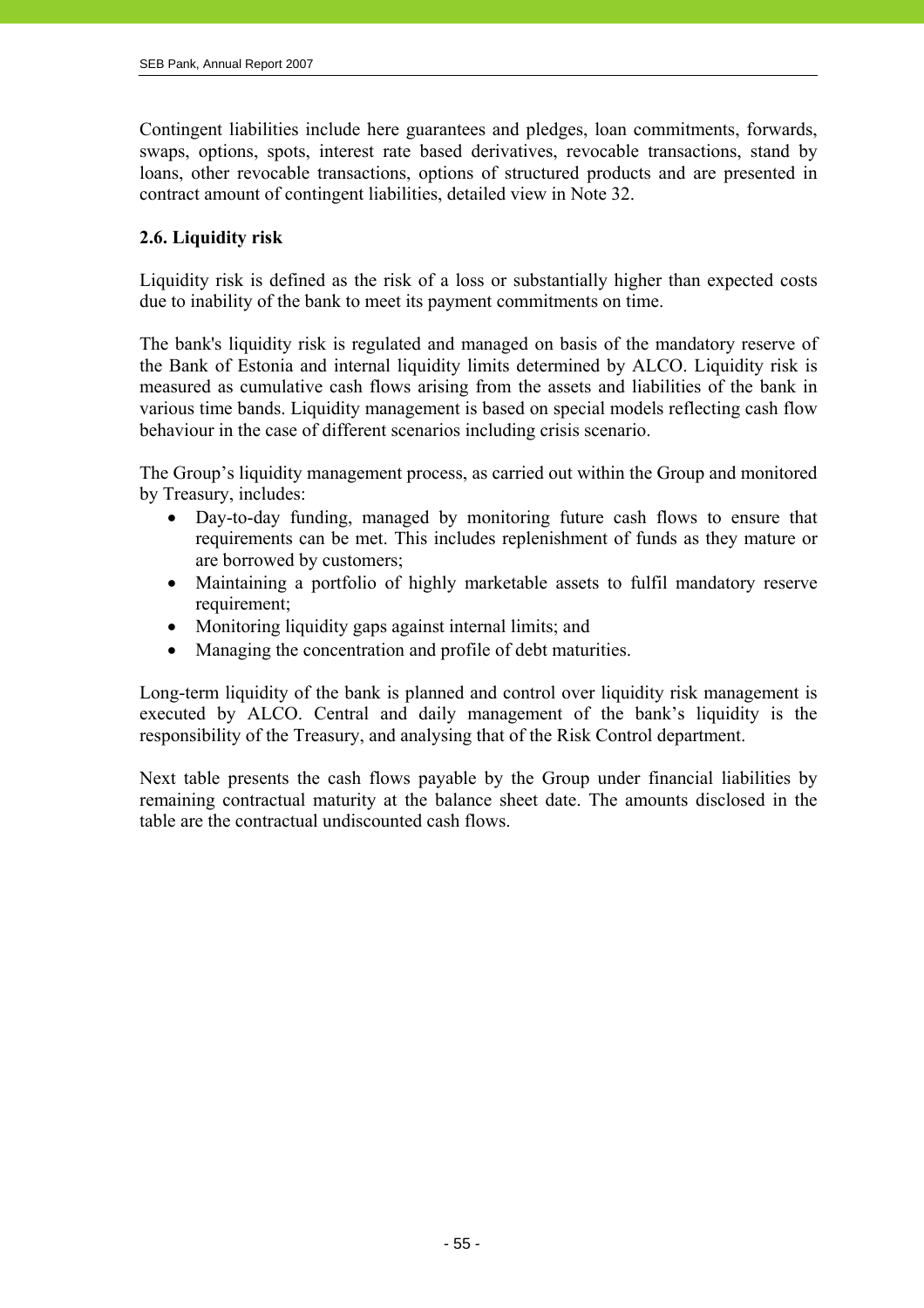# **Liquidity risk (by remaining maturity)**

| (millions of EEK) |  |  |
|-------------------|--|--|
|                   |  |  |

| 31.12.07                   | Demand<br>and less 1 | 1 < 3      | 3 < 12           | 1 < 2   | 2 < 5            | over 5  |            | Carrying<br>value in |
|----------------------------|----------------------|------------|------------------|---------|------------------|---------|------------|----------------------|
|                            | month                | months     | months           | vears   | years            | years   | Total      | balance sheet        |
| Due to credit institutions | 1,002.9              | 1,147.9    | 1,762.6          | 7,678.9 | 28,012.9         | 61.7    | 39,666.9   | 35,410.1             |
| Due to customers           | 28,214.2             | 2,974.3    | 3,555.8          | 1,014.5 | 399.1            | 106.4   | 36,264.3   | 36,033.0             |
| Issued debt securities     | 0.0                  | 52.9       | 523.5            | 0.0     | 133.7            | 0.0     | 710.1      | 704.5                |
| Subordinated loans         | 0.0                  | 11.1       | 122.1            | 121.5   | 342.6            | 2,982.4 | 3,579.7    | 2,622.3              |
| Other liabilities          | 3,264.5              | 1,087.9    | 46.8             | 19.2    | 27.9             | 0.0     | 4,446.3    | 4,446.2              |
| Loans related off-balance  |                      |            |                  |         |                  |         |            |                      |
| sheet commitments*         | 777.2                | 1,060.6    | 5,018.3          | 293.5   | 158.9            | 31.2    | 7,339.7    | $0.0\,$              |
| <b>Gross settled</b>       |                      |            |                  |         |                  |         |            |                      |
| Derivatives inflow         | $-1,767.4$           | $-2,237.2$ | $-697.8$         | $-39.6$ | $-56.2$          | $-8.1$  | $-4,806.3$ | $-38.6$              |
| Derivatives outflow        | 1,772.0              | 2,230.8    | 697.9            | 39.6    | 56.2             | 8.1     | 4,804.6    | 38.1                 |
| <b>Net settled</b>         |                      |            |                  |         |                  |         |            |                      |
| Derivatives                | 0.0                  | 14.8       | 121.0            | 93.0    | 32.5             | 0.0     | 261.3      | 286.1                |
|                            | 33.263.4             |            | 6,343.1 11,150.2 |         | 9,220.6 29,107.6 | 3,181.7 | 92,266.6   | 79,501.7             |

| 31.12.06                                        | Demand<br>and less 1<br>month | 1 < 3<br>months | 3 < 12<br>months | 1 < 2<br>vears | 2 < 5<br>years | over 5<br>vears | Total      | Carrying<br>value in<br>balance sheet |
|-------------------------------------------------|-------------------------------|-----------------|------------------|----------------|----------------|-----------------|------------|---------------------------------------|
| Due to credit institutions                      | 8.400.3                       | 118.4           | 2,344.2          | 1,680.2        | 16,702.7       | 282.1           | 29,527.9   | 27,481.8                              |
| Due to customers                                | 26,829.1                      | 2,085.8         | 2,984.1          | 858.2          | 235.4          | 91.6            | 33,084.2   | 32,996.2                              |
| Issued debt securities                          | 0.0                           | 0.0             | 288.4            | 0.0            | 30.6           | 0.0             | 319.0      | 313.7                                 |
| Subordinated loans                              | 0.0                           | 8.4             | 70.0             | 82.2           | 297.7          | 2,385.9         | 2,844.2    | 1,834.7                               |
| Other liabilities                               | 1,065.8                       | 688.7           | 39.7             | 9.3            | 0.2            | 0.0             | 1,803.7    | 1,803.8                               |
| Loans related off-balance<br>sheet commitments* | 1,059.5                       | 971.2           | 4,983.4          | 797.7          | 11.8           | 47.5            | 7,871.1    | $0.0\,$                               |
| <b>Gross settled</b>                            |                               |                 |                  |                |                |                 |            |                                       |
| Derivatives inflow                              | $-2.095.9$                    | $-1,227.7$      | $-1,487.8$       | $-30.5$        | $-39.2$        | $-0.6$          | $-4,881.7$ | $-17.4$                               |
| Derivatives outflow                             | 2,103.8                       | 1,233.2         | 1,487.3          | 28.3           | 38.5           | 0.6             | 4,891.7    | 32.9                                  |
|                                                 | 37, 362.6                     |                 | 3,878.0 10,709.3 | 3,425.4        | 17,277.7       | 2.807.1         | 75.460.1   | 64,445.7                              |

\* credit related off-balance sheet commitments are unused credit limits on balace sheet day

Assets available to meet these liabilities include cash, central bank balances, highly liquid bonds held for reserve purposes, loans and advances to banks and loans and advances to customers. In the normal course of business, a proportion of customer loans contractually repayable within one year will be extended. The Group would also be able to meet unexpected net cash outflows by selling securities.

# **2.7. Operational risk**

Operational risk is the possibility of a loss due to external events (e.g. natural disasters, external crime) as well as internal factors (breakdown of IT systems, fraud, non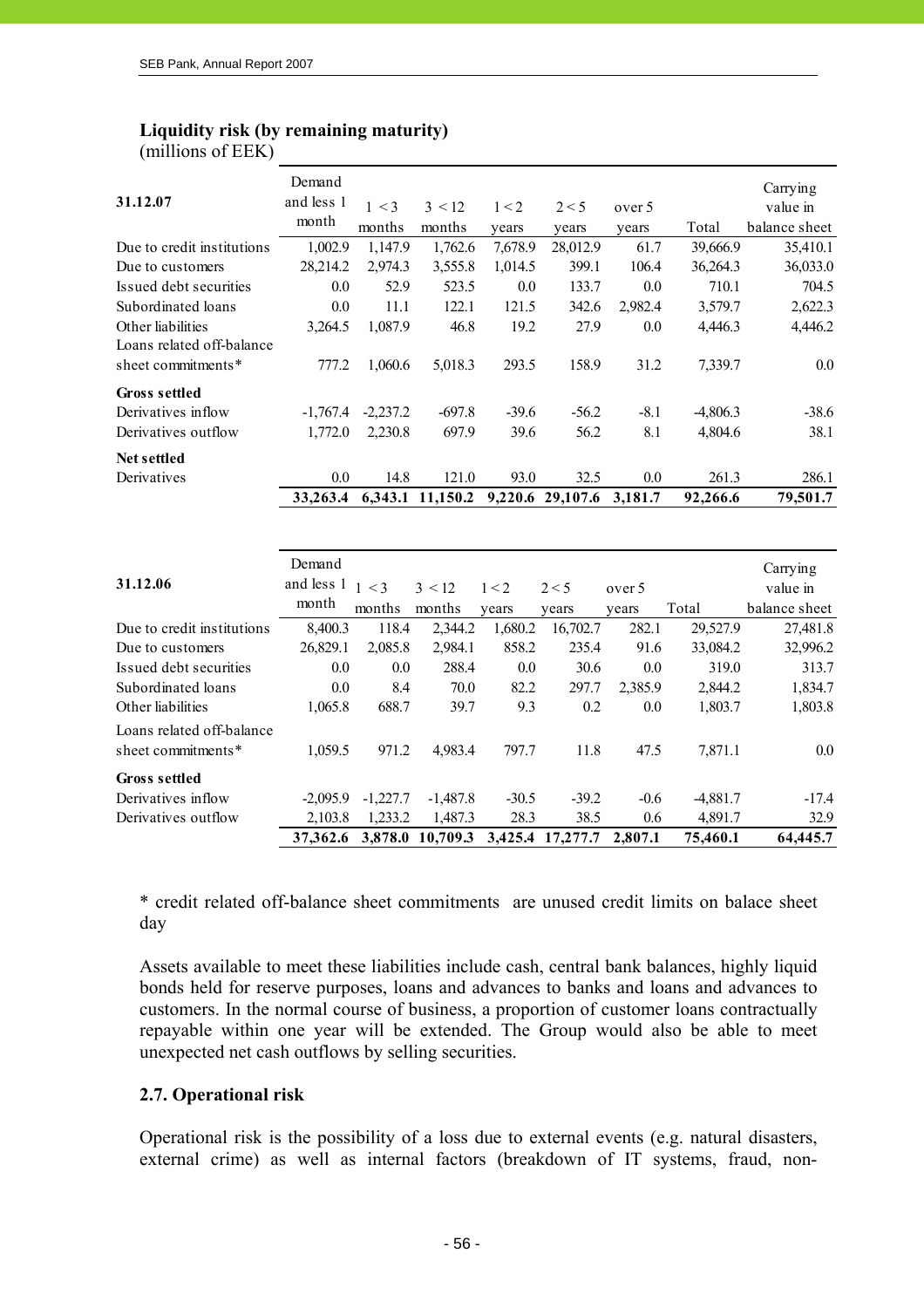compliance with laws and internal procedures and other internal control system deficiencies).

SEB Pank has established Operational Risk Committee (ORC) – top level advisory group to group's management on operational risk issues. Operational Risk Committee is a body guiding and co-ordinating the operational risk management in all units, including dealing with security issues, evaluation of technological risks and quality management, acting within the authority granted by the SEB Pank Management Board. Operational Risk Policy states minimum standards for operational risk management.

Following characterizes SEB Pank operational risk management framework:

- Reporting of operational risk events (losses, near misses and extraordinary gains) with automated routing of issues to responsible managers.
- Regular monitoring of Key Risk Indicators. Fluctuations of indicators and reasons of such fluctuations are discussed at monthly ORC meetings.
- Regular process of operational risk self-assessments (ORSA).
- Follow-up compliance with New Product Approval Process requirements to minimize operational risk in product development.
- Business continuity planning establishing business continuity plans for most critical business processes, recovery plans for IT and insuring physical security in crisis situations.

SEB Pank uses operational risk management information system ORMIS for operational risk management and control, the system is in use all over SEB Group. The system enables all staff to register risk-related issues and management at all levels is able to assess, monitor and mitigate risks and compile prompt and timely reports.

Insurance agreements concluded by SEB AB apply to SEB Pank and cover the following:

- crime insurance,
- professional indemnity,
- directors and officers liability,
- damage caused to a third party resulting from the activity of the bank.

# **2.8. Fair value of financial assets and liabilities**

Based on fair value calculation of those financial assets and liabilities not presented on the Group's balance sheet at their fair value SEB Pank concludes that the carrying amounts and fair values do not differ substantially.

The fair value of floating rate loans (86.2% of total balance as at 31.12.2007) is equal to their carrying amount as the risk margin has not significantly changed and the base interest floats with market rate. This means that all items subject to variable rates of interest have not been recalculated, the nominal amount is considered to equal a fair value. When calculating fair values for fixed-interest rate lending (9,967.7 million EEK as at 31.12.2007), future interest income is discounted based on the market interest curve, which has been adjusted for applicable margins of new lending. As of balance sheet date fair value of loans and advances to customers was 0.20% lower than the book value.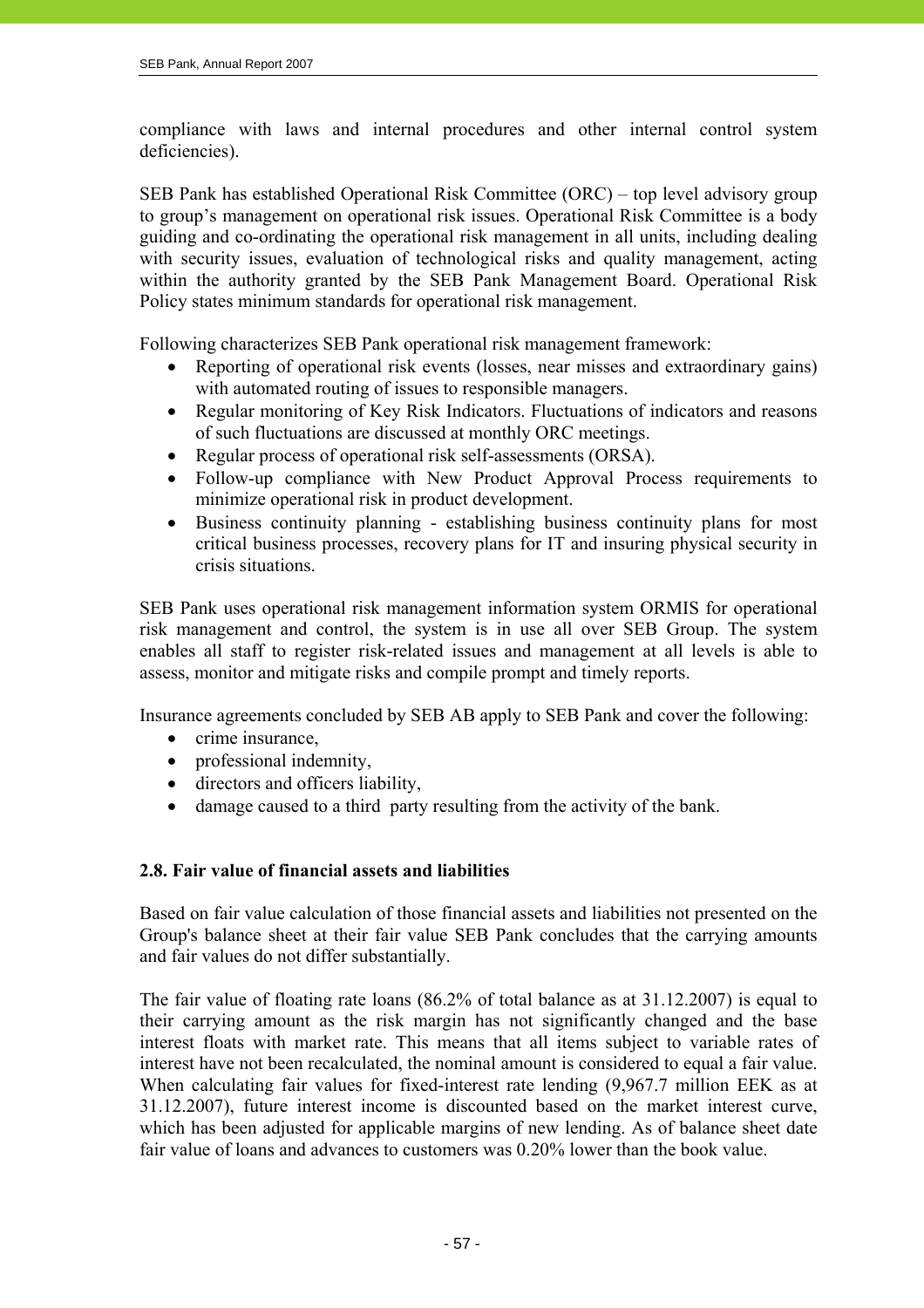Correspondingly also fixed-interest rate deposits are discounted based on the market interest curve adjusted for relevant margins. Most of the customer deposits bear fixed interest rates, but the majority of fixed interest-bearing deposits have such short maturity (see page 50-51) that the difference between their carrying value and fair value is also insignificant. As of balance sheet date fair value of due to customers was 0.09% lower than the book value.

Balances due to credit institutions (35,410.1 million EEK as at 31.12.2007) include fixed interest-bearing credit lines borrowed from the parent bank SEB AB (6,042.8 million EEK as at 31.12.2007). As of balance sheet date fair value of due to credit institutions was 0.29% lower than the book value.

For insurance clients' financial liability there has been performed a liability adequacy test (see Note 1.16 on page 29 for results).

# **Fair value of assets and liabilities**

(millions of EEK) **31.12.07 Carrying value Fair value ASSETS**  Cash 751.9 751.9 Balances with central bank 4,192.5 4,192.5 4,192.5 4,192.5 4,192.5 4,192.5 4,192.5 4,192.5 4,192.5 4,192.5 4,192.5 4,192.5 4,192.5 4,192.5 4,192.5 4,192.5 4,192.5 4,192.5 4,192.5 4,192.5 4,192.5 4,192.5 4,192.5 4,192.5 4,1 Loans and advances to credit institutions 5,436.8 5,436.8 5,436.8 Loans and advances to customers T1,989.0 71,847.8 Securities 2,055.1 2,055.1 Investments in associates 53.7 53.7 53.7 Intangible assets 392.9 392.9 392.9 Property plant and equipment 162.2 162.2 Other assets 3.120.2 3.120.2 Deferred income tax assets 0.7 0.7 0.7 **TOTAL ASSETS 88,155.0 88,013.8 LIABILITIES AND SHAREHOLDERS' EQUITY**  Due to credit institutions 35,410.1 35,305.9 Due to customers 35,889.0 35,857.9 Government lending funds and foreign aid funds 144.0 144.0 144.0 Issued debt securities 704.5 704.5 Other financial liabilities 4,770.3 4,770.3 Deferred income tax liabilities 4.2 4.2 4.2 Provisions 527.0 527.0 Subordinated loans 2,622.3 2,622.3 **Total Liabilities 80,071.4 79,936.1**  Share capital 665.6 665.6 Share premium 1,346.6 1,346.6 Other reserves 332.9 332.9 Translation reserve  $-0.8$  -0.8  $-0.8$ Retained earnings 5,739.3 5,739.3 5,739.3 **Total shareholders' equity 8,083.6 8,083.6 TOTAL LIABILITIES AND SHAREHOLDERS' EQUITY 88,155.0 88,019.7**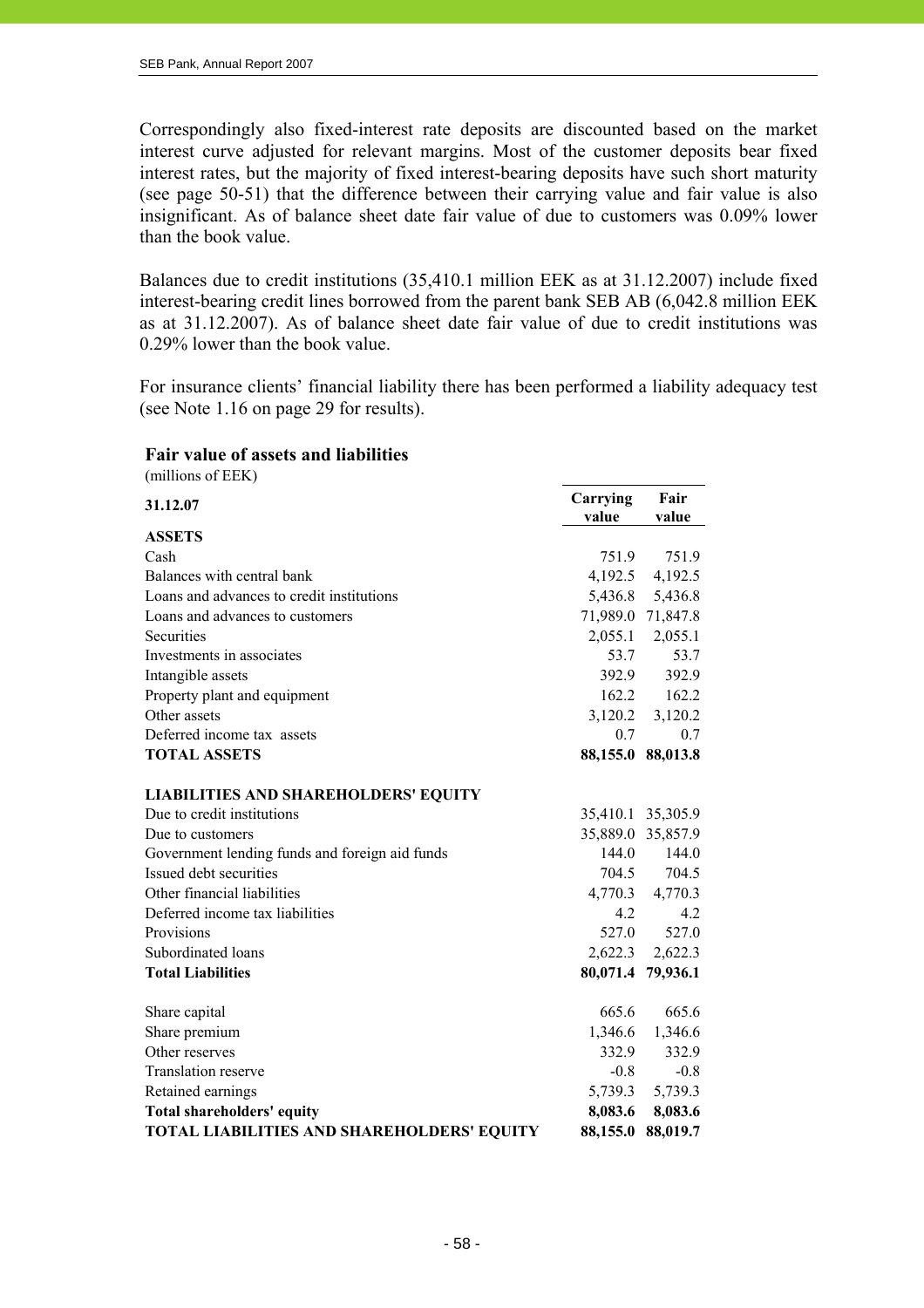# **2.9. Capital management**

The Group's Capital Policy defines how capital management should support the business goals. Shareholders' return requirement shall be balanced against the capital requirements of the regulators and the equity necessary to conduct the business of the Group.

ALCO and the Chief Financial Officer are responsible for the process linked to overall business planning, to assess capital requirements in relation to the Group's risk profile, and to propose a strategy for maintaining the desired capital levels. Together with continuous monitoring, and reporting of the capital adequacy to the Management Board, this shall ensure that the relationships between shareholders' equity and regulatory based requirements are managed so that the Group does not jeopardise the profitability of the business and the survival of the Group.

Capital ratios are the main communication vehicle for capital strength. Following the SEB Group Capital Policy the parent company shall promptly arrange for additional capital if SEB Pank requires capital injections to meet the decided level.

For internal capital assessment and performance evaluation SEB has implemented an economic capital framework. The Group's performance evaluation shall be based on the Return on Business Equity ("RoBE") methodology.

The Authority requires each bank or banking group to: (a) hold the minimum level of the regulatory capital: net-owners' equity must be over 5 million euros (78,2 EEKmio), and (b) maintain a ratio of total regulatory capital to the risk-weighted asset at or above minimum of 10%.

According to Insurance Activities Act, The minimum share capital of an insurance undertaking shall be at 3 million euros (46,9 EEKmio) if the insurance undertaking has the right to engage in life insurance ( SEB Elu- ja Pensionikindlustus).

According to Investment Funds Act, the share capital of a management company shall be equivalent to at least 3 million euros (46,9 EEKmio), if the management company manages a mandatory pension fund (SEB Varahaldus).

According to Securities Market Act, the share capital of an investment firm shall be equivalent to at least 125 thousand euros (1,96 EEKmio), if the firm is providing services of securities portfolio management and is organising the issuance of securities or public offers (SEB Enskilda).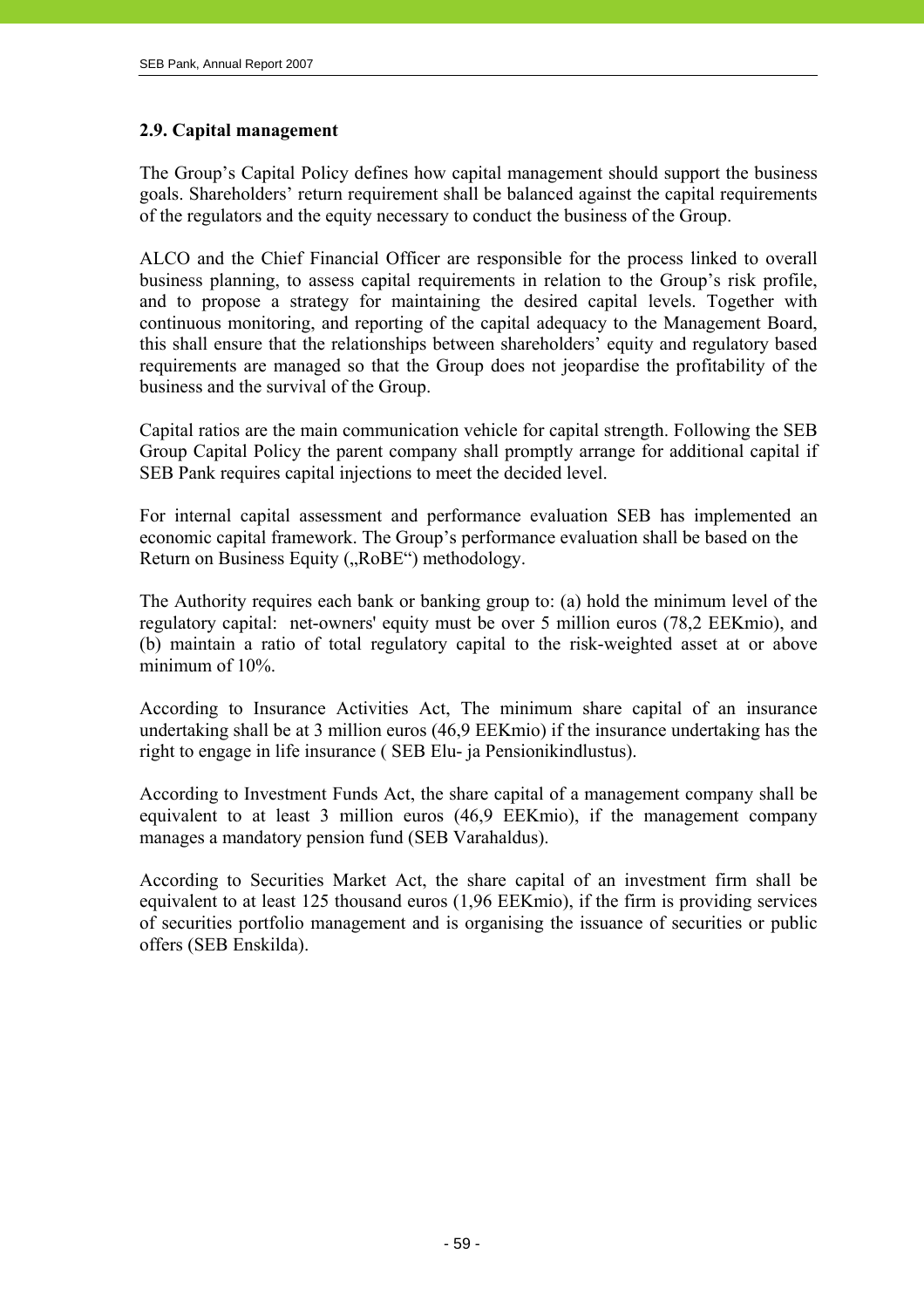#### **Capital adequacy**

(millions of EEK)

|                  |                                                                                            | 31.12.07 | 31.12.06 |
|------------------|--------------------------------------------------------------------------------------------|----------|----------|
| 1.               | Tier 1 own funds                                                                           | 7,679.3  | 5,663.3  |
|                  | 1.1. Paid in share capital and equity                                                      | 2,012.2  | 2,012.2  |
|                  | 1.2. General banking reserves                                                              | 298.5    | 298.5    |
|                  | 1.3. Other reserves                                                                        | 23.0     | 19.7     |
|                  | 1.4. Retained earnings                                                                     | 3,712.8  | 2,344.5  |
|                  | 1.5. Profit for the period after auditing                                                  | 2,026.5  | 1,375.4  |
| 1.6.             | Translation reserve                                                                        | $-0.8$   | 0.1      |
| 1.7.             | Intangible assets (less)                                                                   | $-392.9$ | $-387.1$ |
| $\overline{2}$ . | Tier 2 own funds                                                                           | 2,613.0  | 1,830.7  |
| 3.               | Total gross own funds $(1+2)$                                                              | 10,292.3 | 7,494.0  |
| 4.               | <b>Deductions from own funds</b>                                                           | 3.6      | 3.6      |
| 5.               | Total net own funds (3-4)                                                                  | 10,288.7 | 7,490.4  |
| 6.               | Tier 3 own funds                                                                           | 0.0      | 0.0      |
| 7.               | <b>Risk weighted assets</b>                                                                | 71,633.1 | 59,624.2 |
|                  | 7.1. I category                                                                            | 0.0      | 0.0      |
|                  | 7.2. II category                                                                           | 894.3    | 511.1    |
|                  | 7.3. III category                                                                          | 192.2    | 294.8    |
|                  | 7.4. IV category                                                                           | 70,546.6 | 58,818.3 |
| 8.               | Risk weighted off-balance sheet commitments                                                | 4,929.2  | 3,332.6  |
|                  | 8.1. I Group                                                                               | 4,887.3  | 3,306.2  |
|                  | 8.2. II Group                                                                              | 41.9     | 26.4     |
| 9.               | Capital requirement for covering foreign currency risk                                     | 78.8     | 42.5     |
| 10.              | Capital requirement for covering trading portfolio risks                                   | 46.0     | 14.4     |
|                  | 11. Capital requirement for covering open positsion of trading portfolio                   |          |          |
|                  | credit risks, exceeding limitation on concentration of exposures                           | 0.0      | 0.0      |
| 12.              | Total capital adequacy (5.+6.)/(7.+8.+9.×10,0+10.×12,5+11.×12,5)                           | 13.20    | 11.78    |
|                  | Tier 1 Capital Ratio % $(5.+6,-2)/(7.+8.+9)\times10,0+10\times12,5+11\times12,5)$          | 9.85     | 8.90     |
|                  | Tier 2 Capital Ratio % $(2.)/(7. +8. +9. \times 10.0 + 10. \times 12.5 + 11. \times 12.5)$ | 3.35     | 2.88     |

Tier 1 own funds = Paid in share capital and equity + General banking reserves + Other reserves + +Retained earnings + Profit for the period after auditing + Translation reserve + Intangible assets (less)

Tier 2 own funds = Subordinated loans

Assets category I with 0% risk

Cash in hand and cash eqivalents

Due from A zone central governments, central banks, European Communities, their secured advances and advances secured with their guarantees

Securities of life insurence growth portfolio and private portfolio

Loans and advances secured with time deposits

Assets category II with 20% risk

Due from international development banks, their secured advances and advances secured with their guarantees

Due from A zone credit institutions, investment organisations, local authorities, Estonian Health Insurance Fund, Estonian Unemployment Fund and organisations, managed by Estonian central government, their secured advances and advances secured with their guarantees Transit items

Assets category III with 50% risk

Due from B zone credit institutions and advances secured with their guarantees, with maturity less than one year

Loans to private non-residents, secured with I rank mortgage Accruals and prepaid expenses undefined in other categories

Assets category IV with 100% risk

Due from B zone credit institutions and advances secured with their guarantees, with maturity over one year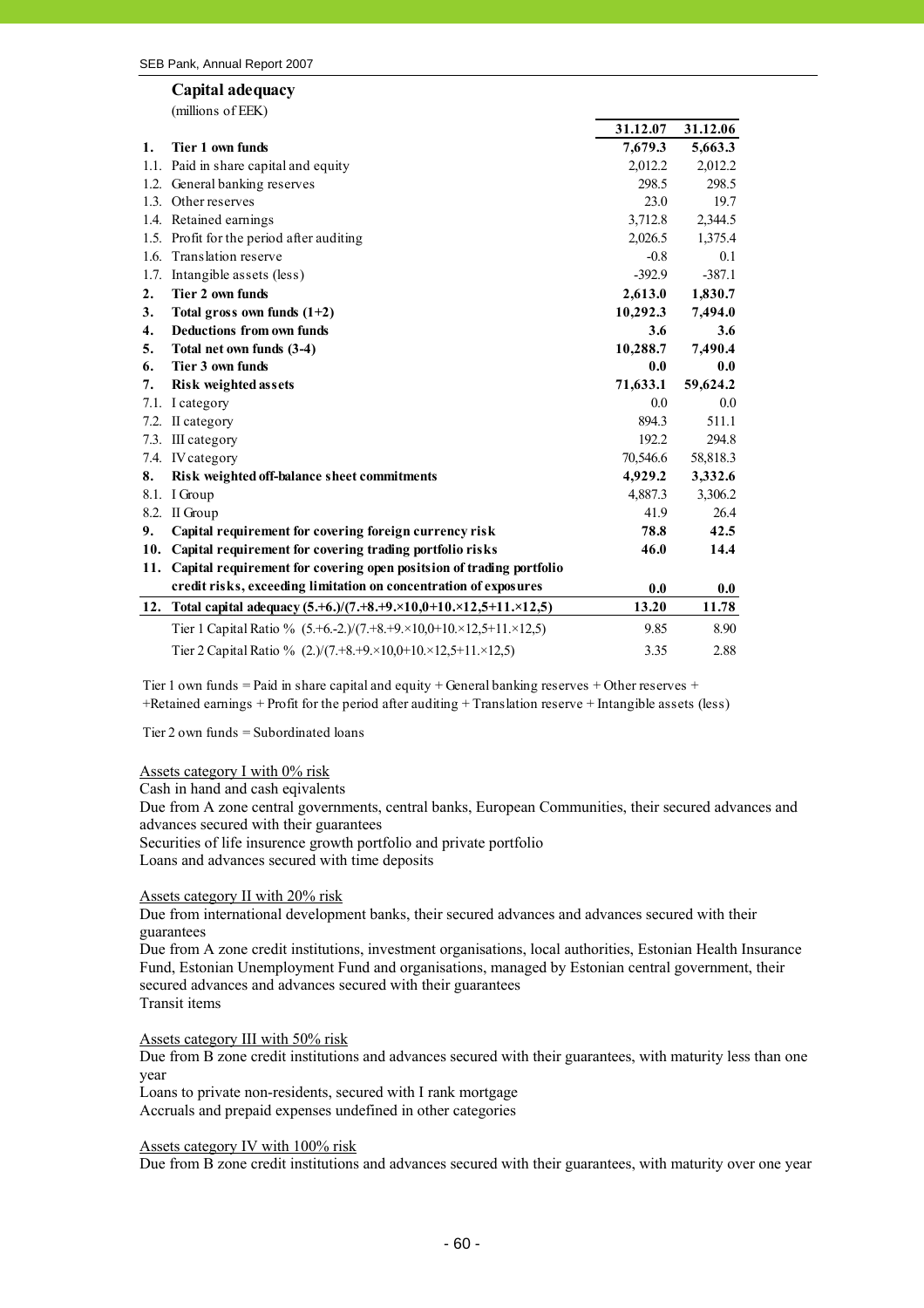Due from B zone central governments and central banks and advances secured with their guarantees Due from other organisations, established by Estonian central government Due from organisations, managed by Estonian local authorities Due from private individuals and enterprises Securities of life insurance investment portfolio Tangible assets Other advances, not described in categories I, II, III.

Off-Balance sheet commitments group I Guarantees and pledges, letters of credit, stand by loans, other irrevocable and revocable transactions.

Off-Balance sheet commitments group II **Derivatives** 

# **2.10. Internal control system**

Internal control system is a management tool that covers the activities of the entire banking group and forms an integral part of the internal processes in the bank and in the group. The responsibility for the establishment and operation of internal control system lies with the Management Board; the need for and the scope of controls is determined by the extent and nature of the risks involved.

The bank's Supervisory Board carries out supervision of the activities of the bank and the entire group by establishing the general risk management principles.

To achieve the approved business goals, the Management Board of the bank establishes in accordance with the statutory requirements the necessary sub-plans, incl. competence and scope of liability as well as the internal rules that regulate activities, the accounting rules and the procedure for preparing and submitting operating reports.

The Risk Control department co-ordinates the monitoring of the risks involved, and the reporting of the sufficiency of risk capital to the respective management bodies.

The Internal Audit department and Audit Committee are responsible for monitoring of the existence and functioning of efficient internal control system.

The Audit Committee co-ordinates the (internal) audit work in accordance with the group's business objectives and overall risk assessment.

# **2.11. Compliance function**

In order to ensure the fulfilment of strengthened regulatory requirements, especially in financial markets and anti money laundering and anti terrorism financing area, SEB Group carried out the compliance function transformation in 2007. Within the project, the compliance function was separated from the legal function in SEB Pank. Being global and independent from the business organisation, the compliance function supports actively the business and management, thereby securing that the business is carried out in compliance with regulations.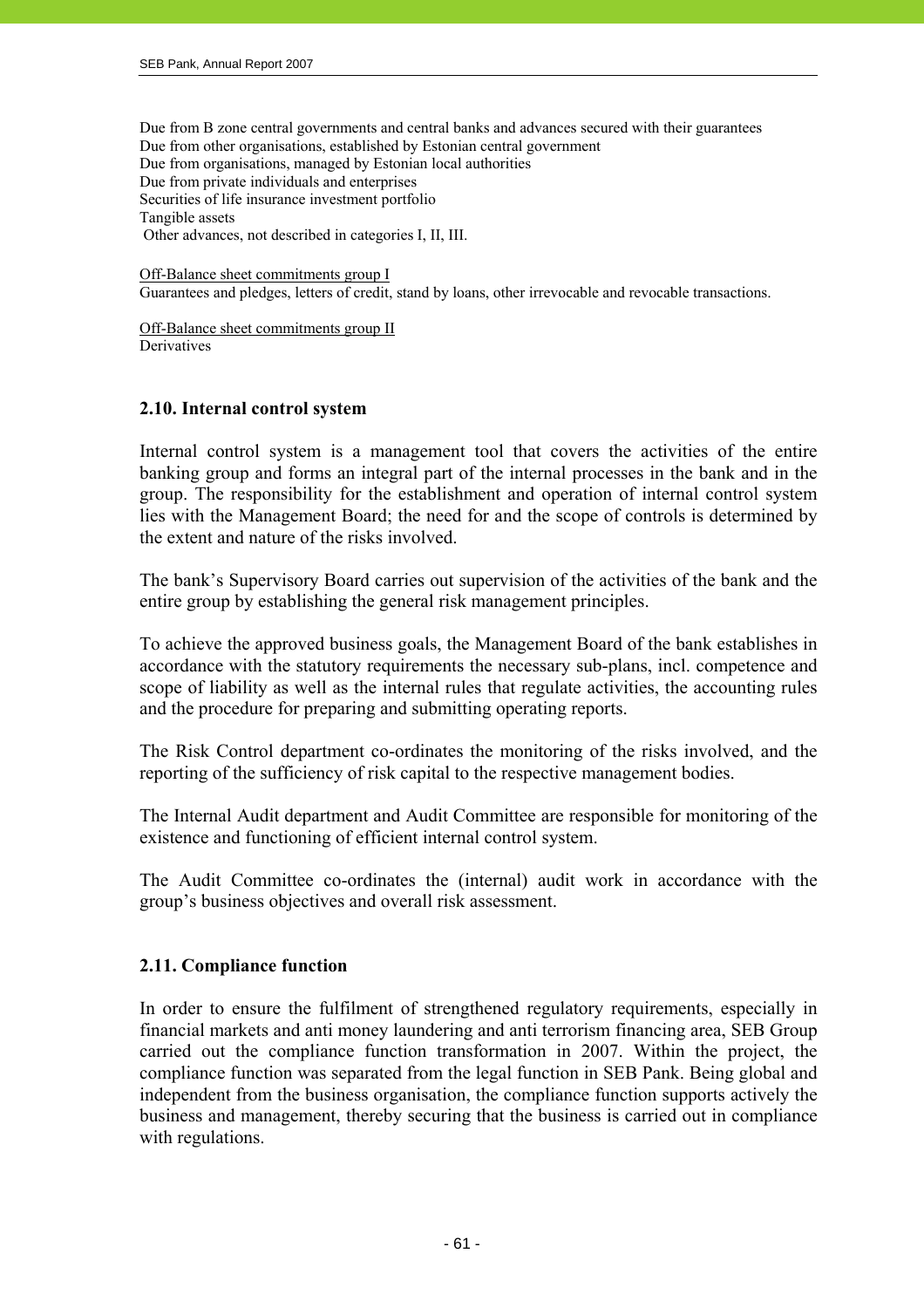# Notes 3 - 36 to Financial Statements of AS SEB Pank Group

(millions of EEK)

#### **3.** Interest and similar income

|                           | 400 I   | ZUUU    |
|---------------------------|---------|---------|
| Loans                     | 3,189.1 | 1,954.6 |
| Leasing                   | 725.7   | 517.0   |
| Deposits with other banks | 149.0   | 70.6    |
| Fixed income securities   | 93.7    | 72.1    |
| Other                     | 0.0     | 0.1     |
|                           | 4,157.5 | 2,614.4 |

**2007 2006**

#### **4. Interest expenses and similar charges**

|                                  | 2007       | 2006       |
|----------------------------------|------------|------------|
| Credit institutions              | $-1,430.3$ | $-759.0$   |
| Time and other saving deposits   | $-518.5$   | $-324.3$   |
| Demand deposits                  | $-470.6$   | $-270.7$   |
| Subordinated debts               | $-114.3$   | $-58.1$    |
| Issued bonds                     | $-16.5$    | $-11.3$    |
| Government and foreign aid funds | $-5.5$     | $-4.5$     |
| Other                            | $-0.1$     | 0.0        |
|                                  | $-2,555.8$ | $-1.427.9$ |

# **5. Fee and commission income**

|                                               | 2007    | 2006  |
|-----------------------------------------------|---------|-------|
| Credit and payment cards                      | 376.9   | 296.3 |
| Credit contracts*                             | 216.0   | 208.3 |
| Securities market services                    | 239.1   | 199.8 |
| Transaction fees                              | 121.7   | 118.6 |
| Corporate Finance fees                        | 112.6   | 6.2   |
| Income from leasing agreements (full service) | 53.1    | 47.8  |
| Non-life insurance brokerage fees             | 43.9    | 38.3  |
| Cash handling fees                            | 16.2    | 16.4  |
| Income from electronic channels               | 15.1    | 11.6  |
| Other settlement fees                         | 10.7    | 8.8   |
| Other                                         | 23.0    | 25.1  |
|                                               | 1.228.3 | 977.2 |

\* Credit contracts include loan, leasing, letter of credit and guarantee contracts signed with customers, which are short-term and do not constitute interest income, but are of administrative nature for arrangement reorganisation of credits.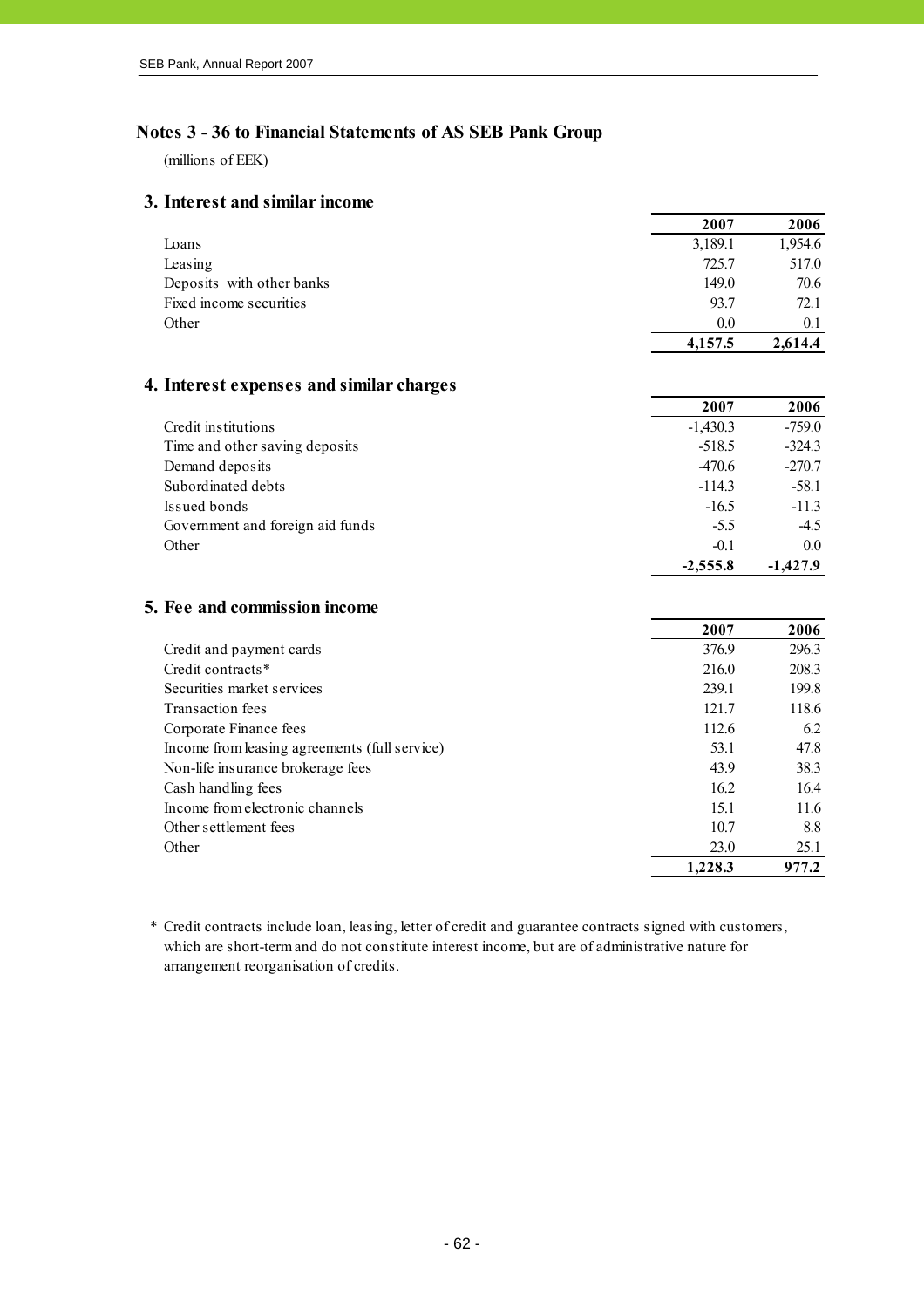# **6. Fee and commission expense**

|                                               | 2007     | 2006     |
|-----------------------------------------------|----------|----------|
| Credit and payment cards                      | $-192.1$ | $-153.1$ |
| Corporate Finance fees                        | $-44.9$  | 0.0      |
| Expenses to leasing agreements (full service) | $-43.5$  | $-40.6$  |
| Securities market                             | $-43.0$  | $-27.6$  |
| Cash collecting fees                          | $-25.5$  | $-20.9$  |
| Transaction fees                              | $-18.1$  | $-19.3$  |
| Expenses of electronic channels               | $-12.2$  | $-9.4$   |
| Other                                         | $-13.9$  | $-11.0$  |
|                                               | $-393.2$ | $-281.9$ |

# **7. Gains less losses from trading and financial assets at fair value through profit or loss at inception**

|                                     | 2007    | 2006 |
|-------------------------------------|---------|------|
| <b>Trading securities</b>           | $-23.7$ | 10.0 |
| Gain/loss from shares               | $-25.2$ | 7.1  |
| Gained from fixed income securities | 1.5     | 2.9  |
| <b>Derivatives</b>                  | 71.4    | 59.3 |
| Equity derivatives                  | 31.0    | 16.5 |
| Currency derivatives                | 28.1    | 41.8 |
| Interest derivatives                | 12.3    | 1.0  |
|                                     | 47.7    | 69.3 |

Respective assets are disclosed in Notes 17 and 32.

# **8.** Income from insurance activities

|                                            | 2007     | 2006     |
|--------------------------------------------|----------|----------|
| Net insurance premium revenue              | 180.2    | 162.1    |
| Fair value gains (unrealized)              | $-20.3$  | 22.2     |
| Fee income from investment contracts       | 17.8     | 13.2     |
| Dividends                                  |          |          |
| recieved                                   | 1.2      | 0.7      |
| Interest income                            | 14.1     | 11.5     |
| Realized gains on investments              | 30.9     | 4.6      |
| Other operating income                     | 3.5      | 1.7      |
| <b>Total income</b>                        | 227.4    | 216.0    |
| Net insurance claims and disbursements     | $-153.2$ | $-130.8$ |
| <b>Total expenses</b>                      | $-153.2$ | $-130.8$ |
| Total net income from insurance activities | 74.2     | 85.2     |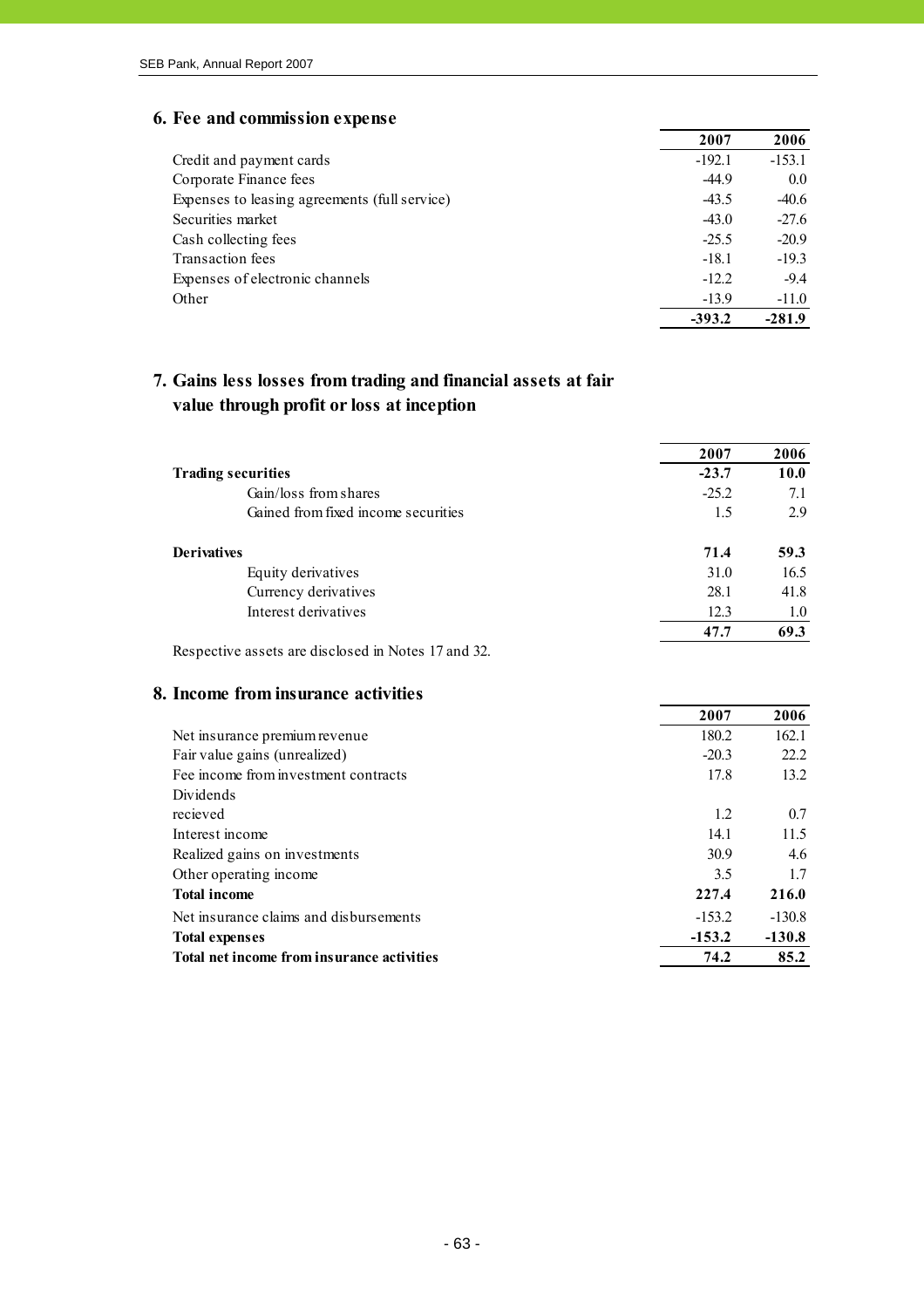# **9.** Other income

|                                                             | 2007  | 2006 |
|-------------------------------------------------------------|-------|------|
| Gains on sales of tangible assets and assets held for sale* | 512.6 | 52.0 |
| Rental income                                               | 139   | 18.7 |
| Penalties                                                   | 3.7   | 3.0  |
| Other income                                                | 191   | 25.8 |
|                                                             | 549.3 | 99.5 |

\* The divestment of properties, owned by SEB Pank Group, explained in Note 18.

Rental income was earned from properties held for sale and partial rent-out of buildings in our own use.

#### **10.** Personnel expenses

|                                             | 2007     | 2006     |
|---------------------------------------------|----------|----------|
| <b>Salaries</b>                             | $-492.8$ | $-379.1$ |
| Social security expenses                    | $-163.0$ | $-126.1$ |
| Other personnel expenses (hiring, training) | $-346$   | $-22.4$  |
|                                             | $-690.4$ | $-527.6$ |

#### 11. Other expenses

|                                        | 2007     | 2006     |
|----------------------------------------|----------|----------|
| Advertizing and marketing              | $-71.2$  | $-64.0$  |
| Premises cost (rental and utilities) * | $-74.7$  | $-62.5$  |
| Other administrative cost              | $-71.2$  | $-58.5$  |
| IT related expenses                    | $-65.7$  | $-49.3$  |
| Other operating expenses               | $-67.6$  | $-27.2$  |
|                                        | $-350.4$ | $-261.5$ |

\* expected to grow in 2008 in connection with the sales of properties that were used as premises until the end of 2007. Expected monthly increase in rental and utilities cost amounts to 5,8 million EEK.

# **Development costs**

Costs associated with developing or maintaining computer software programmes are recognised as an expense as incurred. Advertising expenses and the launch of new products, services and processes are expensed as incurred. Expenditures related to trademarks, etc., to be developed inside the company are also expensed at the moment of their occurence (Note 1, page 26).

In 2007 SEB Pank had expenses for the developing IT systems and electronic products in total amount of 43,4 million kroons (40,1 million kroons in 2006).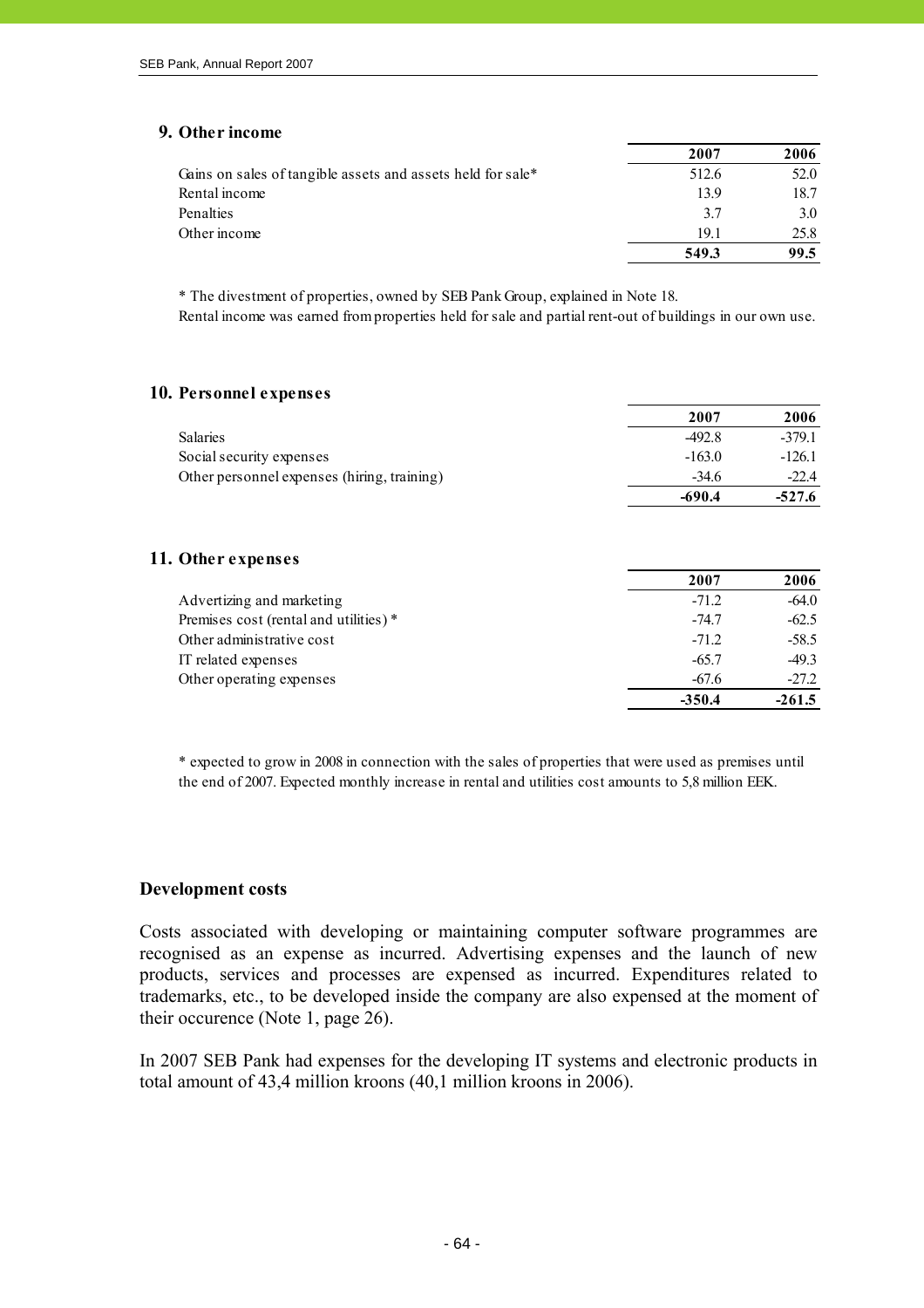#### **12. Impairment losses on loans and advances**

Past due by overdue maturity

|                                      |                        |          |                       |        |         | Other loans |        |          |
|--------------------------------------|------------------------|----------|-----------------------|--------|---------|-------------|--------|----------|
| 2007                                 | Credit insti- Loans to |          | Leases to             | Public | Housing | to Private  | Seized |          |
|                                      | tutions                |          | Corporates Corporates | sector | loans   | individuals | assets | TOTAL    |
| Allowances for loans and advances to |                        |          |                       |        |         |             |        |          |
| <b>customers</b>                     | 2.6                    | $-85.5$  | $-12.7$               | 0.0    | $-44.3$ | $-31.4$     | 0.0    | $-171.3$ |
| new loan allowances (Note 16)        | 0.0                    | $-105.0$ | $-22.5$               | 0.0    | $-44.3$ | $-35.6$     | 0.0    | $-207.4$ |
| recoveries from write-offs           | 0.0                    | 14.4     | 0.3                   | 0.0    | 0.0     | 3.2         | 0.0    | 17.9     |
| reversals of allowances (Note 16)    | 2.6                    | 5.1      | 9.5                   | 0.0    | 0.0     | 1.0         | 0.0    | 18.2     |
| Assets held for sale (Note 21)       | 0.0                    | 0.0      | 0.0                   | 0.0    | 0.0     | 0.0         | 18.9   | 18.9     |
| reappraisal                          | 0.0                    | 0.0      | 0.0                   | 0.0    | 0.0     | 0.0         | $-3.1$ | $-3.1$   |
| realized gains*                      | 0.0                    | 0.0      | 0.0                   | 0.0    | 0.0     | 0.0         | 22.0   | 22.0     |
|                                      | 2.6                    | $-85.5$  | $-12.7$               | 0.0    | $-44.3$ | $-31.4$     | 18.9   | $-152.4$ |

| 2006                                 | Credit insti- Loans to<br>tutions | Corporates Corporates | Leases to | Public<br>sector | Housing<br>loans | Other loans<br>to Private<br>individuals | Seized<br>assets | <b>TOTAL</b> |
|--------------------------------------|-----------------------------------|-----------------------|-----------|------------------|------------------|------------------------------------------|------------------|--------------|
| Allowances for loans and advances to |                                   |                       |           |                  |                  |                                          |                  |              |
| <b>customers</b>                     | 1.0                               | 33.7                  | $-52.4$   | 0.0              | $-6.8$           | $-6.2$                                   | 0.0              | $-30.7$      |
| new loan allowances (Note 16)        | 1.0                               | $-5.5$                | $-55.5$   | 0.0              | $-7.0$           | $-8.4$                                   | 0.0              | $-75.4$      |
| recoveries from write-offs           | 0.0                               | 4.1                   | 2.8       | 0.0              | 0.0              | 2.2                                      | 0.0              | 9.1          |
| reversals of allowances (Note 16)    | 0.0                               | 35.1                  | 0.3       | 0.0              | 0.2              | 0.0                                      | 0.0              | 35.6         |
| Assets held for sale (Note 21)       | 0.0                               | 0.0                   | 0.0       | 0.0              | 0.0              | 0.0                                      | $-2.2$           | $-2.2$       |
| reappraisal                          | 0.0                               | 0.0                   | 0.0       | 0.0              | 0.0              | 0.0                                      | $-4.3$           | $-4.3$       |
| realized gains                       | 0.0                               | 0.0                   | 0.0       | 0.0              | 0.0              | 0.0                                      | 2.1              | 2.1          |
|                                      | 1.0                               | 33.7                  | $-52.4$   | 0.0              | $-6.8$           | $-6.2$                                   | $-2.2$           | $-32.9$      |

\* Realised gain 22 MEEK from the sale of real estate seized to secure the right of claim

#### **13. Income tax**

|                                | 2007   | 2006            |
|--------------------------------|--------|-----------------|
| Current income tax             |        | $-11.1 - 16.9$  |
| Deferred tax expense (Note 25) | $-4.3$ | 2.7             |
|                                |        | $-15.4$ $-14.2$ |

The Group activities include activities in Estonia and Russia.

According to Estonian Income tax law profits earned by the Group are not subject to income tax. The Group's activities in Russia are subject to Russian Income tax.

The income tax rate in Russia is 24% of the taxable income. All deferred income tax expense is related to SEB Leasing. Following is the reconcilation of the net income before tax earned in Russia to the effective tax expense:

|                                                      | 2007 | 2006 |
|------------------------------------------------------|------|------|
| Profit before tax in Russia                          | 35.6 | 19.0 |
| Income tax per tax rate applicable in Russia $(24%)$ | 8.5  | 4.6  |
| Tax on expenses not deductible for tax purposes*     | 6.9  | 9.6  |
| Income tax expense                                   | 15.4 | 14.2 |

\* SEB Leasing´s defferences between Russian Satutory accounting, IFRS an Tax accounting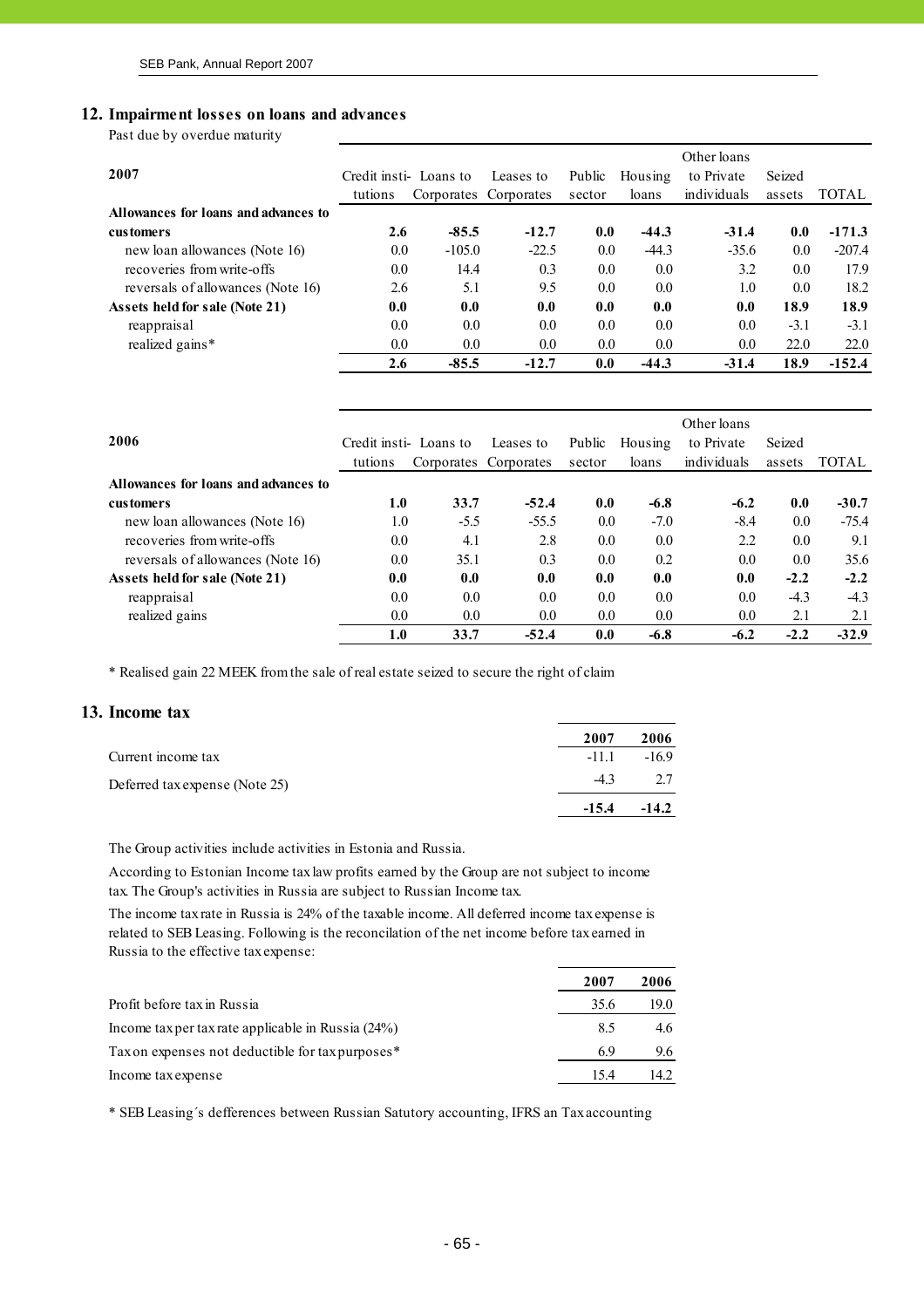#### **14. Balances with central bank**

| Balances with the central bank | 4,192.5 2,412.8 |  |
|--------------------------------|-----------------|--|
| Mandatory reserve fulfillment  | 9,092.6 7,392.2 |  |

| 31.12.07 | 31.12.06 |
|----------|----------|
| 4,192.5  | 2,412.8  |
| 9,092.6  | 7,392.2  |

 $\overline{\phantom{a}}$ 

Estonian commercial banks are obliged to maintain mandatory reserves on their clearing accounts with the Central Bank, calculated on 15% of the mandatory reserve basis. Mandatory reserve requirement as of 31.12.07 was 8970,1 million kroons (31.12.06: 7216,6).

Mandatory reserve on the correspondent account of the Bank of Estonia is monitored on basis of monthly average. As of 01.07.2001 the reserve may be filled with external assets in the amount of 50% from the monthly average mandatory reserve requirement. As at 31.12.07 the reserve requirement was filled by balances with central bank, financial assets held for trading and financial assets at fair value through profit or loss at inception.

Mandatory reserve deposits are available for use by the Group's day-to-day business. Mandatory reserve earns interest at 3%.

#### 15. Loans and advances to credit institutions

|                                                               | 31.12.07 | 31.12.06 |
|---------------------------------------------------------------|----------|----------|
| Reverse repos <sup>*</sup>                                    | 4,684.7  | 1,079.6  |
| Demand deposits*                                              | 409.2    | 796.7    |
| Time deposits                                                 | 331.6    | 62.4     |
| Other*                                                        | 0.8      | 5.1      |
| Accrued interest receivable                                   | 10.5     | 2.9      |
| Allowances for losses on amounts due from credit institutions | 0.0      | $-3.6$   |
|                                                               | 5,436.8  | 1,943.1  |
| * Cash equivalents                                            | 5.094.7  | 1,881.4  |
| Due from credit institutions, registered in EU                | 5,123.6  | 1,382.0  |
| Due from credit institutions, registered in Estonia           | 6.0      | 17.6     |
| Due from credit institutions, registered in other countries   | 307.2    | 543.5    |
|                                                               | 5.436.8  | 1.943.1  |

#### **16. Loans and advances to customers**

|                                                   | 31.12.07 | 31.12.06 |
|---------------------------------------------------|----------|----------|
| Loans to Corporates                               | 28,136.0 | 25,073.2 |
| Leases to Corporates                              | 11,981.2 | 10,093.6 |
| Public sector                                     | 2.340.4  | 2,177.4  |
| Housing loans                                     | 23,516.1 | 18,470.9 |
| Other loans to Private individuals                | 6,015.3  | 4,334.1  |
|                                                   |          |          |
|                                                   | 71,989.0 | 60,149.2 |
|                                                   |          |          |
| Due from customers, registered in EU              | 277.4    | 241.7    |
| Due from customers, registered in Estonia         | 69,452.0 | 58,315.4 |
| Due from customers, registered in other countries | 2,259.6  | 1,592.1  |

Loan portfolio by economic sector presented in note 2 "Risk policy and management", on page 54.

Due from customers by currency is presented in note 2, on page 47-48.

Due from customers by maturity is presented in note 2, on page 56 and interest restatement see pages 50-51.

Past due is presented in note 2, on page 45.

Geographic concentration of assets and liabilities is presented in note 2, on page 52.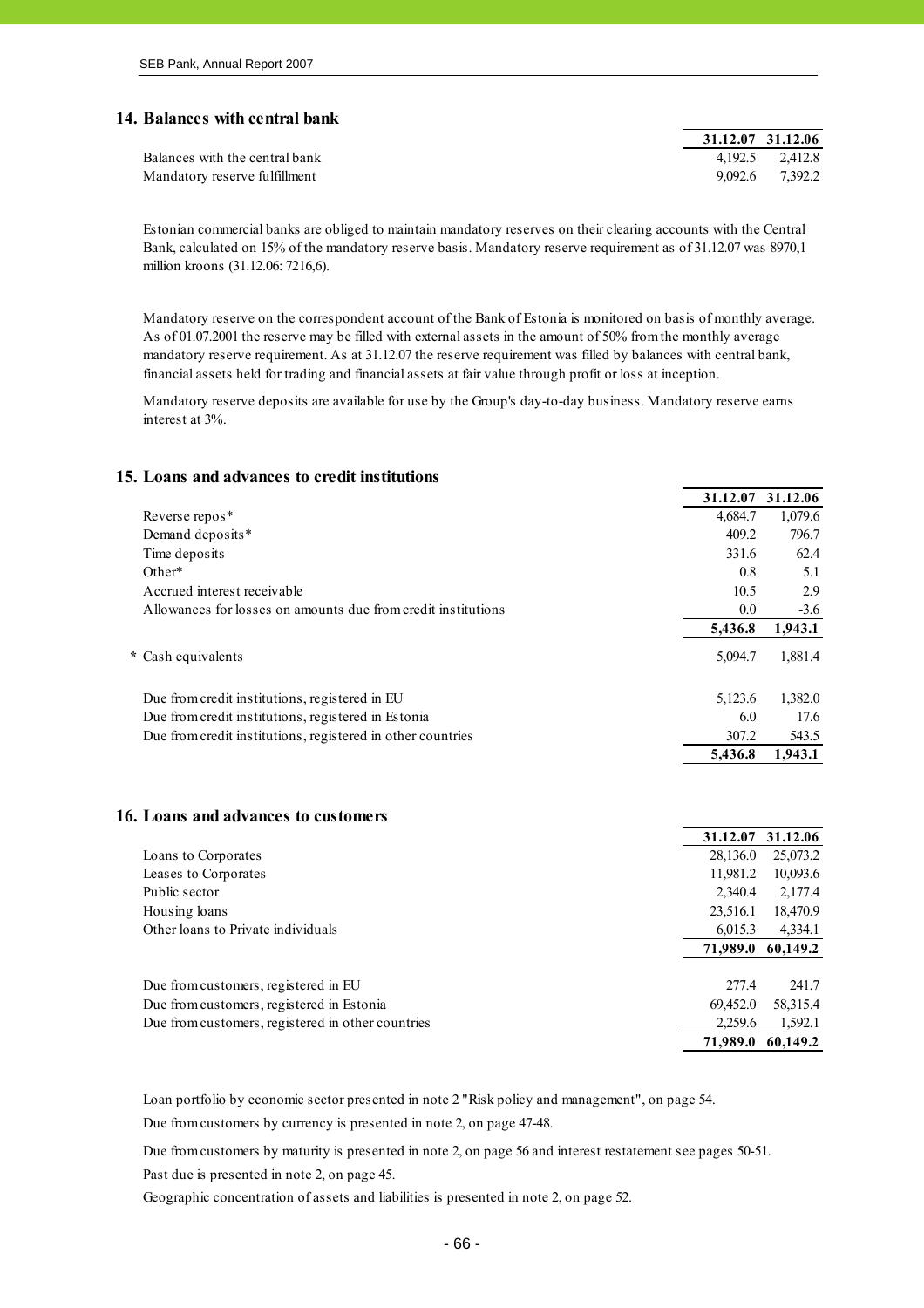#### Gross and net investments on finance leases

|                                                      | 31.12.07   | 31.12.06   |
|------------------------------------------------------|------------|------------|
| Gross investment                                     | 14,673.4   | 12,393.5   |
| up to 1 year                                         | 4,369.8    | 3,613.4    |
| $1 - 5$ years                                        | 9,422.1    | 7,791.3    |
| over 5 years                                         | 881.5      | 988.8      |
| Unearned future finance income on finance leases (-) | $-1,885.8$ | $-1,478.6$ |
| Net investment in finance leases*                    | 12,787.7   | 10,914.9   |
| up to 1 year                                         | 3,696.7    | 3,128.2    |
| $1 - 5$ years                                        | 8,361.9    | 6,951.1    |
| over 5 years                                         | 729.1      | 835.6      |

\* Net investment in finance leases are presented in Note 16 on reows: Public sector, Housing loans, Other loans to Private individuals

|                                                     | 31.12.07 | 31.12.06 |
|-----------------------------------------------------|----------|----------|
| Net investment in finance leases by interest rates  | 12,787.7 | 10,914.9 |
| $\leq$ 5 %                                          | 1,293.7  | 4,488.1  |
| 5-10 $%$                                            | 11,411.7 | 6,410.0  |
| 10-15 $%$                                           | 82.3     | 16.3     |
| $>15\%$                                             | 0.0      | 0.5      |
|                                                     | 31.12.07 | 31.12.06 |
| Net investment in finance leases by base currencies | 12,787.7 | 10,914.9 |
| EEK                                                 | 143.7    | 191.7    |
| EEK related to EUR                                  | 7,278.6  | 8,149.5  |
| <b>USD</b>                                          | 585.5    | 795.8    |
| <b>EUR</b>                                          | 4,779.9  | 1,777.9  |
| Allowances for impaired debt*                       |          |          |
|                                                     | 31 12 07 | 31 12 06 |

|                                         | <u>JI.LA.VI</u> | <u>JI.LA.VV</u> |
|-----------------------------------------|-----------------|-----------------|
| At the beginning of period (January, 1) | 235.6           | 203.7           |
| Loan allowances (Note 12)               | 207.4           | 75.4            |
| Reversals of allowances (Note 12)       | $-18.2$         | $-35.6$         |
| Loans and advances written off          | $-75.0$         | $-6.8$          |
| Exchange rate adjustments               | $-3.9$          | $-1.1$          |
| At the end of period (December, 31)     | 345.9           | 235.6           |
|                                         |                 |                 |
|                                         |                 |                 |

Recoveries from write-offs 17.9 9.1 \* allowances include both allowances for loans to credit institutions and for loans and advances to customers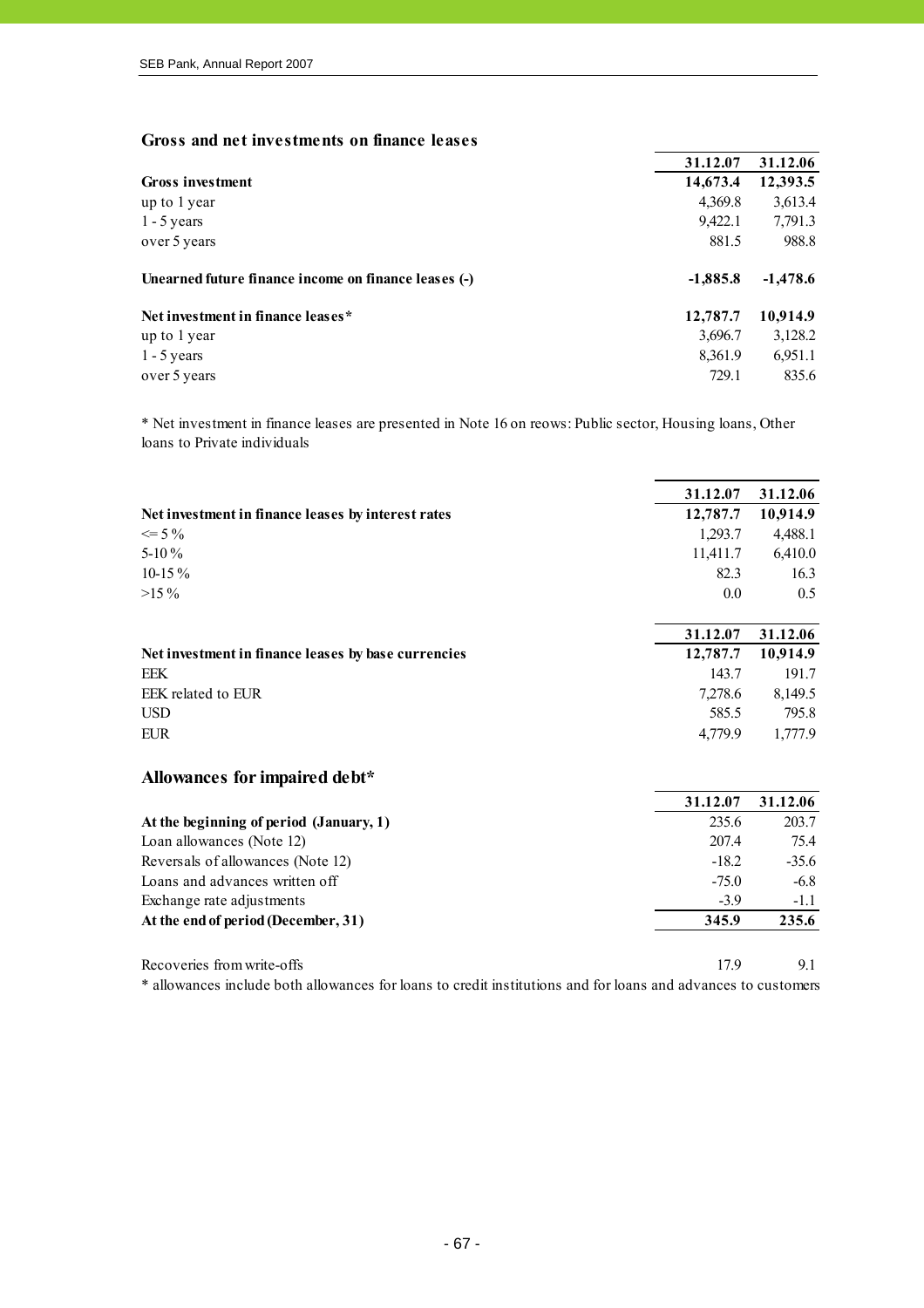|                                                                    | 31.12.07 | 31.12.06 |
|--------------------------------------------------------------------|----------|----------|
| <b>Financial assets held for trading</b>                           | 192.3    | 90.0     |
| <b>Shares</b>                                                      | 144.1    | 14.0     |
| incl. listed                                                       | 144.1    | 14.0     |
| Debt securities and other fixed income securities                  | 48.2     | 76.0     |
| incl. listed                                                       | 30.2     | 19.2     |
| Derivatives (Notes 32, 1.24)                                       | 334.8    | 17.4     |
| Financial assets at fair value through profit or loss at inception | 1,461.8  | 3,612.5  |
| <b>Shares</b>                                                      | 978.0    | 673.4    |
| incl. listed                                                       | 328.5    | 194.6    |
| Debt securities and other fixed income securities *                | 483.8    | 2,939.1  |
| incl. listed                                                       | 316.2    | 2,865.7  |
| Available for sale financial assets                                | 66.2     | 74.6     |
| <b>Shares</b>                                                      | 66.2     | 74.3     |
| incl. listed                                                       | 1.5      | 69.2     |
| Debt securities and other fixed income securities                  | 0.0      | 0.3      |
| incl. listed                                                       | 0.0      | 0.0      |
| <b>Securities total</b>                                            | 2,055.1  | 3,794.5  |
| Securities of entities, registered in EU                           | 1,045.6  | 3,008.7  |
| Securities of entities, registered in Estonia                      | 953.8    | 654.4    |
| Securities of entities, registered in other countries              | 55.7     | 131.4    |
|                                                                    | 2,055.1  | 3,794.5  |

\* The above debt securities designated at fair value at inception consist of two classes of financial assets:

- insurance clients financial assets (2007: 483.8 MEEK, 2006: 389.8 MEEK).

- liquidity management financial assets (2007: 0 MEEK, 2006: 2549.3 MEEK).

Both are managed and their performance is evaluated on a fair value basis in accordance with a risk management strategy, and where information about these financial assets is reported to management on that basis. Additionally insurance clients financial assets are matched to their investment contract liabilities (Note 24).

#### **Movements of securities**

|                                         | Financial<br>assets held for (Notes 32,<br>trading | <b>Derivatives</b><br>1.24) | <b>Financial assets at</b><br>fair value through<br>profit or loss at<br>inception | Available<br>for sale<br>financial<br>assets | <b>Total</b> |
|-----------------------------------------|----------------------------------------------------|-----------------------------|------------------------------------------------------------------------------------|----------------------------------------------|--------------|
| At the beginning of period $(01.01.06)$ | 43.8                                               | 22.0                        | 1,301.2                                                                            | 48.7                                         | 1,415.7      |
| Acquisitions                            | 25,647.2                                           | 0.0                         | 10,477.5                                                                           | 16.7                                         | 36,141.4     |
| Disposals and redemptions               | $-25,601.9$                                        | $0.0\,$                     | $-8,299.8$                                                                         | $-1.4$                                       | $-33,903.1$  |
| Changes of value                        | 0.9                                                | $0.0\,$                     | 138.9                                                                              | 10.8                                         | 150.6        |
| Changes of currency rate                | 0.0                                                | $-4.6$                      | $-5.3$                                                                             | $-0.2$                                       | $-10.1$      |
| At the end of period $(31.12.06)$       | 90.0                                               | 17.4                        | 3,612.5                                                                            | 74.6                                         | 3,794.5      |
| At the beginning of period $(01.01.07)$ | 90.0                                               | 17.4                        | 3,612.5                                                                            | 74.6                                         | 3,794.5      |
| Acquisitions                            | 24,792.6                                           | $0.0\,$                     | 1,470.0                                                                            | 4.2                                          | 26,266.8     |
| Disposals and redemptions               | $-24,682.0$                                        | 0.0                         | $-3,766.6$                                                                         | $-34.8$                                      | $-28,483.4$  |
| Changes of value                        | $-8.3$                                             | 296.1                       | 159.6                                                                              | 23.1                                         | 470.5        |
| Changes of currency rate                | 0.0                                                | 21.3                        | $-13.7$                                                                            | $-1.0$                                       | 6.6          |
| Accured interests                       | 0.0                                                | 0.0                         | $0.0\,$                                                                            | 0.1                                          | 0.1          |
| At the end of period $(31.12.07)$       | 192.3                                              | 334.8                       | 1,461.8                                                                            | 66.2                                         | 2,055.1      |

Financial investments available for sale with ownership in shares over 10%, presented on the balance sheet line "Securities" under "Available for sale financial assets" are: Kaarsar OÜ, Silverlaw OÜ, OÜ Croneland, OÜ Munga Maja, AS Tallinna Börs, total value of which was 3,7 million kroons as at 31.12.2007 (31.12.2006 also 3,7). The aforementioned companies are located in Estonia.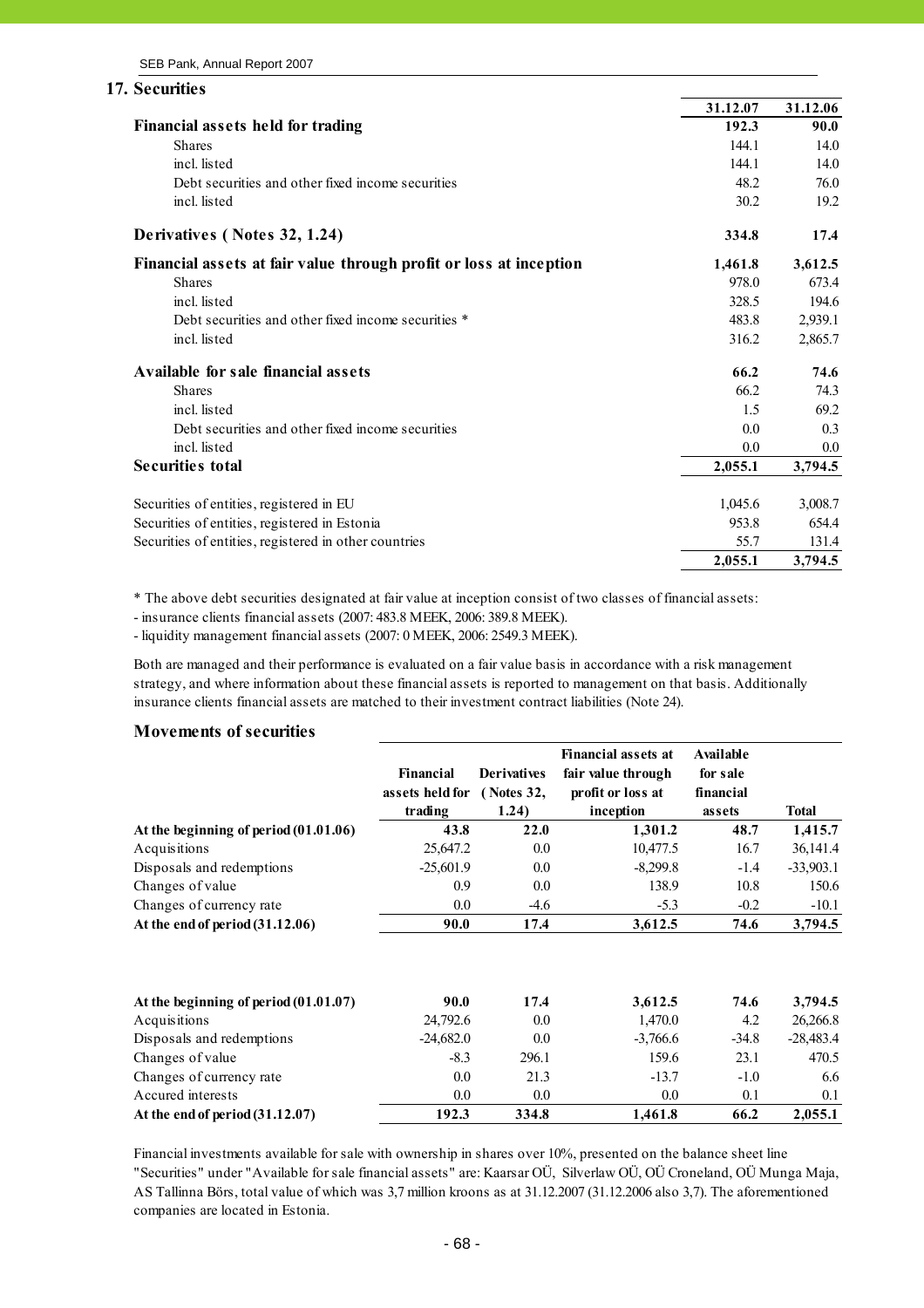#### 18. Other assets

|                                              | 31.12.07 | 31.12.06 |
|----------------------------------------------|----------|----------|
| Payments in transit*                         | 2,258.2  | 396.9    |
| Assets held for sale**                       | 21.1     | 506.4    |
| Accured revenue and prepaid expenses***      | 703.9    | 371.4    |
| Prepaid taxes                                | 143.0    | 138.4    |
| Allowances for losses from other recievables | $-6.0$   | $-6.9$   |
|                                              | 3.120.2  | .406.2   |

|                                                                          | 31.12.07 | 31.12.06 |
|--------------------------------------------------------------------------|----------|----------|
| Assets held for sale at the beginning of the year                        | 506.4    | 33.8     |
| According to management decision classified as held for sale**           | 22.0     | 493.4    |
| In the course of regular business operations classified as held for sale | 0.0      | 209.6    |
| Acquired during the year                                                 | 38.9     | 2.2      |
| Disposed of during the year                                              | $-546.2$ | $-232.6$ |
| Assets held for sale at the end of the year                              | 21.1     | 506.4    |

| Disposals of assets held for sale | 31.12.07 | 31.12.06 |
|-----------------------------------|----------|----------|
| Sales value                       | 1049.5   | 256.5    |
| Carrying value                    | $-546.2$ | $-232.6$ |
| Gain/loss on disposal (Note 9)    | 503.3    | 23.9     |

\* Increasing in 2007 include 1690 MEEK client's payments in transit with future value date in connection with increased volume of payments outside Estonia

\*\* The balance of 31.12.2006 includes property held for sale reclassified from investment property and other tangible assets (Note 9)

\*\*\* Increasing in 2007 include prepaid expenses of leasing companies: EEKmio 270 payment for goods and services, EEKmio 260 payments of leasing suppliers, EEKmio 100 prepaid VAT

The divestment of properties owned by SEB Pank Group has been finalised. The capital gain of MEEK 503,5 is included in the annual accounts for the Group. Respective profit from sale of properties and sale of shares of AS Tornimägi, as in effect the main business of AS Tornimägi was rental service to SEB Pank Group, was considered as property for profit recognition in Group. This result is presented in the income statement under "Other income" on line "Gain on sales of tangible assets and assets held fore sale" (Note 9) and under "Other expenses" on line "Other operating expenses" (Note 11).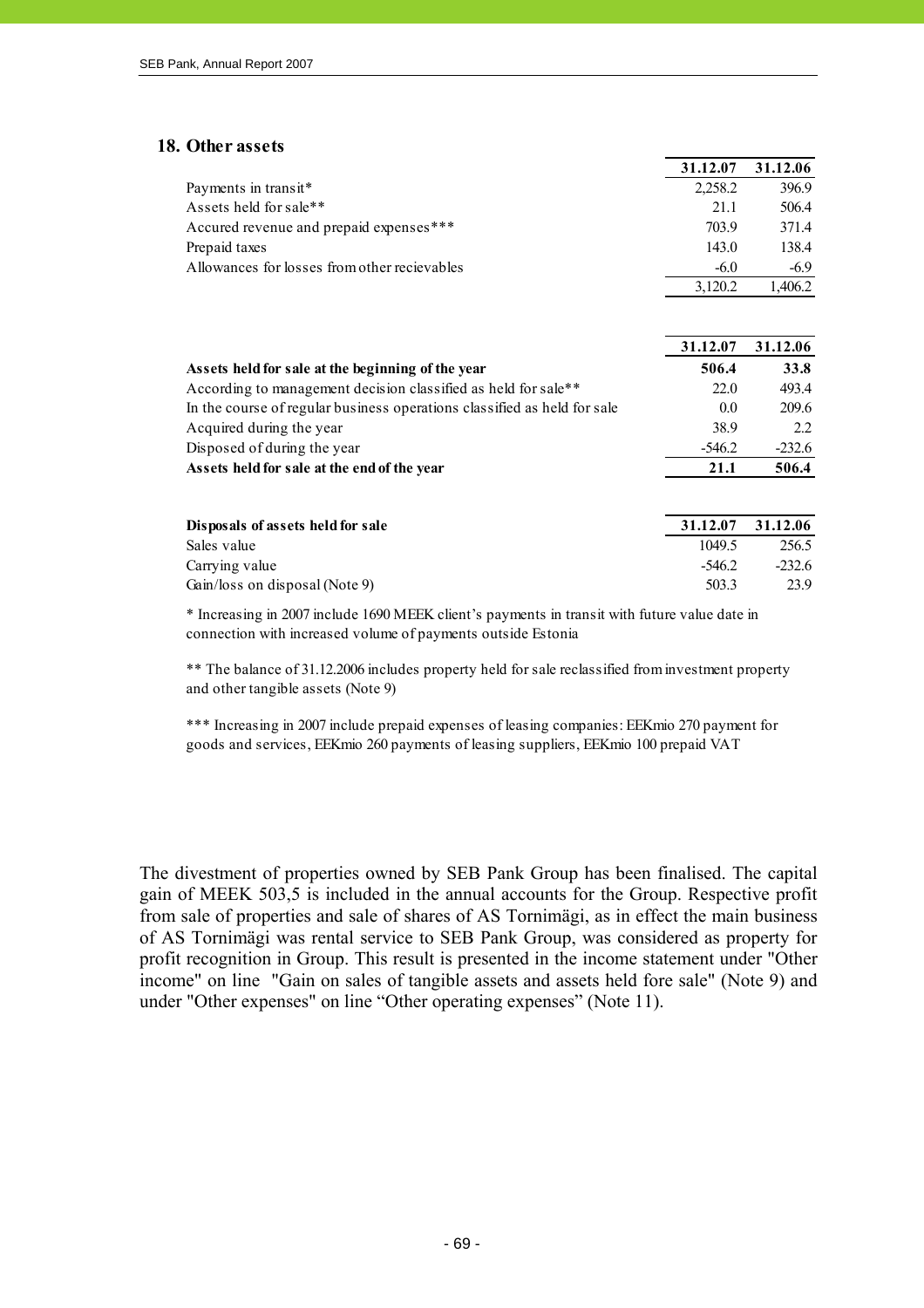#### **19. Investments in associates**

#### **Movements of investments in associates**

|      | At the<br>period | sitions | <b>Disposals</b><br>tions | beginning of Acqui- and redemp-Profit from At the end of<br>equity method | period |
|------|------------------|---------|---------------------------|---------------------------------------------------------------------------|--------|
| 2007 | 42.9             | 0.0     | 0.0                       | 10.8                                                                      | 53.7   |
| 2006 | 28.6             | 70      | $-12$                     | 8.5                                                                       | 42.9   |

#### **Associated companies**

|                              |                |                            |      |              | <b>SEB EUP</b> |                |        |
|------------------------------|----------------|----------------------------|------|--------------|----------------|----------------|--------|
|                              | <b>Nominal</b> |                            |      |              | part in        |                | Owner- |
|                              | value          |                            |      | <b>Total</b> | calculated     | <b>Balance</b> | ship   |
|                              | (EEK)          | <b>Assets Liabili-ties</b> |      | revenues     | profit/-loss   | value          | $(\%)$ |
| 2007                         |                |                            |      |              |                |                |        |
| SEB IT Partner Estonia OÜ    | 17500          | 10.8                       | 3.5  | 28.9         | 0.8            | 2.6            | 35.00% |
| AS Sertifits eerimis kes kus | 100000         | 29.2                       | 4.6  | 17.7         | $-2.0$         | 6.1            | 25.00% |
| Pankade Kaardikeskuse AS     | 1000           | 110.3                      | 4.2  | 59.6         | 11.4           | 44.0           | 41.52% |
| OÜ TietoEnator Support       | 20000          | 5.6                        | 2.7  | 18.4         | 0.6            | 1.0            | 20.00% |
| <b>Total</b>                 |                | 155.9                      | 15.0 | 124.6        | 10.8           | 53.7           |        |
| 2006                         |                |                            |      |              |                |                |        |
| SEB IT Partner Estonia OÜ    | 17500          | 8.3                        | 3.4  | 19.9         | 0.1            | 1.7            | 35.00% |
| AS Sertifits eerimis kes kus | 100000         | 43.8                       | 11.4 | 14.2         | 0.0            | 8.1            | 25.00% |
| Pankade Kaardikeskuse AS     | 1000           | 81.4                       | 2.8  | 47.7         | 8.6            | 32.7           | 41.52% |
| OÜ TietoEnator Support       | 20000          | 2.4                        | 2.3  | 13.1         | $-0.2$         | 0.4            | 20.00% |
| <b>Total</b>                 |                | 135.9                      | 19.9 | 94.9         | 8.5            | 42.9           |        |

Share of the Group from the net assets of associates equals to the carrying value of the investment in the Group financial statements, except for investment in OÜ TietoEnator Support, where the goodwill in amount of 0.4 million kroons is included in the carrying value of investment.

# **Acquisitions and disposals of associated companies and subsidaries**

#### **Acquisitions**

In 2007, SEB Pank established SEB Enskilda with 100% holding. Acquisition cost 11,5 MEEK.

In 2006, the share capital in associated company AS Sertifitseerimiskeskus was increased by issuing new shares. The issued shares were subscribed proportionally by the former shareholders pursuant to their existing holding. Additional contribution of AS SEB Pank into share capital was 7.0 MEEK.

# **Disposals**

In December 2007, SEB Pank sold its 100%-holding in AS Tornimägi. Acquisition cost 132,9 MEEK, see Note 21.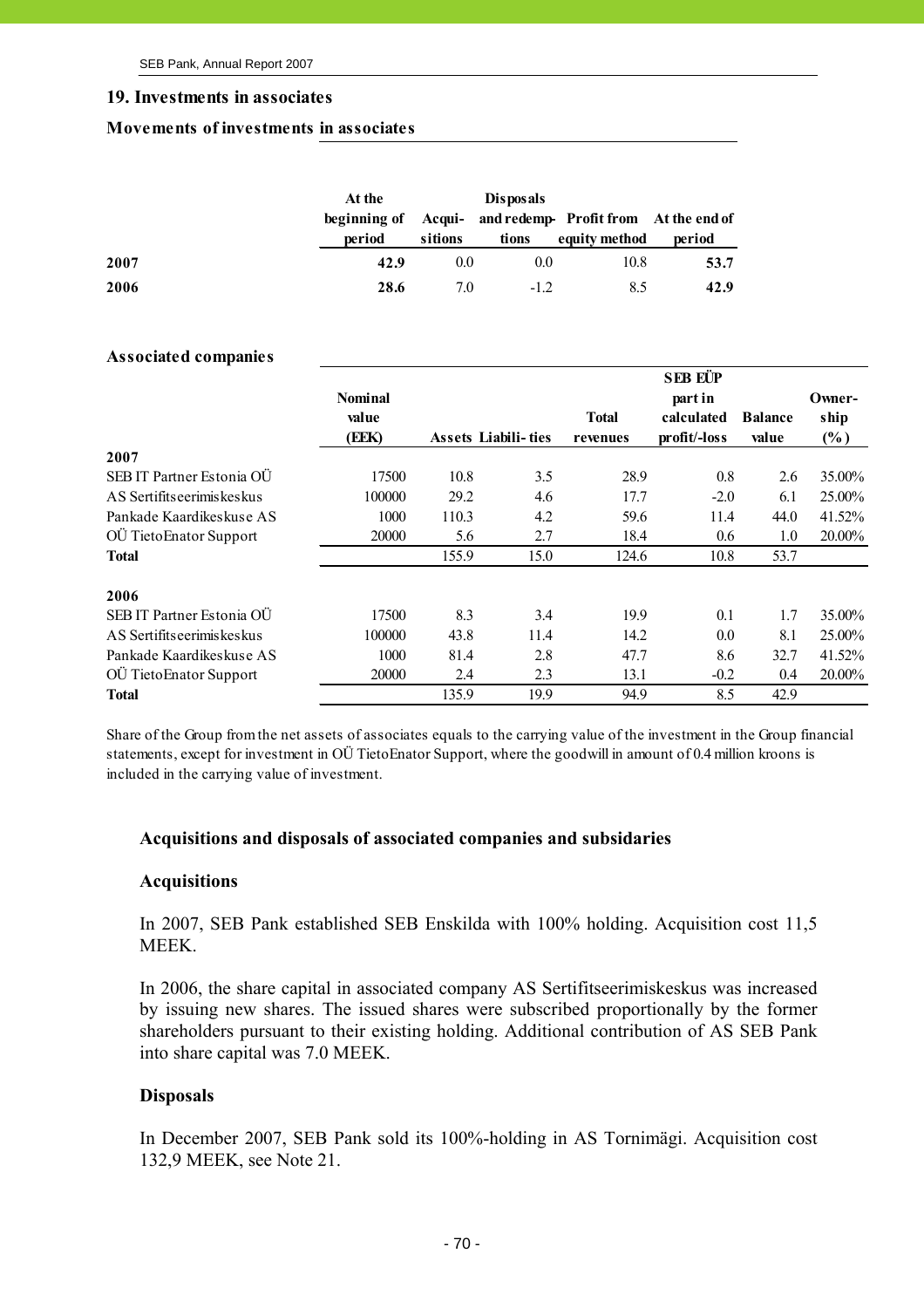In 2006, AS SEB Pank liquidated its 100%-owned subsidiary AS Ühisinvesteeringud. According to the distribution plan of the liquidation report of the company, the parent company collected 38.8 MEEK.

In 2006, the associated company AS Eesti Liisingukeskus was liquidated and according to the distribution plan of the liquidation report AS SEB Liising collected 1.1MEEK.

HF Liisingu AS final accounts were filed with Register on 28.12.07 with application to delete the entity from Estonian Commercial Register. Respective entry was made by Register on 31.01.2008.

# **20. Intangible assets**

|                                         | <b>Goodwill</b> | Other   | <b>Total</b> |
|-----------------------------------------|-----------------|---------|--------------|
| At the beginning of period $(01.01.06)$ |                 |         |              |
| Cost                                    | 379.1           | 75.4    | 454.5        |
| Accumulated amortisation                | 0.0             | $-63.0$ | $-63.0$      |
| <b>Carrying value</b>                   | 379.1           | 12.4    | 391.5        |
| Opening carrying value                  | 379.1           | 12.4    | 391.5        |
| Additions                               | 0.0             | 1.7     | 1.7          |
| Amortisation charge                     | 0.0             | $-6.1$  | $-6.1$       |
| Closing carrying value                  | 379.1           | 8.0     | 387.1        |
| At end of period (31.12.06)             |                 |         |              |
| Cost                                    | 379.1           | 76.5    | 455.6        |
| Accumulated amortisation                | 0.0             | $-68.5$ | $-68.5$      |
| <b>Carrying value</b>                   | 379.1           | 8.0     | 387.1        |
| At the beginning of period (01.01.07)   |                 |         |              |
| Cost                                    | 379.1           | 76.5    | 455.6        |
| Accumulated amortisation                |                 | $-68.5$ | $-68.5$      |
| <b>Carrying value</b>                   | 379.1           | 8.0     | 387.1        |
|                                         |                 |         |              |
| Opening carrying value                  | 379.1           | 8.0     | 387.1        |
| <b>Additions</b>                        | 0.0             | 11.8    | 11.8         |
| Acquisition cost of sold assets         | 0.0             | $-8.5$  | $-8.5$       |
| Acquisition depreciation of sold assets | 0.0             | 8.5     | 8.5          |
| Amortisation charge                     | 0.0             | $-6.0$  | $-6.0$       |
| Closing carrying value                  | 379.1           | 13.8    | 392.9        |
| At end of period (31.12.07)             |                 |         |              |
| Cost                                    | 379.1           | 79.8    | 458.9        |
| Accumulated amortisation                | 0.0             | $-66.0$ | $-66.0$      |
| <b>Carrying value</b>                   | 379.1           | 13.8    | 392.9        |

# **Goodwill**

Goodwill is revised annually for impairment, or more frequently when there are indications that impairment may have occured. There was no impairment identified in 2007 ( also in 2006).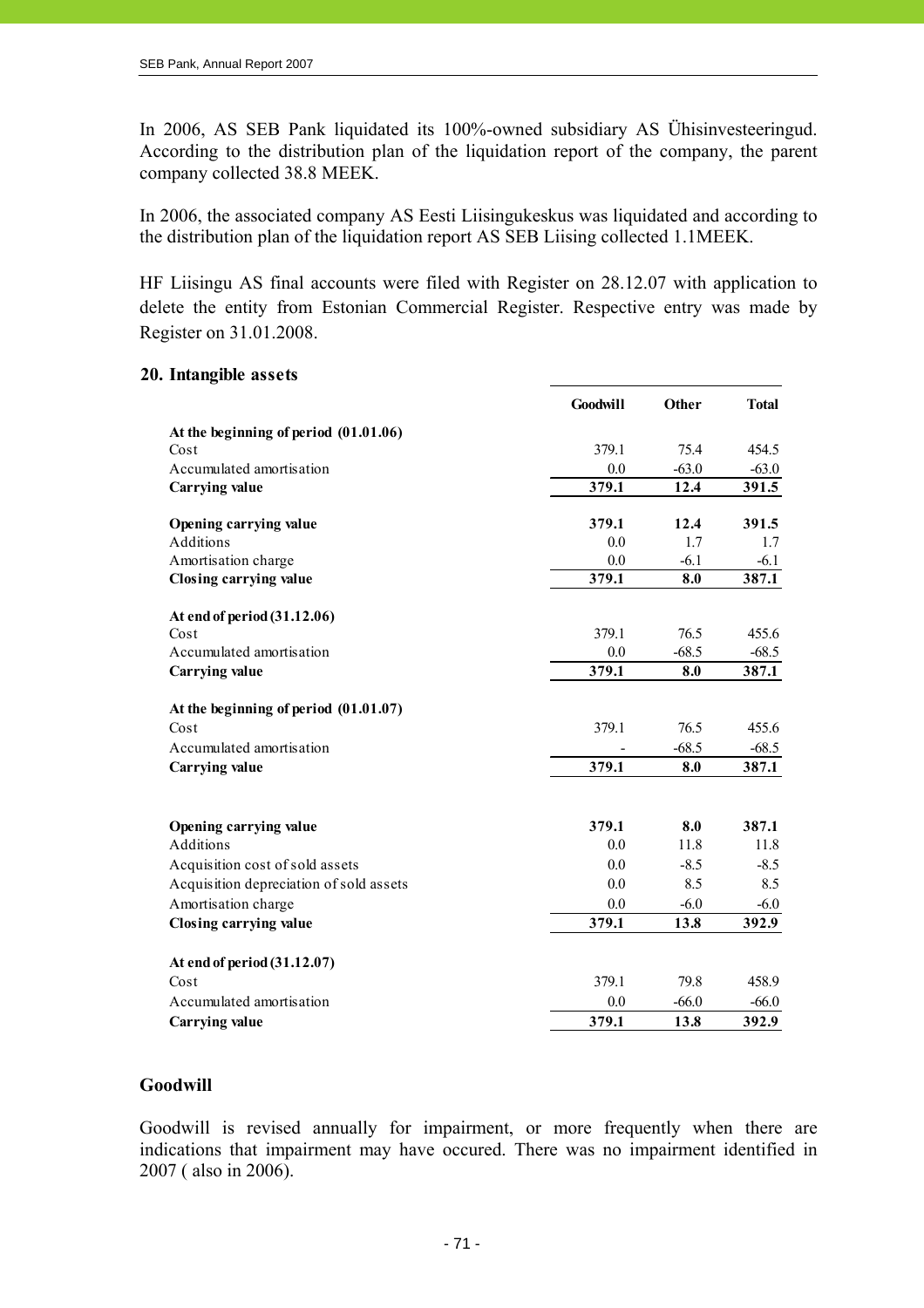The cash generating unit is SEB Pank. The impairment test has been based on values in use with forecasted cash flows for a period of five years. The cash flow is determined based on historical performance and market trends for key assumptions such as growth and cost/income ratio. The growth rate used after five years are principally the expected long-term inflation rate 5 per cent. The used discount rate is 11 per cent.

| At the beginning of period (01.01.06) | Land   | <b>Buildings</b> | assets   | <b>Total</b> |
|---------------------------------------|--------|------------------|----------|--------------|
| Cost                                  | 7.5    | 551.8            | 463.1    | 1,022.4      |
| Accumulated depreciation              | 0.0    | $-127.3$         | $-306.5$ | $-433.8$     |
| Carrying value                        | 7.5    | 424.5            | 156.6    | 588.6        |
| <b>Opening carrying value</b>         | 7.5    | 424.5            | 156.6    | 588.6        |
| Additions                             | 0.2    | 2.4              | 48.0     | 50.6         |
| Disposals (carrying value)            | 0.0    | $-5.6$           | $-12.3$  | $-17.9$      |
| Depreciation charge                   | 0.0    | $-9.5$           | $-54.9$  | $-64.4$      |
| Reclassification                      | $-7.2$ | $-405.2$         | 0.0      | $-412.4$     |
| Closing carrying value                | 0.5    | 6.6              | 137.4    | 144.5        |
| At end of period $(31.12.06)$         |        |                  |          |              |
| Cost                                  | 0.5    | 39.4             | 471.0    | 510.9        |
| Accumulated depreciation              | 0.0    | $-32.8$          | $-333.6$ | $-366.4$     |
| Carrying value                        | 0.5    | 6.6              | 137.4    | 144.5        |

# 21. Property plant and equipment

|                                         |         |                  | Other tangible |              |
|-----------------------------------------|---------|------------------|----------------|--------------|
| At the beginning of period $(01.01.07)$ | Land    | <b>Buildings</b> | assets         | <b>Total</b> |
| Cost                                    | 0.5     | 39.4             | 471.0          | 510.9        |
| Accumulated depreciation                | 0.0     | $-32.8$          | $-333.6$       | $-366.4$     |
| <b>Carrying value</b>                   | 0.5     | 6.6              | 137.4          | 144.5        |
| Opening carrying value                  | 0.5     | 6.6              | 137.4          | 144.5        |
| Additions                               | 0.0     | 10.3             | 82.0           | 92.3         |
| Disposals (carrying value)              | $0.0\,$ | $-0.3$           | $-4.6$         | $-4.9$       |
| Depreciation charge                     | 0.0     | $-2.3$           | $-52.5$        | $-54.8$      |
| Reclassification (Note 18)              | 0.0     | 0.0              | $-9.3$         | $-9.3$       |
| Closing carrying value                  | 0.5     | 14.3             | 153.0          | 167.8        |
| Selling AS Tornimägi                    |         |                  |                |              |
| Cost                                    |         |                  | $-9.8$         | $-9.8$       |
| Accumulated depreciation                |         |                  | 4.2            | 4.2          |
| <b>Carrying value</b>                   |         |                  | $-5.6$         | $-5.6$       |
| At end of period (31.12.07)             |         |                  |                |              |
| Cost                                    | 0.5     | 34.1             | 503.9          | 538.5        |
| Accumulated depreciation                | 0.0     | $-19.8$          | $-356.5$       | $-376.3$     |
| Carrying value                          | 0.5     | 14.3             | 147.4          | 162.2        |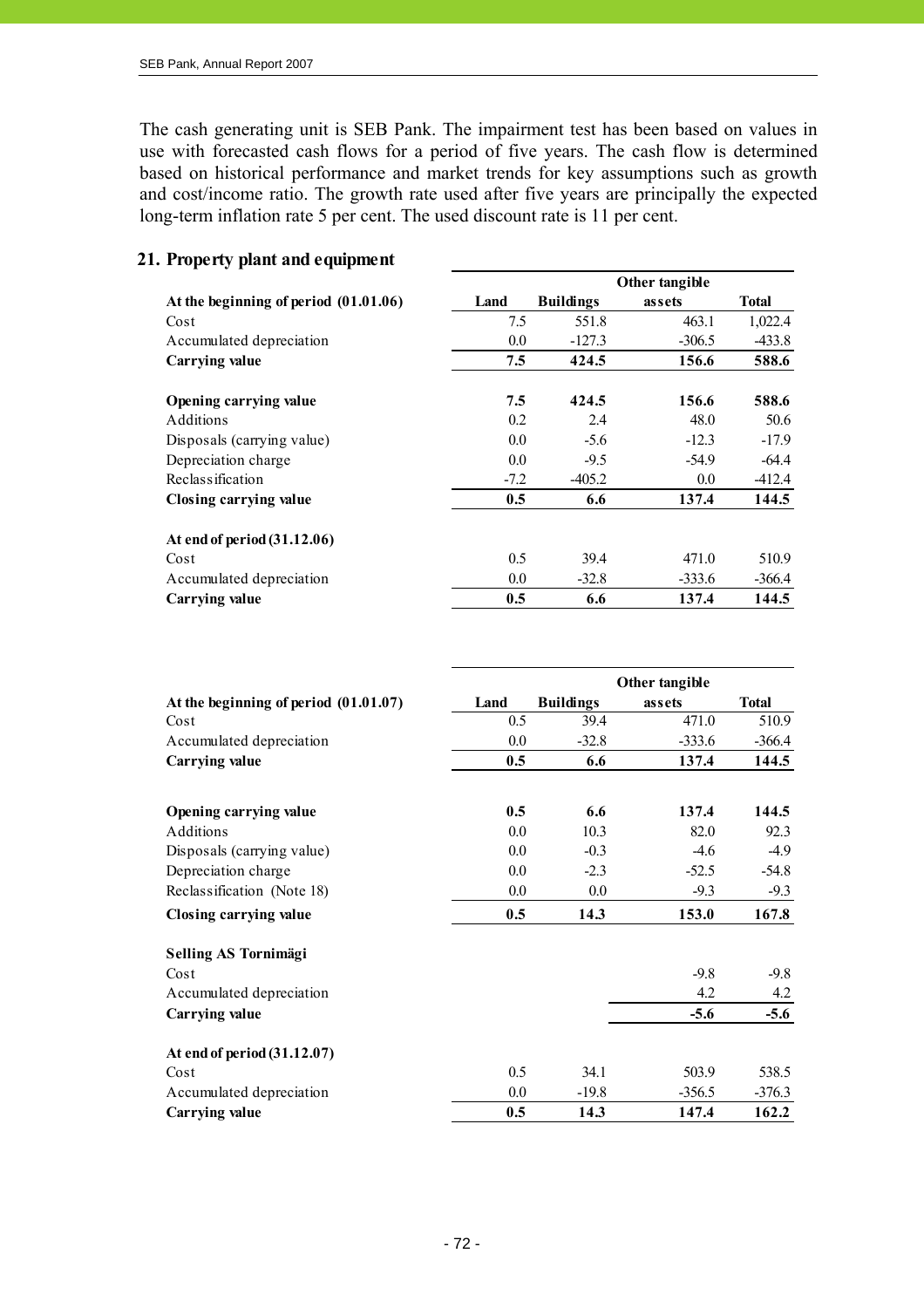## **22. Due to credit institutions**

|                                                               | 31.12.07 | 31.12.06 |
|---------------------------------------------------------------|----------|----------|
| Demand deposits                                               | 554.8    | 1,792.3  |
| Time deposits and loans (remaining maturity up to 1 year)     | 1,898.4  | 8,368.8  |
| Time deposits and loans (remaining maturity more than 1 year) | 32,569.0 | 17,132.9 |
| Accrued interest payable to credit institutions               | 387.9    | 187.8    |
|                                                               | 35,410.1 | 27,481.8 |
| Due to credit institutions, registered in EU                  | 34,697.3 | 27,208.5 |
|                                                               | 324.9    | 85.6     |
| Due to credit institutions, registered in Estonia             |          |          |
| Due to credit institutions, registered in other countries     | 387.9    | 187.7    |
|                                                               | 35,410.1 | 27,481.8 |

34.7 billion kroons as at 31.12.2007 and 26.9 billion kroons as at 31.12.2006 are due from group to parent bank SEB.

In 2007 the bank took credit lines from KFW (Kreditanstalt für Wiederaufbau) 25 million EUR with maturity 15.09.2017.

## **23. Due to customers**

|                                                    | 31.12.07 | 31.12.06 |
|----------------------------------------------------|----------|----------|
| Demand deposits                                    | 22,110.5 | 18,765.9 |
| Time deposits and other saving deposits, insurance | 11,712.8 | 12,868.8 |
| Investment deposits (index-linked)                 | 1,952.2  | 1,161.1  |
| Accrued interest payable to customers              | 113.5    | 85.8     |
|                                                    | 35,889.0 | 32,881.6 |
|                                                    |          |          |
| Non residents                                      | 4,607.5  | 3,753.4  |
| Residents                                          | 31,281.5 | 29,128.2 |
|                                                    | 35,889.0 | 32,881.6 |
| Due to customers by type of customer               |          |          |
| Due to corporate customers                         | 23,202.2 | 21,753.1 |
| Due to individuals                                 | 12,686.8 | 11,128.5 |
|                                                    | 35,889.0 | 32,881.6 |
|                                                    |          |          |
| Due to customers, registered in EU                 | 4,494.0  | 3,667.6  |
| Due to customers, registered in Estonia            | 31,281.5 | 29,128.2 |
| Due to customers, registered in other countries    | 113.5    | 85.8     |
|                                                    | 35,889.0 | 32,881.6 |

See by remaining maturity in note 2, page 56 and interest restatement maturity page 50-51. See by currency in note 2, page 47.

#### **Customer assets under management of the group**

As of 31.12.2007 the customer securities portfolios under management of the group amounted to 2849,0 million kroons (including 640,9 million in portfolio of SEB Elu- ja Pensionikindlustus). The total volume of aforementioned portfolios as of 31.12.2006 was 2069,9 million kroons (including 508,1 million in portfolio of SEB Elu- ja Pensionikindlustus). Commission fee is received from management of these portfolios and no credit or market risk is born by the group.

As at 31.12.2007 the group's asset management company (AS SEB Varahaldus) belonging to the Group managed 11 investment and pension funds (i.e. 7 open-end investment funds, 2 mandatory pension funds and 2 voluntary pension fund) with average total volume of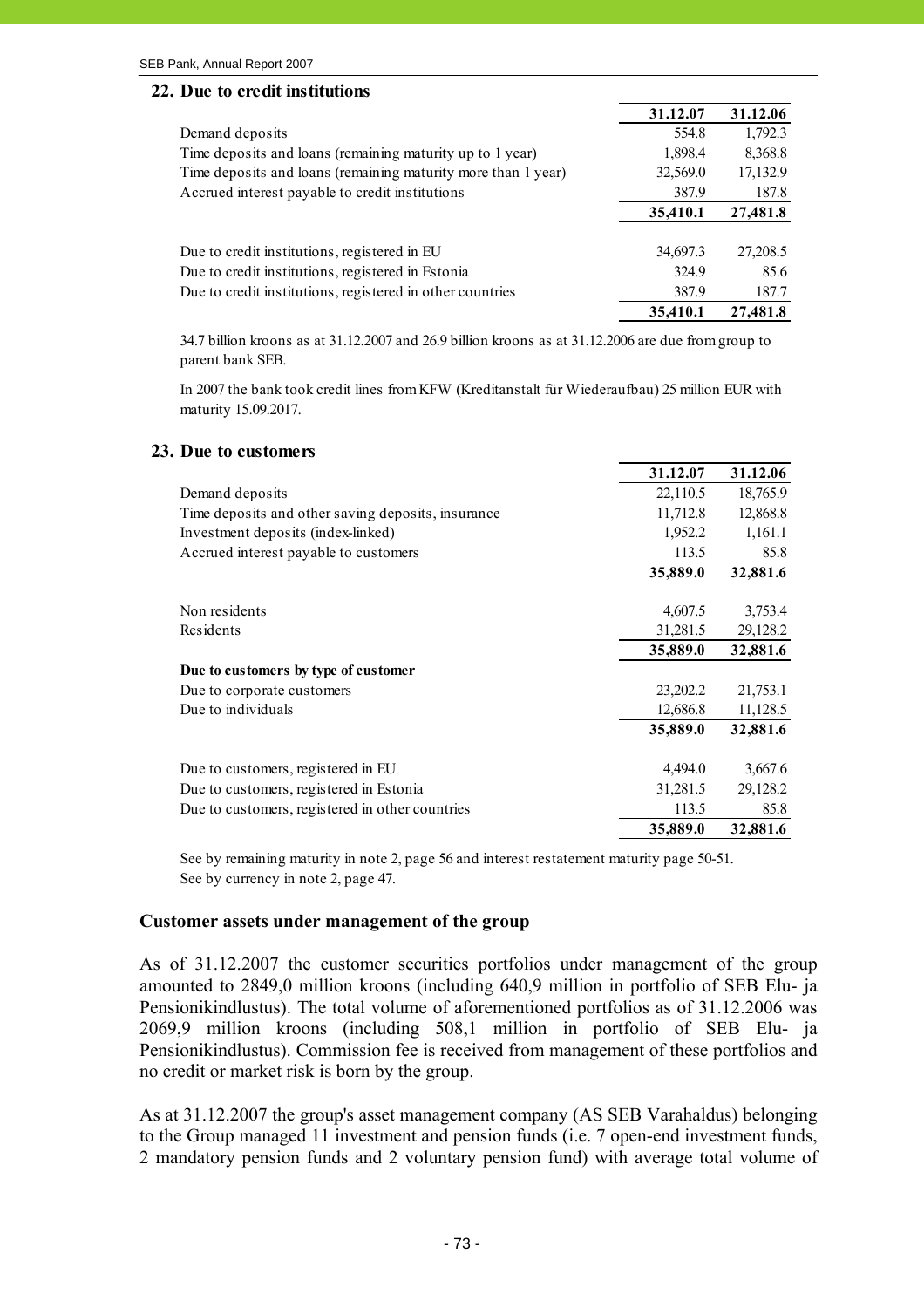6,9 billion kroons. As at 31.12.2006 the asset management company belonging to the Group managed 9 investment and pension funds (i.e. 5 open-end investment funds, 2 mandatory pension funds and 2 voluntary pension fund) with average total volume of 5,9 billion kroons. Investment management service is also performed to the SEB (parent Group) funds (4 funds) 18,1 billion kroons, as at 2006 14,6 billion kroons.

# **24. Other financial liabilities**

|                                    | 31.12.07 | 31.12.06 |
|------------------------------------|----------|----------|
| Payments in transit*               | 2,711.8  | 748.1    |
| Insurance financial liabilities    | 966.9    | 655.5    |
| Factoring balances                 | 74.5     | 62.4     |
| Derivatives (Notes 32, 1.24)       | 324.2    | 32.9     |
| Tax debts                          | 42.0     | 21.8     |
| Accrued interest payable           | 15.3     | 11.8     |
| Prepayments from leasing customers | 80.0     | 60.0     |
| Other prepaid income**             | 397.0    | 109.3    |
| Other accrued costs                | 156.0    | 134.9    |
| Other debt securities              | 2.6      | 0.0      |
|                                    | 4,770.3  | 1,836.7  |

\* increasing in 2007 include 1690 MEEK client's payments in transit with future value date in connection with increased volume of payments outside Estonia

\*\*\* increasing in 2007 include prepaid income of leasing companies: EEKmio 230 amounts owed for goods and services and EEKmio 79 prepayments for lease objects

#### **Movement of financial liabilities from investment contracts with insurance clients**

|                                                                                          | 31.12.07 | 31.12.06 |
|------------------------------------------------------------------------------------------|----------|----------|
| Financial liabilities from insurance contracts - at fair value through profit<br>or loss |          |          |
| Balance at the beginning of the period                                                   | 559.0    | 335.4    |
| Premiums collected                                                                       | 345.0    | 207.8    |
| Service fees                                                                             | $-11.7$  | $-7.6$   |
| Provisions and disbursements                                                             | $-76.6$  | $-48.8$  |
| Change in fair value, interest and bonuses                                               | 33.3     | 72.2     |
| Balance at the end of the period                                                         |          | 559.0    |
|                                                                                          |          |          |
| Financial liabilities from insurance contracts – at amortised cost                       |          |          |
| Balance at the beginning of the period                                                   | 96.5     | 73.2     |
| Premiums collected                                                                       | 30.7     | 29.2     |
| Service fees                                                                             | $-9.2$   | $-8.0$   |
| Provisions and disbursements                                                             | $-5.7$   | $-2.0$   |
| Change in fair value, interest and bonuses                                               | 5.6      | 4.1      |
| Balance at the end of the period                                                         | 117.9    | 96.5     |
| <b>Total</b>                                                                             | 966.9    | 655.5    |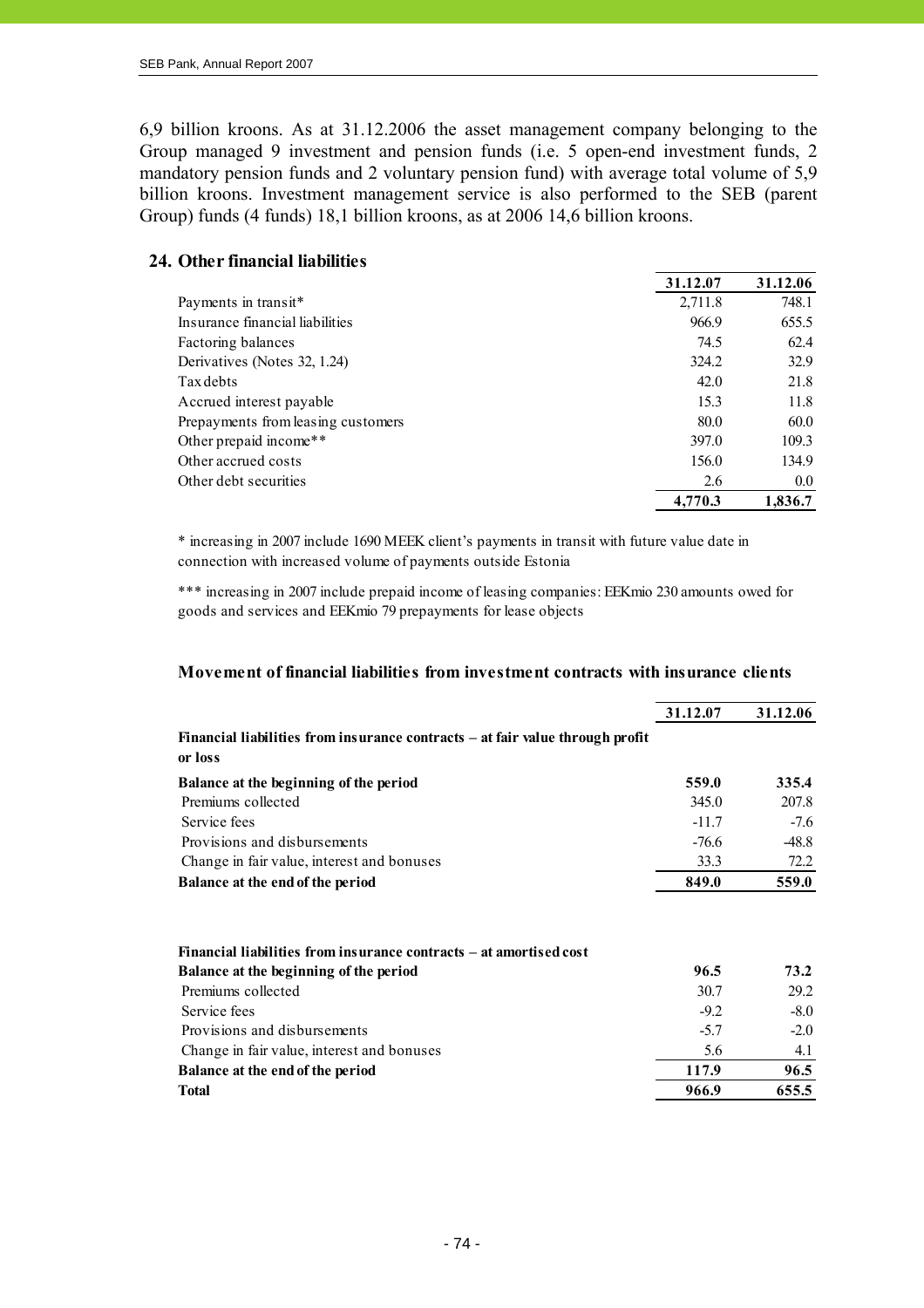# **25. Deferred income tax liabilities**

|                                                   | 31.12.07 | 31.12.06 |
|---------------------------------------------------|----------|----------|
| Deferred tax assets in subsidary SEB Leasing      |          |          |
| At the beginning of period                        | 2.7      | 0.0      |
| Deferred tax expenses / income (Note 13)          | $-2.0$   | 2.7      |
| At end of period                                  | 0.7      | 2.7      |
| Deferred tax liabilities in subsidary SEB Leasing |          |          |
| At the beginning of period                        | 1.9      | 1.9      |
| Accelerated tax depreciation (Note 13)            | 2.3      | 0.0      |
| At end of period                                  | 4.2      | 1.9      |
|                                                   |          |          |

# **26. Issued debt securities**

**31.12.07**

| <b>Buyer / Registry holder</b>          | <b>Amount in issued</b> | <b>Amount</b> |          | <b>Interest Maturity</b> |
|-----------------------------------------|-------------------------|---------------|----------|--------------------------|
|                                         | currency (mio)          | in EEKmio     | rate     | date                     |
| <b>Issued bonds by AS SEB Pank</b>      |                         |               |          |                          |
| Clients of structured bonds             | 2.4 EUR                 | 37.0          | $0.00\%$ | 29.09.10                 |
| Estonian Central Register of Securities | 50.7 EEK                | 50.8          | $4.09\%$ | 14.02.08                 |
| Estonian Central Register of Securities | 23.9 EEK                | 23.9          | 4.65%    | 16.06.08                 |
| Estonian Central Register of Securities | 103.1 EEK               | 103.1         | 5.30%    | 14.06.10                 |
| Estonian Central Register of Securities | 190.6 EEK               | 190.7         | 4.65%    | 16.06.08                 |
| Estonian Central Register of Securities | 47.2 EEK                | 47.2          | 4.68%    | 16.06.08                 |
| Estonian Central Register of Securities | 237.5 EEK               | 237.5         | $5.00\%$ | 01.10.08                 |
| Accrued interest payable                |                         | 14.3          |          |                          |
|                                         |                         | 704.5         |          |                          |

## **31.12.06**

| Buyer / Registry holder                 | <b>Amount in issued</b> | <b>Amount</b> |          | Interest Maturity |
|-----------------------------------------|-------------------------|---------------|----------|-------------------|
|                                         | currency (mio)          | in EEKmio     | rate     | date              |
| <b>Issued bonds by AS SEB Pank</b>      |                         |               |          |                   |
| Clients of structured bonds             | 2.0 EUR                 | 30.6          | $0.00\%$ | 29.09.10          |
| Clients of structured bonds             | $0.0$ EUR               | 1.3           | $0.00\%$ | 20.04.07          |
| Estonian Central Register of Securities | 193.2 EEK               | 193.2         | $3.33\%$ | 14.06.07          |
| Estonian Central Register of Securities | 84.2 EEK                | 84.2          | 3.71%    | 01.10.07          |
| Accrued interest payable                |                         | 4.4           |          |                   |
|                                         |                         | 313.7         |          |                   |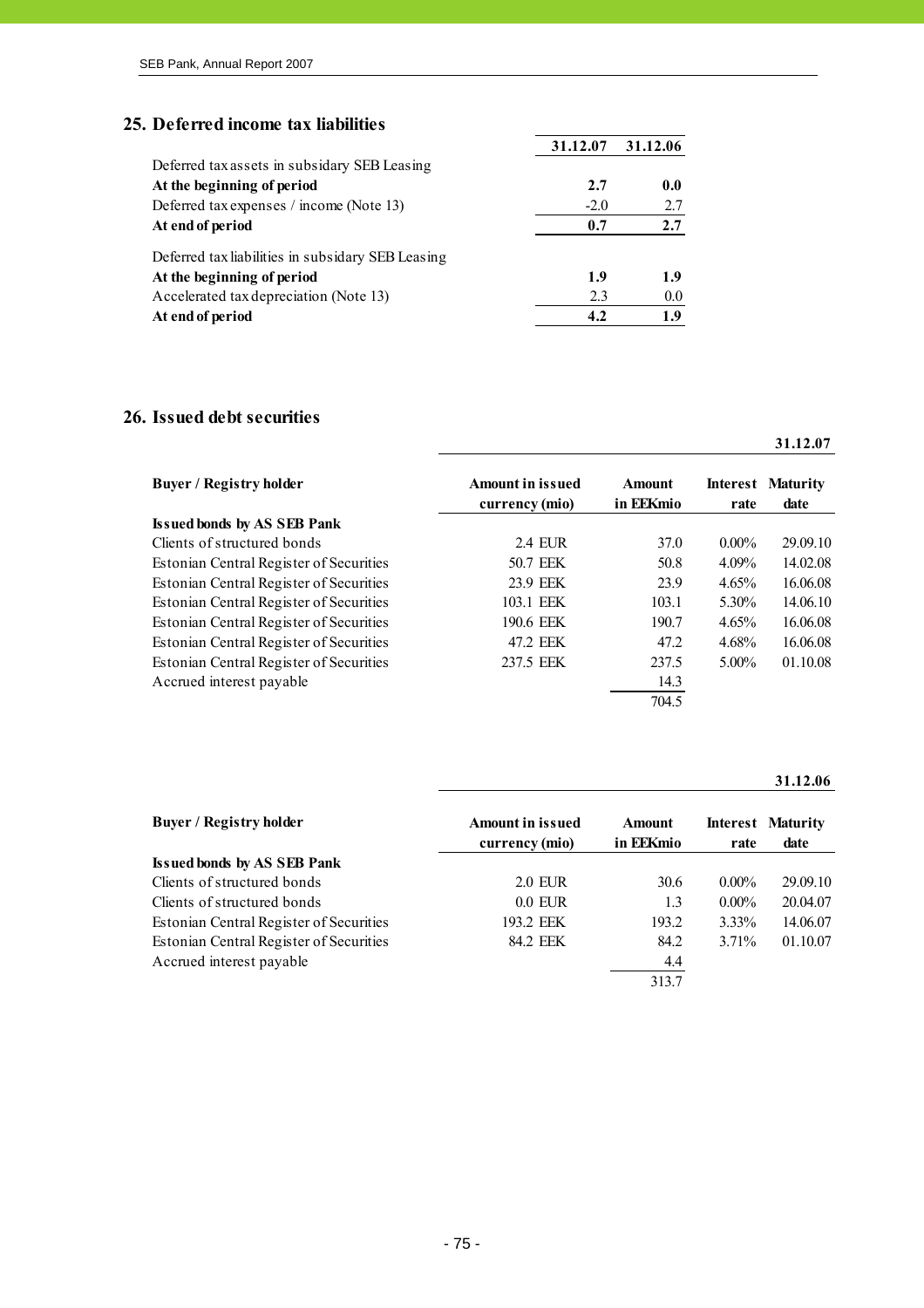# **27. Provisions**

|                                                                   | Life<br>insurance<br>provision | <b>Provision of</b><br>unsettled<br>claims | <b>Bonus</b> provision | <b>Technical</b><br>provisions<br>total |
|-------------------------------------------------------------------|--------------------------------|--------------------------------------------|------------------------|-----------------------------------------|
| Insurance technical provisions as at 01.01.2006                   | 300.9                          | 2.1                                        | 7.9                    | 310.9                                   |
| Added to the insurance technical provisions                       | 7.9                            | $0.0\,$                                    | $-7.9$                 | $0.0\,$                                 |
| Calculated during the period under review                         | 96.4                           | 1.3                                        | 6.3                    | 104.0                                   |
| Total technical provisions of<br>insurance as at 31.12.06.        | 405.2                          | 3.4                                        | 6.3                    | 414.9                                   |
| Other provisions (legal claims)                                   | $\qquad \qquad$                |                                            |                        | $0.8\,$                                 |
| Total provisions 31.12.2006                                       |                                |                                            |                        | 415.7                                   |
| Insurance technical provisions as at 01.01.2007                   | 405.2                          | 3.4                                        | 6.3                    | 414.9                                   |
| Added to the insurance technical provisions                       | 6.3                            | $0.0\,$                                    | $-6.3$                 | $0.0\,$                                 |
| Calculated during the period under review                         | 102.7                          | $-0.2$                                     | 8.8                    | 111.3                                   |
| <b>Total technical provisions of</b><br>insurance as at 31.12.07. | 514.2                          | 3.2                                        | 8.8                    | 526.2                                   |
| Other provisions (legal claims)                                   |                                |                                            |                        | 0.8                                     |
| Total provisions 31.12.2007                                       |                                |                                            |                        | 527.0                                   |

# **28. Subordinated loans 31.12.07**

**31.12.06**

| <b>Issuer</b>            | <b>Amount in issued</b> | <b>Amount</b> | Interest rate at                 |          |
|--------------------------|-------------------------|---------------|----------------------------------|----------|
|                          | currency (mio)          | in EEKmio     | balance sheet date Maturity date |          |
| <b>SEB</b>               | 17.0 EUR                | 266.0         | 5.57 $%$                         | 21.12.16 |
| <b>SEB</b>               | <b>50.0 EUR</b>         | 782.3         | 5.59 %                           | 23.09.15 |
| <b>SEB</b>               | 50.0 EUR                | 782.4         | 5.40 %                           | 26.05.16 |
| <b>SEB</b>               | 50.0 EUR                | 782.3         | 5.44 %                           | 29.05.17 |
| Accrued interest payable |                         | 9.3           |                                  |          |
|                          |                         | 2,622.3       |                                  |          |

| <b>Issuer</b>            | <b>Amount in issued</b><br>currency (mio) | Amount<br>in EEKmio | Interest rate at<br>balance sheet date Maturity date |          |
|--------------------------|-------------------------------------------|---------------------|------------------------------------------------------|----------|
| <b>SEB</b>               | 17.0 EUR                                  | 266.0               | 4.56 $%$                                             | 21.12.16 |
| <b>SEB</b>               | 50.0 EUR                                  | 782.3               | 4.48 $%$                                             | 23.09.15 |
| <b>SEB</b>               | <b>50.0 EUR</b>                           | 782.4               | 4.51 $%$                                             | 26.05.16 |
| Accrued interest payable |                                           | 4.0                 |                                                      |          |
|                          |                                           | 1,834.7             |                                                      |          |

Subordinated debt may be considered as hybrid instrument, which due to their partial capital nature may be included under the bank's own funds in case certain requirements are met. In calculation of capital adequacy, loans with the remaining maturity over 5 years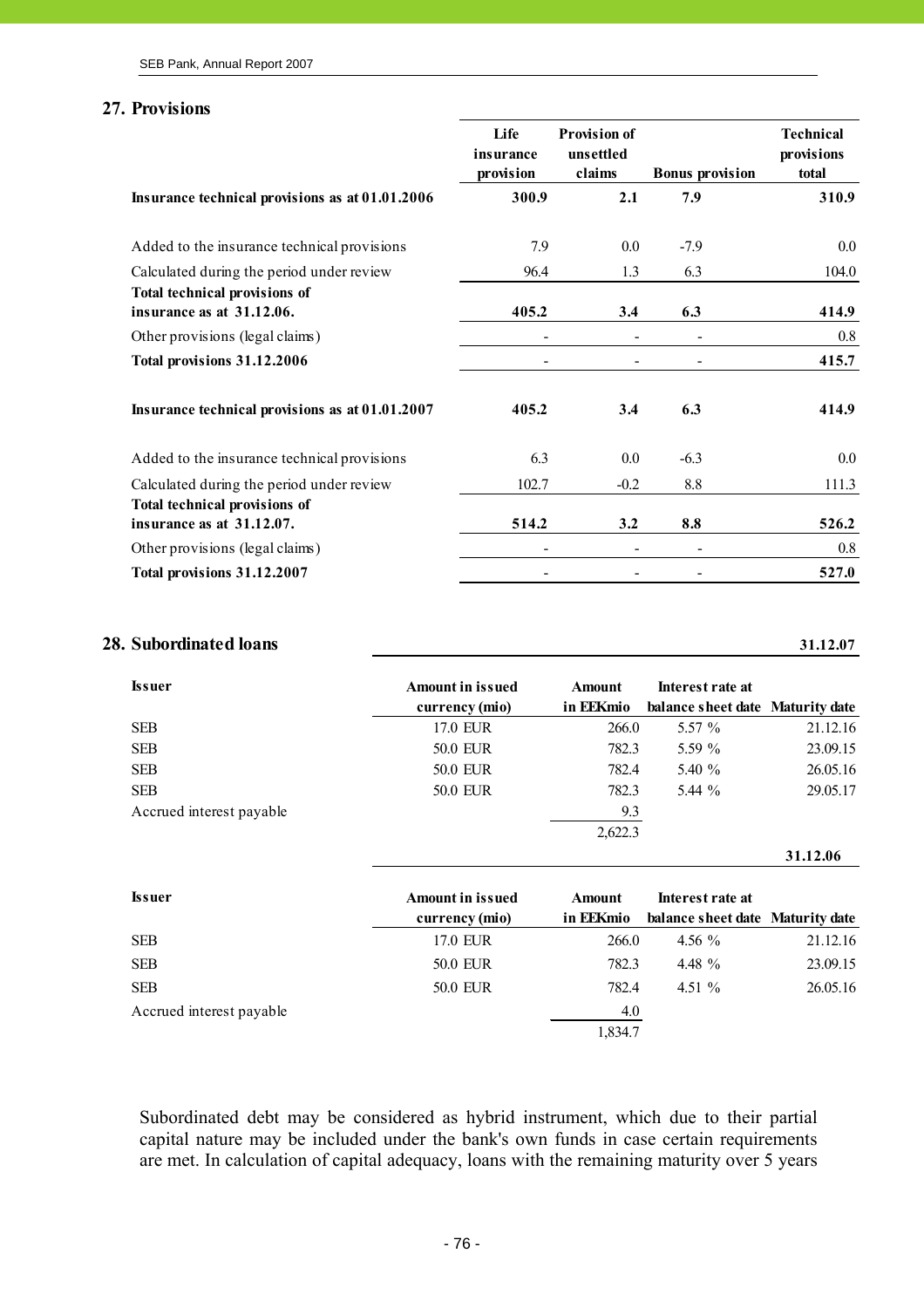meeting certain requirements are included in own funds. Regarding loans with maturity less than 5 years, a 20% straightline depreciation is applied in each following year, thus the loan is not considered own funds when the maturity period is less than one year.

Subordinated debt is issued at a variable interest rate and the interest restatemant is sheduled within 12 monthly from the balance sheet date (see Note 2 page 50-51). Interest is restated for 6 months period in advance. Subordinated debt is repayable only on maturity.

# **29. Shareholders**

|                                                                                   | Country | Number of<br>shares | $%$ from<br>total<br>number<br>of shares |
|-----------------------------------------------------------------------------------|---------|---------------------|------------------------------------------|
| Shareholders of AS SEB Pank at 31.12.2007:<br>Skandinaviska Enskilda Banken (SEB) | Sweden  | 66,562,381          | 100.00                                   |
| Shareholders of AS SEB Pank at 31.12.2006:<br>Skandinaviska Enskilda Banken (SEB) | Sweden  | 66,562,381          | 100.00                                   |

Nominal value of shares: 10 EEK Maximum number of shares in articles of association: 240,000,000

All issued shares are paid for.

SEB AB is the ultimate parent of AS SEB Pank. SEB AB (incorporated in Sweden) does not have a controlling parties.

See capital adequacy calculation on page 60.

# **30. Dividend policy**

SEB Pank is 100%-owned by SEB. In working out the strategy for equity management, profit distribution and formation of reserves the bank is following the common approach of future risks and performance strategy of the SEB Group. The Group has not paid any dividend since aquisition by SEB AB.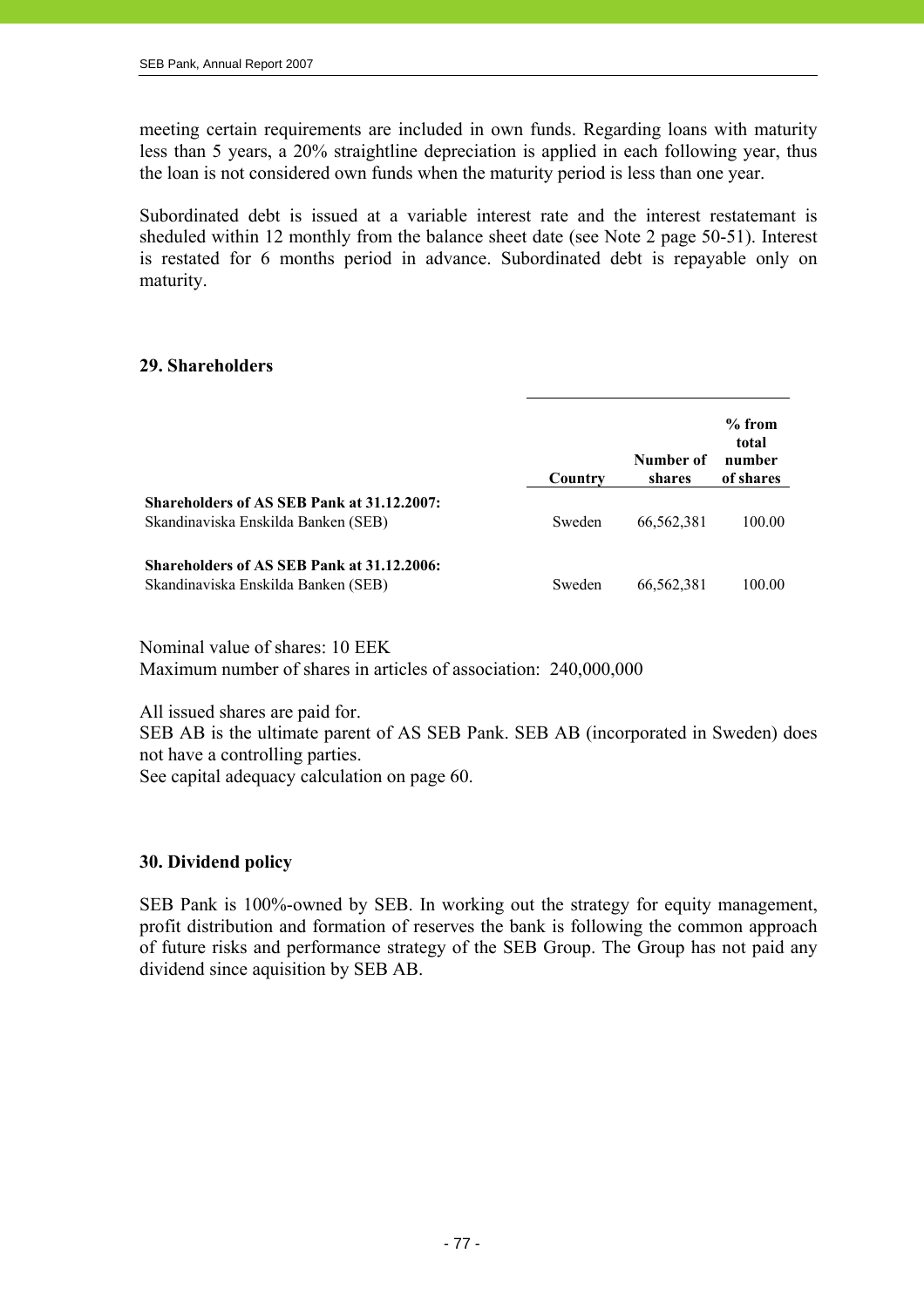# **31. Other reserves**

(millions of EEK)

|                                                            | 31.12.07 | 31.12.06 |
|------------------------------------------------------------|----------|----------|
| General banking reserve                                    | 298.5    | 298.5    |
| Revaluation reserve of Available-for-sale financial assets | 11.4     | 19.8     |
| Statutory reserve                                          | 23.0     | 197      |
|                                                            | 332.9    | 338.0    |

**Movements of Other reserves**

|                                                   | <b>General</b> | <b>Revaluation</b><br>reserve of<br>Available-for- |                  |                    |
|---------------------------------------------------|----------------|----------------------------------------------------|------------------|--------------------|
|                                                   | banking        | sale financial                                     | <b>Statutory</b> | <b>Total other</b> |
|                                                   | reserve        | assets                                             | reserve          | reserves           |
| Balance at the beginning of the period (01.01.06) | 298.5          | 8.6                                                | 9.6              | 316.7              |
| Transfer from the retained profits                |                |                                                    | 10.1             | 10.1               |
| Net gain/loss from the change in fair value       |                | 12.1                                               |                  | 12.1               |
| Transferred to profit/loss on disposal            |                | $-0.9$                                             |                  | $-0.9$             |
| Balance at the end of the period (31.12.06)       | 298.5          | 19.8                                               | 19.7             | 338.0              |
| Transfer from the retained profits                |                |                                                    | 3.3              | 3.3                |
| Net gain/loss from the change in fair value       |                | $-8.4$                                             |                  | $-8.4$             |
| Balance at the end of the period (31.12.07)       | 298.5          | 11.4                                               | 23.0             | 332.9              |

According to the Income Tax Act valid until 2000 the credit institutions were able to form a tax exempt general banking reserve up to 5% of the loan portfolio to cover potential losses. Allocations to this reserve could be deducted from the taxable income.

According to the Commercial Code at least 5% of the net income has to be transferred into the statutory reserve capital every year, until the reserve capital comprises 10% of the share capital. The statutory reserve capital may be used for covering losses.

Pank profit for the year 1994 - 1997 has been allocated to that general banking reserve (except for 6.2 million kroons from the 1995-year profit). The reserve amounts to 298.5 million kroons, including also the bank's statutory reserve capital according to the Commercial Code. In 1998 - 2006 the bank made no allocations to the reserves. In 2001 - 2006 the subsidiaries of Pank made allocations to the statutory reserves from their undistributed profits in the amount of 23.0 million kroons.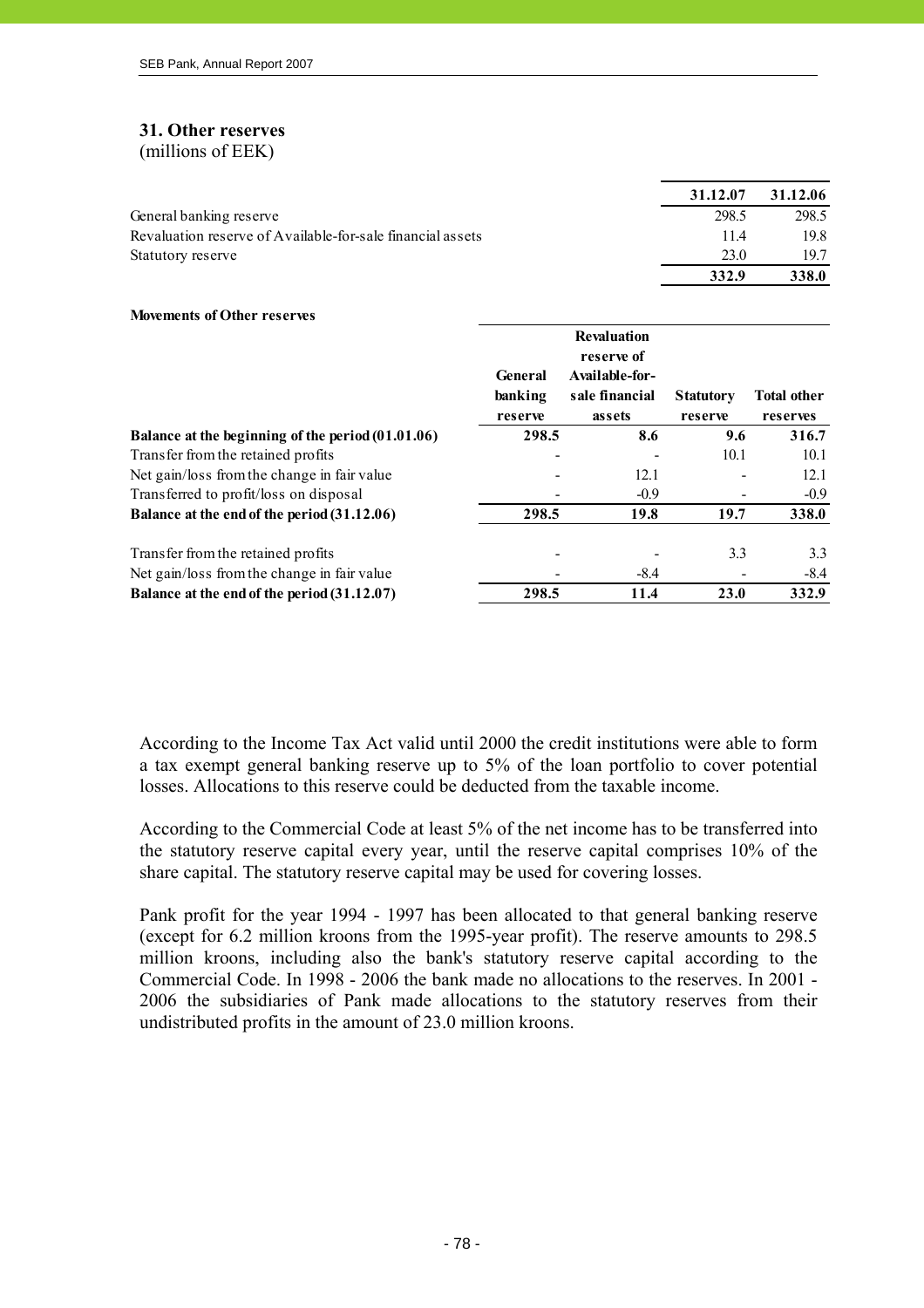# **32. Contingent assets and liabilities and commitments**

(millions of EEK)

| 31.12.07                                         | <b>Contract amount</b> |                    |               | <b>Fair value</b>  |  |  |
|--------------------------------------------------|------------------------|--------------------|---------------|--------------------|--|--|
|                                                  | Assets                 | <b>Liabilities</b> | <b>Assets</b> | <b>Liabilities</b> |  |  |
| 1. Irrevocable transactions                      | 665.1                  | 11,645.0           | 0.0           | 0.0                |  |  |
| 1.1. Guarantees and pledges                      | 273.9                  | 3,908.8            | 0.0           | 0.0                |  |  |
| incl. financial guarantees                       | 234.7                  | 1,362.9            | 0.0           | 0.0 <sub>1</sub>   |  |  |
| 1.2. Loan commitments                            | 391.2                  | 7,736.2            | 0.0           | $0.0\,$            |  |  |
| 2. Derivatives (Notes 17, 24)*                   | 7,542.0                | 7,540.1            | 38.6          | 38.1               |  |  |
| 2.1. Currency rate based derivatives             | 4,614.1                | 4,612.5            | 38.6          | 38.1               |  |  |
| incl. forwards                                   | 685.4                  | 689.4              | 5.8           | 8.3                |  |  |
| swaps                                            | 3,447.0                | 3,441.1            | 32.1          | 28.9               |  |  |
| options, written / purchased                     | 0.0                    | 0.0                | 0.0           | 0.0                |  |  |
| <i>others</i> ( <i>spots</i> )                   | 481.7                  | 482.0              | 0.7           | 0.9                |  |  |
| 2.2. Interest rate based derivatives             | 2,927.9                | 2,927.6            | 0.0           | 0.0                |  |  |
| 3. Revocable transactions                        | 80.7                   | 10.2               | 0.0           | 0.0                |  |  |
| 3.1.Stand By Loans                               | 80.7                   | 0.0                |               |                    |  |  |
| 3.1. Other revocable transactions                | 0.0                    | 10.2               | 0.0           | 0.0                |  |  |
| 4. Options of structured products (Notes 17, 24) | 1,537.7                | 1,531.4            | 296.2         | 286.1              |  |  |
|                                                  | 9,825.5                | 20,726.7           | 334.8         | 324.2              |  |  |

| 31.12.06                                         |               | <b>Contract amount</b> | <b>Fair value</b> |                    |
|--------------------------------------------------|---------------|------------------------|-------------------|--------------------|
|                                                  | <b>Assets</b> | <b>Liabilities</b>     | <b>Assets</b>     | <b>Liabilities</b> |
| 1. Irrevocable transactions                      | 259.7         | 10,588.1               | 0.0               | 0.0                |
| 1.1. Guarantees and pledges                      | 259.7         | 2,981.4                | 0.0               | 0.0                |
| <i>incl.</i> financial guarantees                | 234.7         | 783.1                  | 0.0               | 0.0                |
| 1.2. Loan commitments                            | 0.0           | 7,606.7                | 0.0               | 0.0                |
| 2. Derivatives (Notes $17, 24$ )*                | 6,462.6       | 6,476.2                | 17.4              | 32.9               |
| 2.1. Currency rate based derivatives             | 4,754.0       | 4,767.7                | 17.4              | 32.9               |
| incl. forwards                                   | 370.8         | 375.1                  | 1.6               | 6.0                |
| swaps                                            | 2,110.6       | 2,120.3                | 6.4               | 17.8               |
| options, written / purchased                     | 1,687.1       | 1.687.1                | 8.8               | 8.7                |
| <i>others</i> ( <i>spots</i> )                   | 585.5         | 585.2                  | 0.6               | 0.4                |
| 2.2. Interest rate based derivatives             | 1,708.6       | 1,708.5                | 0.0               | 0.0                |
| 3. Revocable transactions                        | 0.0           | 2.5                    | 0.0               | 0.0                |
| 3.1. Other revocable transactions                | 0.0           | 2.5                    | 0.0               | 0.0                |
| 4. Options of structured products (Notes 17, 24) | 879.6         | 872.9                  | 0.0               | 0.0                |
|                                                  | 7,601.9       | 17,939.7               | 17.4              | 32.9               |

\* Derivative transactions are executed to cover the client's position and the derivative risks are not taken to own portfolio. All risks arising from these transactions are fully mitigated by parent company.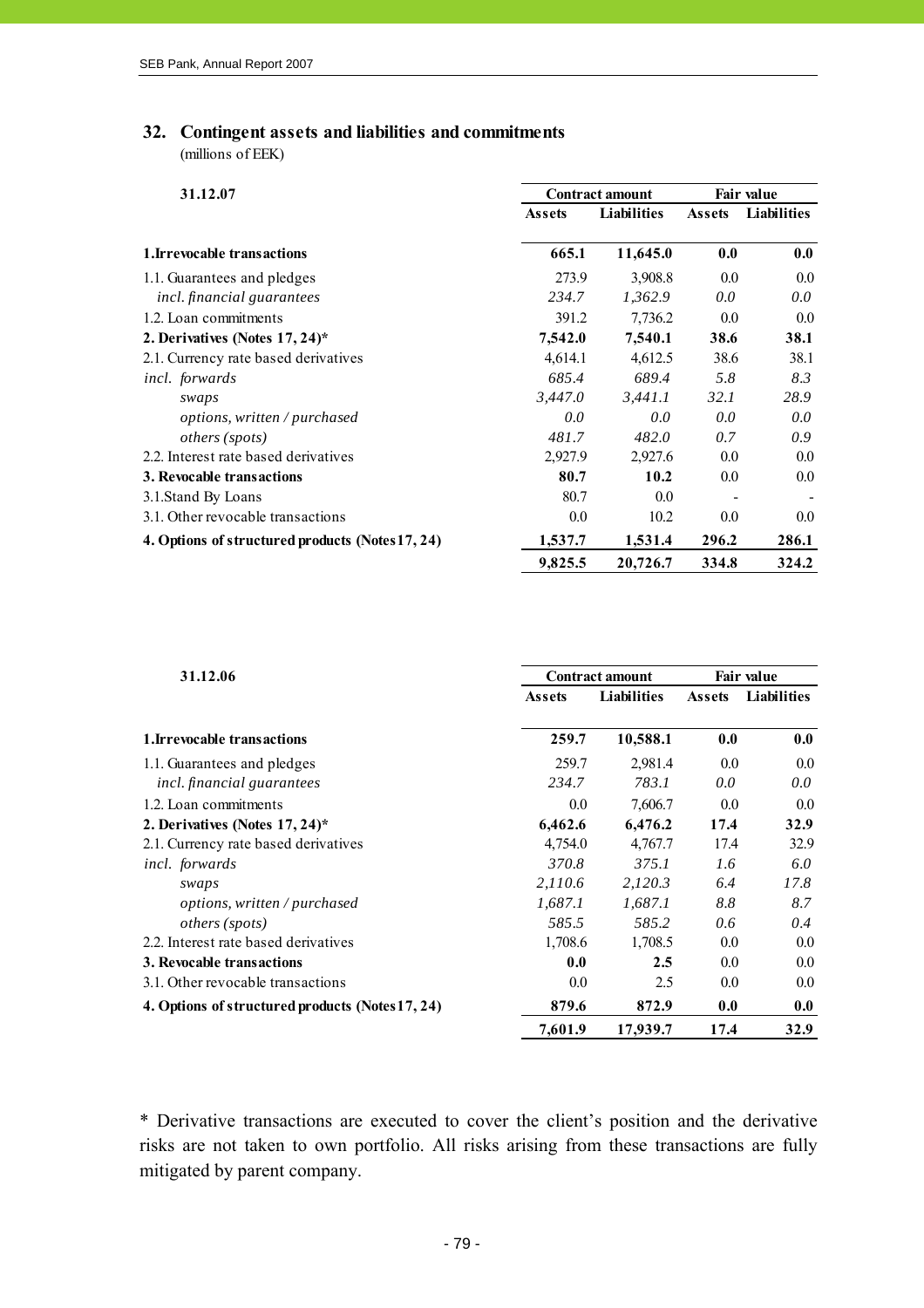# Potential income tax on distribution of dividends

The retained earnings of the group as at 31 December 2007 were 5 739,3 (31 December 2006: 3 719,9 million kroons. Distribution of retained earnings as dividends to the owners is subject to the income tax at the rate of 21/79 since 1 January 2008 (until 31.12.2007: 22/78) on the amount paid out as net dividends. Therefore, from the retained earnings available at the balance sheet date it is possible to pay out to the shareholders as dividends 4 534,1 million kroons and the corresponding income tax would amount to 1 205,3 million kroons. As of 31 December 2006 it would have been possible to pay out dividends the amount of 2 901,5 million kroons, and the corresponding income tax would have amounted to 818,4 million kroons.

As at 31 December 2007 (and 31 December 2006) 100% shares of AS SEB Pank are owned by SEB AB, who makes the decisions about profit distribution. SEB AB has decided not to pay out dividends from the net profit of AS SEB Pank for the reporting period.

Potential liabilities arising from tax inspection

In 2007 the tax authority did not conduct tax audit in the SEB Pank and subsidiaries.

The tax authorities may at any time inspect the books and records of the company within 6 years subsequent to the reported tax year, and may as a result of their inspection impose additional tax assessments and penalties.

The Company's management is not aware of any circumstances which may give rise to a potential material liability in this respect.

# **33. Events after end of the financial year**

No such material events have occurred after the end of the financial year in SEB Pank, that would affect the conditions of the assets and commitments as at the balance sheet date 31.12.2007.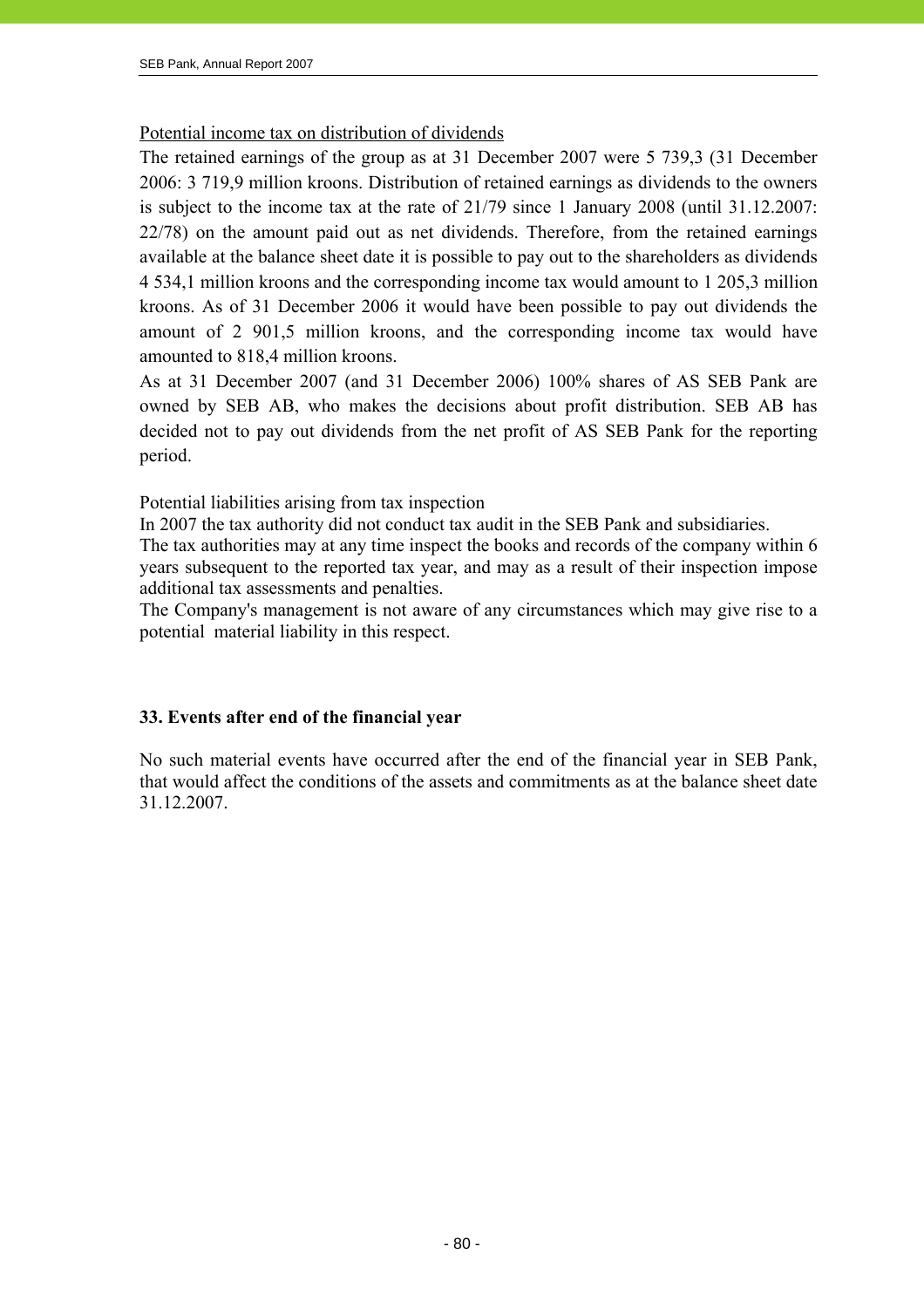# **34. Related parties**  (millions of EEK)

|                                                                                                                                                                                                                                                                            | 31.12.07    | 31.12.06    |
|----------------------------------------------------------------------------------------------------------------------------------------------------------------------------------------------------------------------------------------------------------------------------|-------------|-------------|
| Loans to members of management board of credit institution and internal audit manager, also<br>their confidants and commercial undertakings, controlled jointly or severally by the mentioned                                                                              |             |             |
| persons.                                                                                                                                                                                                                                                                   | 16.9        | 10.8        |
| Contingent liabilities to members of management board of credit institution and internal audit<br>manager, also their confidants and commercial undertakings, controlled jointly or severally by<br>the mentioned persons (credit lines and commitments to extend credit). | $-1.6$      | $-0.5$      |
| Deposits of members of management board of credit institution and internal audit manager, also<br>their confidants and commercial undertakings, controlled jointly or severally by the mentioned<br>persons.                                                               | $-8.1$      | $-15.2$     |
|                                                                                                                                                                                                                                                                            |             |             |
| Loans to parent company                                                                                                                                                                                                                                                    | 5,169.2     | 1,286.3     |
| Due to parent company                                                                                                                                                                                                                                                      | $-37,328.4$ | $-28,737.1$ |
| incl. subordinated liabilities                                                                                                                                                                                                                                             | $-2,613.0$  | $-1,838.5$  |
| Contingent assets and commitments to parent company                                                                                                                                                                                                                        | 2,183.1     | 1,908.5     |
| Contingent liabilities and commitments to parent company                                                                                                                                                                                                                   | $-1,850.1$  | $-1,876.4$  |
| Loans to enterprises of parent company's consolidation group                                                                                                                                                                                                               | 162.1       | 69.6        |
| Due to enterprises of parent company's consolidation group                                                                                                                                                                                                                 | $-28.8$     | $-45.7$     |
| Contingent assets and commitments to enterprises of parent company's consolidation group                                                                                                                                                                                   | 17.9        | 7.8         |
| Contingent liabilities and commitments to enterprises of parent company's consolidation group                                                                                                                                                                              | $-16.4$     | $-7.8$      |
| Interest income from parent company                                                                                                                                                                                                                                        | 88.6        | 16.1        |
| Interest expence to parent company                                                                                                                                                                                                                                         | $-1,500.3$  | $-788.4$    |
| Commission income from parent company                                                                                                                                                                                                                                      | 27.0        | 18.7        |
| Commission expences to parent company                                                                                                                                                                                                                                      | $-3.4$      | $-1.0$      |
| Interest income from enterprises of parent company's consolidation group                                                                                                                                                                                                   | 2.4         | 1.2         |
| Interest expence to enterprises of parent company's consolidation group                                                                                                                                                                                                    | $-2.2$      | $-0.5$      |
| Commission income from enterprises of parent company's consolidation group                                                                                                                                                                                                 | 23.8        | 15.3        |
| Commission expences to enterprises of parent company's consolidation group                                                                                                                                                                                                 | $-18.7$     | $-10.9$     |

Interest rates of the loans given to related parties do not differ materially from interest rates of the loans to customers. Transactions with related parties have been based on market terms.

Related parties are:

- parent company
- subsidiaries of parent company;
- associates of parent company;
- associates of the Group;
- members of management board of credit institution and internal audit manager, also their confidants and commercial undertakings, controlled jointly or severally by the mentioned persons.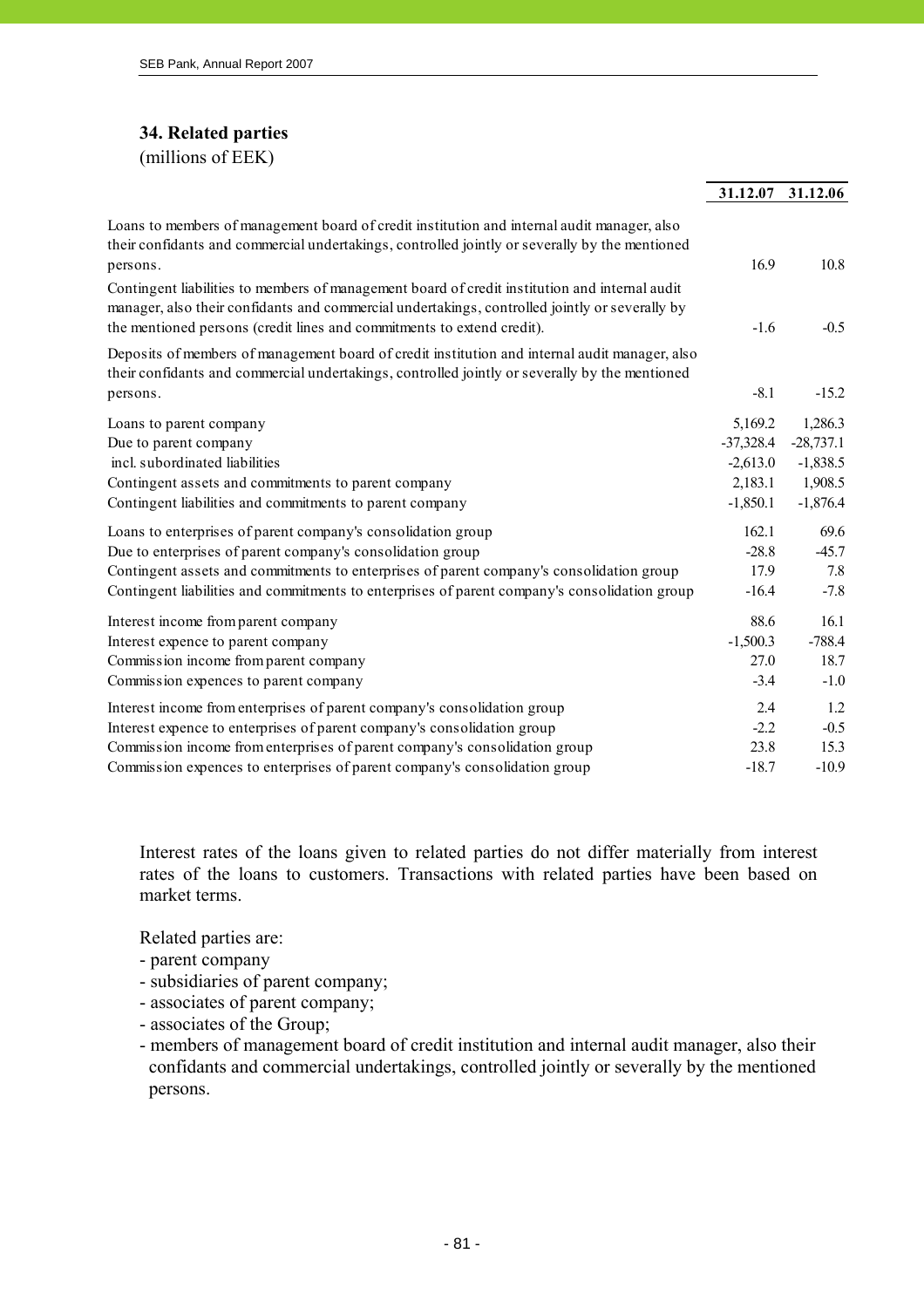|                                                                              | 2007 | 2006 |
|------------------------------------------------------------------------------|------|------|
| Salaries and other benefits to the management in AS SEB Pank                 |      |      |
| Members of management board                                                  | 13.1 | 11.5 |
| - salaries                                                                   | 8.1  | 10.3 |
| - termination benefits to the management leaving the group                   | 4.0  | 0.7  |
| - other benefits to the key management                                       | 1.0  | 0.5  |
| Members of supervisory board                                                 | 0.0  | 0.0  |
| Salaries and other benefits to the management in subsidiaries of AS SEB Pank |      |      |
| Members of management board                                                  | 11.8 | 10.3 |
| - salaries                                                                   | 11.8 | 9.9  |
| - termination benefits to the management leaving the group                   | 0.0  | 0.4  |
| - other benefits to the key management                                       | 0.0  | 0.0  |
| Members of supervisory board                                                 | 0.0  | 0.0  |

#### **Compensations to key management personnel**

Key management personnel is paid a compensation amounting up to 12-month remuneration if they are not re-elected as management board members or if the management board member refuses to accept the position offered under employment contract in AS SEB Pank or a company belonging to the same consolidation group with AS SEB Pank.

The members of AS SEB Pank Management Board and members of the Management Team have 23000 employee stock options and an initial allotment of 26 290 perfomance shares of SEB AB as of 31.12.2007.

# **35. Legal disputes**

There are no outstanding legal disputes from which AS SEB Pank Group could suffer major losses.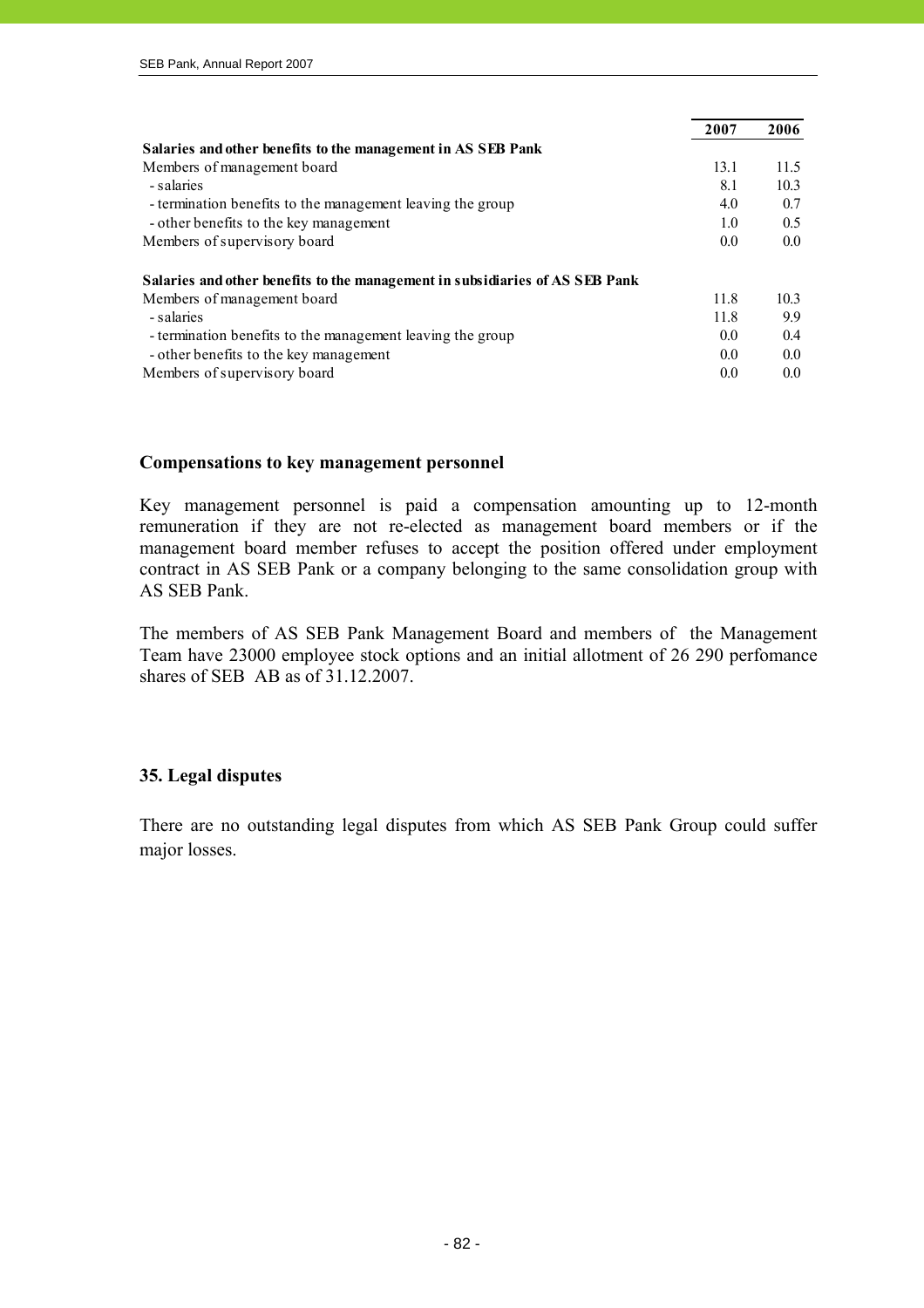# **36. Primary statements of parent company as a separate entity**

In accordance with the Estonian Accounting Act information on the separate primary financial statements of a consolidated entity shall be disclosed in the notes to the financial statements.

| 1. Income Statement, Bank                                                                                |            |            |
|----------------------------------------------------------------------------------------------------------|------------|------------|
| (millions of EEK)                                                                                        | 2007       | 2006       |
|                                                                                                          |            |            |
| Interest and similar income                                                                              | 3,403.7    | 2,061.3    |
| Interest expenses and similar charges                                                                    | $-2,117.8$ | $-1,138.1$ |
| Net Interest Income                                                                                      | 1,285.9    | 923.2      |
| Fee and commission income                                                                                | 900.3      | 712.3      |
| Fee and commission expense                                                                               | $-282.1$   | $-225.8$   |
| Net income from fees and commissions                                                                     | 618.2      | 486.5      |
| Net income from foreign exchange                                                                         | 154.8      | 123.9      |
| Gains less losses from trading and financial assets at fair value through profit<br>or loss at inception | 48.5       | 70.1       |
| Income from dividends                                                                                    | 0.6        | 0.4        |
| Gains less losses from investment securities                                                             | 5.9        | 3.9        |
| Other income                                                                                             | 634.3      | 62.8       |
|                                                                                                          |            |            |
| Personnel expenses                                                                                       | $-568.0$   | $-442.2$   |
| Other expenses                                                                                           | $-321.5$   | $-254.0$   |
| Depreciation, amortization and impairment of tangible and intangible assets                              | $-51.7$    | $-56.7$    |
| Profit before impairment losses on loans and advances                                                    | 1,807.0    | 917.9      |
| Impairment losses on loans and advances                                                                  | $-154.5$   | $-4.9$     |
| Profit before tax                                                                                        | 1,652.5    | 913.0      |
| Income tax                                                                                               | 0.0        | $0.0\,$    |
| Net profit for the year                                                                                  | 1,652.5    | 913.0      |
| Attributable to the sole equity holder of the parent                                                     | 1,652.5    | 913.0      |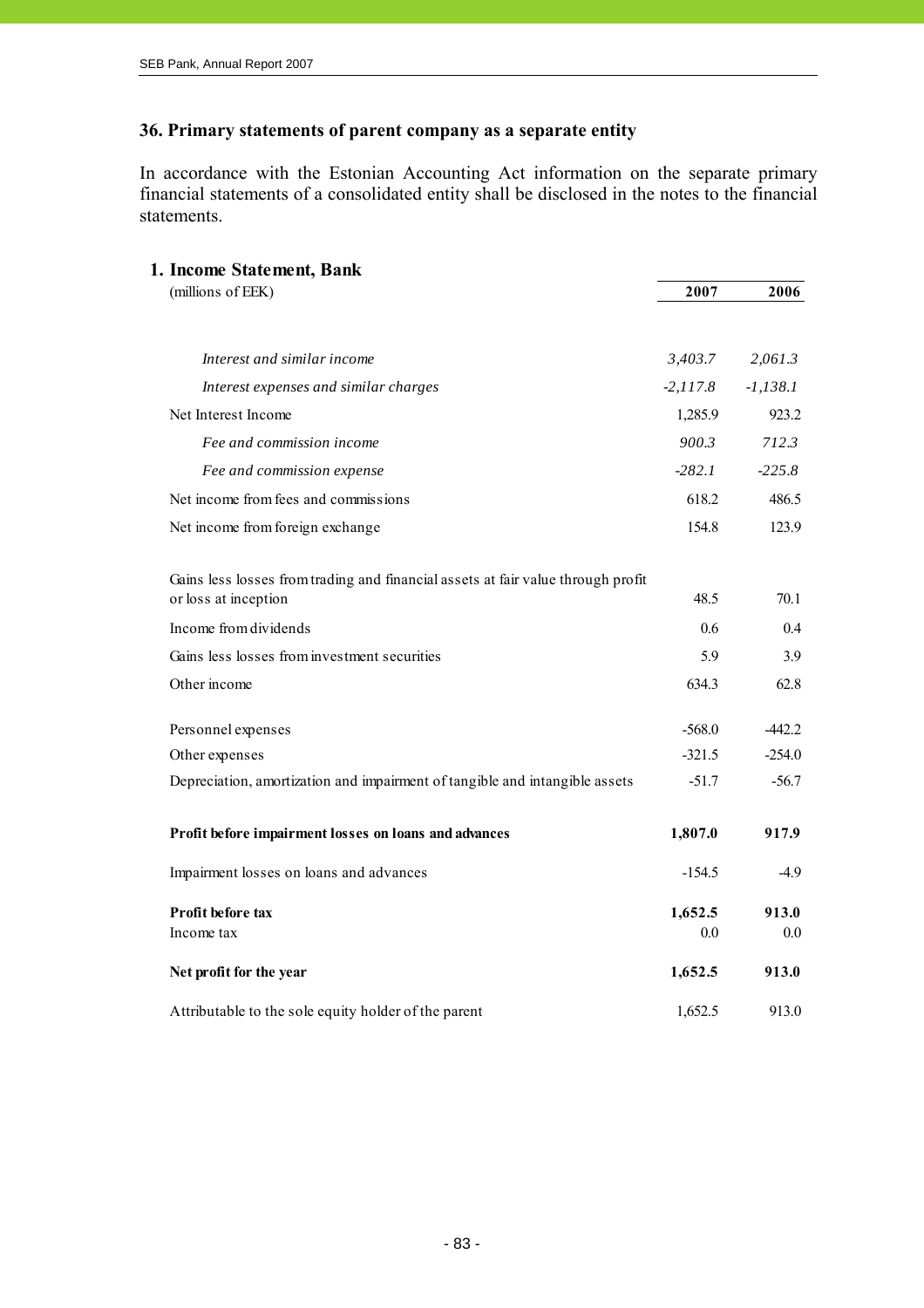| 2. Balance Sheet, Bank<br>(millions of EEK)    | 31.12.07 | 31.12.06 |
|------------------------------------------------|----------|----------|
| <b>ASSETS</b>                                  |          |          |
| Cash                                           | 751.9    | 667.9    |
| Balances with central bank                     | 4,192.6  | 2,412.8  |
| Loans and advances to credit institutions      | 5,430.9  | 1,940.3  |
| Loans and advances to customers                | 58,590.0 | 49,266.5 |
| Securities                                     | 535.6    | 2,669.0  |
| Other assets                                   | 2,346.4  | 698.4    |
| Investments in associates and subsidiaries     | 202.4    | 323.8    |
| Intangible assets                              | 392.9    | 387.1    |
| Property plant and equipment                   | 124.5    | 117.4    |
| <b>TOTAL ASSETS</b>                            | 72,567.2 | 58,483.2 |
| <b>LIABILITIES AND SHAREHOLDERS' EQUITY</b>    |          |          |
| Due to credit institutions                     | 23,031.9 | 17,392.8 |
| Due to customers                               | 36,736.9 | 33,423.4 |
| Government lending funds and foreign aid funds | 46.9     | 39.4     |
| Other financial liabilities                    | 3,217.2  | 917.8    |
| Issued debt securities                         | 704.5    | 313.7    |
| Provisions                                     | 0.8      | 0.8      |
| Subordinated loans                             | 2,622.3  | 1,834.7  |
| <b>Total Liabilities</b>                       | 66,360.5 | 53,922.6 |
| Share capital                                  | 665.6    | 665.6    |
| Share premium                                  | 1,346.6  | 1,346.6  |
| Other reserves                                 | 298.5    | 304.9    |
| Retained earnings                              | 3,896.0  | 2,243.5  |
| Total shareholders' equity                     | 6,206.7  | 4,560.6  |
| TOTAL LIABILITIES AND SHAREHOLDERS' EQUITY     | 72,567.2 | 58,483.2 |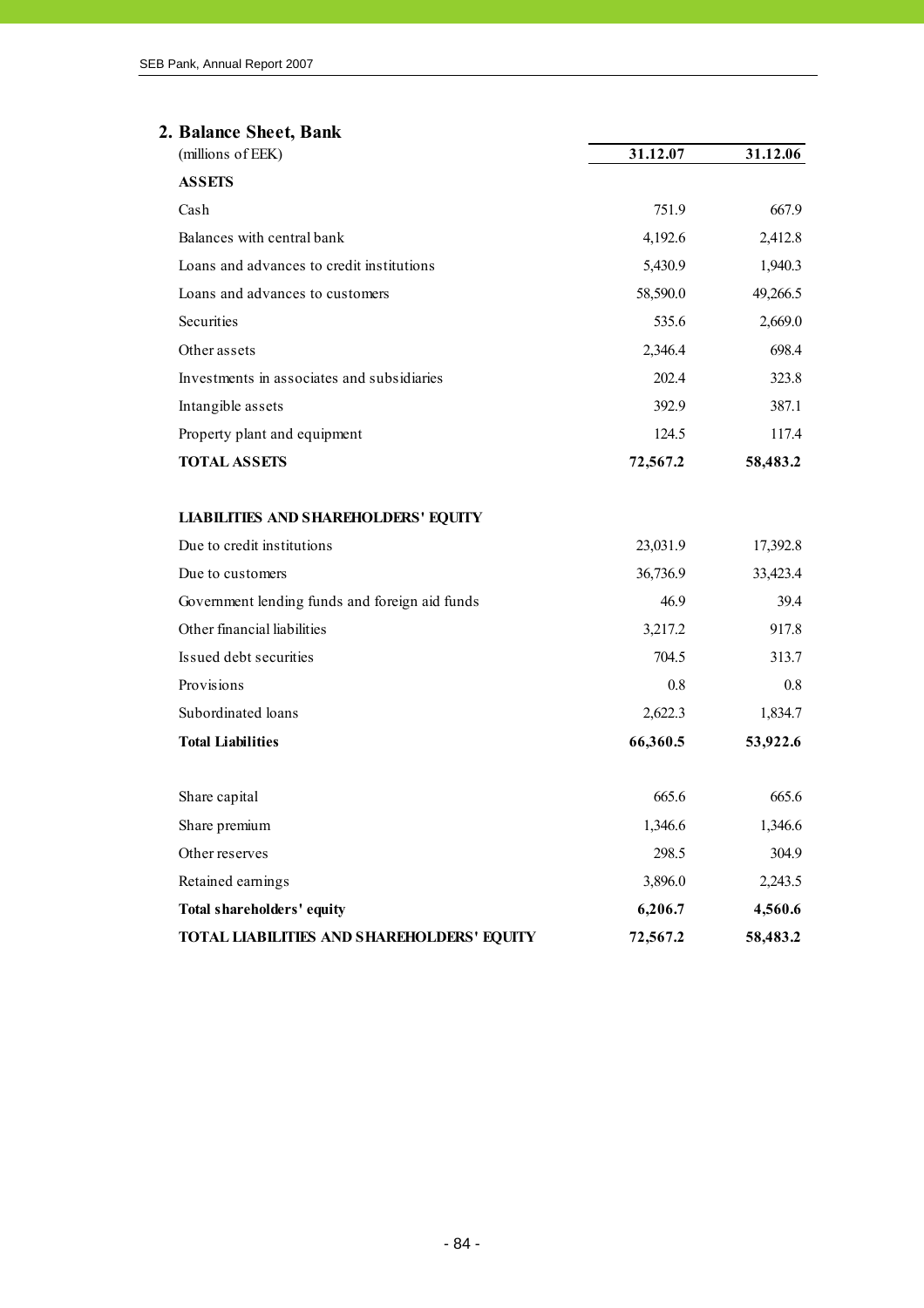# **3. Cash Flow Statement, Bank**

(millions of EEK)

| $\mu$                                                                       |            |             |
|-----------------------------------------------------------------------------|------------|-------------|
|                                                                             | 2007       | 2006        |
| I. Cash flows from operating activities                                     |            |             |
| Interest received                                                           | 3,174.2    | 1,947.7     |
| Interest paid                                                               | $-1,701.5$ | $-923.0$    |
| Dividends received                                                          | 0.7        | 0.4         |
| Fee and commission received                                                 | 900.3      | 712.3       |
| Net trading income and other operating income                               | 527.3      | $-21.0$     |
| Personnel expenses and other operating expenses                             | $-861.9$   | $-681.5$    |
| Revaluation adjustments                                                     | $-6.4$     | 6.4         |
| Cash flows from operating profits before changes in the                     |            |             |
| operating assets and liabilities                                            | 2,032.7    | 1,041.3     |
| Changes in operating assets:                                                |            |             |
| Loans and advances to credit institutions                                   | $-1,948.1$ | $-19.3$     |
| Loans and advances to customers                                             | $-9,426.3$ | $-16,179.1$ |
| Other assets                                                                | $-132.7$   | 53.4        |
| <b>Changes of operating liabilities:</b>                                    |            |             |
| Due to credit institutions                                                  | 7,401.1    | 10,955.2    |
| Due to customers                                                            | 3,284.5    | 5,950.0     |
| Government and foreign aid funds                                            | 7.6        | $-9.7$      |
| Other liabilities                                                           | 165.2      | $-58.9$     |
| Net cash flow from operating activities                                     | 1,384.0    | 1,732.9     |
|                                                                             |            |             |
| II. Cash flows from investing activities                                    |            |             |
| Purchase of investment portfolio securities                                 | $-9,183.8$ | $-3.4$      |
| Proceeds from sale of investment portfolio securities                       | 9,194.2    | 1.4         |
| Purchase of subsidaries                                                     | $-11.5$    | 0.0         |
| Proceeds from sale and liquidation of subsidaries                           | 132.9      | 38.9        |
| Purchase of associates                                                      | 0.0        | $-7.0$      |
| Purchase of investment properties, tangible and intangible assets           | $-67.3$    | $-39.0$     |
| Proceeds from sale of investment properties, tangible and intangible assets | 2.7        | 13.0        |
| Net cash used in investing activities                                       | 67.2       | 3.9         |
| III. Cash flows from financing activities                                   |            |             |
| Proceeds from debt securities (issuing)                                     | 615.6      | 764.6       |
| Repurchasing of debt securities                                             | $-234.7$   | $-754.5$    |
| Proceeds from subordinated loans                                            | 782.3      | 782.4       |
| Net cash flow from financing activities                                     | 1,163.2    | 792.5       |
| Net increase in cash and cash equivalents                                   | 2,614.4    | 2,529.3     |
|                                                                             |            |             |
| Cash and cash equivalents at beginning of period                            | 7,598.7    | 5,069.2     |
| Effect of exchange rate changes on cash and cash equivalents                | 1.0        | 0.2         |
| Cash and cash equivalents at end of period                                  | 10,214.1   | 7,598.7     |
|                                                                             |            |             |
| Cash and cash equivalents includes:                                         | 31.12.07   | 31.12.06    |
| Cash on hand                                                                | 751.9      | 667.9       |
| Balances with the central bank                                              | 4,181.0    | 2,412.8     |
| Liquid deposits in other credit institutions                                | 5,088.9    | 1,878.6     |
| Trading- and liquidity portfolio                                            | 192.3      | 2,639.4     |
| <b>Total</b>                                                                | 10,214.1   | 7,598.7     |
|                                                                             |            |             |

All cash eqivalents are freely available for use by the group with maturity of less than 3 months.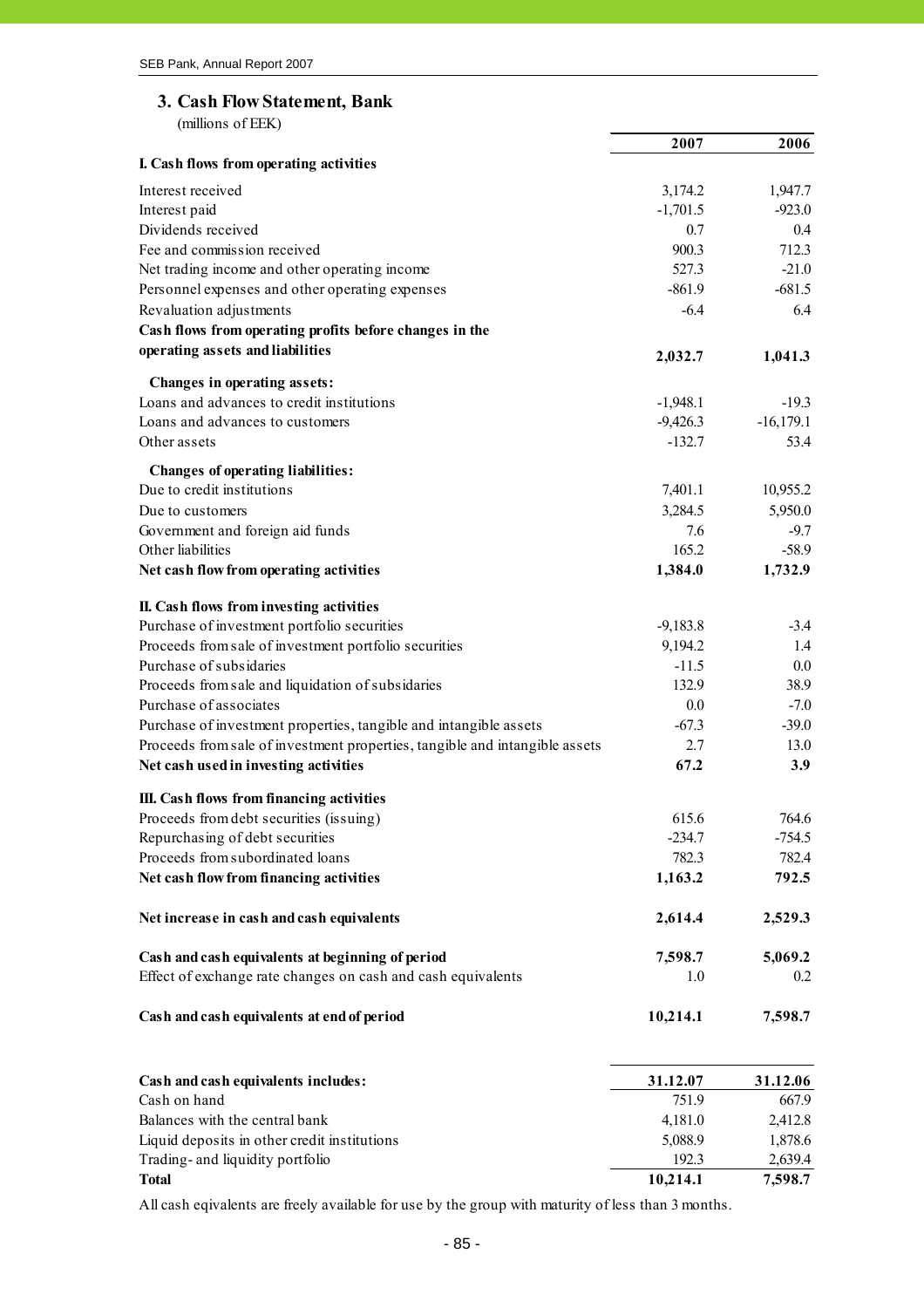# **4. Changes in Shareholders' Equity, Bank**

(millions of EEK)

|                                                                                          | <b>Share</b><br>capital<br>(Note<br>29) | <b>Share</b><br>premium | Other<br>reserves<br>(Note 31) | <b>Retained</b><br>earnings | Total share-<br>holders'<br>equity |
|------------------------------------------------------------------------------------------|-----------------------------------------|-------------------------|--------------------------------|-----------------------------|------------------------------------|
| Year beginning 01.01.2006                                                                | 665.6                                   | 1,346.6                 | 298.5                          | 1,330.5                     | 3,641.2                            |
| Revaluation of securities                                                                | 0.0                                     | 0.0                     | 6.4                            | 0.0                         | 6.4                                |
| Profit for the year                                                                      | 0.0                                     | 0.0                     | 0.0                            | 913.0                       | 913.0                              |
| <b>Final balance 31.12.2006</b>                                                          | 665.6                                   | 1,346.6                 | 304.9                          | 2,243.5                     | 4,560.6                            |
| Book value of holdings under control or<br>significant influence                         |                                         |                         |                                |                             | $-323.9$                           |
| Value of holdings under control or significant<br>influence, calculated by equity method |                                         |                         |                                |                             | 1,833.5                            |
| Adjusted unconsolidated equity as at 31.12.2006                                          | 665.6                                   | 1,346.6                 | 304.9                          | 2,243.5                     | 6,070.2                            |
| Year beginning 01.01.2007                                                                | 665.6                                   | 1,346.6                 | 304.9                          | 2,243.5                     | 4,560.6                            |
| Revaluation of securities                                                                | 0.0                                     | 0.0                     | $-6.4$                         | 0.0                         | $-6.4$                             |
| Profit for the year                                                                      | 0.0                                     | 0.0                     | 0.0                            | 1,652.5                     | 1,652.5                            |
| <b>Final balance 31.12.2007</b>                                                          | 665.6                                   | 1,346.6                 | 298.5                          | 3,896.0                     | 6,206.7                            |
| Book value of holdings under control or<br>significant influence                         |                                         |                         |                                |                             | $-202.4$                           |
| Value of holdings under control or significant<br>influence, calculated by equity method |                                         |                         |                                |                             | 2,077.8                            |
| Adjusted unconsolidated equity as at 31.12.2007                                          | 665.6                                   | 1,346.6                 | 298.5                          | 3,896.0                     | 8,082.1                            |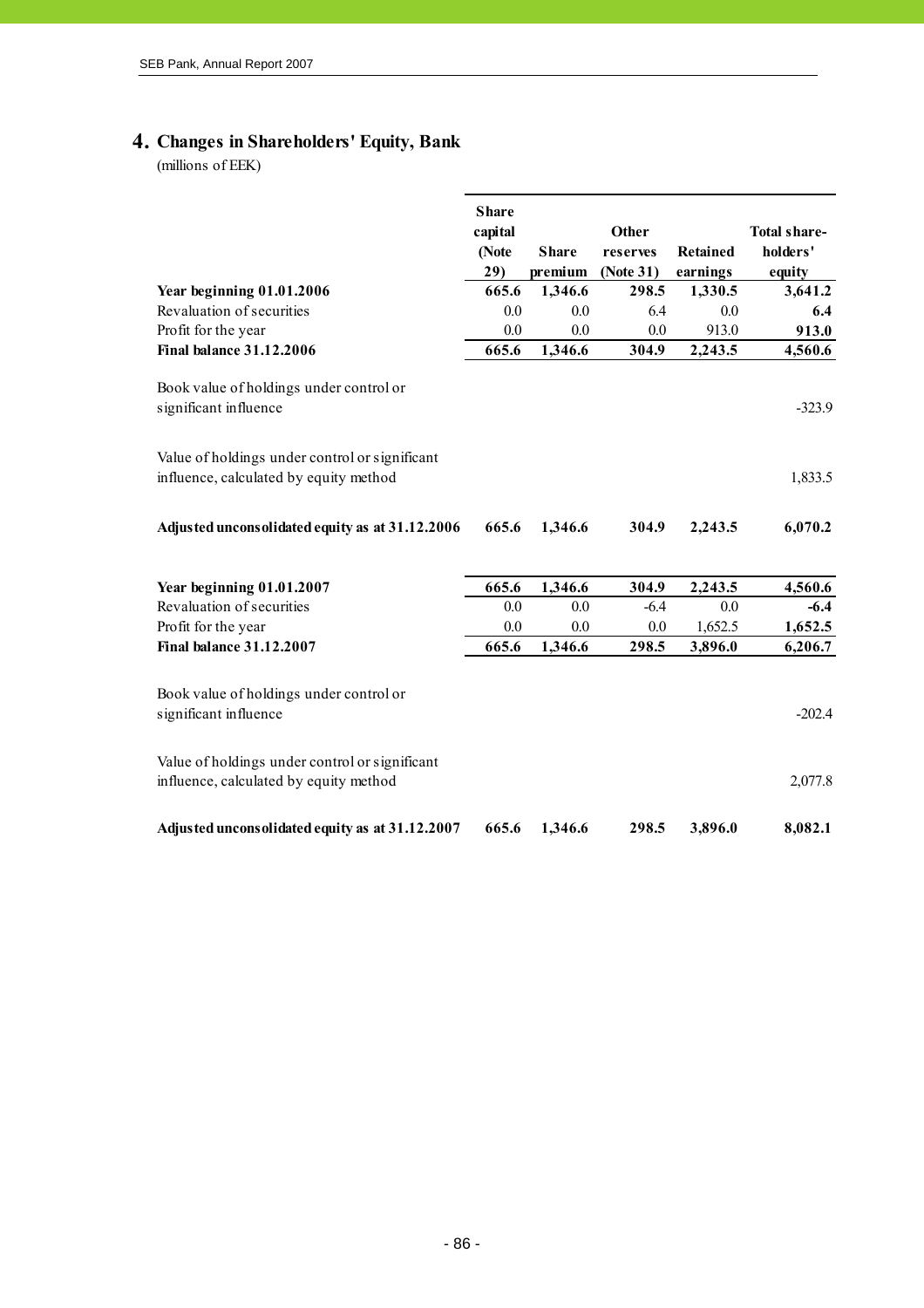# **PRICEWATERHOUSE COPERS**

**AS PricewaterhouseCoopers** Pärnu mnt. 15 10141 Tallinn Estonia

Telephone +372 614 1800 Facsimile +372 614 1900 www.pwc.ee

#### **INDEPENDENT AUDITOR'S REPORT**

(Translation of the Estonian original)\*

To the Shareholder of AS SEB Pank

We have audited the accompanying financial statements of AS SEB Pank and its subsidiaries (the Group) which comprise the consolidated balance sheet as of 31 December 2007 and the consolidated income statement, consolidated statement of changes in equity and consolidated cash flow statement for the year then ended and a summary of significant accounting policies and other explanatory notes.

#### Management Board's Responsibility for the Financial Statements

Management Board is responsible for the preparation and fair presentation of these consolidated financial statements in accordance with International Financial Reporting Standards as adopted by the European Union. This responsibility includes: designing, implementing and maintaining internal control relevant to the preparation and fair presentation of financial statements that are free from material misstatement, whether due to fraud or error; selecting and applying appropriate accounting policies; and making accounting estimates that are reasonable in the circumstances.

#### **Auditor's Responsibility**

Our responsibility is to express an opinion on these consolidated financial statements based on our audit. We conducted our audit in accordance with International Standards on Auditing. Those Standards require that we comply with ethical requirements and plan and perform the audit to obtain reasonable assurance whether the financial statements are free from material misstatement.

An audit involves performing procedures to obtain audit evidence about the amounts and disclosures in the financial statements. The procedures selected depend on the auditor's judgment, including the assessment of the risks of material misstatement of the financial statements, whether due to fraud or error. In making those risk assessments, the auditor considers internal control relevant to the entity's preparation and fair presentation of the financial statements in order to design audit procedures that are appropriate in the circumstances, but not for the purpose of expressing an opinion on the effectiveness of the entity's internal control. An audit also includes evaluating the appropriateness of accounting policies used and the reasonableness of accounting estimates made by management, as well as evaluating the overall presentation of the financial statements.

We believe that the audit evidence we have obtained is sufficient and appropriate to provide a basis for our audit opinion.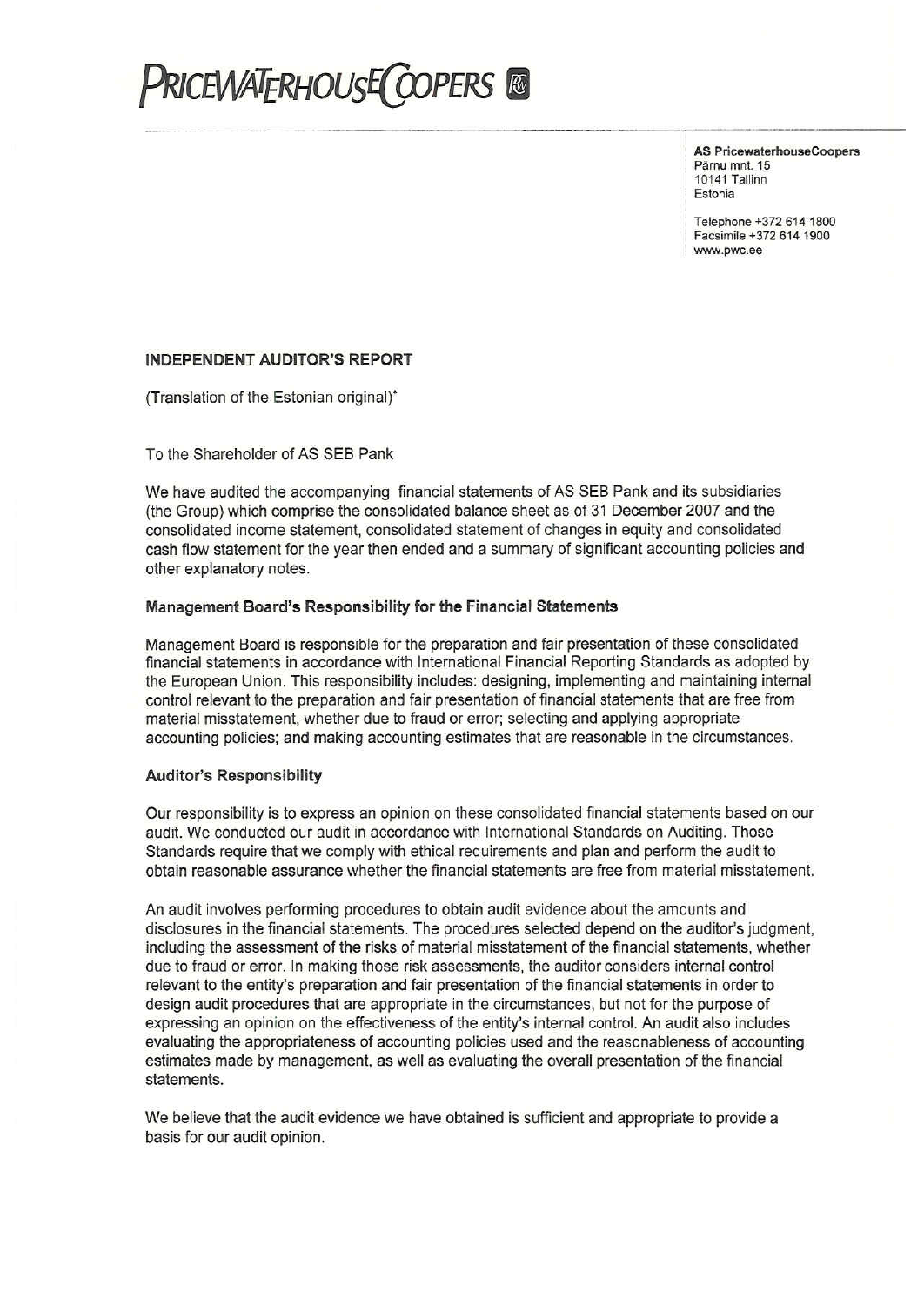**PRICEWATERHOUSE COPERS** 

## Opinion

In our opinion, the accompanying consolidated financial statements give a true and fair view of the financial position of the Group as of 31 December 2007, and of its financial performance and its cash flows for the year then ended in accordance with International Financial Reporting Standards as adopted by the European Union.

**Tiit Raimla** AS PricewaterhouseCoopers

Relika Mell **Authorised Auditor** 

10 March 2008

This version of our report is a translation from the original, which was prepared in Estonian. All possible care has been taken to ensure that the translation is an accurate representation of the original. However, in all matters of interpretation of information, views or opinions, the original language version of our report takes precedence over this translation.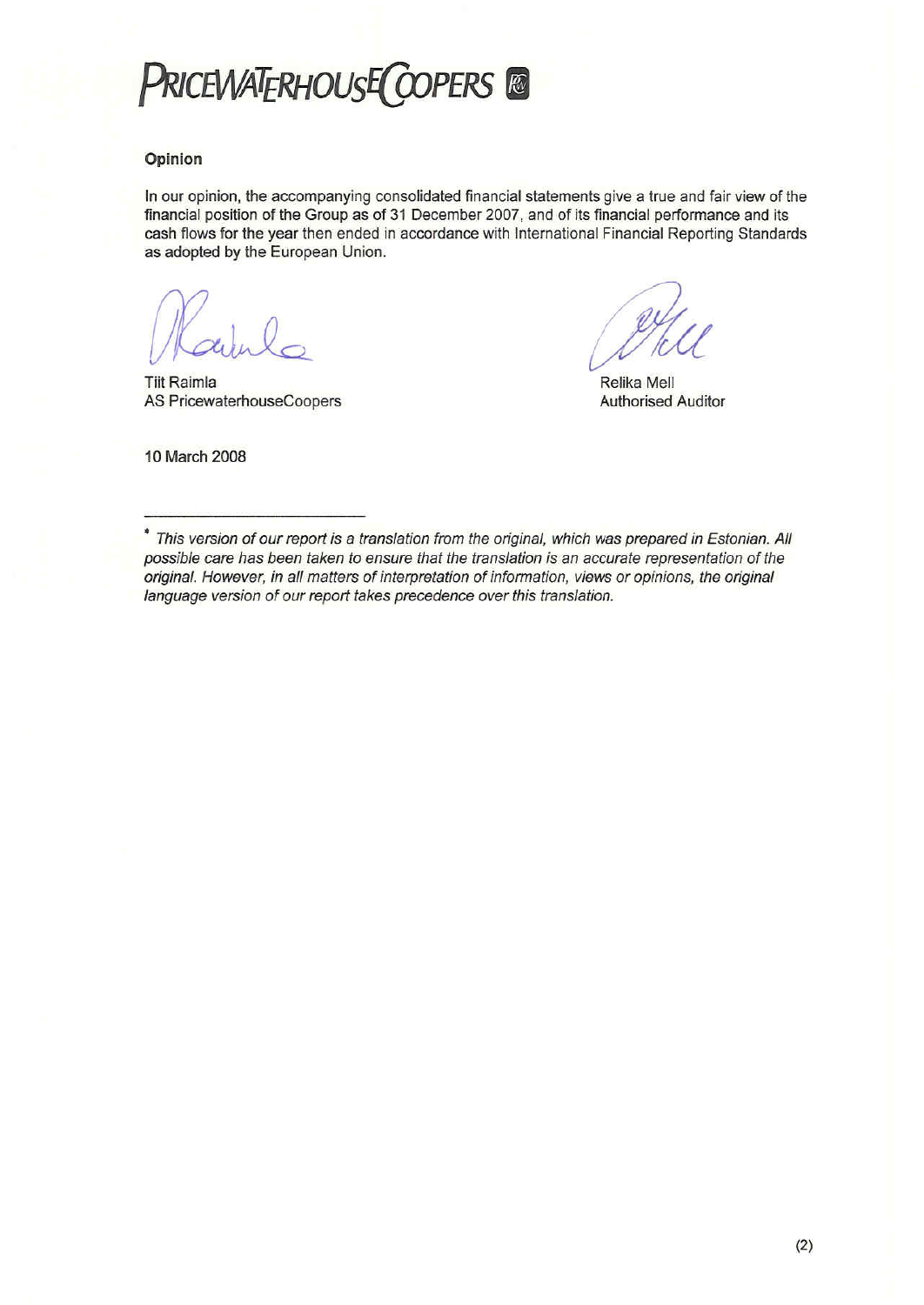# **AS SEB PANK**  Located at Tornimäe 2, Tallinn **MANAGEMENT BOARD RESOLUTION No 35**

In Tallinn March 07, 2008

1. To make a proposal to the Ultimate Shareholder not to distribute the profit of the financial year 2007 in the amount of 1,652,527,794 EEK (one billion, six hudred fifty-two million, five hundred and twenty-seven thousand, seven hundred and ninety-four Estonian kroons).

2. To submit the present resolution to the Supervisory Board of AS SEB Pank for review.

Ahti Asmann Chairman of the Management Board